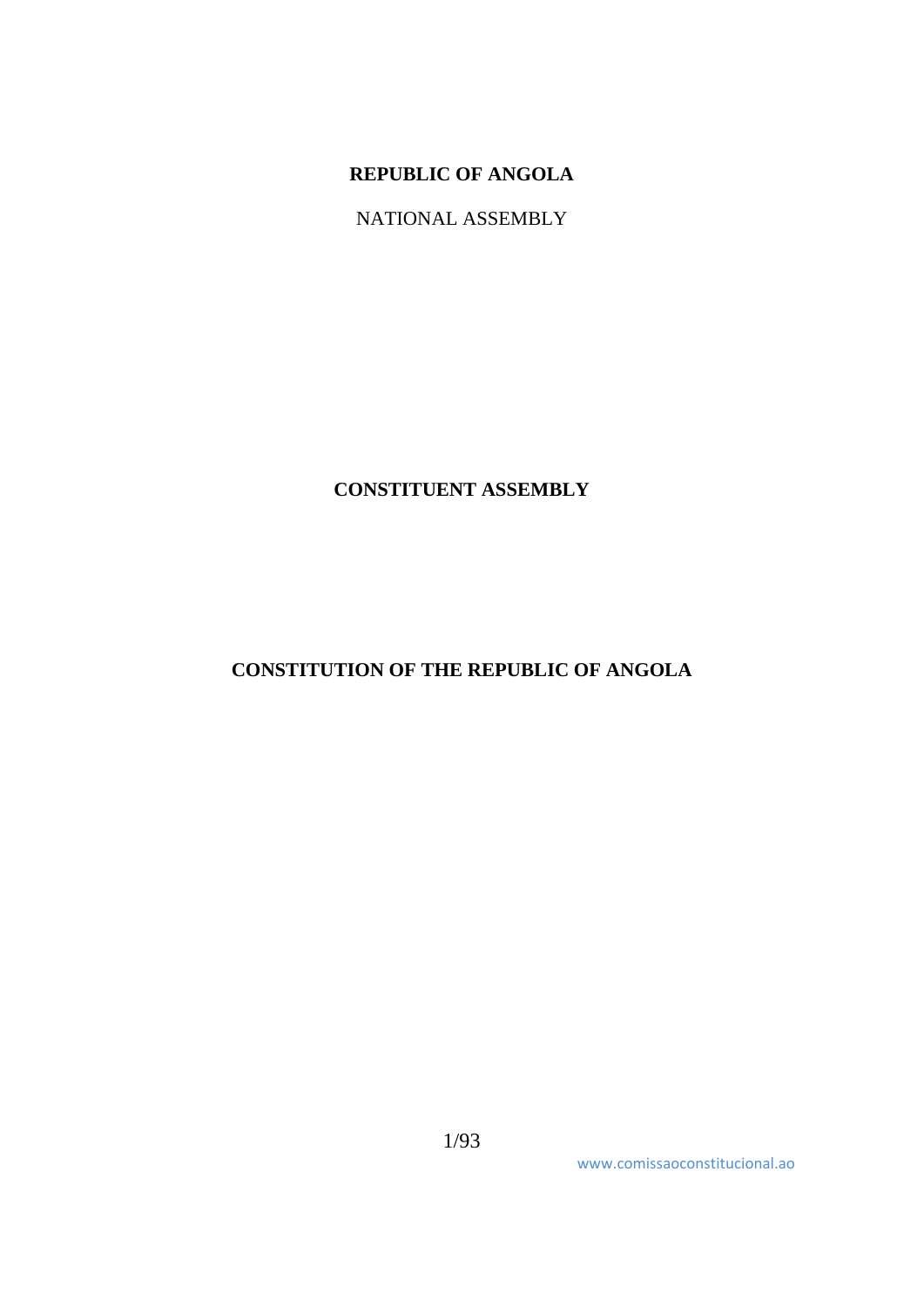### **LUANDA, 21 January 2010 CONSTITUTION OF THE REPUBLIC OF ANGOLA**

### **PREAMBLE**

We, the people of Angola, through its lawful representatives, the legislators of the nation, freely elected in the parliamentary elections of September 2008;

Aware that these elections are part of the long tradition of the struggle of the Angolan people to achieve their citizenship and independence, proclaimed on 11 November 1975, the date on which the first Constitutional Law in the history of Angola came into force, and courageously preserved through collective sacrifice in the defence of national sovereignty and the territorial integrity of the country;

Having received, by the said popular vote and under the provision contained in Article 158 of the Constitutional Law of 1992, the noble and irrefusable mandate to proceed with the drawing up and approval of the Constitution of the Republic of Angola;

Conscious of the immense importance and great value invested in the creation and adoption of the first and fundamental law of the state and of Angolan society;

Noting that the Constitution of the Republic of Angola is linked to, and a direct part of, the long and enduring struggle of the Angolan people, first to resist colonial occupation, then to achieve the independence and the dignity of a sovereign state, and later to build a democratic state based on the rule of law and a just society in Angola;

Invoking the memory of our ancestors and calling upon the wisdom of the lessons of our shared history, our centuries-old roots and the cultures that have enriched our unity;

Inspired by the best lessons in African tradition – the essence of Angolan culture and identity;

Armed with a culture of tolerance and profoundly committed to reconciliation, equality, justice and development;

Having decided to build a society based on equal opportunities, commitment, fraternity and unity in diversity;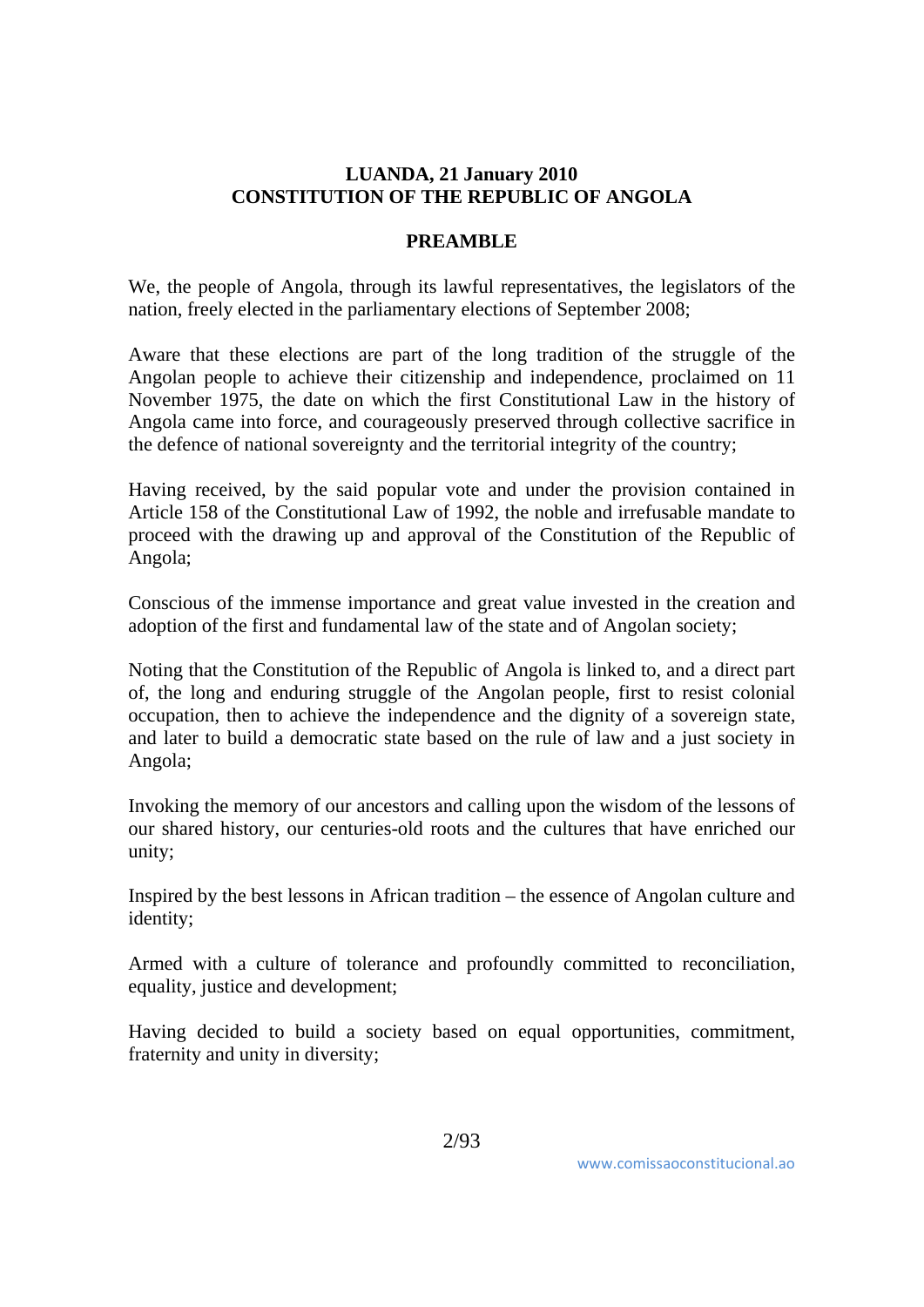Determined to build together a just and progressive society that respects life, equality, diversity and human dignity;

Remembering that the present Constitution represents the culmination of the constitutional transition initiated in 1991, following the passing of Law no. 12/91 by the Assembly of the People, enshrining multi-party democracy, guarantees of the fundamental rights and freedoms of citizens and a market economy, changes extended later by Constitutional Revision Law no 23/92;

Reaffirming our commitment to the values and fundamental principles of the independence, sovereignty and the unity of a democratic state based on the rule of law, pluralism of political expression and organisation, the separation and balance between the powers of bodies that exercise sovereign power, the market economy and respect and guarantees for fundamental human rights and freedoms, which constitute the essential pillars supporting and structuring this Constitution;

Aware that a Constitution such as this, due to its shared values, principles and norms, is an important factor in national unity and a powerful driving force for the development of the state and society;

Solemnly striving to strictly fulfil and respect this Constitution and hoping that this may serve as a model for the behaviour of citizens, political forces and the whole of Angolan society;

Invoking and paying homage to the memory of all our heroes and each and every Angola man and woman who lost their lives in the defence of the fatherland;

Faithful to the deepest wishes of the Angolan people for stability, dignity, liberty, development and the building of a modern, prosperous, inclusive, democratic and just country;

Committed to providing a legacy for future generations and to the exercise of our sovereignty;

We hereby pass this Constitution as the Supreme and Fundamental Law of the Republic of Angola.

## **TITLE I FUNDAMENTAL PRINCIPLES**

#### **Article 1**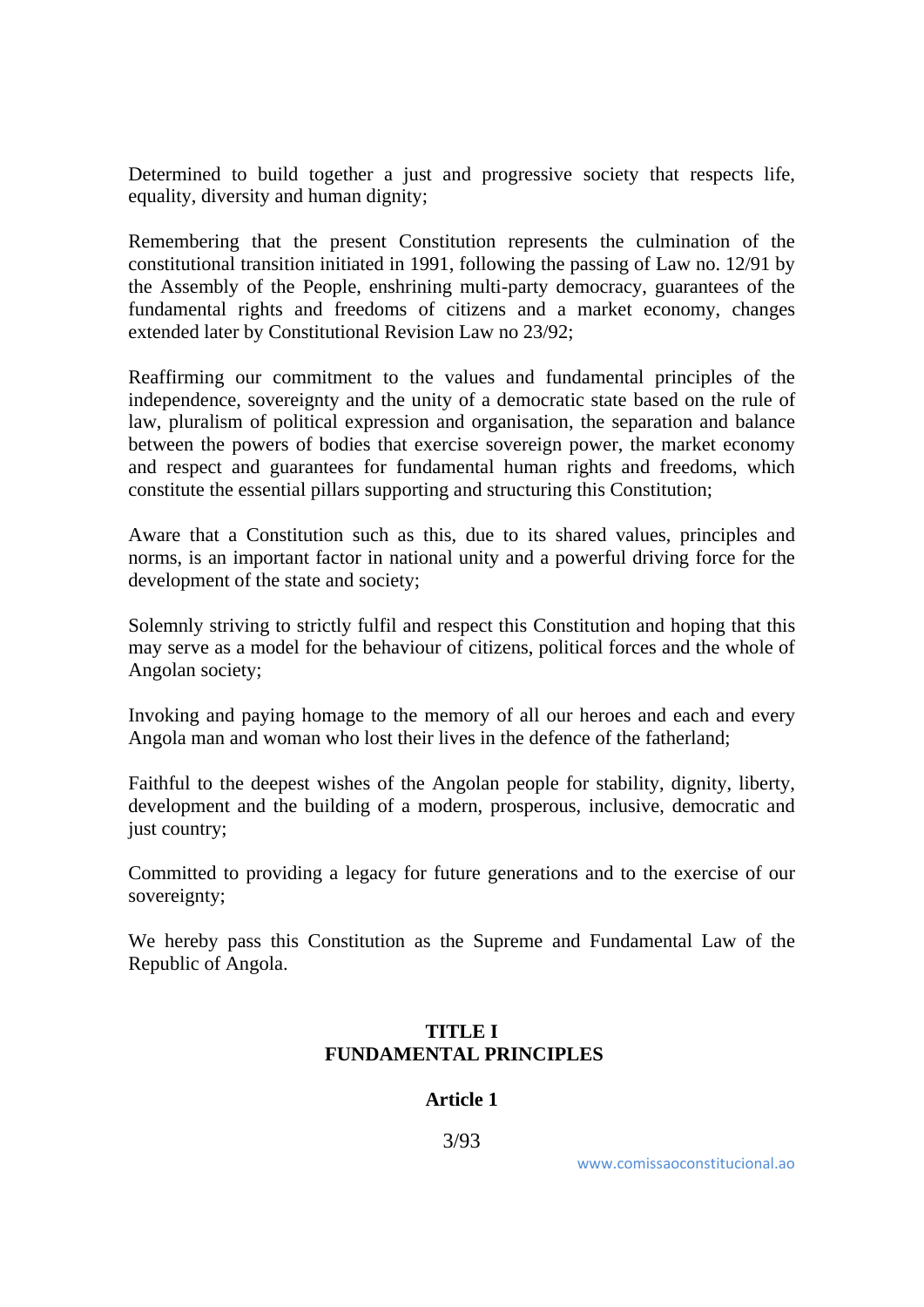## **(The Republic of Angola)**

Angola shall be a sovereign and independent Republic, based on the dignity of the individual and the will of the Angolan people, whose primary objective shall be to build a free, just, democratic, solidary society of peace, equality and social progress.

#### **Article 2 (Democratic state based on the rule of law)**

- 1. The Republic of Angola shall be a democratic state based on the rule of law and on the sovereignty of the people, the primacy of the Constitution and the law, the separation of powers and the interdependence of functions, national unity, pluralism of political expression and organisation, and representative and participatory democracy.
- 2. The Republic of Angola shall promote and defend the basic human rights and freedoms of individuals and members of organised social groups and shall ensure respect for them and guarantee their implementation through the legislative, executive and judicial powers, their organs and institutions, and on the part of all individuals and corporate bodies.

## **Article 3 (Sovereignty)**

- 1. Single and indivisible sovereignty shall lie with the people, who shall exercise it through universal, free, equal, direct, secret and periodic suffrage in the various forms established in the Constitution, namely in order to choose their representatives.
- 2. The state shall exercise its sovereignty over all Angolan territory which, under the terms of this Constitution, the law and international law, includes its land, interior and territorial waters, air space, soil and sub-soil, seafloor and associated sea beds.
- 3. The state shall exercise jurisdiction and rights of sovereignty over the conservation, development and use of natural, biological and non-biological resources in the contiguous zone, the exclusive economic area and on the continental shelf, under the terms of the law and international law.

## **Article 4 (Exercise of political power)**

1. Political power shall be exercised by whoever legally obtains it through free democratic elections, under the terms of the Constitution and the law.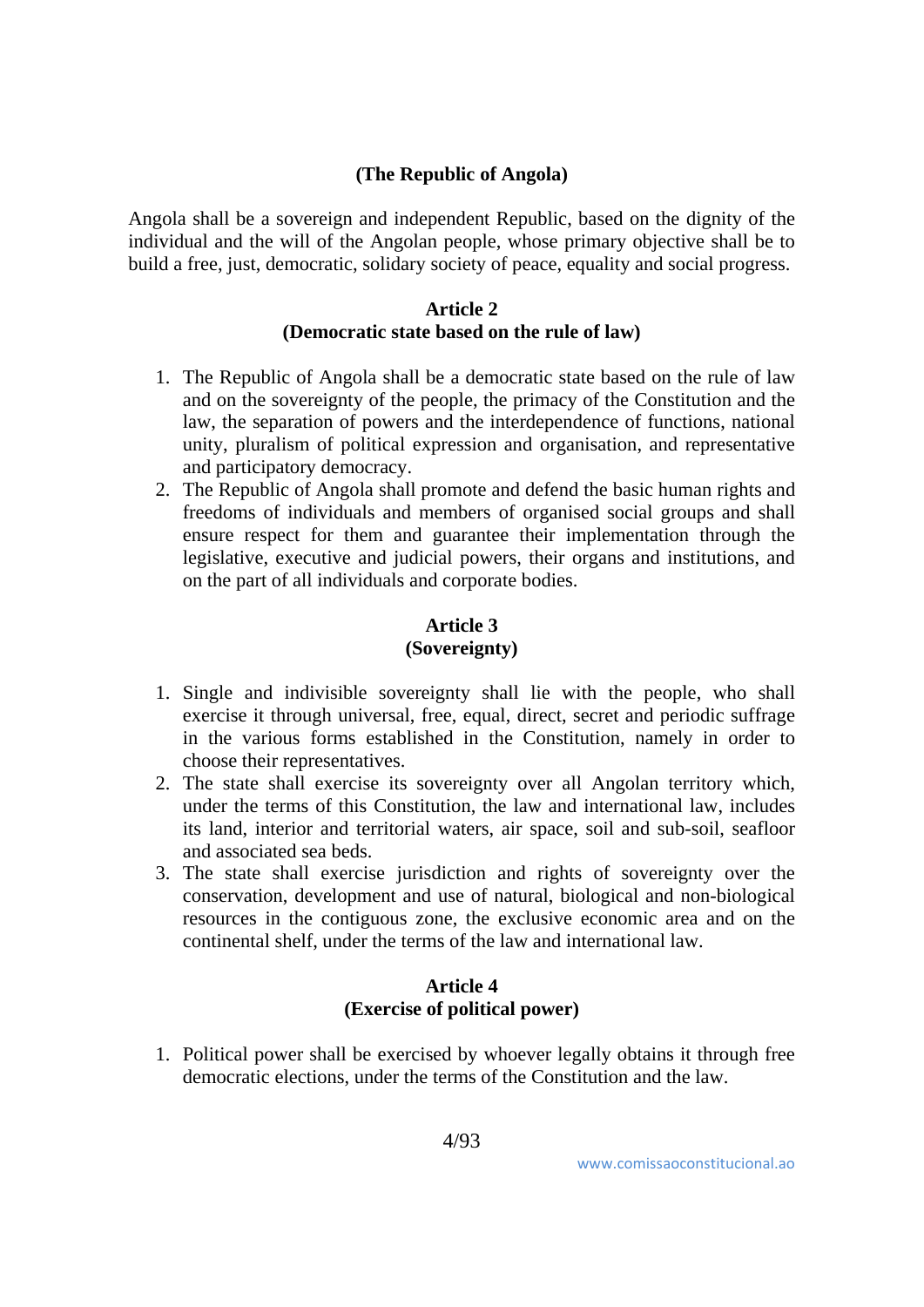2. The appropriation and exercise of political power by violent means or by any other means not stipulated in, or conforming to, the Constitution shall be illegal and punishable as a crime.

#### **Article 5 (Territorial organisation)**

- 1. The territory of the Republic of Angola shall be as historically defined by the geographical borders of Angola on 11 November 1975, the date of National Independence.
- 2. The provision contained in the previous point shall not compromise any additions that have been, or may come to be, established through international treaties.
- 3. For political and administrative purposes the Republic of Angola shall be organised territorially into provinces and, subsequently, municipalities. It may additionally be structured into communes and equivalent territorial divisions, under the terms of the Constitution and the law.
- 4. The definition of the limits and characteristics of territorial scales and their creation, modification or abolition within the context of political and administrative organisation, in addition to the organisation of territory for special purposes such as economic, military, statistical, ecological or similar purposes, shall be established by law.
- 5. The law shall establish the structure, designation and development of urban units and agglomerations.
- 6. Angolan territory shall be indivisible, inviolable and inalienable, and any action involving the breaking up or separation of its component parts shall be energetically resisted. No part of national territory or the rights of sovereignty which the state exerts over it may be transferred.

#### **Article 6 (Supremacy of the Constitution and legality)**

- 1. The Constitution shall be the supreme law of the Republic of Angola.
- 2. The state shall be subject to the Constitution and shall be based on the rule of law, respecting the law and ensuring that the law is respected.
- 3. Laws, treaties and other acts of the state, local government bodies and public bodies in general shall only be valid if they conform to the Constitution.

## **Article 7 (Custom)**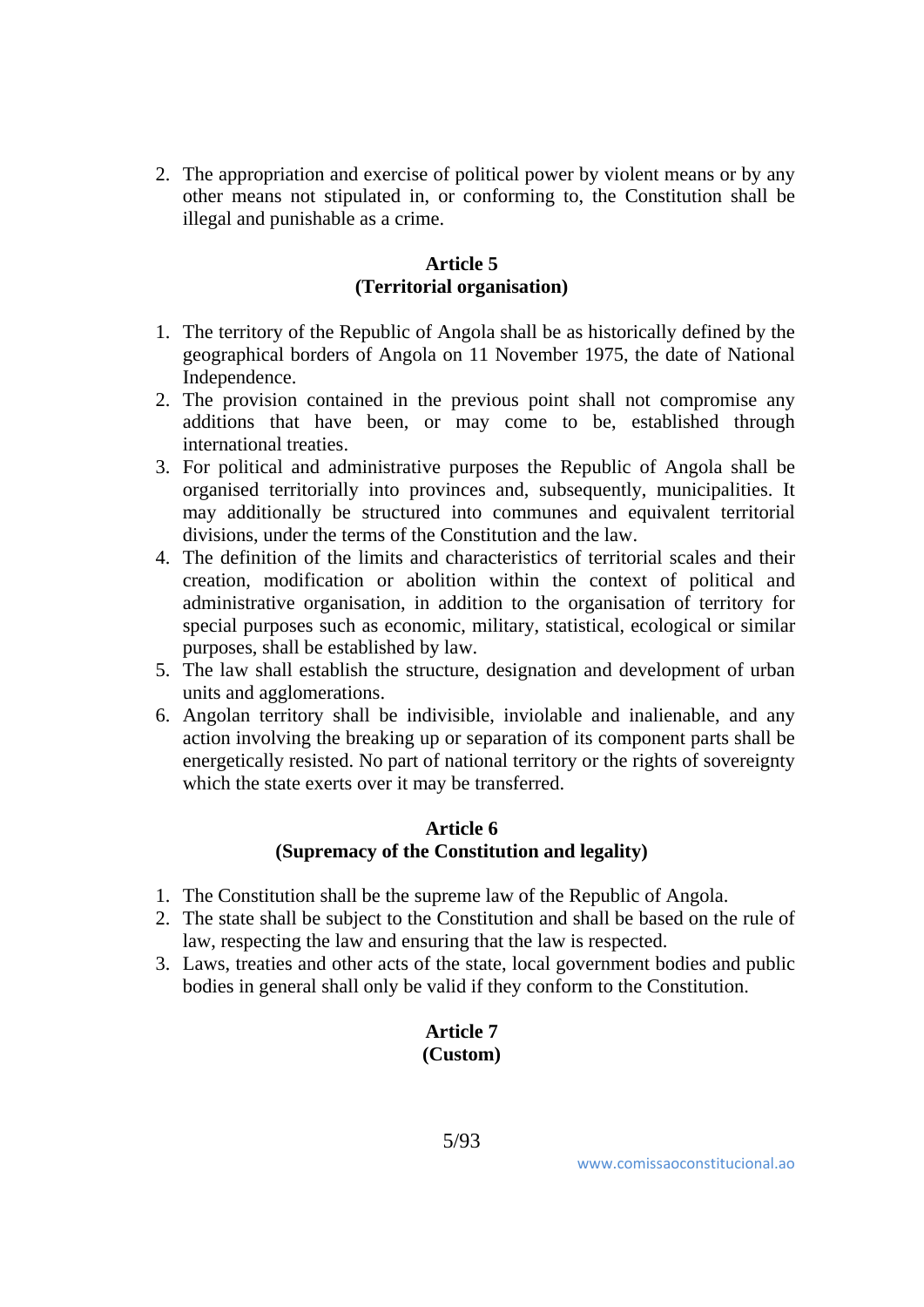The validity and legal force of custom which does not contradict the Constitution and does not threaten human dignity shall be recognised.

## **Article 8 (Unitary state)**

The Republic of Angola shall be a unitary state whose organisation shall respect the principles of the autonomy of the local organs of power and administrative devolution and decentralisation, under the terms of the Constitution and the law.

## **Article 9 (Nationality)**

- 1. Angolan nationality may be held by origin or acquired.
- 2. The child of a father or mother with Angolan nationality, born in Angola or abroad, shall be an Angolan citizen by origin.
- 3. A newborn child found in Angolan territory shall be presumed an Angolan citizen by origin.
- 4. No Angolan citizen by origin may be deprived of their original nationality.
- 5. The requirements for the acquisition, loss or re-acquisition of Angolan nationality shall be established by law.

#### **Article 10 (Secular state)**

- 1. The Republic of Angola shall be a secular state and there shall be separation between state and church, under the terms of the law.
- 2. The state shall recognise and respect the different religious faiths, which shall be free to organise and exercise their activities, provided that they abide by the Constitution and the laws of the Republic of Angola.
- 3. The state shall protect churches and faiths and their places and objects of worship, provided that they do not threaten the Constitution and public order and abide by the Constitution and the law.

## **Article 11 (Peace and national security)**

- 1. The Republic of Angola shall be a nation dedicated to peace and progress and it shall be the duty of the state and the right and responsibility of all to guarantee peace and national security, respecting the Constitution and the law, in addition to international conventions.
- 2. Peace shall be based on the supremacy of the rule of law and legislation, with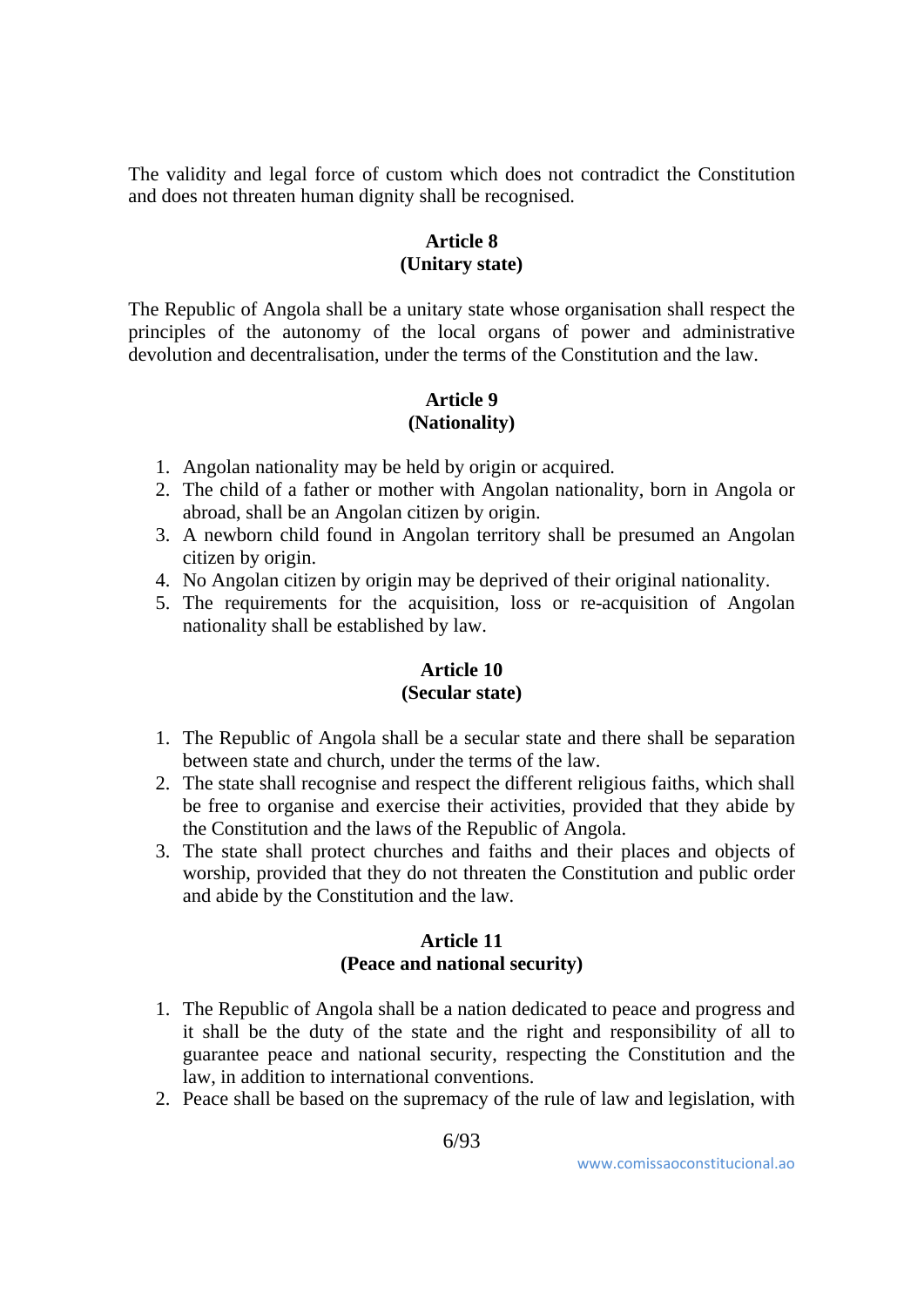a view to ensuring the necessary conditions required for the stability and development of the country.

3. National security shall be based on the supremacy of the rule of law and legislation, development of the national security system and the strengthening of national will and shall guarantee to safeguard the state and ensure stability and development in the face of any threats or risks.

#### **Article 12 (International relations)**

- 1. The Republic of Angola shall respect and implement the principles of the United Nations Charter and the Charter of the Organisation of African Unity and shall establish friendly and cooperative relations with all states and peoples on the basis of the following principles:
	- a) Respect for sovereignty and national independence;
	- b) Equality amongst states;
	- c) The rights of peoples to self-determination and independence;
	- d) Peaceful solutions to conflicts;
	- e) Respect for human rights;
	- f) Non-interference in the affairs of other states;
	- g) Reciprocal advantages;
	- h) Repudiating and combating terrorism, drugs trafficking, racism, corruption and people and human organ trafficking;
	- i) Cooperation with all peoples for peace, justice and progress.
- 2. The Republic of Angola shall defend the abolition of all forms of colonialism, aggression, oppression, domination and exploitation in relations between peoples.
- 3. The Republic of Angola shall strive to reinforce African identity and strengthen the work of the African states in enhancing the cultural heritage of the African peoples.
- 4. The Angolan state shall not permit foreign military bases to be established in its territory, notwithstanding its involvement, within the context of regional or international organisations, in peace-keeping forces and military cooperation and collective security systems.

#### **Article 13 (International law)**

- 1. General or common international law received under the terms of this Constitution shall form an integral part of the Angolan legal system.
- 2. Duly approved or ratified international treaties and agreements shall come into force in the Angolan legal system after they have been officially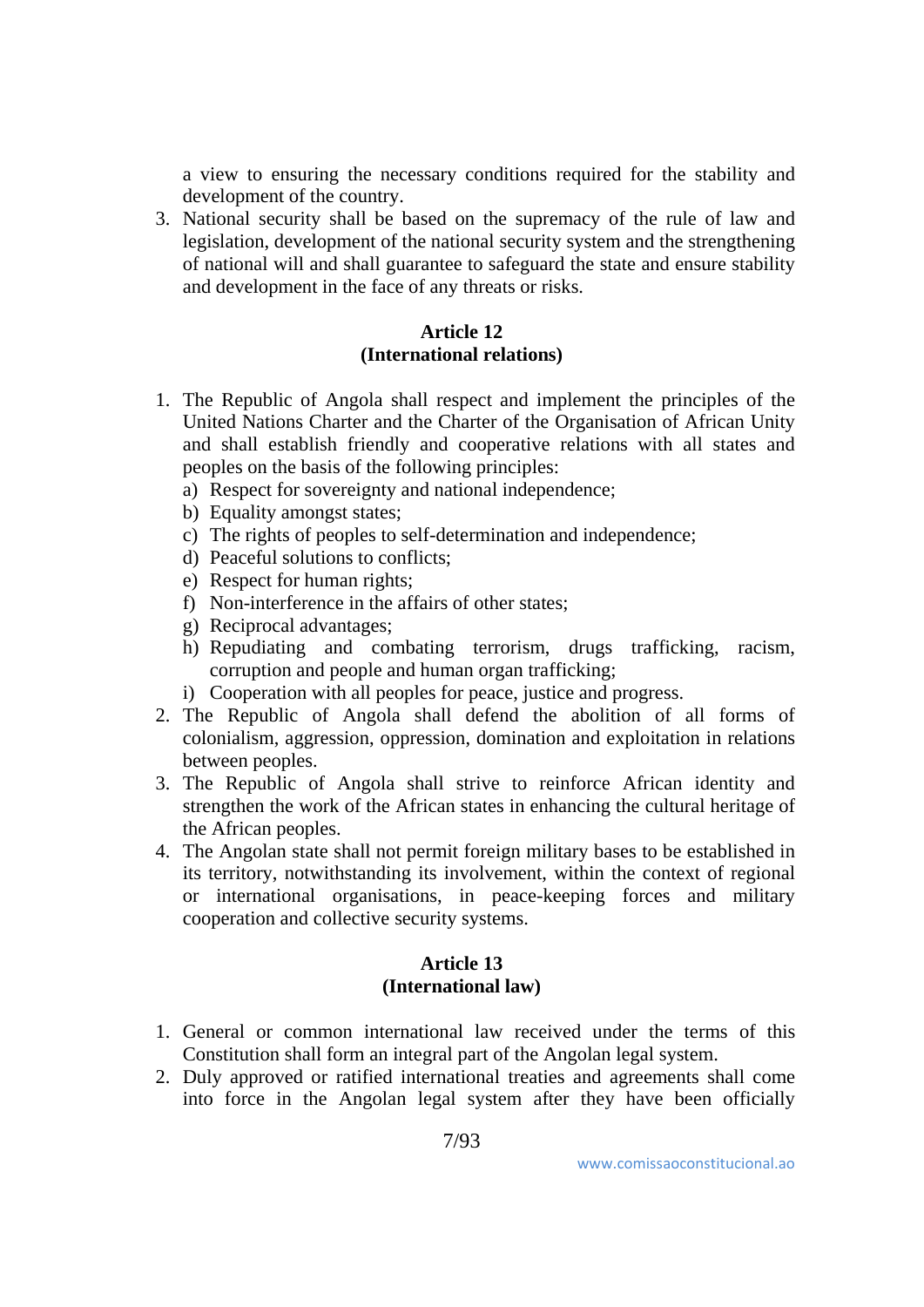published and have entered into force in the international legal system, for as long as they are internationally binding upon the Angolan state.

## **Article 14 (Private property and free initiative)**

The state shall respect and protect the private property of individuals and corporate bodies and free economic and entrepreneurial initiatives exercised within the terms of the Constitution and the law.

### **Article 15 (Land)**

- 1. Land, which is by origin the property of the state, may be transferred to individuals or corporate bodies, with a view to its rational and full use, under the terms of the Constitution and the law.
- 2. Access to and use of land by local communities shall be recognised by law.
- 3. The provisions contained in the previous points do not compromise the possibility of expropriation for public use, with just compensation, under the terms of the law.

## **Article 16 (Natural resources)**

The solid, liquid and gaseous natural resources existing in the soil and subsoil, in territorial waters, in the exclusive economic zone and in the continental shelf under the jurisdiction of Angola shall be the property of the state, which shall determine the conditions for concessions, surveys and exploitation, under the terms of the Constitution, the law and international law.

#### **Article 17 (Political parties)**

- 1. Within the framework of the Constitution and the law, political parties shall compete on the basis of a project for society and a political programme for the organisation and expression of the will of citizens, participating in political life and universal suffrage by democratic and peaceful means and respecting the principles of national independence, national unity and political democracy.
- 2. The constitution and functioning of political parties must, in accordance with law, respect the following fundamental principles:
	- a) National character and scope;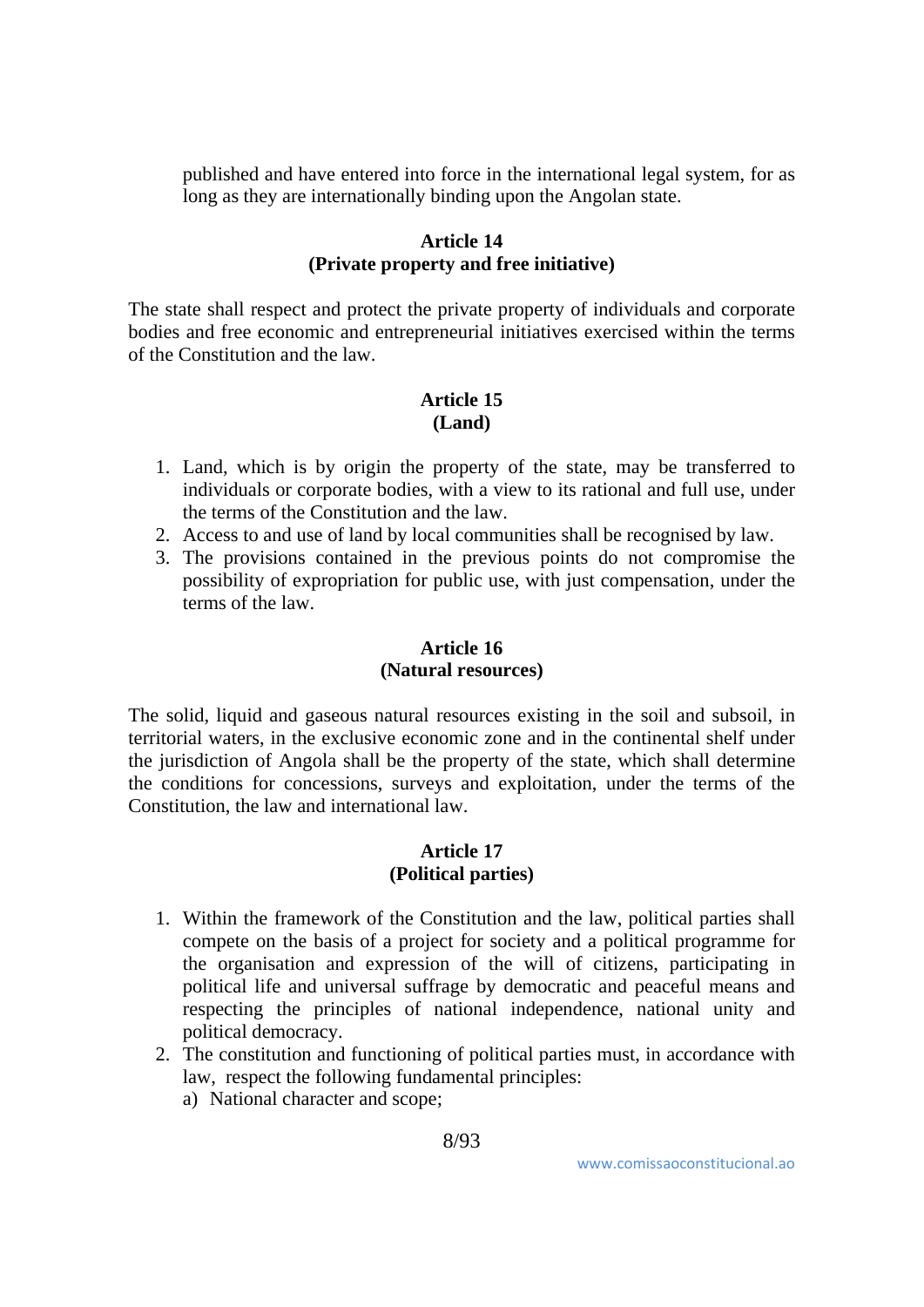- b) Free constitution;
- c) The public pursuance of aims;
- d) Freedom of affiliation and single affiliation;
- e) The use of peaceful means only to pursue aims and a ban on the creation or use of military, paramilitary or militarised organisations;
- f) Democratic organization and functioning;
- g) Minimum representation, as established by law;
- h) A ban on receiving monetary and economic contributions from foreign governments and government institutions;
- i) The rendering of accounts for the use of public funds.
- 3. Through their objectives, programmes and activities, political parties must contribute towards:
	- a) The consolidation of the Angolan nation and national independence;
	- b) Safeguarding territorial integrity;
	- c) Reinforcing national unity;
	- d) The defence of national sovereignty and democracy;
	- e) The protection of fundamental freedoms and human rights;
	- f) The defence of the republican nature of the government and the secular nature of the state.
- 4. Political parties shall be entitled to equal treatment by entities exercising political power, impartial treatment by the state press and the right to exercise democratic opposition, under the terms of the Constitution and the law.

#### **Article 18 (National symbols)**

- 1. The national symbols of the Republic of Angola shall be the national flag, the national insignia and the national anthem.
- 2. The national flag, national insignia and national anthem, symbols of national sovereignty and independence and of the unity and integrity of the Republic of Angola, are those adopted at the time of the proclamation of national independence on 11 November 1975 and are as described in Annexes I, II and III of this Constitution.
- 3. The technical specifications and provisions concerning deference and the use of the national flag, national insignia and national anthem shall be established by law.

#### **Article 19 (Languages)**

1. The official language of the Republic of Angola is Portuguese.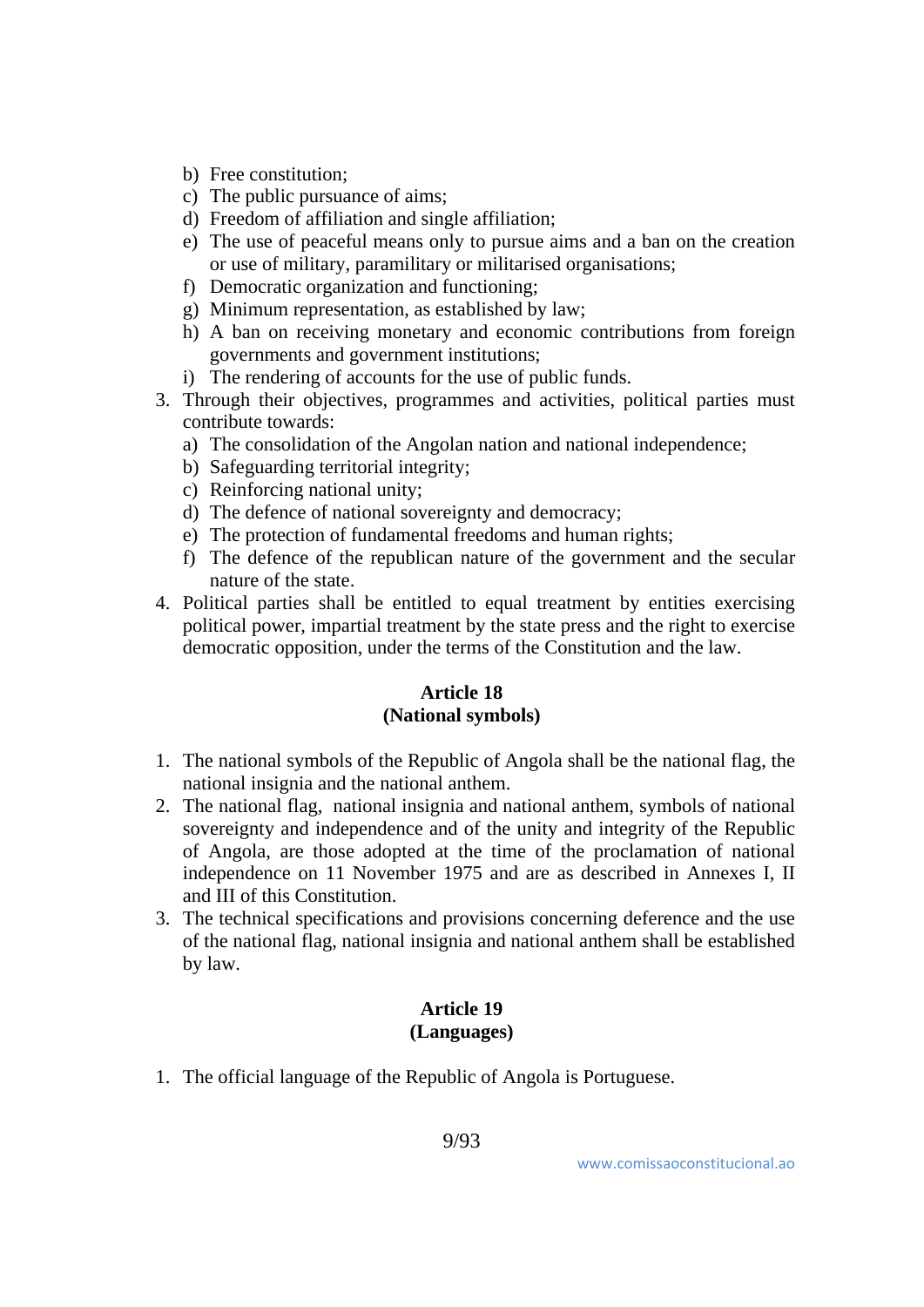2. The state shall value and promote the study, teaching and use of other Angolan languages, in addition to the main international languages of communication.

#### **Article 20 (Capital of the Republic of Angola)**

The capital of the Republic of Angola is Luanda.

#### **Article 21 (Fundamental tasks of the state)**

The fundamental tasks of the Angolan state shall be:

- a) To guarantee national independence, territorial integrity and national sovereignty;
- b) To ensure fundamental rights, freedoms and guarantees;
- c) To gradually create the necessary conditions required to effectively implement the economic, social and cultural rights of citizens;
- d) To promote the well-being, social solidarity and improved quality of life for the people of Angola, specifically amongst the most deprived groups of the population;
- e) To promote the eradication of poverty;
- f) To promote policies that will make primary health care universal and free;
- g) To promote policies that will ensure universal access to compulsory free education under the terms defined by law;
- h) To promote equal rights and opportunities between Angolans, regardless of origins, race, party affiliations, sex, colour, age or any other form of discrimination;
- i) To make strategic, large-scale, permanent investments in human capital, with particular emphasis on the full development of children and young people, as well as in education, health care, the primary and secondary economy and other sectors that structure self-sustainable development;
- j) To ensure peace and national security;
- k) To promote equality between men and women;
- l) To defend democracy and ensure and foster the democratic participation of citizens and civil society in the resolution of national problems;
- m) To promote harmonious and sustainable development throughout national territory, protecting the environment, natural resources and the historic, cultural and artistic heritage of the nation;
- n) To protect, value and dignify Angolan languages of African origin, as part of the cultural heritage, and to promote their development, as living languages which reflect national identity;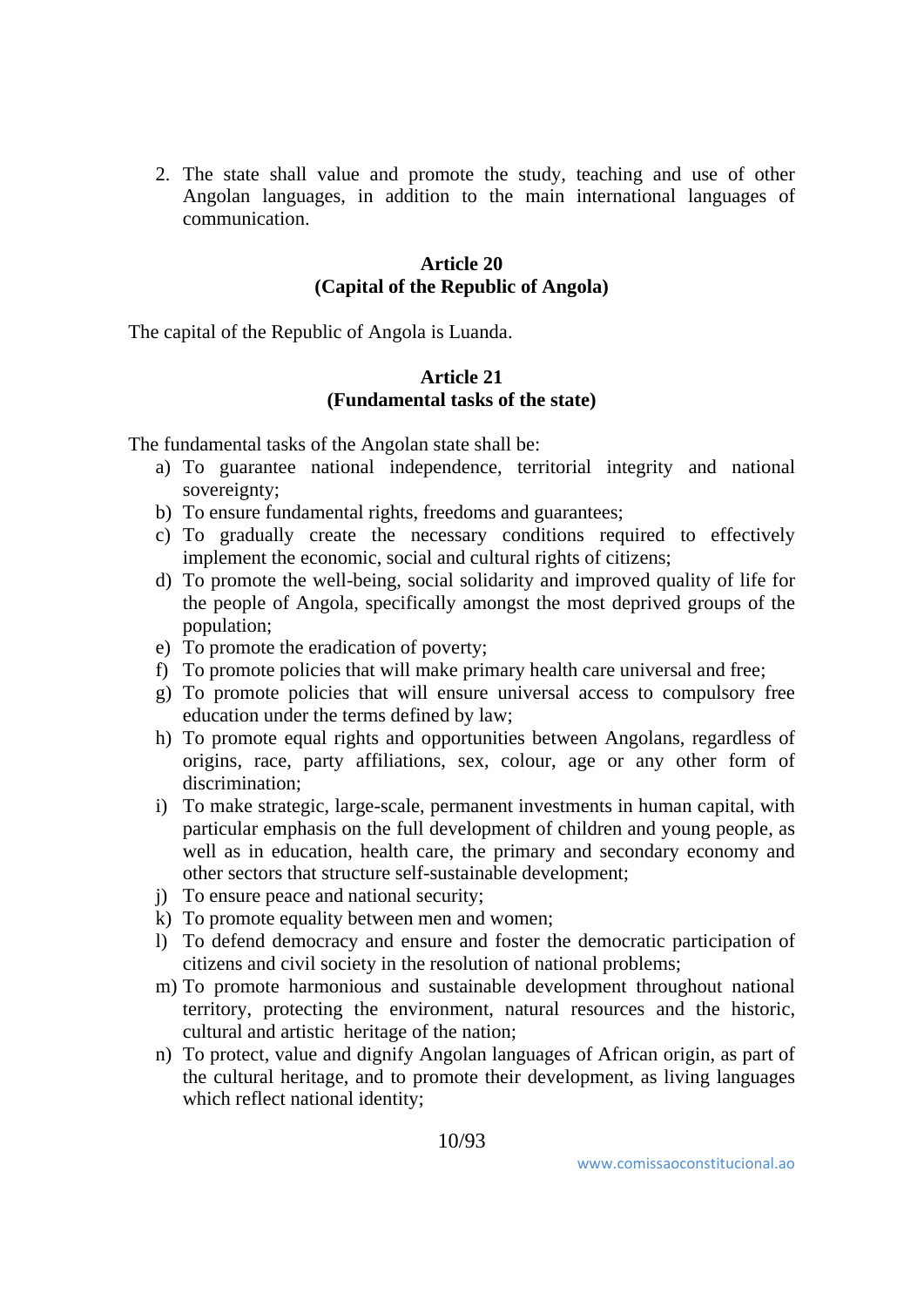- o) To promote sustained improvements to Angolan human development indexes;
- p) To promote excellence, quality, innovation, entrepreneurialism, efficiency and modernity in the performance of citizens, institutions, companies and services in various aspects of their lives and in the various sectors of activity;
- q) Other tasks as prescribed in the Constitution and by law.

#### **TITLE II FUNDAMENTAL RIGHTS AND DUTIES**

### **CHAPTER I GENERAL PRINCIPLES**

#### **Article 22 (Principle of universality)**

- 1. Everyone shall enjoy the rights, freedoms and guarantees enshrined in the Constitution and shall be subject to the duties established in the Constitution and the law.
- 2. Angolan citizens residing or finding themselves abroad shall enjoy the rights, freedoms and guarantees and the protection of the state and shall be subject to the duties established in the Constitution and the law.
- 3. Everyone shall have duties with regard to the family, society, the state and other legally recognised institutions, in particular:
- a) To respect the rights, freedoms and property of others, morals, acceptable behaviour and the common good;
- b) To respect and be considerate of others without discrimination of any kind and to maintain relations that promote, safeguard and reinforce mutual respect and tolerance.

#### **Article 23 (Principle of equality)**

- 1. Everyone shall be equal under the Constitution and by law.
- 2. No-one may be discriminated against, privileged, deprived of any right or exempted from any duty on the basis of ancestry, sex, race, ethnicity, colour, disability, language, place of birth, religion, political, ideological or philosophical beliefs, level of education or economic, social or professional status.

### **Article 24 (Age of majority)**

11/93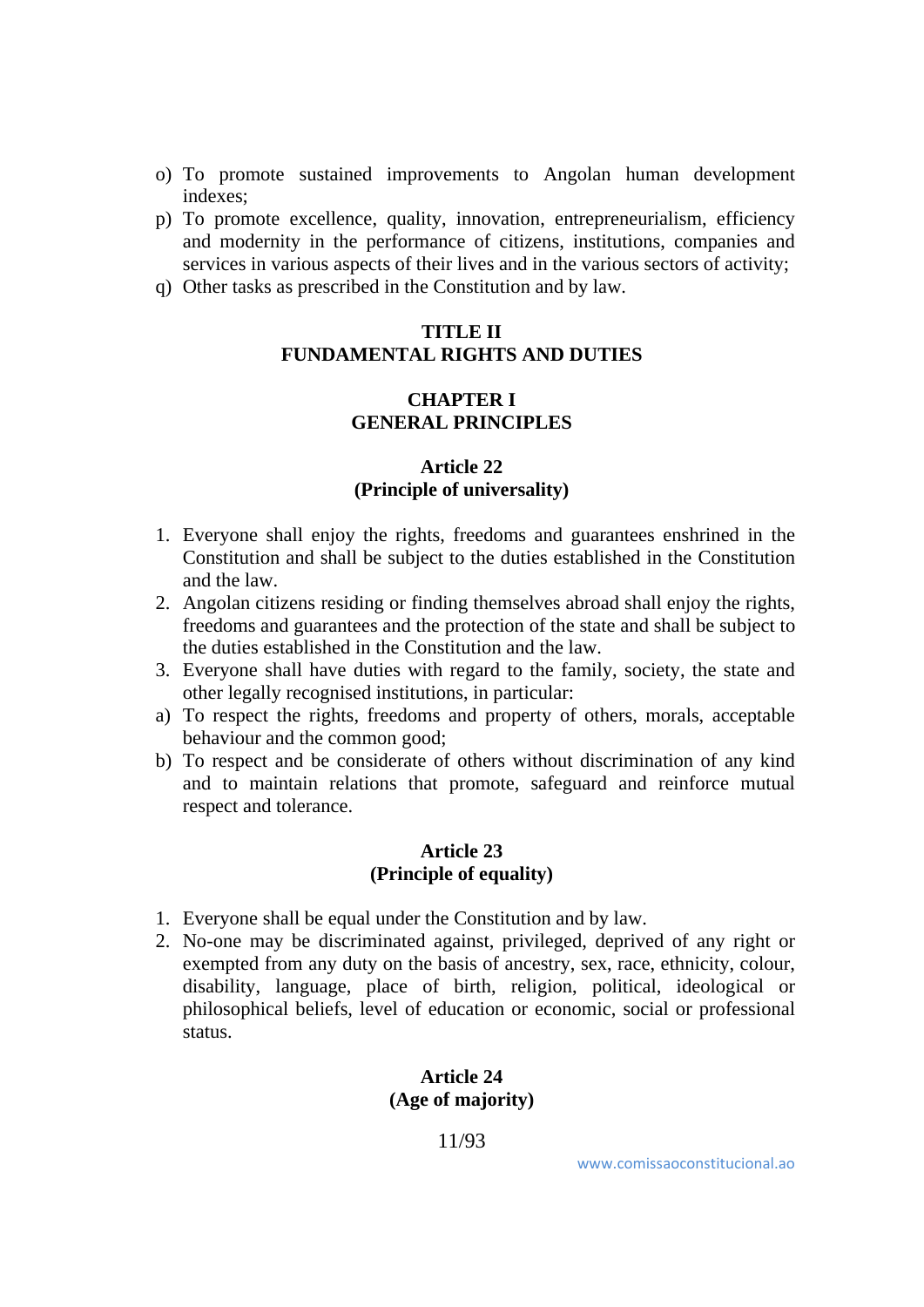The age of majority shall be 18.

### **Article 25 (Foreigners and stateless persons)**

- 1. Foreigners and stateless persons shall enjoy fundamental rights, freedoms and guarantees and the protection of the state.
- 2. The following are forbidden to foreigners and stateless persons:
	- a) Holding office in bodies that exercise sovereign power;
	- b) Electoral rights, under the terms of the law;
	- c) Founding or serving in political parties;
	- d) Entitlements to participation in politics, as stipulated by law;
	- e) Access to a diplomatic career;
	- f) Entry into the armed forces, the national police force and the intelligence and security organisations;
	- g) Direct state administrative functions, under the terms of the law;
	- h) Any other rights and duties reserved exclusively for Angolan citizens under the Constitution and the law.
- 3. Rights not conferred on foreigners may be granted to citizens of regional or cultural communities to which Angola may belong or be associated with, through international conventions and on the basis of reciprocity, with the exception of the right to vote and stand for election to bodies that exercise sovereign power.

### **Article 26 (Scope of fundamental rights)**

- 1. The fundamental rights established in this Constitution shall not exclude others contained in the laws and applicable rules of international law.
- 2. Constitutional and legal precepts relating to fundamental rights must be interpreted and incorporated in accordance with the Universal Declaration of the Rights of Man, the African Charter on the Rights of Man and Peoples and international treaties on the subject ratified by the Republic of Angola.
- 3. In any consideration by the Angolan courts of disputes concerning fundamental rights , the international instruments referred to in the previous point shall be applied, even if not invoked by the parties concerned.

### **Article 27 (Rules governing rights, freedoms and guarantees)**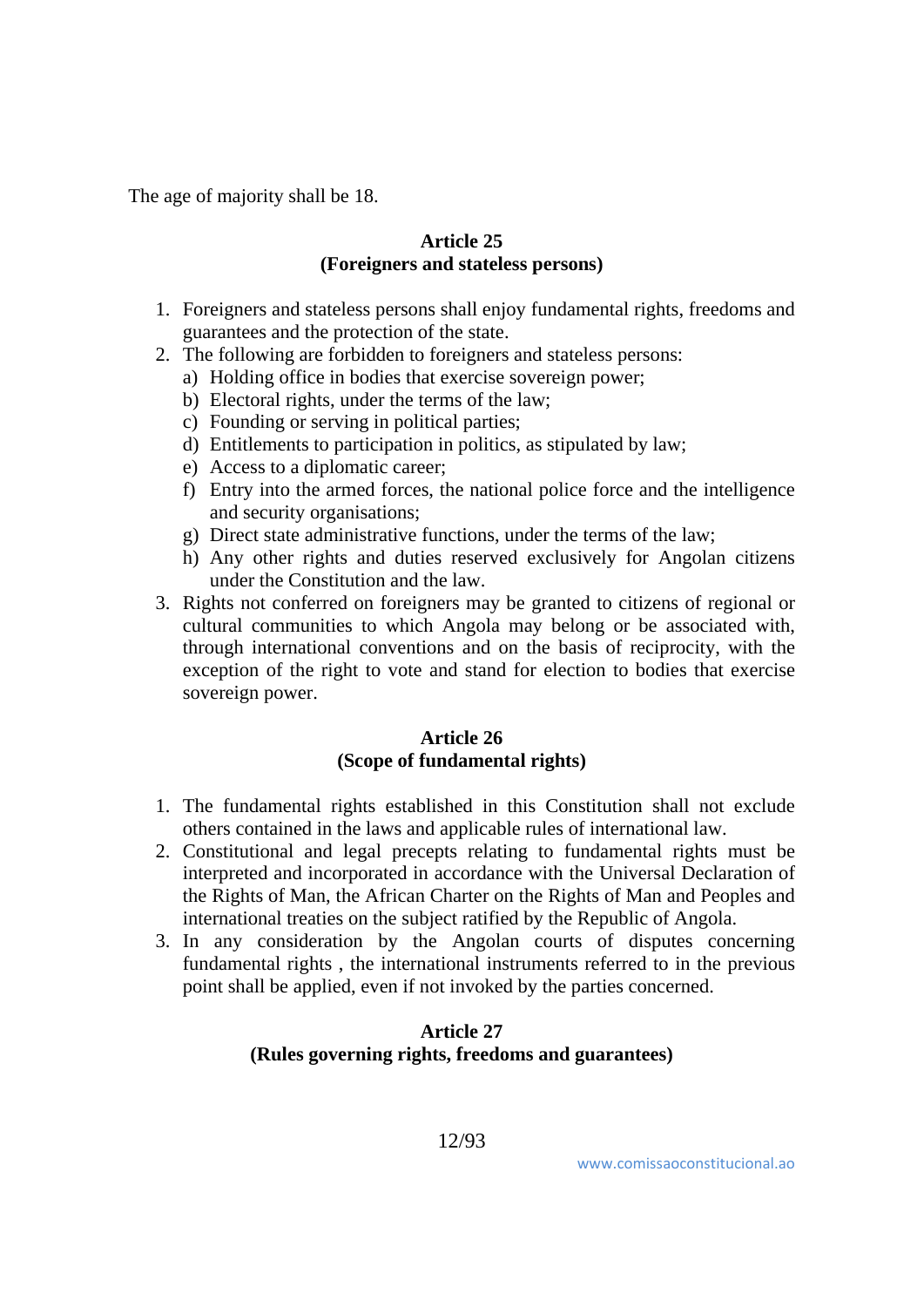The principles set out in this chapter shall apply to the rights, freedoms and guarantees and to fundamental rights of a similar nature that are established in the Constitution or are enshrined in law or international conventions.

#### **Article 28 (Legal force)**

- 1. The constitutional principles regarding fundamental rights, freedoms and guarantees are directly applicable to, and binding upon, all public and private entities.
- 2. The state must adopt legislative initiatives and other appropriate measures to ensure the gradual and effective realisation of economic, social and cultural rights, in accordance with the available resources.

#### **Article 29 (Access to law and effective judicial protection)**

- 1. Everyone shall be ensured access to the law and the courts in order to defend their legally protected rights and interests, and justice shall not be denied to anyone due to a lack of financial means.
- 2. Under the terms of the law, everyone shall possess the right to legal information and advice, to legal counsel and to be accompanied by a lawyer before any authority.
- 3. The law shall define and ensure adequate protection for the secrecy of legal proceedings.
- 4. Everyone shall have the right to secure a ruling in any suit to which he is a party within a reasonable period of time and by means of a fair process.
- 5. For the purpose of safeguarding personal rights, freedoms and guarantees, the law shall ensure citizens judicial proceedings that are characterised by swiftness and given priority, in order to secure effective and timely judicial protection against any threats or violations of these rights.

### **CHAPTER II FUNDAMENTAL RIGHTS, FREEDOMS AND GUARANTEES**

### **SECTION I INDIVIDUAL AND COLLECTIVE RIGHTS AND FREEDOMS**

### **Article 30 (Right to life)**

The state shall respect and protect human life, which is inviolable.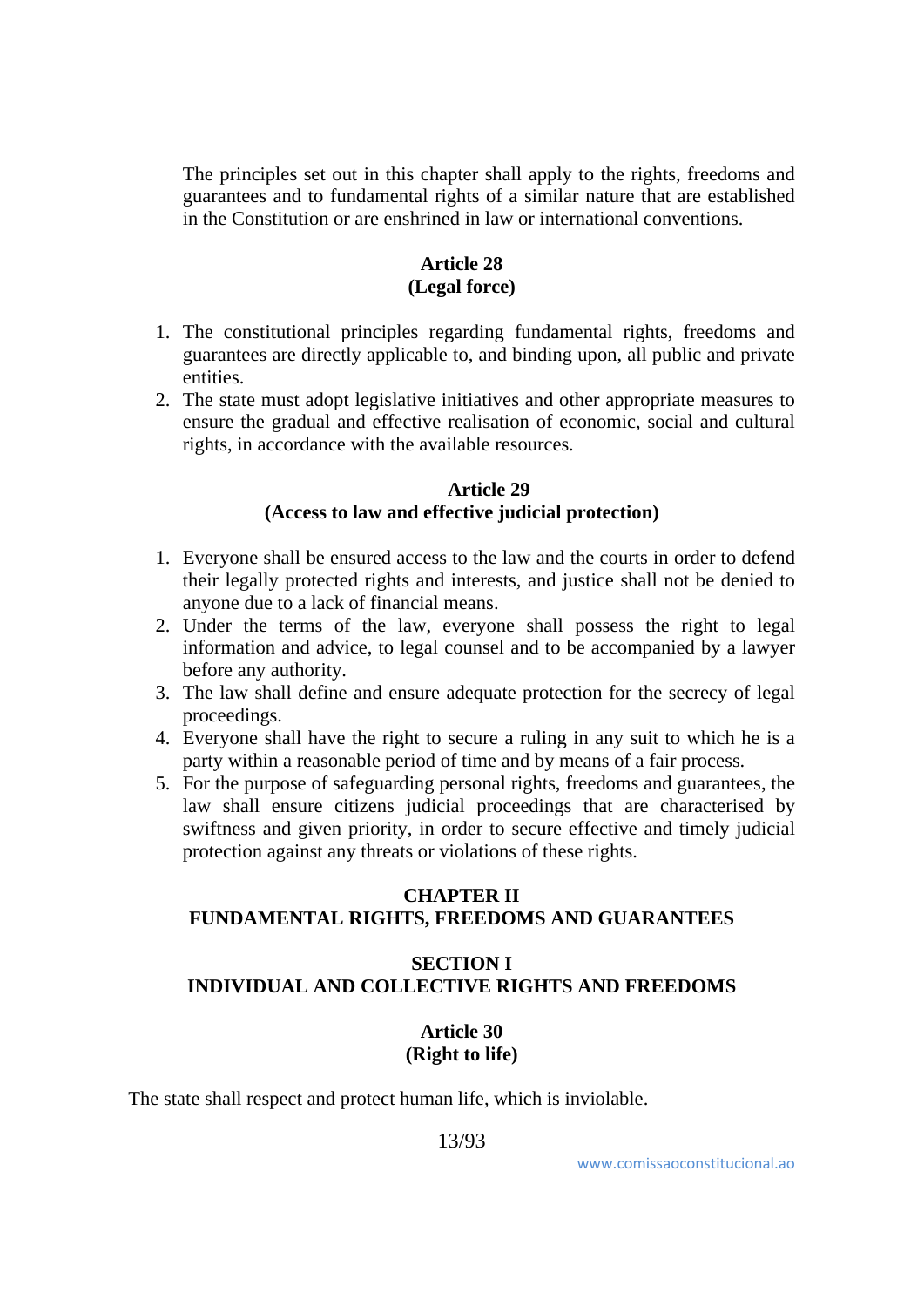#### **Article 31 (Right to personal integrity)**

- 1. The moral, intellectual and physical integrity of individuals shall be inviolable.
- 2. The state shall respect and protect the human person and human dignity.

## **Article 32 (Right to identity and privacy)**

- 1. The right to personal identity, civil capacity, nationality, a good name and reputation, likeness, free speech, and privacy in personal and family life shall be recognised for all.
- 2. The law shall establish effective guarantees against the procurement and use of information relating to individuals and families in a manner which is abusive or offends against human dignity.

#### **Article 33 (Inviolability of the home)**

- 1. The home shall be inviolable.
- 2. No-one may enter or carry out a search or seizure in the home of any individual without their consent, except in situations prescribed under the Constitution and in law and when provided with a warrant from the appropriate authority issued for legally prescribed cases in the legally prescribed manner, in the case of *flagrante delito* or in emergency situations in order to provide assistance.
- 3. The law shall establish the cases in which the appropriate authority may order the entry, search and seizure of property, documents or other objects in the home.

### **Article 34 (Inviolability of correspondence and communications)**

- 1. The secrecy of correspondence and other means of private communication, namely postal, telegraphic, telephone and telematic communications, shall be inviolable.
- 2. Interference by the public authorities in private correspondence and other means of private communication shall only be permitted by means of a ruling by the appropriate judicial authority under the terms of the law.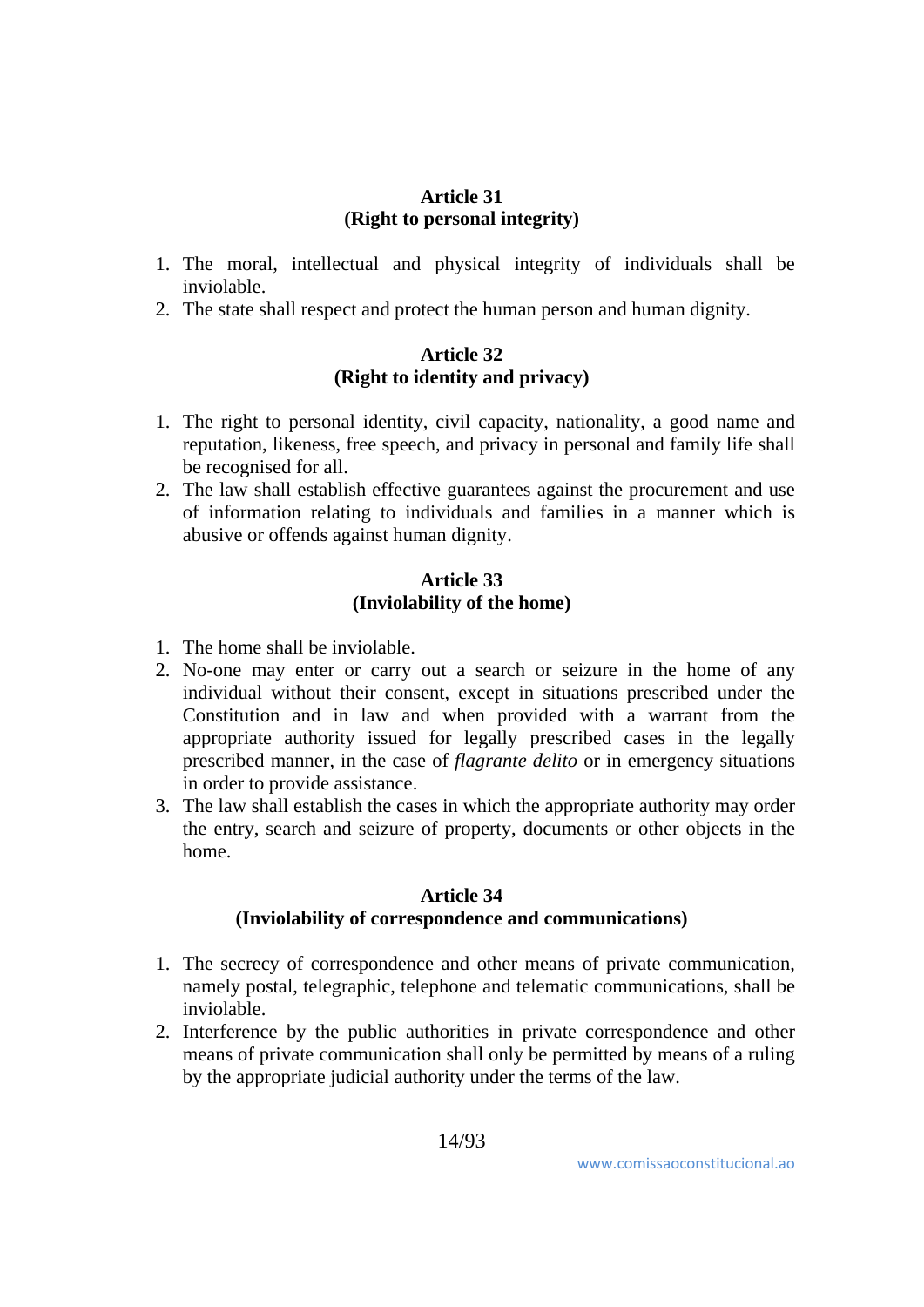#### **Article 35 (Family, marriage and filiation)**

- 1. The family is the basic nucleus of social organisation and shall be the object of special protection by the state, whether based on marriage or on a *de facto* union between a man and a woman.
- 2. Everyone shall have the right to freely found a family under the terms of the Constitution and the law.
- 3. Men and women shall be equal within the family, in society and before the state, enjoying the same rights and being responsible for the same duties.
- 4. The law shall regulate the requirements for, and the effects of, marriage and *de facto* union, as well their dissolution.
- 5. Children shall be equal before the law and any discrimination or the use of any discriminatory nomenclature with regard to filiation shall be prohibited.
- 6. It shall be an absolute priority of the family, the state and society to protect the rights of the child, namely their full and balanced upbringing, health care, education and living conditions .
- 7. The state, in collaboration with the family and society, shall promote the full and balanced development of young people and adolescents, and the creation of conditions for the fulfilment of their political, economic, social and cultural rights and shall foster youth organizations established for economic, cultural, artistic, recreational, sporting, environmental, scientific, educational, patriotic and international youth exchange purposes.

## **Article 36 (Right to physical freedom and personal security)**

- 1. Everyone shall have the right to physical freedom and individual security.
- 2. No-one may be deprived of their freedom, except in cases prescribed by the Constitution and the law.
- 3. The right to physical freedom and individual security shall also involve:
	- a) The right not to be subjected to any form of violence by public or private entities;
	- b) The right not to be tortured or treated or punished in a cruel, inhumane or degrading manner;
	- c) The right to fully enjoy physical and mental integrity;
	- d) The right to protection and control over one's own body;
	- e) The right not to be submitted to medical or scientific experiments without prior informed and duly justified consent.

### **Article 37 (Right to property, requisitions and expropriations)**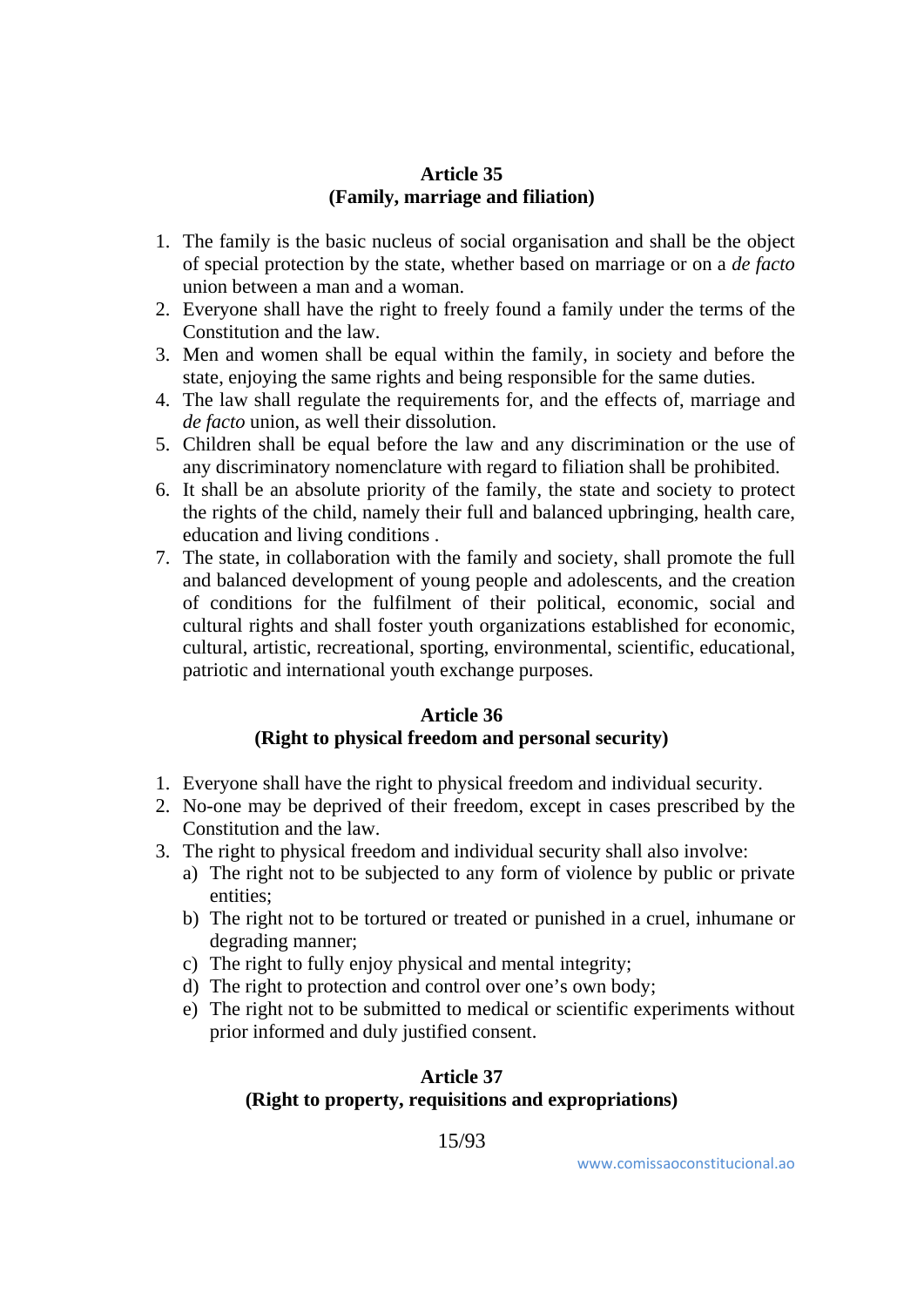- 1. Everyone shall be guaranteed the right to private property and to its transmission, under the terms of the Constitution and the law.
- 2. The state shall respect and protect the property and any other rights *in rem* of private individuals, corporate bodies and local communities, and temporary civil requisition and expropriation for public use shall only be permitted upon prompt payment of just compensation under the terms of the Constitution and the law.
- 3. The payment of the compensation referred to in the previous point shall be a condition of expropriation.

### **Article 38 (Right to free economic initiative)**

- 1. Private enterprise shall be freely undertaken and exercised with respect for the Constitution and the law.
- 2. Everyone shall have the right to engage in free business and cooperative initiatives, to be exercised under the terms of the law.
- 3. The law shall promote, regulate and protect the economic activities and investments of private, national or foreign individuals and corporate bodies in order to guarantee their contribution to the development of the country, defending the economic and technological emancipation of the Angolan people and the interests of workers.

### **Article 39 (Environmental rights)**

- 1. Everyone has the right to live in a healthy and unpolluted environment and the duty to defend and preserve it.
- 2. The state shall take the requisite measures to protect the environment and species of flora and fauna throughout national territory, maintain the ecological balance, ensure the correct location of economic activities and the rational development and use of all natural resources, within the context of sustainable development, respect for the rights of future generations and the preservation of species.
- 3. Acts that endanger or damage conservation of the environment shall be punishable by law.

### **Article 40 (Freedom of expression and information)**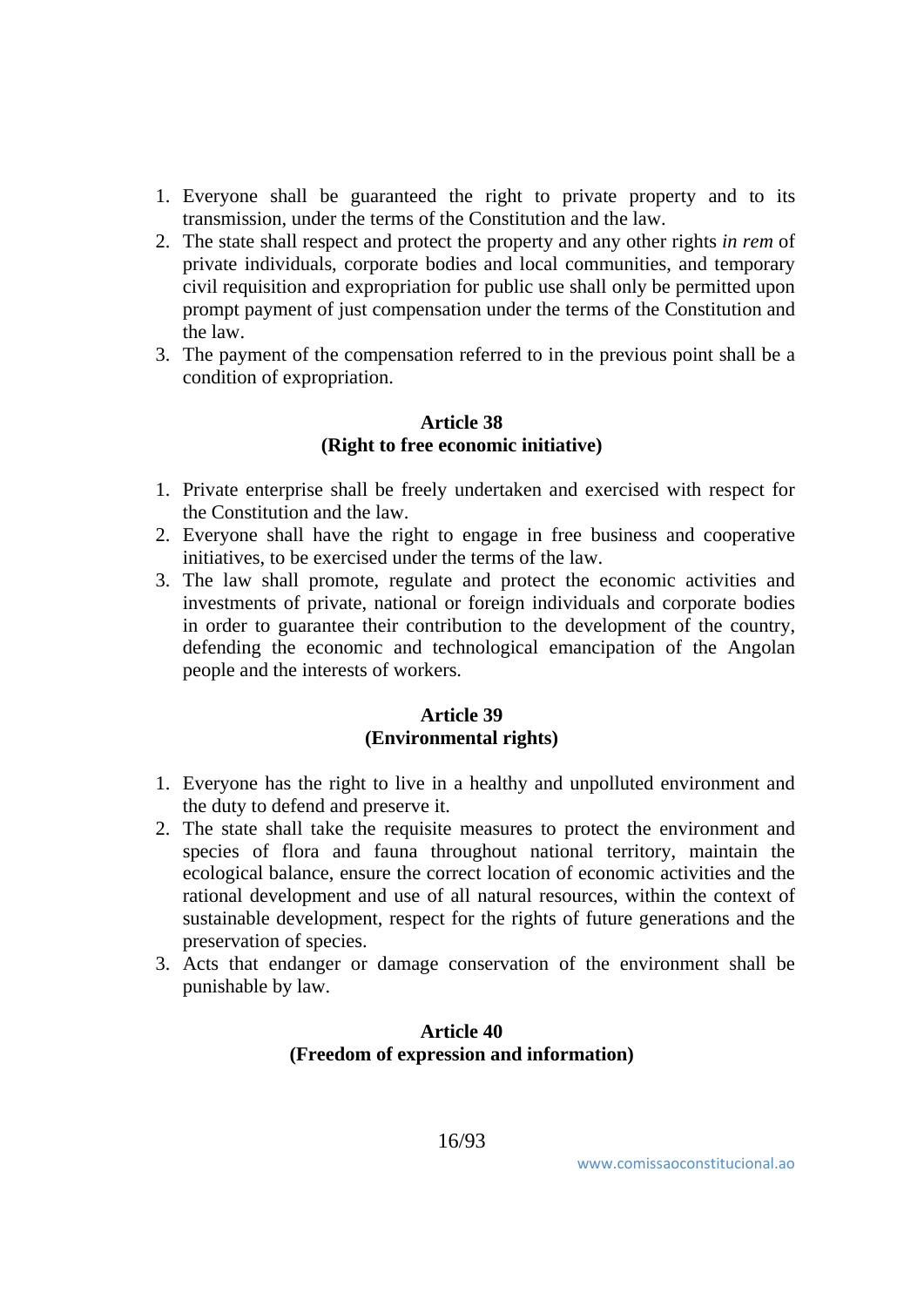- 1. Everyone shall have the right to freely express, publicise and share their ideas and opinions through words, images or any other medium, as well as the right and the freedom to inform others, to inform themselves and to be informed, without hindrance or discrimination.
- 2. The exercise of the rights and freedoms described in the previous point may not be obstructed or limited by any type or form of censorship.
- 3. Freedom of expression and information shall be restricted by the rights enjoyed by all to their good name, honour, reputation and likeness, the privacy of personal and family life, the protection afforded to children and young people, state secrecy, legal secrecy, professional secrecy and any other guarantees of these rights, under the terms regulated by law.
- 4. Anyone committing an infraction during the course of exercising freedom of expression and information shall be held liable for their actions, in disciplinary, civil and criminal terms, under the terms of the law.
- 5. Under the terms of the law, every individual and corporate body shall be assured the equal and effective right of reply, the right to make corrections, and the right to compensation for damages suffered.

## **Article 41 (Freedom of conscience, religion and worship)**

- 1. Freedom of conscience, religion and worship shall be inviolable.
- 2. No-one shall be deprived of their rights, persecuted or exempted from obligations due to their religious beliefs or philosophical or political convictions.
- 3. Under the terms of the law, the right to be a conscientious objector shall be guaranteed.
- 4. No authority shall question anyone with regard to their convictions or religious practices, except in order to gather statistical data that cannot be individually identified.

#### **Article 42 (Intellectual property)**

- 1. Intellectual, artistic, political, scientific and communications activities shall be freely expressed, independently of any censorship or licence.
- 2. Authors shall have the exclusive right to use, publish and reproduce their work, which can be transmitted to their heirs for the period of time established by law.
- 3. Under the terms of the law the following shall be ensured: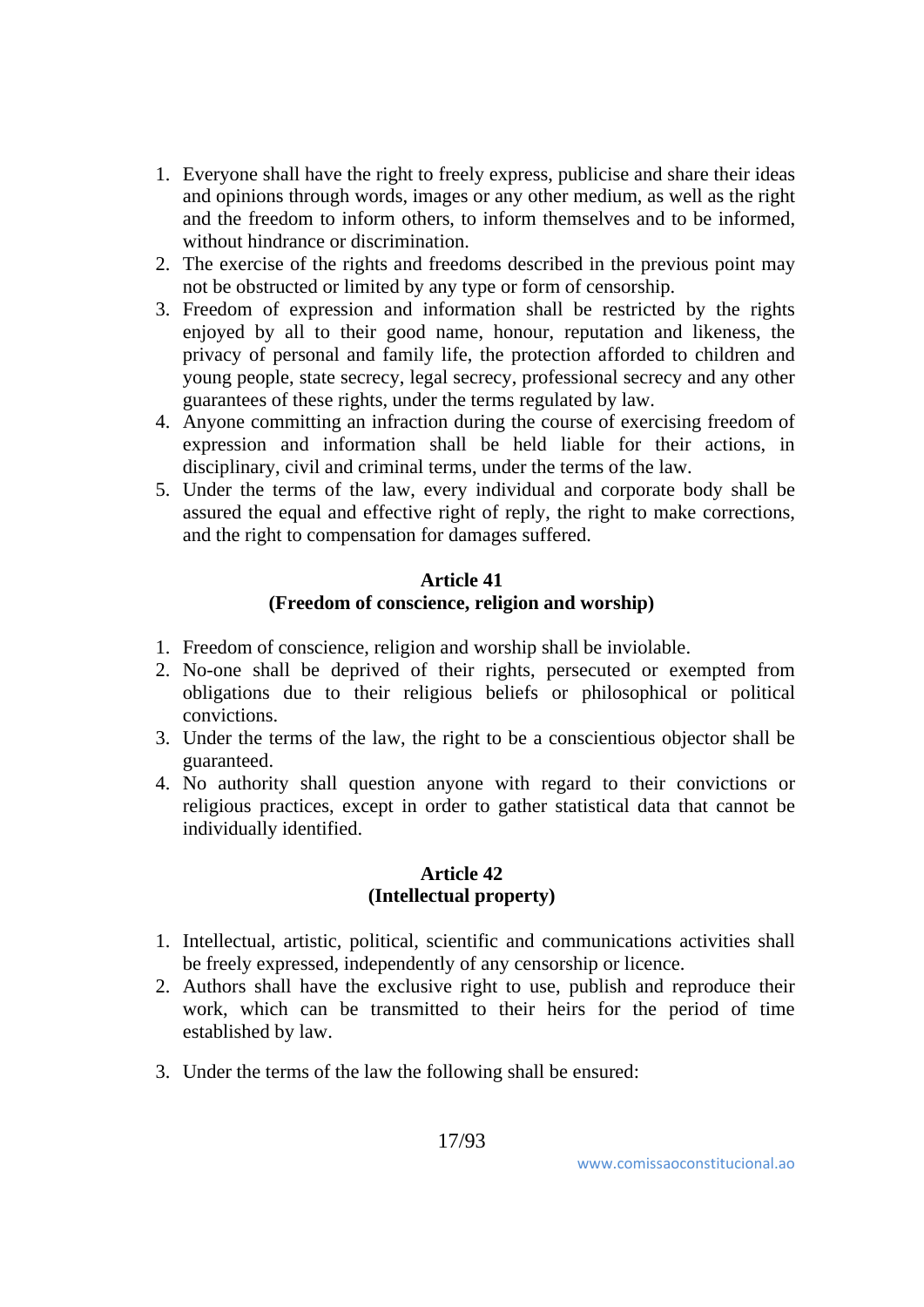- a) Protection for individual involvement in collective work and in the reproduction of the human image and voice, including cultural, educational, political and sporting activities;
- b) The right of creators, performers and the respective trade union and supervisory associations to benefit financially from works they have created or taken part in.
- 4. The law shall ensure the authors of industrial inventions, patents for inventions and technological process the temporary privilege of using them, in addition to ensuring protection for industrial creations, ownership of brands, company names and other distinctive trademarks, with a view to the interests of society and the technological and economic development of the country.

### **Article 43 (Freedom of cultural and scientific creation)**

- 1. Intellectual, artistic and scientific creation shall not be restricted.
- 2. The freedom referred to in the previous point shall comprise the right to invent, produce and publicise scientific, literary and artistic works and shall include the protection of copyright by law.

## **Article 44 (Freedom of the press)**

- 1. Freedom of the press shall be guaranteed, and may not be subject to prior censorship, namely of a political, ideological or artistic nature.
- 2. The state shall ensure plural expression, imposing different ownerships and editorial diversity in the media.
- 3. The state shall ensure the existence and the independent and qualitatively competitive functioning of a public radio and television service.
- 4. The law shall establish the forms by which freedom of the press shall be exercised.

## **Article 45**

## **(Right to broadcasting time, right of reply and of political response)**

1. During general and local elections and referendums, candidates shall have the right to broadcasting time on state radio and television stations in accordance with the scope of the election or referendum, under the terms of the Constitution and the law.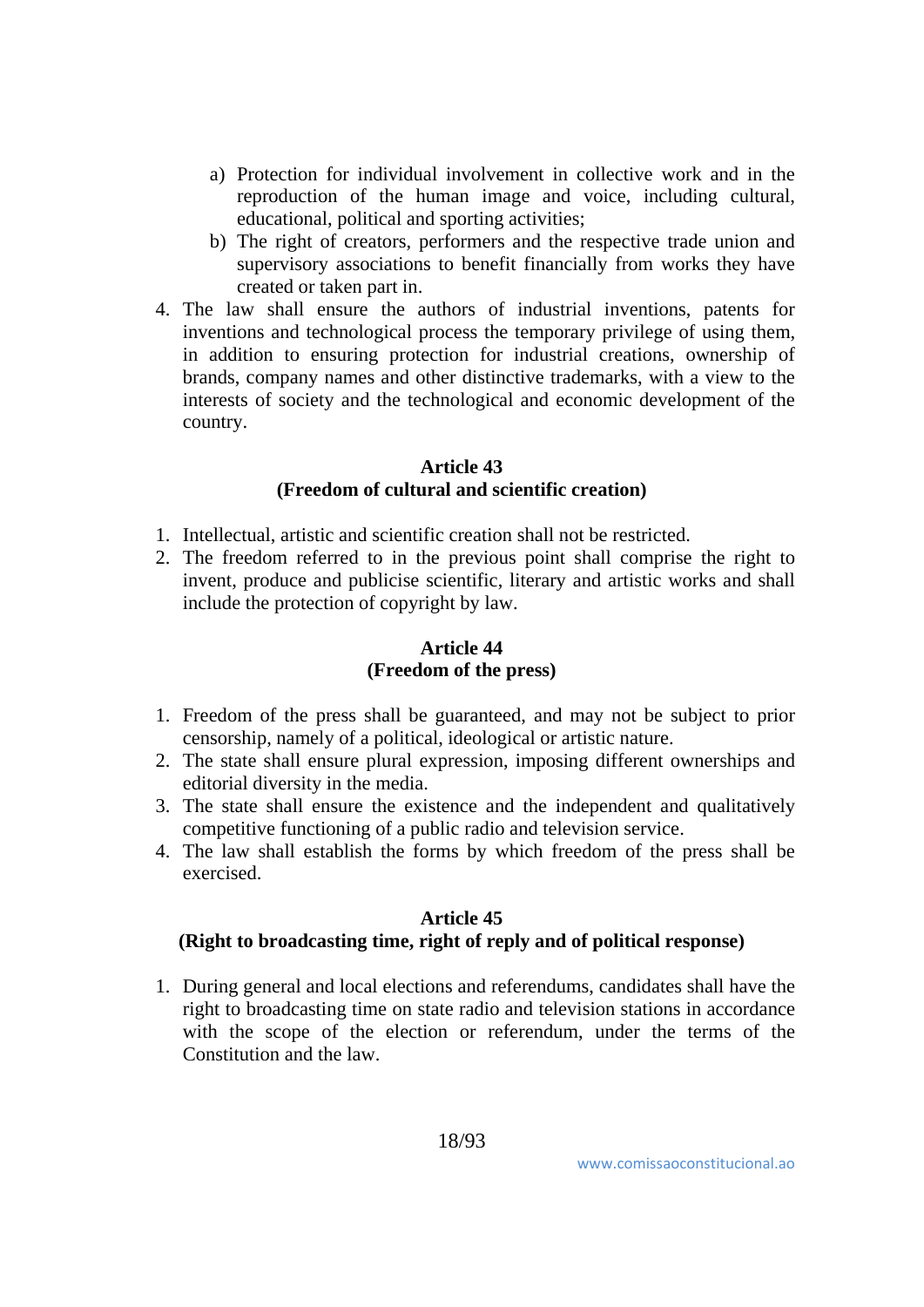2. Political parties with seats in the National Assembly have the right of reply and political response to statements by the Executive, under the terms regulated by law.

#### **Article 46 (Freedom of residence, movement and emigration)**

- 1. Any citizen legally residing in Angola may freely establish their residence, move and settle anywhere in national territory, except in cases prescribed in the Constitution and when the law establishes restrictions, namely regarding entry and residence, protection of the environment or vital national interests.
- 2. Every citizen shall be free to emigrate and leave national territory and to return to it, without prejudice to any restrictions arising out of the fulfilment of legally established duties.

### **Article 47 (Freedom to meet and demonstrate)**

- 1. Freedom of assembly and peaceful, unarmed demonstration shall be guaranteed to all citizens, without the need for any authorisation and under the terms of the law.
- 2. The appropriate authorities must be given advance notification of meetings and demonstrations held in public places, under the terms and for the purposes established in law.

#### **Article 48 (Freedom of association)**

- 1. All citizens shall have the right to freely associate with one another without requiring any administrative authorisation, on condition that such associations are organised on the basis of democratic principles, under the terms of the law.
- 2. Associations shall pursue their purposes freely and without interference from the public authorities and may not be dissolved or have their activities suspended, except in cases prescribed by law
- 3. No-one shall be obliged to belong to an association, or be coerced by any means to remain a member of one.
- 4. Any associations or groupings whose purposes or activities are contrary to the constitutional order, or which incite and practice violence, promote tribalism, racism, dictatorship, fascism or xenophobia, in addition to any military, militarised or paramilitary-type associations, shall be prohibited.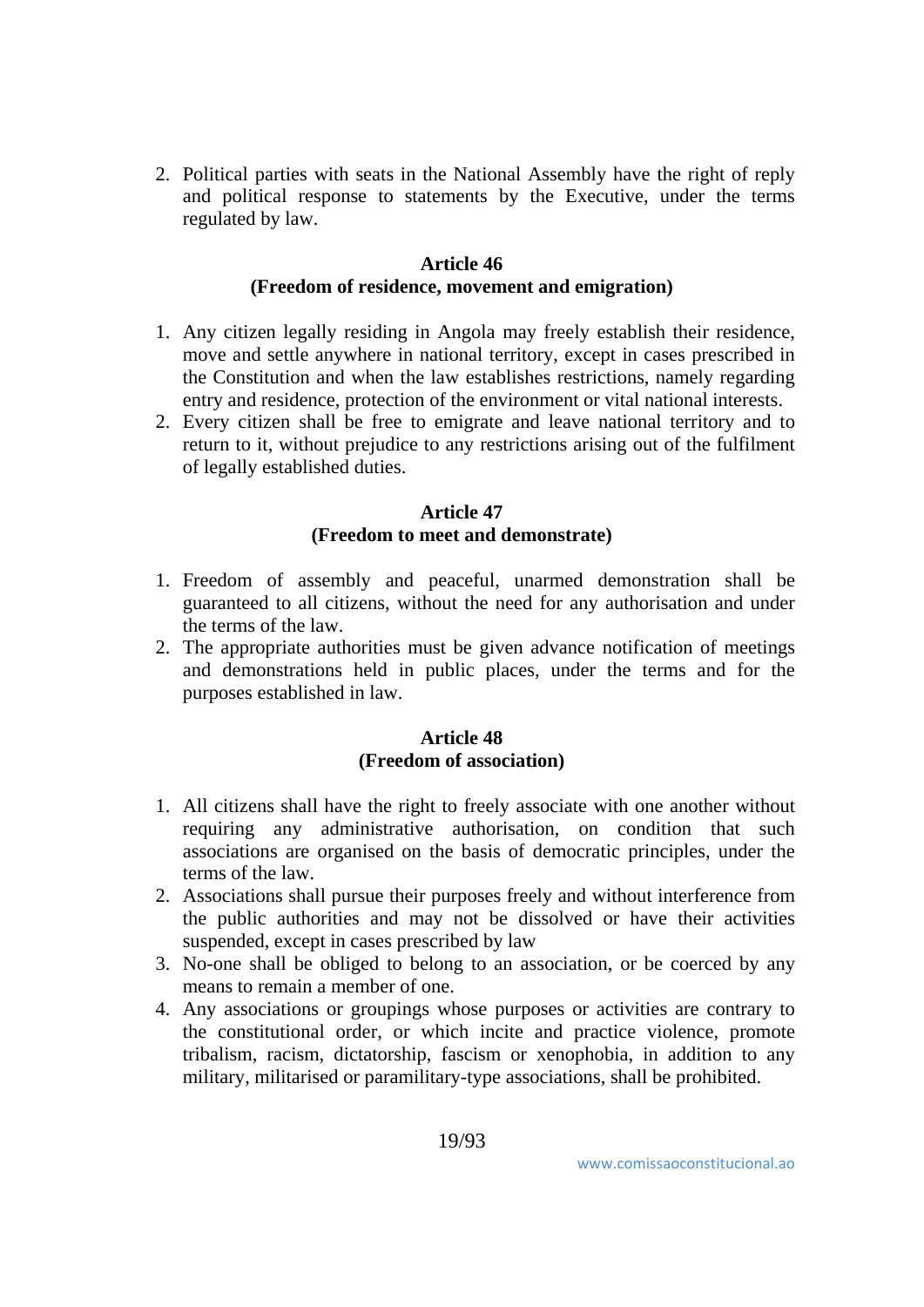# **Article 49 (Freedom of professional and business association)**

- 1. All members of the liberal or independent professions and, in general, all self-employed workers shall be guaranteed freedom of professional association in order to defend their rights and interests and to regulate the ethics of each profession.
- 2. Associations for members of the liberal or independent professions shall be governed by the principles of democratic organisation and functioning and independence from the state, under the terms of the law.
- 3. The ethical standards of the professional associations may not contradict the constitutional order, fundamental human rights or the law.

#### **Article 50 (Trade union freedoms)**

- 1. It shall be recognised that all workers have the freedom to create trade union organisations to defend their collective and individual interests.
- 2. It shall be recognised that trade union associations have the right to defend the rights and interests of workers and to exercise the right to social dialogue, which must duly take into account the fundamental human rights of individuals and communities and the actual capacity of the economy, under the terms of the law.
- 3. The law shall regulate the founding, affiliation, federation, organisation and closure of trade union associations and shall guarantee their autonomy and independence from employers and the state.

### **Article 51 (Right to strike and prohibition of lock-outs)**

- 1. Workers shall have the right to strike.
- 2. Lock-outs shall be prohibited and employers may not bring a company totally or partially to standstill by forbidding workers access to workplaces or similar as a means of influencing the outcome of labour conflicts.
- 3. The law shall regulate the exercise of the right to strike and shall establish limitations on the services and activities considered essential and urgent in terms of meeting vital social needs.

## **Article 52 (Participation in public life)**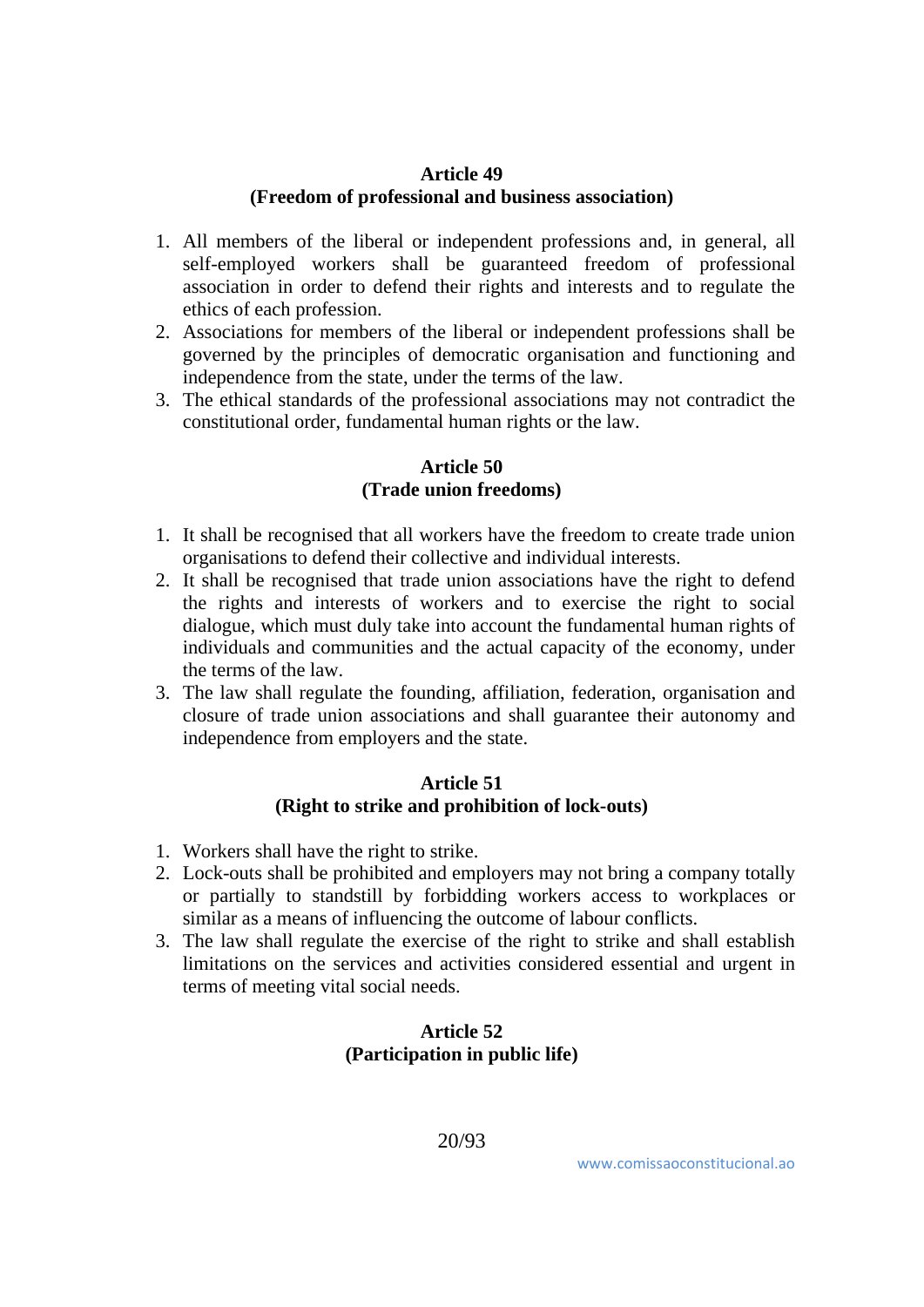- 1. Every citizen shall have the right to take part in political life and the direction of public affairs, either directly or via freely elected representatives, and to be informed of the actions of the state and the management of public affairs, under the terms of the Constitution and by law.
- 2. It shall be the duty of every citizen to comply with and respect the law and obey the orders of the legitimate authorities issued under the terms of the Constitution and the law, respecting fundamental rights, freedoms and guarantees.

### **Article 53 (Standing for public office)**

- 1. Every citizen shall have the free and equal right to stand for public office, under the terms of the Constitution and the law.
- 2. No-one shall be prejudiced in terms of their appointment, job or professional career, or the social benefits to which they are entitled, due to the exercise of political rights or the holding of public office, under the terms of the Constitution and by law.
- 3. In governing the right to stand for elected office, the law shall only determine the ineligibilities required to guarantee electors freedom of choice and ensure independence and lack of bias in the exercise of the offices in question.

### **Article 54 (Right to vote)**

- 1. Every citizen who has attained the age of eighteen years shall have the right to vote and stand for election for any state or local authority body and to serve their terms of office or mandates, under the terms of the Constitution and the law.
- 2. The right to vote may not be restricted except with regard to the incapacities and ineligibilities prescribed in the Constitution.
- 3. The exercise of the right to vote shall be personal and non-transferable and shall be a civic duty.

## **Article 55**

## **(Freedom to form political associations and political parties)**

- 1. There shall be freedom to create political associations and political parties, under the terms of the Constitution and the law.
- 2. Every citizen shall have the right to participate in political associations and political parties, under the terms of the Constitution and the law.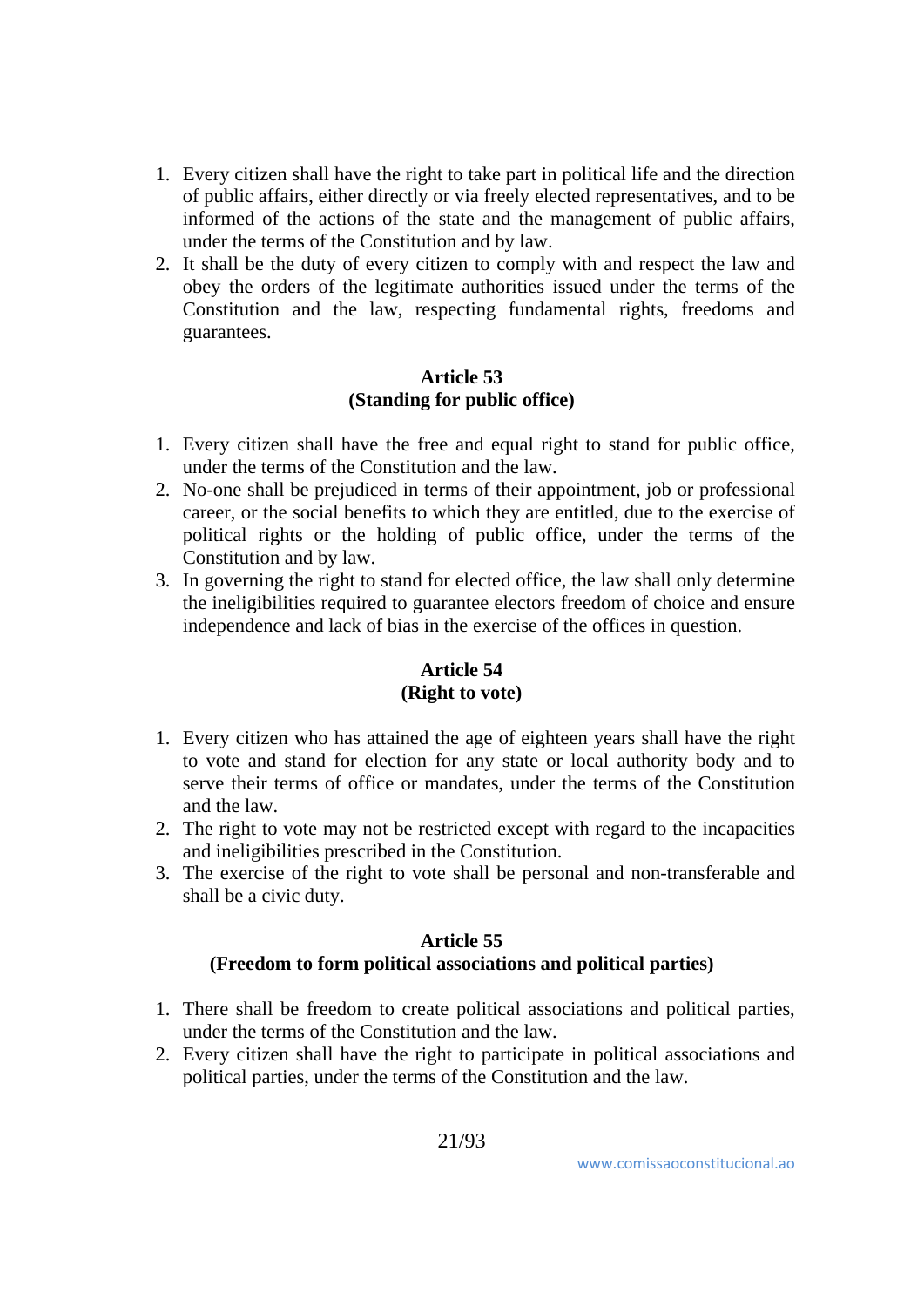# **SECTION II GUARANTEE OF FUNDAMENTAL RIGHTS AND FREEDOMS**

#### **Article 56 (General guarantee of the state)**

- 1. The state shall recognise as inviolable the fundamental rights and freedoms enshrined in the Constitution and shall create the political, economic, social and cultural conditions and conditions of peace and stability that guarantee their effective realisation and protection, under the terms of the Constitution and the law.
- 2. It shall be the duty of all public authorities to respect and guarantee the free exercise of fundamental rights and freedoms and the fulfilment of constitutional and legal duties.

#### **Article 57 (Restriction of rights, freedoms and guarantees)**

- 1. The law may only restrict rights, freedoms and guarantees in cases expressly prescribed in the Constitution and these restrictions must be limited to what is necessary, proportional and reasonable in a free and democratic society in order to safeguard other constitutionally protected rights and interests.
- 2. Laws restricting rights, freedoms and guarantees must be of a general and abstract nature and may not have a retroactive effect nor reduce the extent or scope of the essential content of constitutional precepts.

#### **Article 58 (Limitation or suspension of rights, freedoms and guarantees)**

- 1. The exercise of the rights, freedoms and guarantees of citizens may only be limited or suspended in the event of a state of war, siege or emergency, under the terms of the Constitution and the law.
- 2. A state of war, siege or emergency may only be declared in part or all of national territory in cases of actual or imminent aggression by foreign forces, serious threat to, or disturbance of, the constitutional democratic order, or public disaster.
- 3. The decision to opt for a state of war, siege or emergency, in addition to its declaration and implementation must always be limited to the necessary and appropriate actions required to maintain public order and protect general interests, observing the principle of proportionality and being limited, particularly with regard to extent and duration and the means employed, to that which is strictly necessary to promptly restore constitutional normality.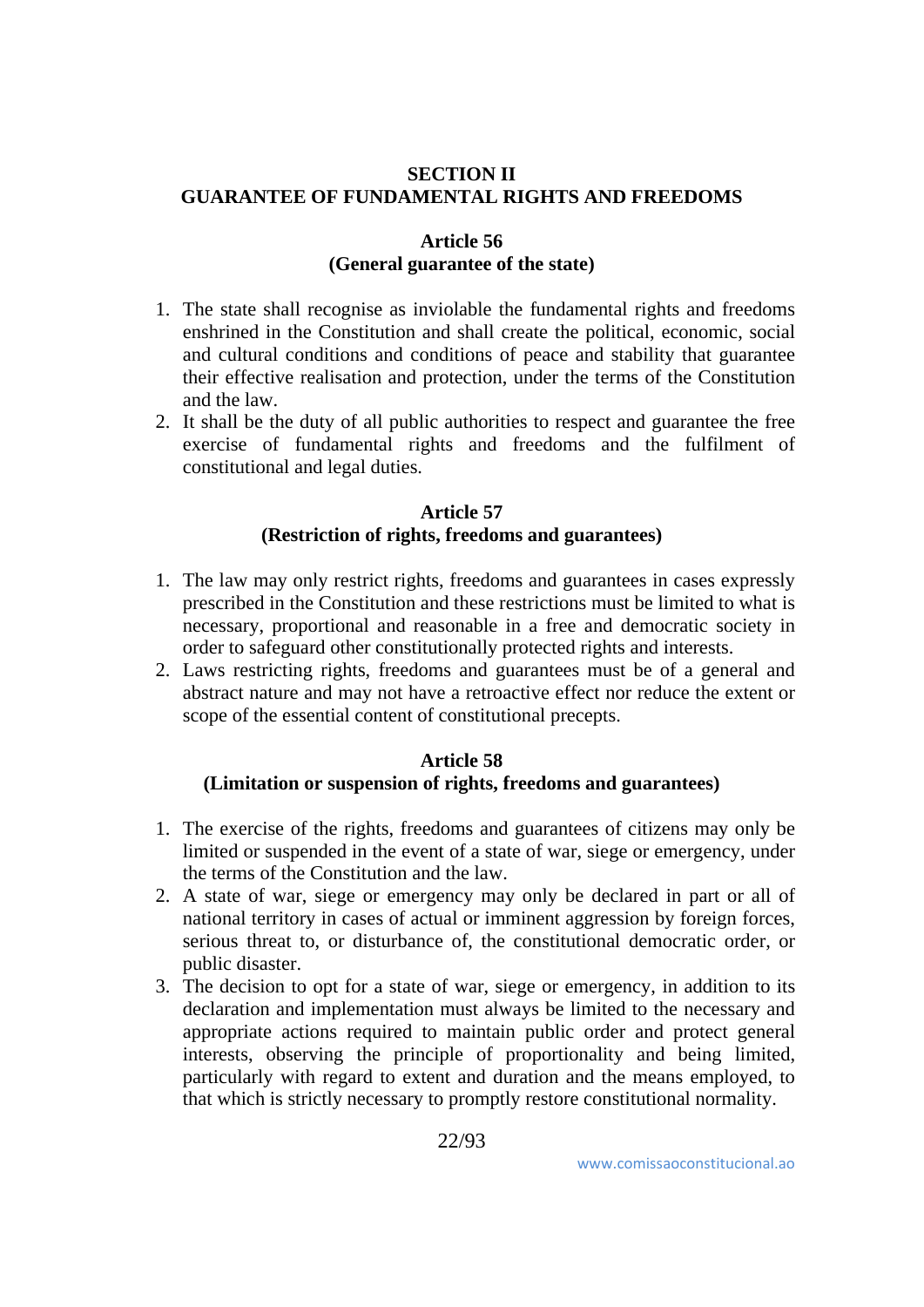- 4. The declaration of a state of war, siege or emergency shall confer on the public authorities the power and responsibility to take the appropriate steps needed to restore constitutional normality.
- 5. Under no circumstances may the declaration of a state of war, siege or emergency effect:
	- a) The application of constitutional rules concerning the responsibilities and functioning of the bodies that exercise sovereign power;
	- b) The rights and immunities of the members of bodies that exercise sovereign power;
	- c) The right to life, personal integrity and personal identity;
	- d) Civil capacity and citizenship;
	- e) The non-retroactive nature of criminal law;
	- f) The right to a defence;
	- g) Freedom of conscience and religion.
- 6. Special law shall regulate the state of war, siege or emergency.

#### **Article 59 (Ban on the death penalty)**

The death penalty shall be prohibited.

## **Article 60 (Ban on torture and degrading treatment)**

No-one shall be subjected to torture, forced labour or cruel, degrading or inhuman treatment.

#### **Article 61 (Repugnant and violent crimes)**

The following shall be imprescriptible and ineligible for amnesty or provisional release, through the application of coercive measures:

- a) Genocide and crimes against humanity, as stipulated in law;
- b) Crimes stipulated as such in law.

#### **Article 62 (Irreversibility of amnesty)**

The legal effects of amnesties implemented under the terms of the appropriate law shall be considered valid and irreversible.

## **Article 63**

23/93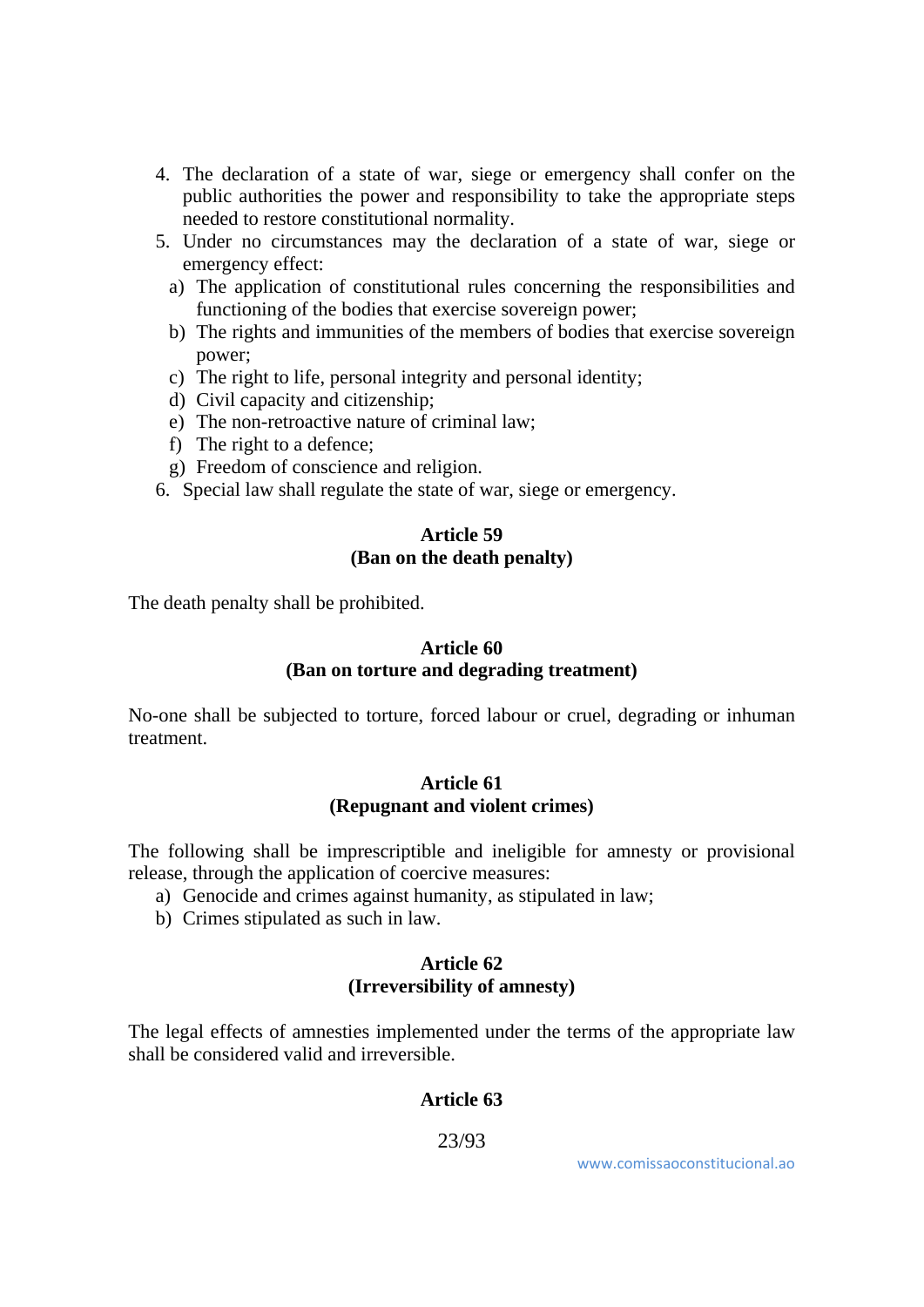### **(Rights of those detained and imprisoned)**

Any person deprived of their liberty must be informed at the time of their imprisonment or detention of the respective reasons and their rights, namely:

- a) To be shown the warrant for their imprisonment or detention issued by the appropriate authority, under the terms of the law;
- b) To be informed of the place where they will be taken;
- c) To have their family and lawyer informed of their imprisonment or detention and the place where they will be taken;
- d) To choose a lawyer or counsel whom they trust to accompany police and legal inquiries;
- e) To consult a lawyer before making a statement;
- f) To remain silent and not make a statement or to do so only in the presence of a lawyer of their choice;
- g) Not to make confessions and statements that incriminate them;
- h) To be brought before an appropriate magistrate for confirmation or otherwise of their imprisonment and to be tried within the legally established limit of time or released;
- i) To communicate in a language they understand or through an interpreter.

## **Article 64 (Deprivation of freedom )**

- 1. Deprivation of freedom shall only be permitted in cases and under the conditions determined by law.
- 2. The police or any other entity may only detain or make an arrest in cases prescribed in the Constitution and in law, in *flagrante delito* or when in possession of a warrant issued by the appropriate authority.

### **Article 65 (Application of criminal law)**

- 1. Criminal liability shall be personal and non-transferable.
- 2. No-one shall be sentenced under criminal law unless the act or omission in question is punishable under the terms of a pre-existing law, nor shall any person be the object of a security measure unless the prerequisites are laid down in a pre-existing law.
- 3. No sentence or security measure shall be applied unless it is expressly sanctioned in a pre-existing law.
- 4. No-one shall be the object of a sentence or security measure that is more severe than those provided for at the moment of the conduct in question or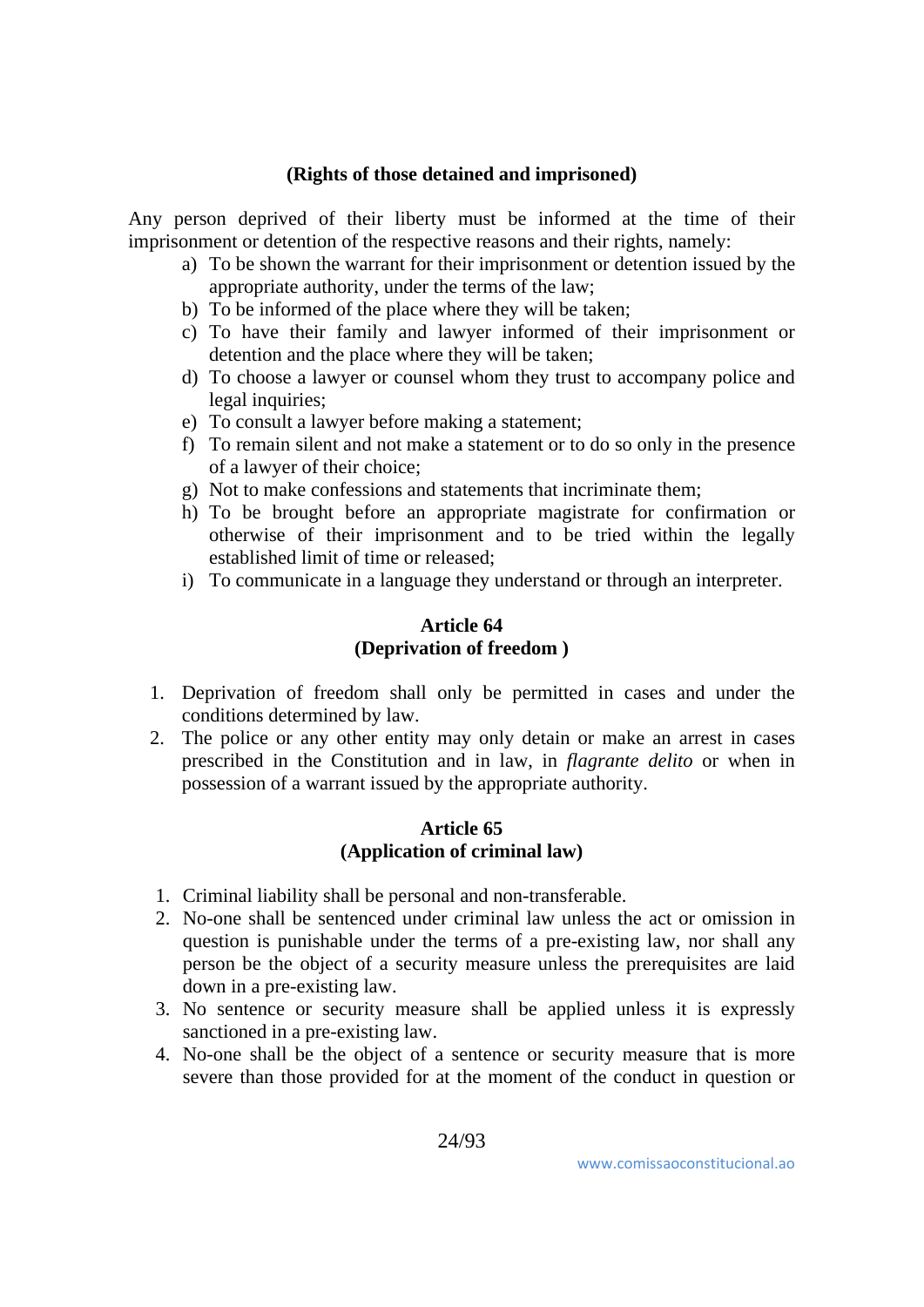verification of the respective prerequisites, and criminal laws with a content more favourable to the defendant shall be applied retroactively.

- 5. No-one shall be tried more than once for the same matter.
- 6. Citizens who are unjustly convicted shall have the right to have their sentences reviewed and to receive compensation for any damages they have suffered, as prescribed by law.

#### **Article 66 (Limits on sentences and security measures)**

- 1. No sentence or security measure that deprives or restricts freedom shall be perpetual in nature or of an unlimited or undefined duration.
- 2. Convicted persons who are the object of a sentence or security measure that deprives them of their freedom shall retain their fundamental rights, subject only to the limitations inherent to their convictions and to the specific requirements imposed by the execution of the respective sentences.

#### **Article 67 (Guarantees in criminal proceedings)**

- 1. No-one may be detained, imprisoned or brought to trial unless under the terms of the law, and all defendants or prisoners shall be guaranteed the right to a defence, appeal and legal counsel.
- 2. All citizens shall be presumed innocent until their sentence has become res judicata.
- 3. The defendant shall have the right to choose a lawyer or counsel and to be assisted by them throughout the legal proceedings, and the cases and phases in which legal assistance is obligatory shall be specified by law.
- 4. Defendants and prisoners shall have the right to receive visits from their lawyer, family, friends and religious counsellor and to correspond with them, without prejudice to the provisions contained in Article 63(e) and Article 194(3) .
- 5. Defendants or prisoners who are unable to appoint a lawyer for financial reasons must, under the terms of the law, be ensured adequate legal aid.
- 6. Any individual who is sentenced shall have the right to lodge an appeal or extraordinary review procedure with the appropriate court against their penal sentence, under the terms of the law.

# **Article 68 (***Habeas corpus***)**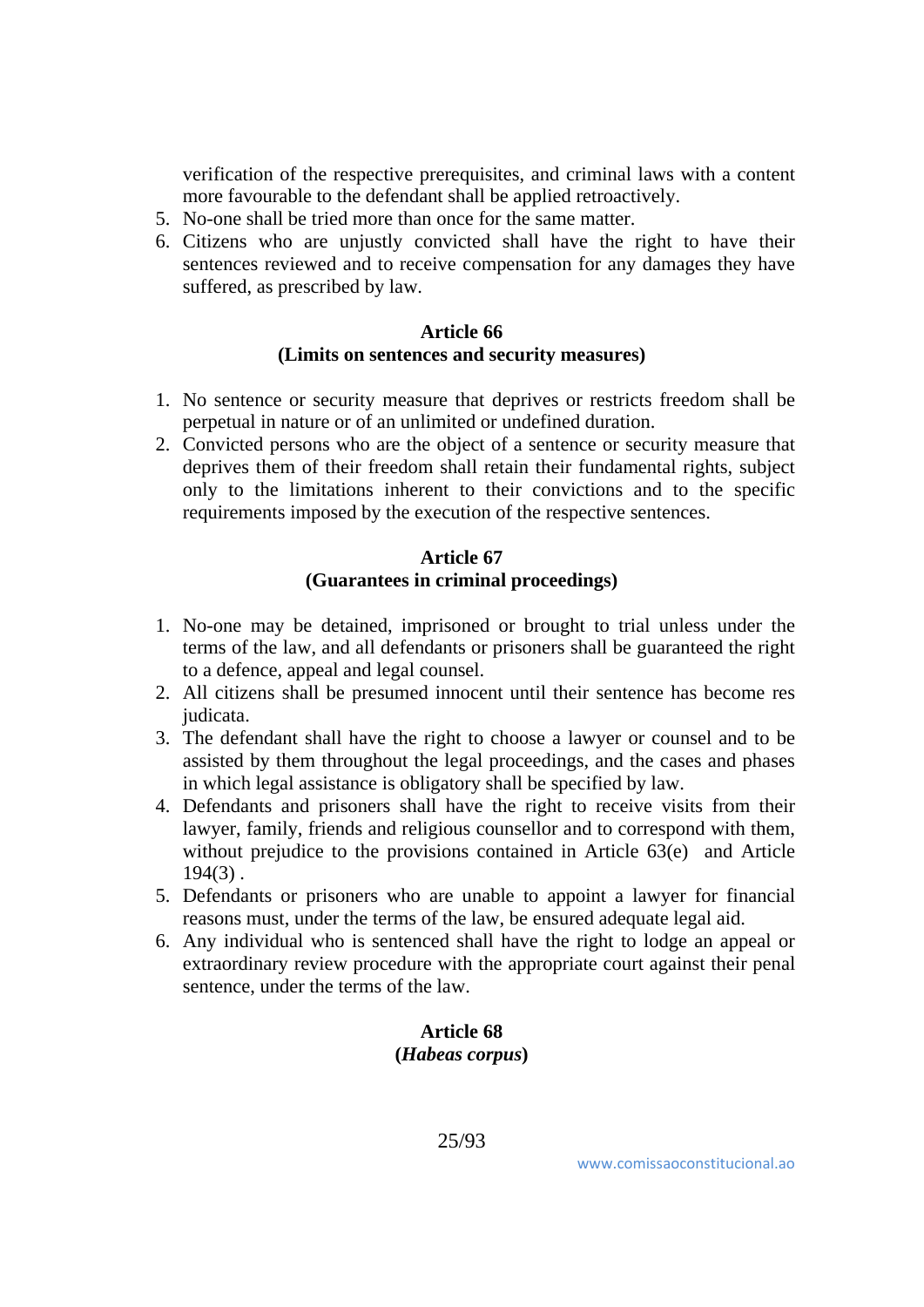- 1. Everyone shall have the right to apply for a writ of *habeas corpus* against the misuse of power in the form of illegal imprisonment or detention, to be lodged with the appropriate court.
- 2. Application for a writ of habeas corpus may be made by the individual concerned or any individual exercising their political rights.
- 3. The process of *habeas corpus* shall be regulated by law.

### **Article 69 (***Habeas data***)**

- 1. Everyone shall have to right to apply for a writ of *habeas data* to ensure that they are informed of any information about them contained in files, archives and computerised records, and that they are informed of the purpose for which this is destined and, in addition, shall have the right to demand that these are corrected or updated, under the terms of the law and whilst safeguarding state and legal secrecy.
- 2. The recording and processing of data referring to political, philosophical or ideological beliefs, religious faith, political party or trade union membership or the ethnic origins of citizens for discriminatory purposes shall be prohibited.
- 3. Access to the personal data of third parties and the transfer of personal data from one file to another within different departments or institutions shall also be prohibited, except in the cases established in law or legal rulings.
- 4. The provisions contained in the previous article shall, with the necessary adaptations, apply to *habeas data*.

# **Article 70 (Extradition and deportation)**

- 1. The deportation or extradition of Angolan citizens from national territory shall not be permitted.
- 2. The extradition of foreign citizens for political motives, for charges punishable by the death penalty or in cases where it is justifiably recognised that extradition may lead to the torture, inhumane or cruel treatment of the individual concerned or will result in irreversible damage to their physical integrity under the law of the state applying for extradition, shall not be permitted.
- 3. In accordance with the law, the Angolan courts shall know the charges made against citizens whose extradition is not permitted, in accordance with the provisions contained in the previous points in this Article.
- 4. The expulsion from national territory of foreign citizens or stateless persons with authorisation to reside in the country or those who have requested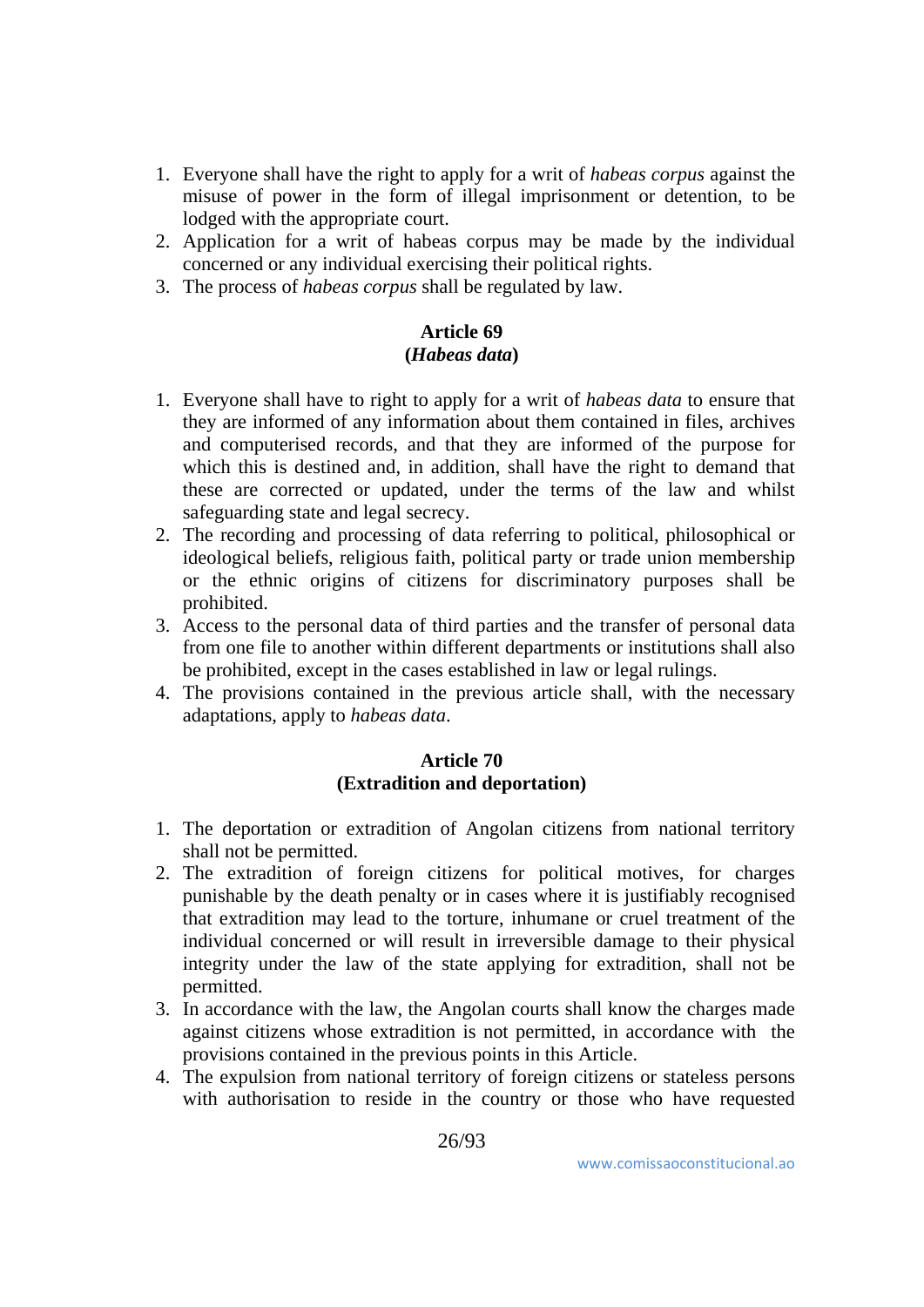asylum shall only be determined by a judicial ruling, except when an authorisation has been revoked, under the terms of the law.

5. The law shall regulate the requirements and conditions for the extradition and expulsion of foreigners.

#### **Article 71 (Right of asylum)**

- 1. All foreign or expatriate citizens shall be guaranteed the right to asylum in the event of persecution for political reasons, namely those involving serious threat or persecution as a result of their work for democracy, national independence, peace amongst different peoples, liberty and human rights, in accordance with the laws in force and international instruments.
- 2. The law shall define the status of political refugees.

## **Article 72 (Right to a fair and appropriate trial)**

It shall be recognised that every citizen has the right to a fair and swift trial in accordance with the law.

### **Article 73 (Right to submit petitions, accusations, claims and complaints)**

Everyone shall have the right to individually or collectively submit petitions, accusations, claims or complaints to sovereign bodies or any other authorities in defence of their rights, the Constitution, the laws or the general interest, and shall also have the right to be informed of the result of their consideration within a reasonable period of time.

#### **Article 74 (Right to popular action)**

Every citizen, either individually or through associations representing specific interests, shall have the right to take legal action in the cases and under the terms established by law, with the aim of annulling acts which are harmful to public health, the public, historic and cultural heritage, the environment, quality of life, consumer rights, the legality of administrative acts and any other collective interests.

# **Article 75 (Liability of the state and other public corporate bodies)**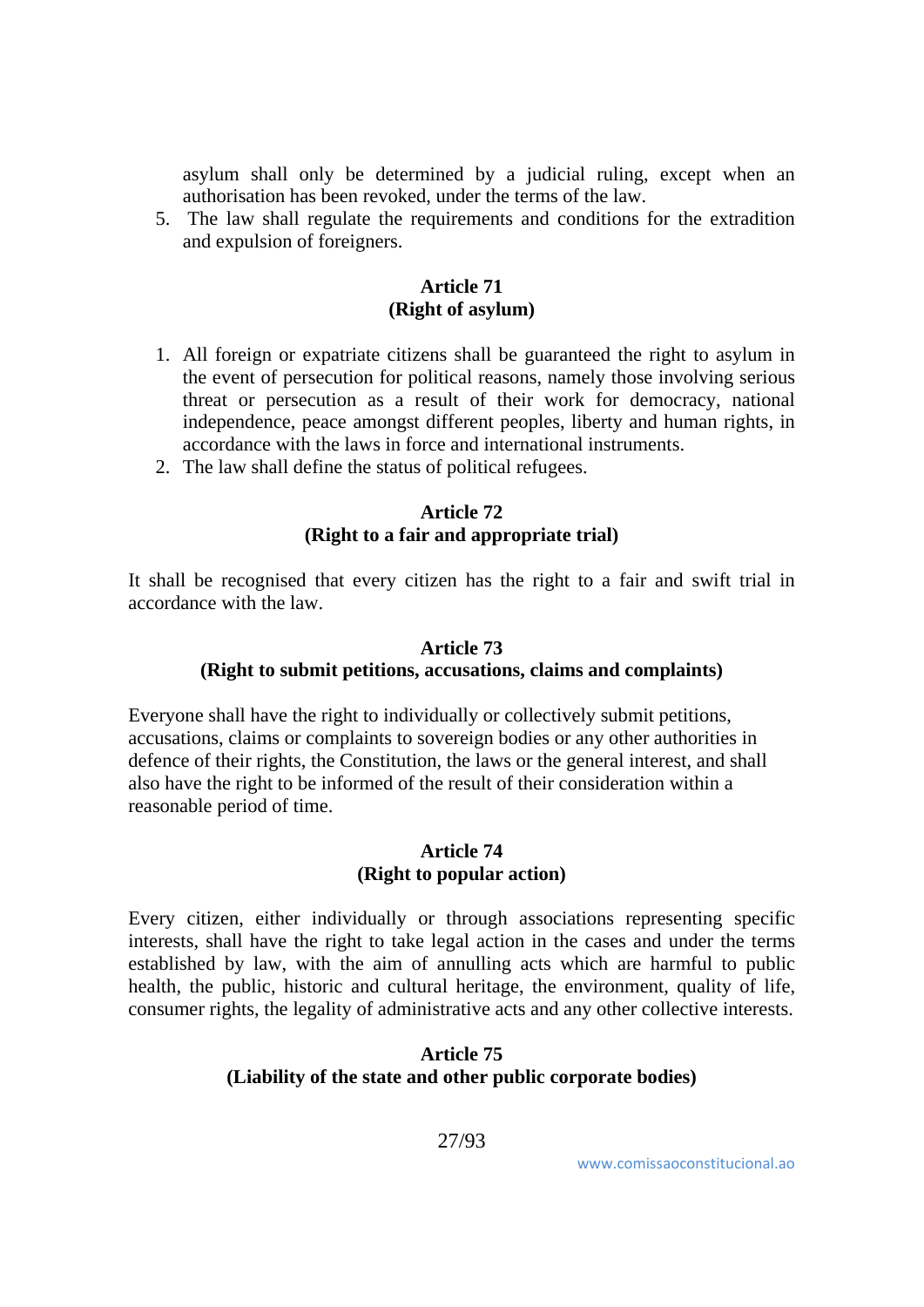- 1. The state and other public corporate bodies shall be jointly and civilly liable for any actions and omissions committed by their organs, their respective officeholders, agents and staff in the exercise of their legislative, judicial and administrative duties or as a result of the said duties which result in the violation of rights, freedoms and guarantees or in losses to those entitled to them or third parties.
- 2. The individuals responsible for these acts or omissions shall be held liable for them, in criminal and disciplinary terms, under the terms of the law.

## **CHAPTER III ECONOMIC, SOCIAL AND CULTURAL RIGHTS AND DUTIES**

## **Article 76 (Right to work)**

- 1. Work shall be the right and duty of all.
- 2. Every worker shall have the right to vocational training, fair pay, rest days, holidays, protection, and workplace health and safety, in accordance with the law.
- 3. In order to ensure the right to work, the state shall be charged with promoting:
	- a) The implementation of policies to generate work;
	- b) Equal opportunities in the choice of profession or type of work and conditions which prevent preclusion or limitation due to any form of discrimination;
	- c) Academic training and scientific and technological development, as well as vocational development for workers.
- 4. Dismissal without fair cause shall be illegal and employers shall be obliged to pay just compensation for workers who have been dismissed, under the terms of the law.

#### **Article 77 (Health and social protection)**

- 1. The state shall promote and guarantee the measures needed to ensure the universal right to medical and health care, as well as the right to child care and maternity care, care in illness, disability, old age and in situations in which they are unable to work, in accordance with the law.
- 2. In order to guarantee the right to medical and health care, the state shall be charged with:
	- a) Developing and ensuring an operational health service throughout national territory;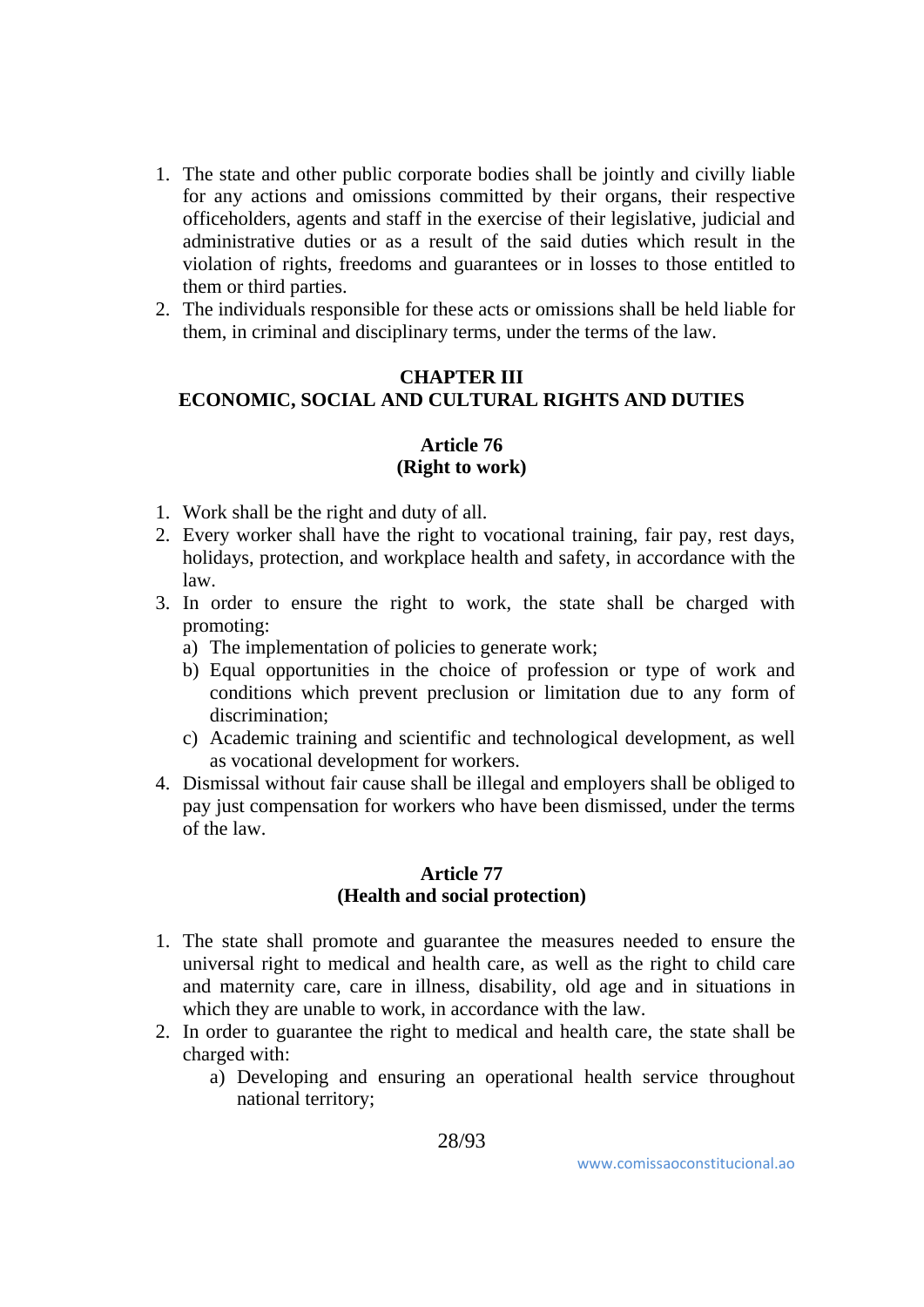- b) Regulating the production, distribution, marketing, sale and use of chemical, biological and pharmaceutical products and other means of treatment and diagnosis;
- c) Encouraging the development of medical and surgical training and research into medicine and health care.
- 3. Private and cooperative initiatives in the spheres of health care, welfare and social security shall be overseen by the state and exercised under the conditions prescribed by law.

#### **Article 78 (Consumer rights)**

- 1. Consumers shall have the right to good quality goods and services, information and clarification, guarantees for products and protection with regard to consumer relations.
- 2. Consumers shall have the right to be protected against the manufacture and supply of goods and services that are harmful to health and life and must receive compensation for any damages suffered.
- 3. The advertising of consumer goods and services shall be regulated by law and all forms of concealed, indirect or misleading advertising shall be prohibited.
- 4. The law shall protect consumers and guarantee to defend their interests.

## **Article 79**

## **(Right to education, culture and sports)**

- 1. The state shall promote access for all to literacy, education, culture and sport, encouraging various private agents to become involved in their implementation, under the terms of the law
- 2. The state shall promote science and scientific and technological research.
- 3. Private and cooperative initiatives in the spheres of education, culture and sports shall be exercised under the terms prescribed by law.

### **Article 80 (Childhood)**

1. Children shall have to right to receive special attention from the family, society and the state which, by working closely together, must ensure that they are fully protected against all forms of neglect, discrimination, oppression, exploitation and abuse of authority, within the family and in other institutions.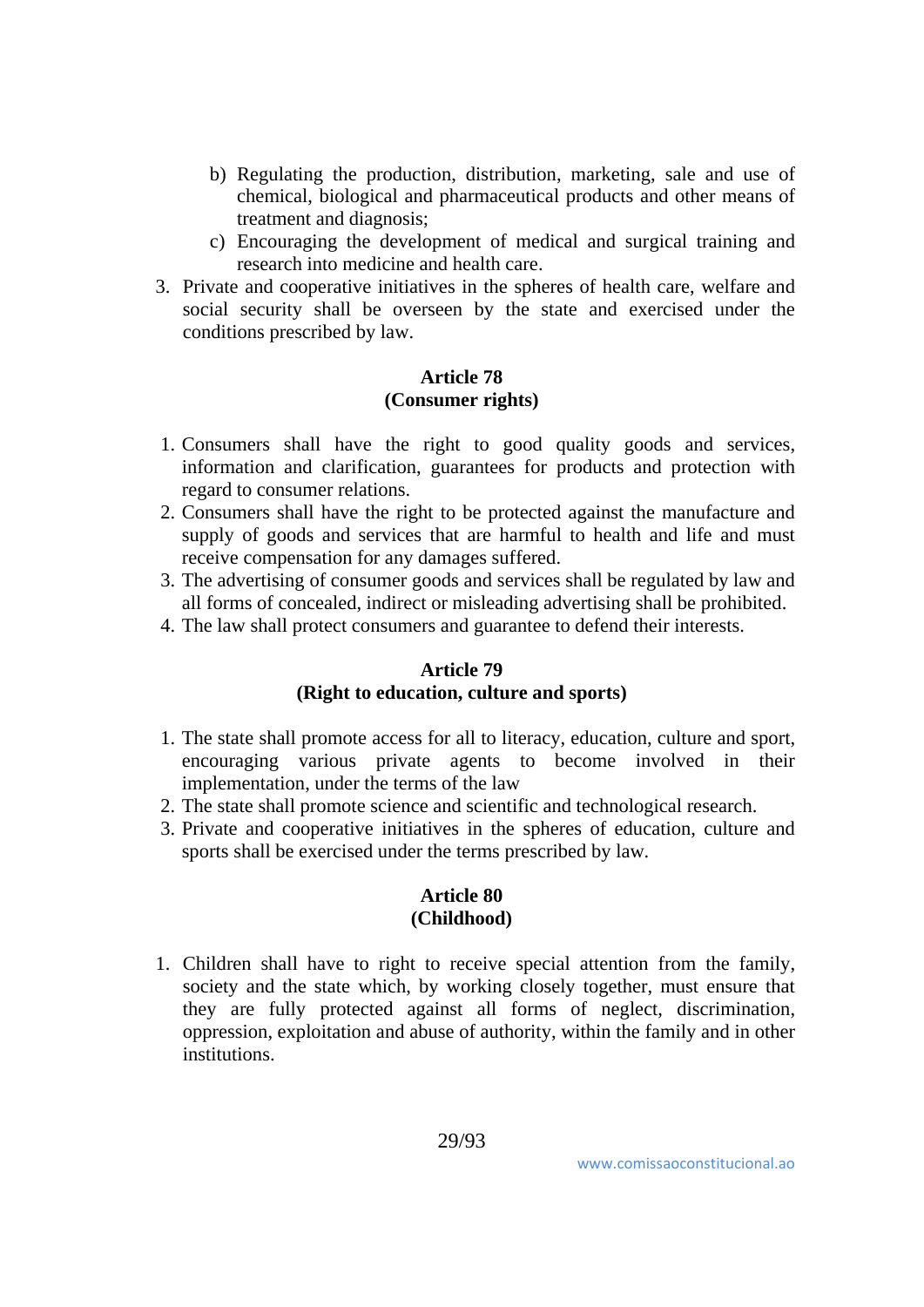- 2. Public policies regarding the family, education and health must safeguard the principle of the higher interests of the child, as a means of guaranteeing their full physical, mental and cultural development.
- 3. The state shall ensure special protection for children who are orphaned, disabled, abandoned or in any way deprived of a normal family environment.
- 4. The state shall regulate the adoption of children, promoting their integration into a family environment and striving to ensure their full development.
- 5. Minors of school age are forbidden to work, under the terms of the law.

#### **Article 81 (Youth)**

- 1. In order to ensure effective enjoyment of their economic, social and cultural rights, young people shall receive special protection, particularly:
- a) In education, vocational training and culture;
- b) In access to their first job, at work and with regard to social security;
- c) In access to housing;
- d) In physical education and sport;
- e) In the use of their leisure time.
- 2. In order to implement the provisions contained in the previous point, the law shall establish bases for the development of youth policies.
- 3. The priority objectives of the youth policy shall be the development of young people's personality, the creation of the conditions needed for their effective integration into working life, a love of free creativity and a sense of community service.
- 4. Acting in cooperation with families, schools, businesses, residents' organizations, cultural associations and foundations and cultural and recreational collectives, the state shall foster and support youth organisations in the pursuit of the said objectives, in addition to international youth exchanges.

### **Article 82 (The elderly)**

- 1. The elderly shall have the right to economic security, housing and a family and community life that respects their personal autonomy and prevents and overcomes isolation or social marginalisation.
- 2. Policies for the elderly shall include economic, social and cultural measures that offer elderly people opportunities for personal fulfilment through active participation in community life.

# **Article 83**

30/93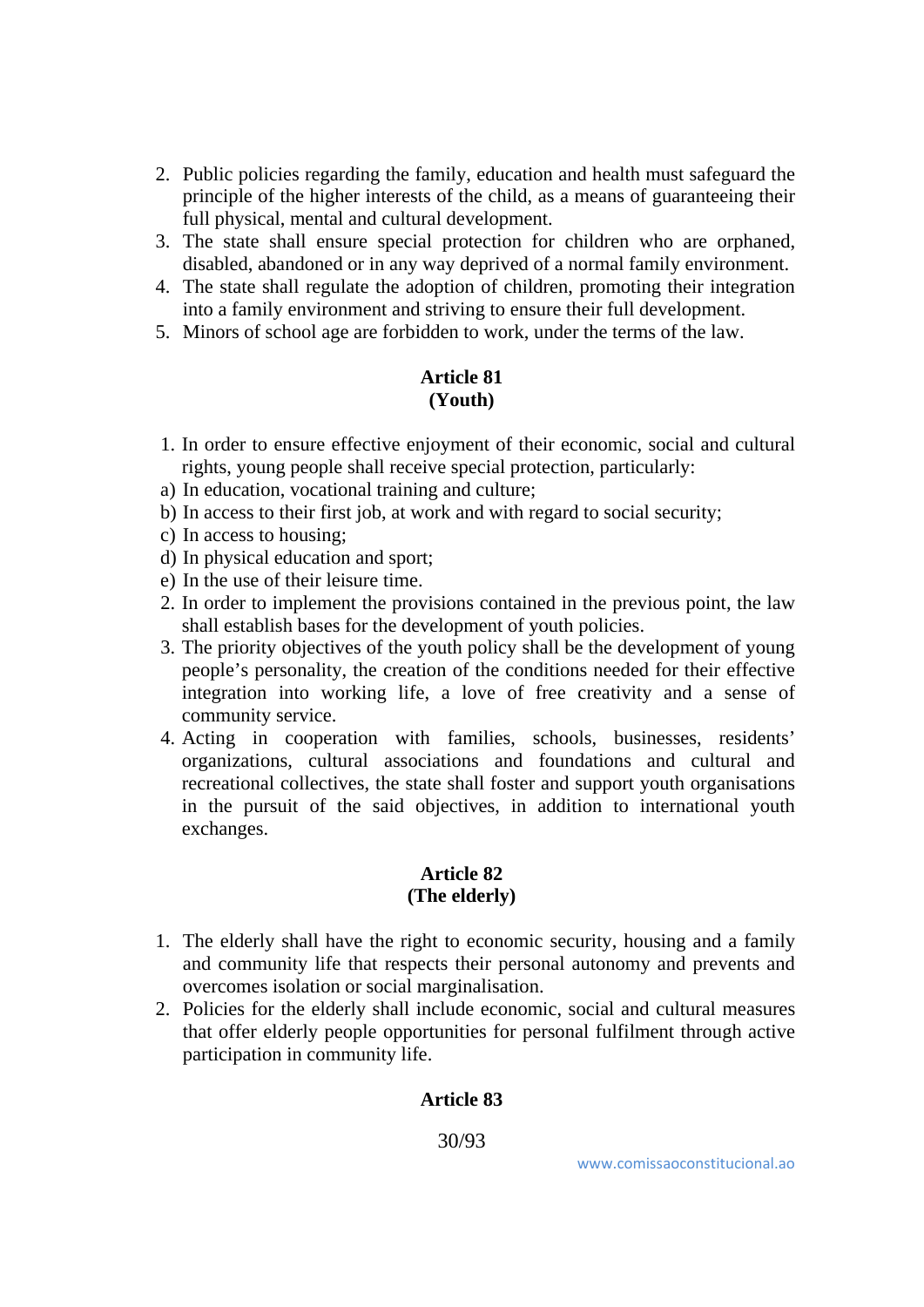### **(Disabled citizens)**

- 1. Disabled citizens shall fully enjoy the rights and be subject to the duties enshrined in the Constitution, without prejudice to any restrictions on the exercise or fulfilment of rights and duties they are unable, or not fully able, to enjoy or carry out .
- 2. The state shall adopt a national policy for the prevention of disability, the treatment, rehabilitation and integration of disabled citizens, the provision of support for their families and the removal of obstacles to mobility.
- 3. The state shall adopt policies aimed at raising the awareness of society with regard to the duties of inclusion, respect and solidarity towards disabled citizens.
- 4. The state shall foster and support special education and technical and vocational training for disabled citizens.

## **Article 84 (Ex-combatants and veterans of the nation)**

- 1. Combatants of the national independence struggle, the country's veterans, those disabled during the course of military or paramilitary service and the minor children and surviving spouses of combatants killed in action, shall enjoy a special status and the protection of the state and society, under the terms of the Constitution and the law.
- 2. The state shall be responsible for promoting policies to ensure the social, economic and cultural integration of the citizens referred to in the previous point, as well as protecting, honouring and preserving the historic achievements in which they played a leading role.

### **Article 85 (Right to housing and quality of life)**

Every citizen shall have the right to housing and quality of life.

#### **Article 86 (Communities abroad)**

The state shall encourage associations for Angolans abroad and promote links with the country, as well as economic, social, cultural and patriotic ties and solidarity with Angolan communities based there or with communities who have a relationship with Angola based on origins, consanguinity, culture and history.

# **Article 87**

31/93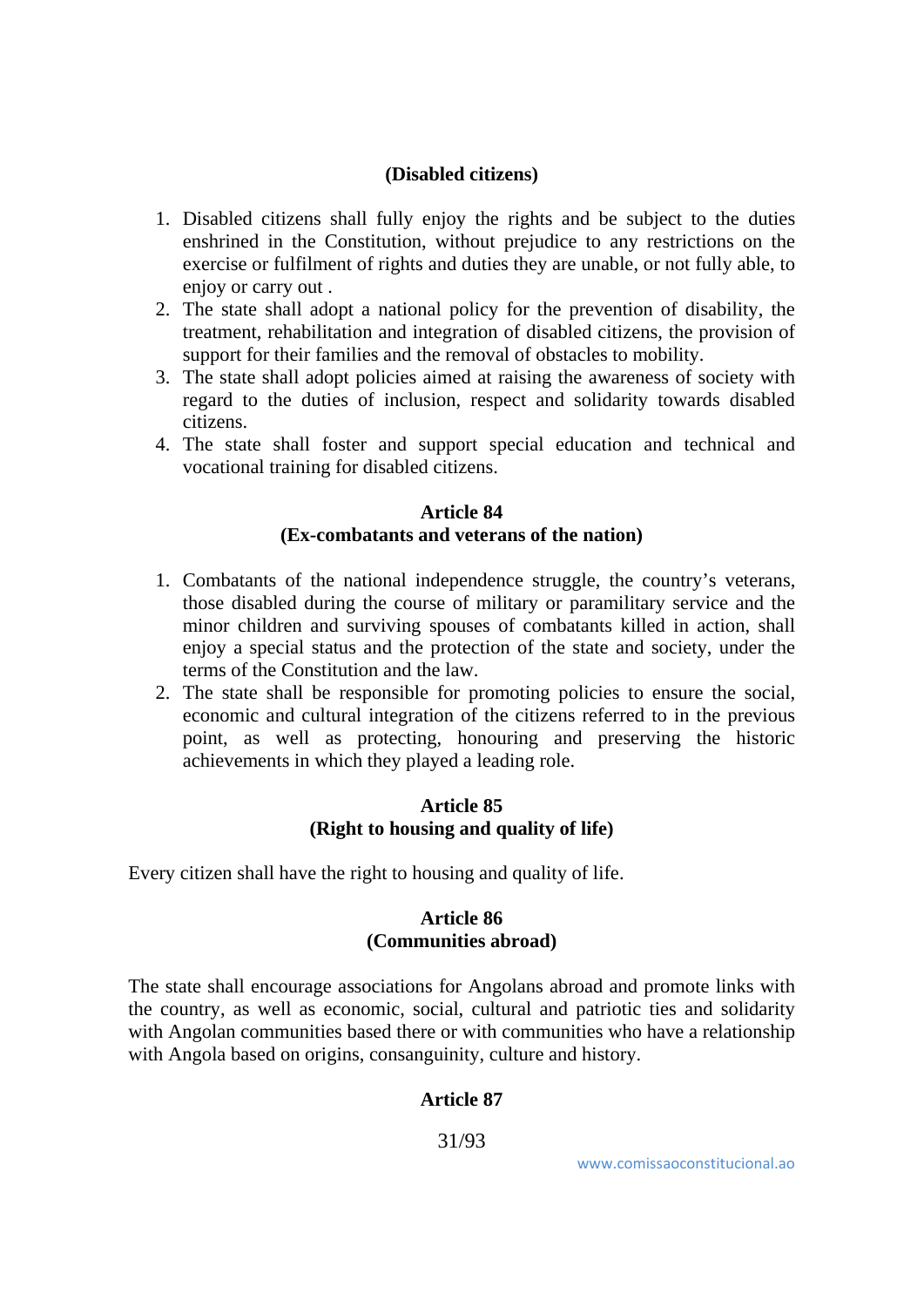### **(Historic, cultural and artistic heritage)**

- 1. Citizens and communities shall have the right to the respect, appreciation and preservation of their cultural, linguistic and artistic identity.
- 2. The state shall promote and encourage the conservation and appreciation of the historic, cultural and artistic heritage of the Angolan people.

#### **Article 88 (Duty to contribute)**

It shall be the duty of all to contribute to public expenditure and society in proportion to their economic means and the benefits they enjoy, through taxes and charges based on a fair system of taxation, under the terms of the law.

### **TITLE III ECONOMIC, FINANCIAL AND FISCAL ORGANISATION**

## **CHAPTER I GENERAL PRINCIPLES**

### **Article 89 (Fundamental Principles)**

- 1. The organisation and regulation of economic activities shall be based on a general guarantee of overall economic rights and freedoms in general, and an appreciation of work, human dignity and social justice, in accordance with the following fundamental principles:
- a) The role of the state as the regulator of the economy and coordinator of balanced national economic development, under the terms of the Constitution and the law;
- b) Freedom to engage in economic and business initiatives, exercised under the terms of the law;
- c) A market economy based on the principles and values of healthy competition, morality and ethics, as prescribed and ensured by law;
- d) Respect and protection for private property and initiatives;
- e) The social function of property;
- f) Reduction of regional imbalances and social inequalities ;
- g) Social dialogue;
- h) Consumer and environmental protection.
- 2. The forms and the system for state intervention shall be regulated by law.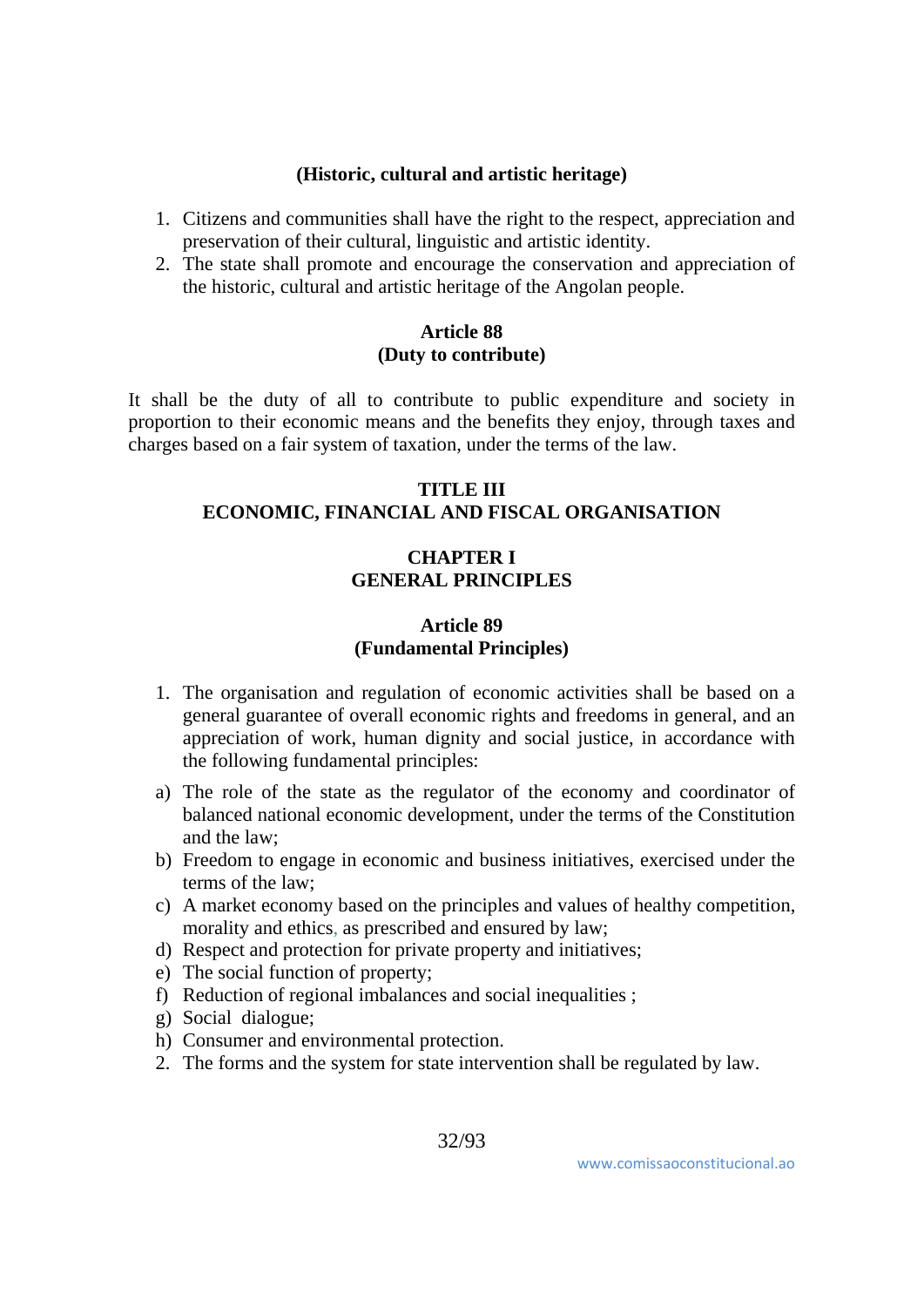# **Article 90 (Social justice)**

The state shall promote social development by:

- a) Adopting criteria for the redistribution of wealth which prioritises citizens and, in particular, the more vulnerable and needy sectors of society;
- b) Promoting social justice, as a duty of the state, through a fiscal policy which ensures justice, equity and solidarity in all areas of national life;
- c) Encouraging, supporting and regulating private sector interventions associated with achieving social rights;
- d) Removing economic, social and cultural obstacles to genuine equal opportunities for citizens;
- e) Ensuring that all citizens enjoy the benefits resulting from collective efforts in terms of development, specifically with regard to quantitative and qualitative improvements to standards of living.

## **Article 91 (Planning)**

- 1. The state shall coordinate, regulate and foster national development on the basis of a planning system, under the terms of the Constitution and the law and without prejudice to the provision contained in Article 14 of this Constitution.
- 2. The objective of planning shall be to promote the sustainable and harmonious development of the country, ensuring a fair distribution of national income, preservation of the environment and quality of life for all citizens.
- 3. The law shall define and regulate the national planning system.

### **Article 92 (Economic sectors)**

- 1. The state shall guarantee the coexistence of the public, private and cooperative sectors, ensuring all are treated and protected under the terms of the law.
- 2. The state shall recognise and protect the right of rural communities to use and benefit from the means of production, under the terms of the Constitution, the law and customary law.

### **Article 93 (Exclusive state responsibilities)**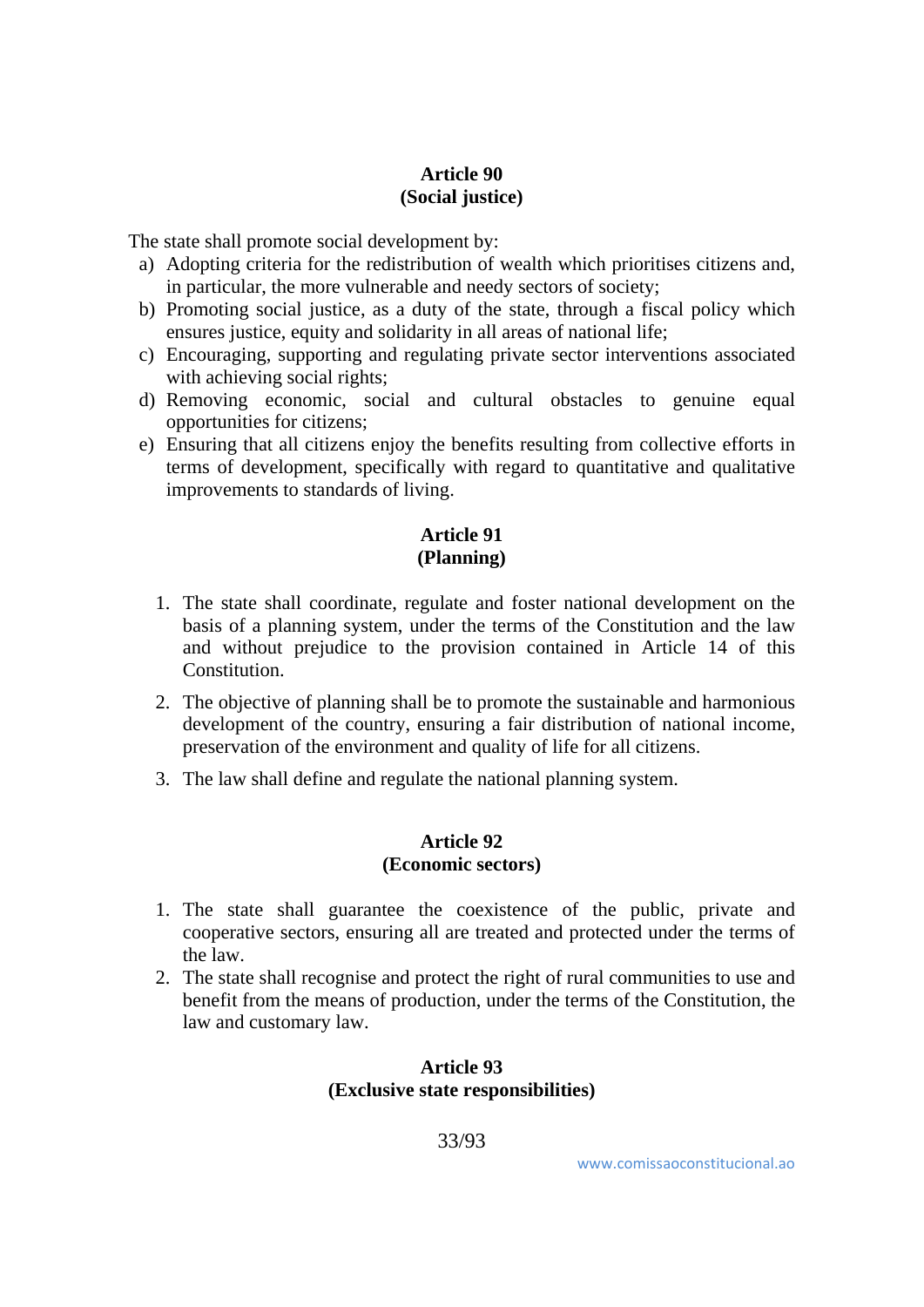- 1. Central and issuing bank activities shall be the exclusive responsibility of the state .
- 2. The law shall define and regulate economic activities which are the exclusive responsibility of the state, in addition to the conditions for accessing the various economic activities.

### **Article 94 (Property of the state)**

The property of the state and the various legal persons governed by public law shall belong to the public or the private domain, in accordance with the Constitution and the law.

### **Article 95 (Public domain)**

- 1. The following shall constitute property in the public domain:
	- a) Inland waters, territorial waters and the adjacent sea beds, in addition to lakes, lagoons and watercourses, including their beds;
	- b) Biological and non-biological resources existing in inland and territorial waters, the contiguous zone, the exclusive economic zone and the continental shelf;
	- c) National airspace;
	- d) Mineral deposits, mineral and medicinal water sources, natural subterranean cavities and other natural resources existing in the soil and subsoil, with the exception of rocks, ordinary earth and other materials habitually used as raw materials in civil construction;
	- e) Public highways and streets, ports, airports, bridges and public railway lines;
	- f) Beaches and coastal areas;
	- g) Areas of land reserved for the protection of the environment, specifically parks and nature reserves for the preservation of wild flora and fauna, and their infrastructures;
	- h) Zones reserved for ports and airports and classified as such by law;
	- i) Zones reserved for military defence;
	- j) Monuments and properties of national interest, duly classified and included in the public domain, under the terms of the law;
	- k) Any other property determined by law or recognised by international law.
- 2. All property in the public domain shall be non-transferable, imprescriptible and immune from attachment.
- 3. The law shall regulate the legal system for property included in the public domain and shall define which belongs to the state and to the legal persons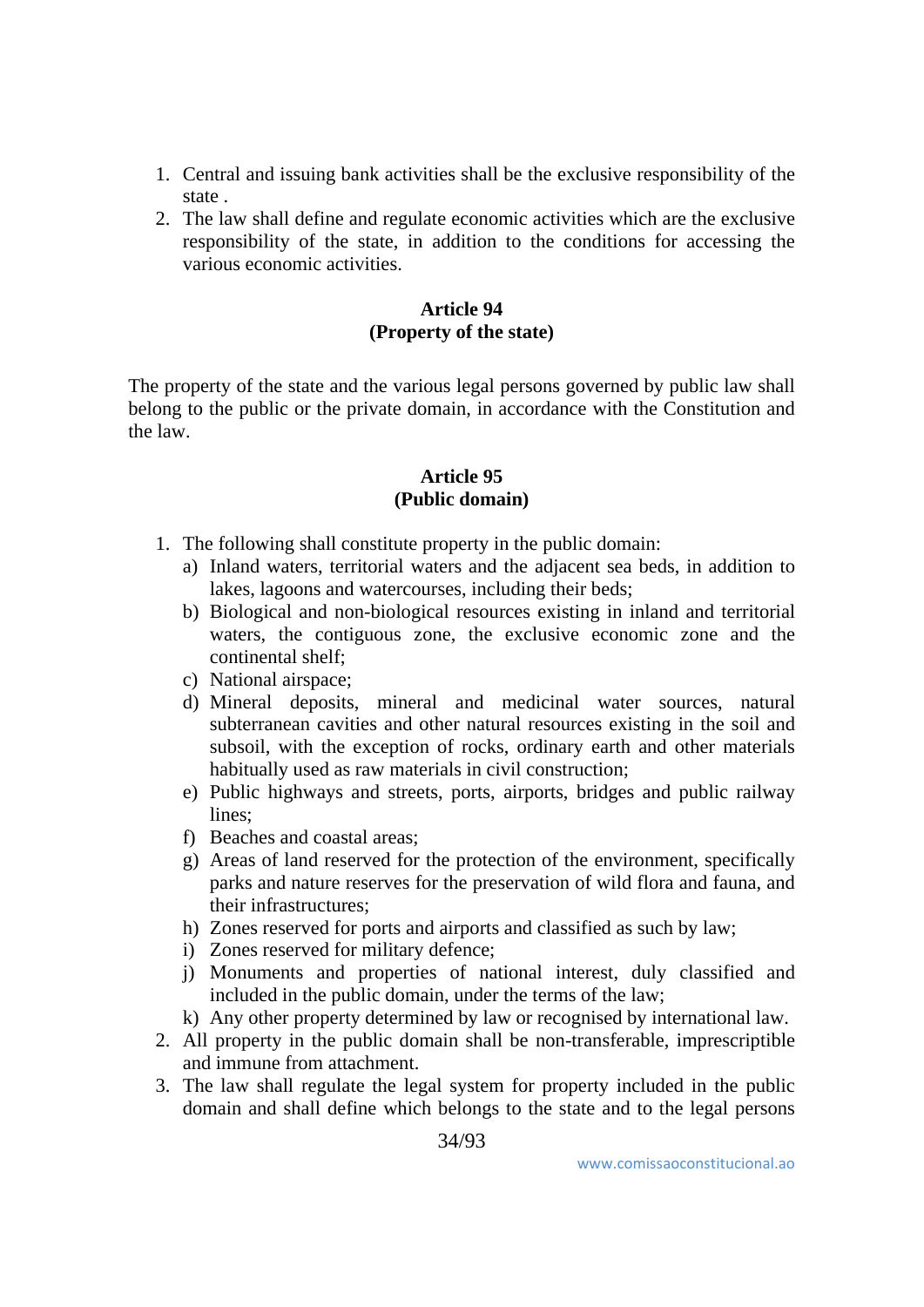governed by public law, the system and forms of concession and the system for divestiture of the said property .

## **Article 96 (Private domain)**

Property which is not expressly prescribed in the Constitution and the law as belonging to the public domain of the state and the various legal persons governed by public law shall belong to the private domain of the state, shall be subject to the system of private law or a special system, and its administration shall be regulated by law.

#### **Article 97 (Irreversibility of nationalisation and confiscation)**

All the legal effects of nationalisation and confiscation undertaken under the terms of the appropriate legislation shall be considered valid and irreversible, without compromise to the provisions contained in specific legislation on reprivatisation.

## **Article 98 (Land rights)**

- 1. All land originally belongs to the state and forms part of its private domain, with the aim of conceding and protecting the land rights of individuals or corporate bodies and rural communities, under the terms of the Constitution and the law and without compromise to the provision contained in Point 3 of this Article.
- 2. The state shall recognise and guarantee the right to private ownership of land, constituted under the terms of the law.
- 3. The state shall only grant private ownership of land and its transmission to national citizens, under the terms of the law.

### **CHAPTER II FINANCIAL AND FISCAL SYSTEM**

#### **Article 99 (Financial system)**

1. The financial system shall be organised in such a way as to guarantee the accumulation, deposit, capitalisation and security of savings, as well as the mobilisation and application of the financial resources needed for economic and social development, in accordance with the Constitution and the law.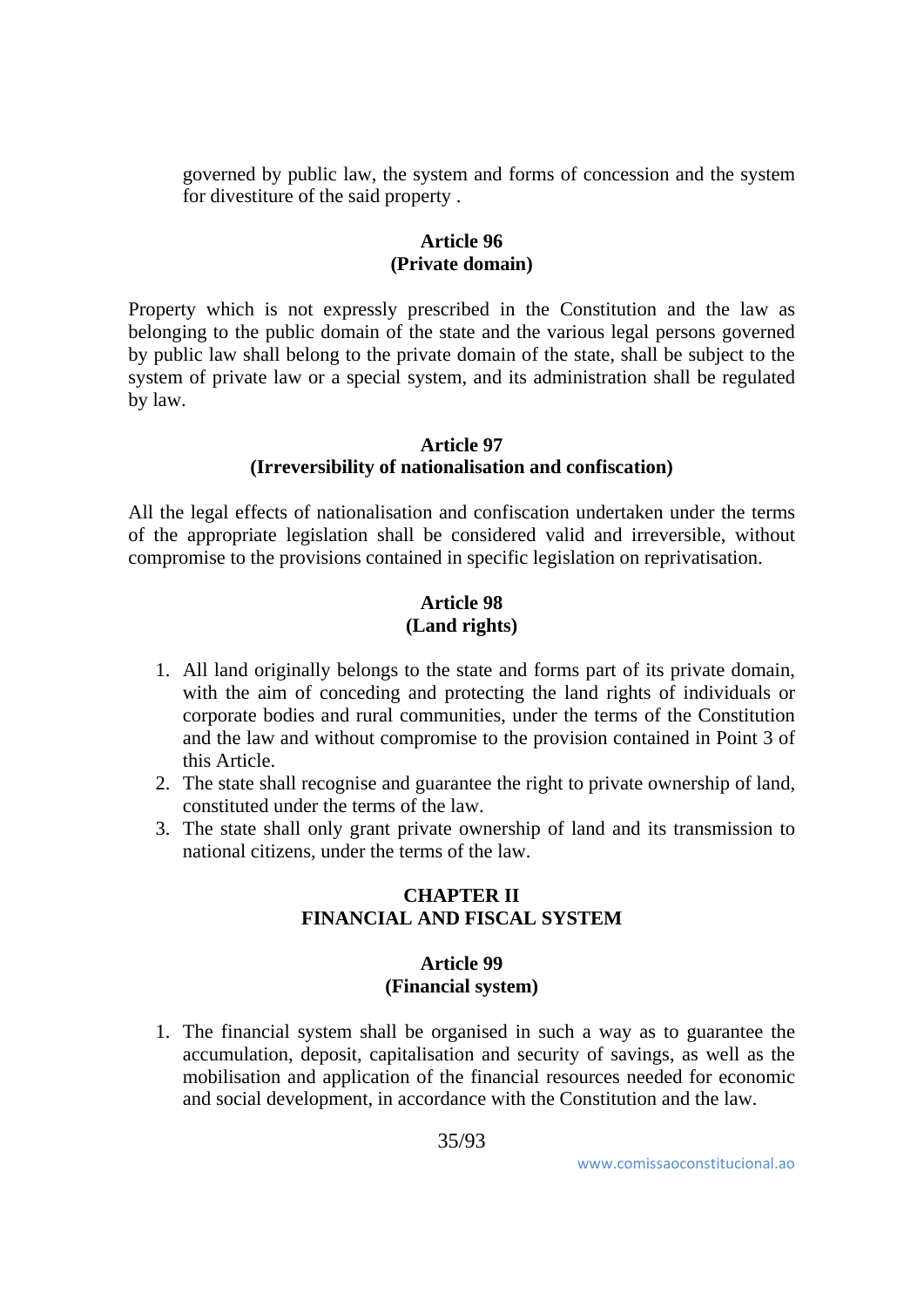2. The organisation, functioning and supervision of financial institutions shall be regulated by law.

#### **Article 100 (National Bank of Angola)**

- 1. The National Bank of Angola, as the central issuing bank, shall ensure that the value of national currency is preserved and shall be involved in defining monetary, financial and exchange rate policies.
- 2. The law shall prescribe the organisation, functions and attributions of the National Bank of Angola.

### **Article 101 (Fiscal system)**

The fiscal system shall aim to meet the financial needs of the state and other public entities, ensure that the economic and social policies of the state are realised and undertake the fair distribution of income and national wealth.

#### **Article 102 (Taxes)**

- 1. Taxes may only be created by law, which shall determine their applicability and rate, tax benefits and guarantees for taxpayers.
- 2. Fiscal regulations shall not be retroactive unless applied as sanctions, when they are more favourable to taxpayers.
- 3. The creation of taxes to be paid by local authorities and responsibility for their collection shall be defined by law.

#### **Article 103 (Special contributions)**

- 1. The creation, modification or cancellation of special contributions due for public services, the use of the public domain and in any other cases prescribed by law must be stated in the regulatory law for the appropriate legal system.
- 2. Social security contributions, payments for work or services provided by public entities or organisations under the terms of private law and any other contributions prescribed in law shall be governed by specific legislation.

## **Article 104 (State Budget)**

36/93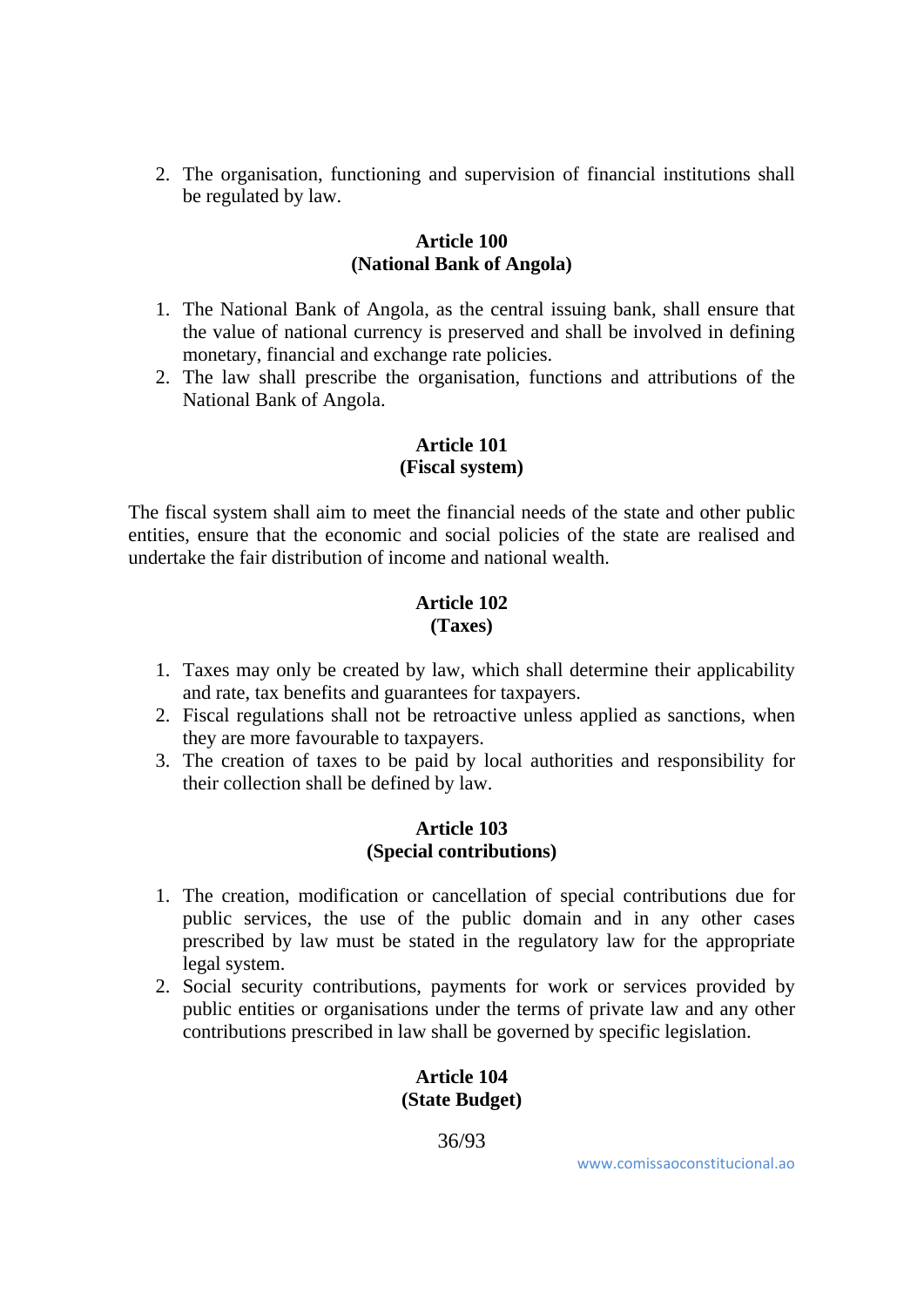- 1. The State Budget shall constitute the annual or multi-annual consolidated state financial plan and must reflect the objectives, targets and measures contained in the national planning instruments.
- 2. The State Budget shall be a single budget, shall estimate the level of revenue to be obtained and shall set limits for authorised expenditure in each financial year for all services, public institutions, autonomous funds and social security, in addition to those of the local authorities, in order ensure that all estimated expenditure is financed.
- 3. The state shall define the rules for drawing up, presenting, approving, executing, overseeing and controlling the State Budget.
- 4. The implementation of the State Budget shall observe the principles of transparency and good governance and shall be overseen by the National Assembly and the Court of Auditors, under the terms defined by law.

## **TITLE IV ORGANISATION OF STATE POWER**

# **CHAPTER I GENERAL PRINCIPLES**

#### **Article 105 (Sovereign bodies)**

- 1. The President of the Republic, the National Assembly and the courts shall be sovereign bodies.
- 2. The formation, composition, powers and functioning of the sovereign bodies shall be as defined in the Constitution.
- 3. The sovereign bodies must respect the separation and interdependence of the functions established in the Constitution.

# **Article 106**

# **(Appointment of the President of the Republic and Members of the National Assembly)**

The President of the Republic and the Members of the National Assembly shall be elected by universal, direct, secret and periodic suffrage, under the terms of the Constitution and the law.

# **Article 107 (Electoral administration)**

37/93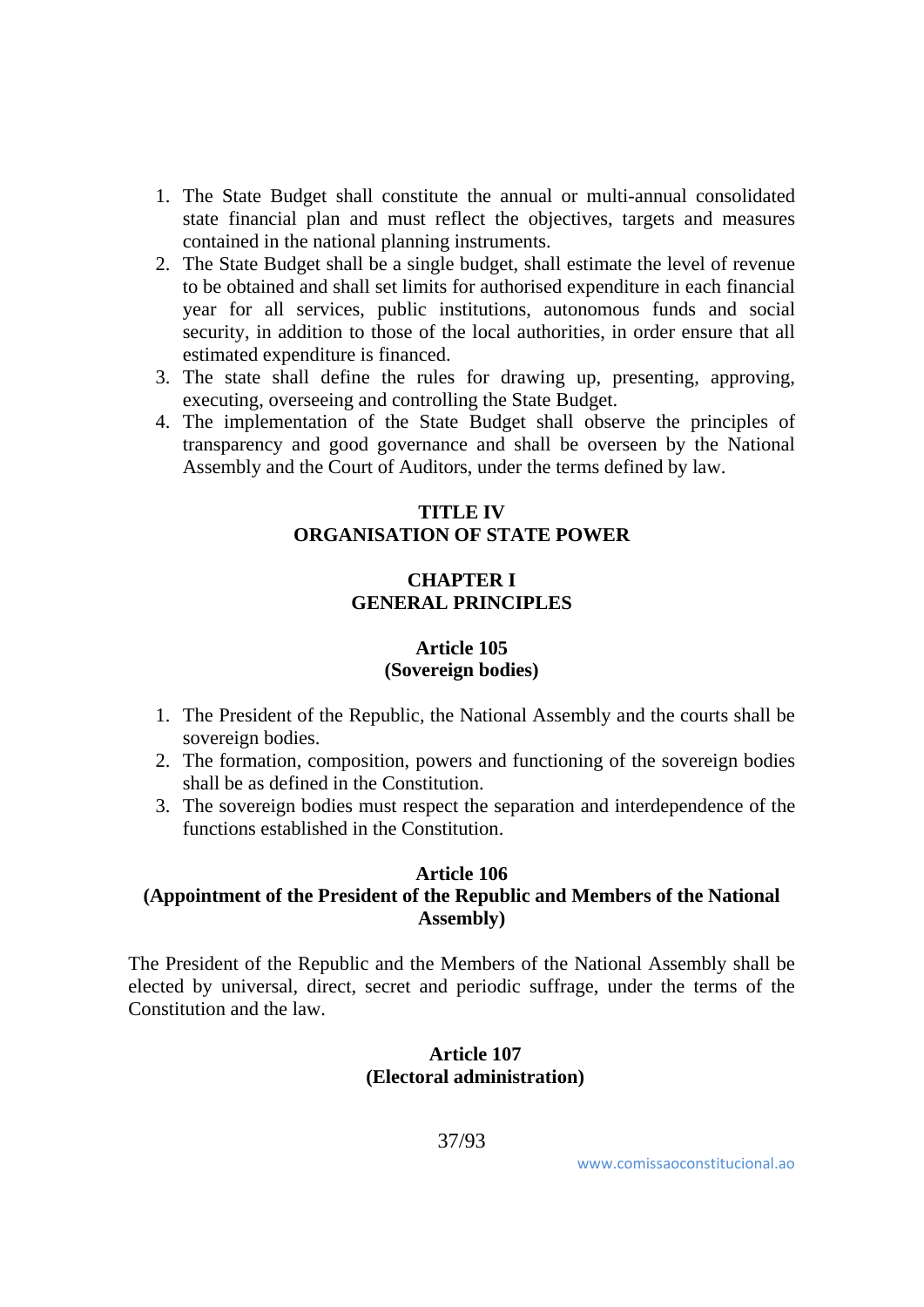- 1. Electoral procedures shall be organised by independent electoral administration bodies whose structure, functions, composition and responsibilities shall be defined by law.
- 2. The electoral register shall be official, obligatory and permanent, under the terms of the law.

## **CHAPTER II EXECUTIVE POWER**

## **SECTION I PRESIDENT OF THE REPUBLIC**

#### **Article 108 (Head of State and Executive Power)**

- 1. The President of the Republic shall be the Head of State, the Executive Power and the Commander-in-Chief of the Angolan Armed Forces.
- 2. The President of the Republic shall exercise executive power, assisted by a Vice-President, Ministers of State and Ministers.
- 3. The Ministers of State and Ministers shall be assisted by Secretaries of State or Vice-Ministers, where they exist.
- 4. The President of the Republic shall promote and ensure national unity and the independence and territorial integrity of the country and shall represent the nation within the country and internationally.
- 5. The President of the Republic shall respect and defend the Constitution, ensure compliance with laws, agreements and international treaties and promote and guarantee the regular functioning of organs of the state.

## **Article 109 (Election)**

- 1. The individual heading the national list of the political party or coalition of political parties which receives the most votes in general elections held under the terms of Article 142 onwards of this Constitution shall be elected President of the Republic and Head of the Executive.
- 2. The individual heading the list is identified on the ballot paper for the benefit of the voters.

# **Article 110 (Eligibility)**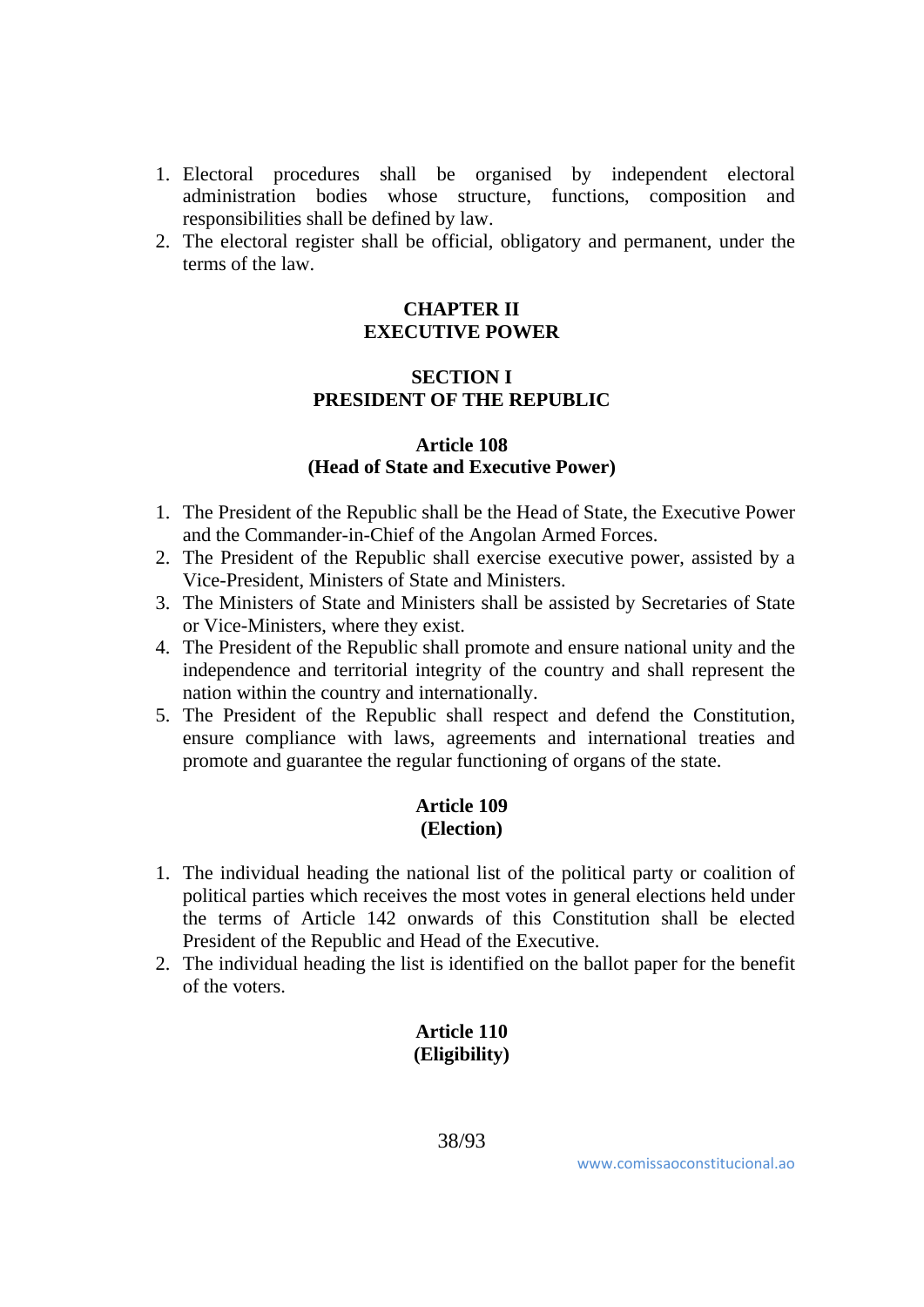- 1. Citizens of Angolan origin aged at least thirty-five who have habitually resided in the country for at least ten years and are in full possession of their civil and political rights and physical and mental capacities shall be eligible for election as President of the Republic.
- 2. The following shall be ineligible for election as President of the Republic:
- a) Citizens of any acquired nationality;
- b) Serving judges and public prosecutors;
- c) Serving judges of the Constitutional Court;
- d) Serving judges of the Court of Auditors;
- e) The Ombudsman and Deputy Ombudsman;
- f) Members of electoral administration bodies;
- g) Soldiers and members of the armed forces on active service;
- h) Former Presidents of the Republic who have served two terms of office, have been removed from office or have resigned or abandoned their post.

#### **Article 111 (Nominations)**

- 1. Nominations for President of the Republic shall be proposed by the political parties or coalitions of political parties.
- 2. The nominations referred to in the previous point may include citizens who are not affiliated to a competing political party or coalition of political parties..

#### **Article 112 (Date of election)**

- 1. General elections must be called up to ninety days before the end of the term of office of the serving President of the Republic and Members of the National Assembly.
- 2. General elections shall be held thirty days prior to the end of the term of office of the serving President of the Republic and Members of the National Assembly.

## **SECTION II TERM OF OFFICE, INAUGURATION AND SUBSTITUTION**

# **Article 113 (Term of office)**

39/93

www.comissaoconstitucional.ao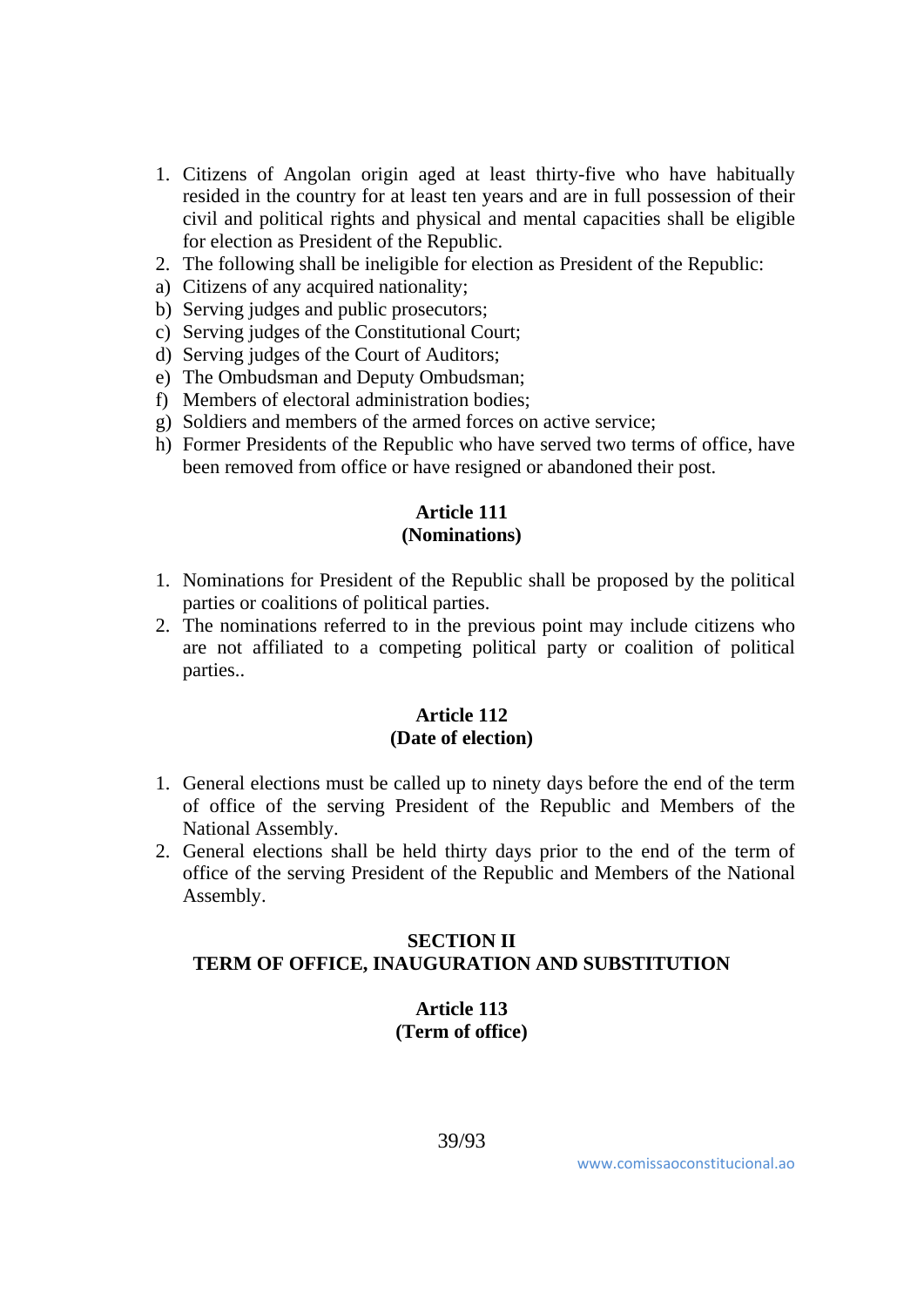- 1. The term of office of President of the Republic shall last for five years, beginning with their inauguration and ending with the inauguration of the new President elect.
- 2. Each citizen may serve up to two terms of office as President of the Republic.

## **Article 114 (Inauguration)**

- 1. The President of the Republic elect shall be inaugurated by the President of the Constitutional Court.
- 2. The inauguration shall take place up to fifteen days after the official publication of the election results.
- 3. The election of the President of the Republic shall be a justifiable reason for delaying the taking of a parliamentary seat.

#### **Article 115 (Swearing in)**

During the inauguration, the President of the Republic elect, with his right hand resting on the Constitution of Republic of Angola, shall swear the following oath:

*I (full name), on being inaugurated into the office of President of the Republic, do swear on my honour:* 

*To faithfully perform the office with which I am invested;* 

*To observe Constitution of the Republic of Angola and the laws of the country and cause them to be observed;* 

*To defend the independence, sovereignty and unity of the nation and the territorial integrity of the country;* 

*To defend peace and democracy and promote the stability, well-being and social advancement of all Angolans.* 

## **Article 116 (Relinquishment of office)**

The President of the Republic may relinquish office by means of a message addressed to the National Assembly, also notifying the Constitutional Court.

#### **SECTION III RESPONSIBILITIES**

# **Article 117**

40/93

www.comissaoconstitucional.ao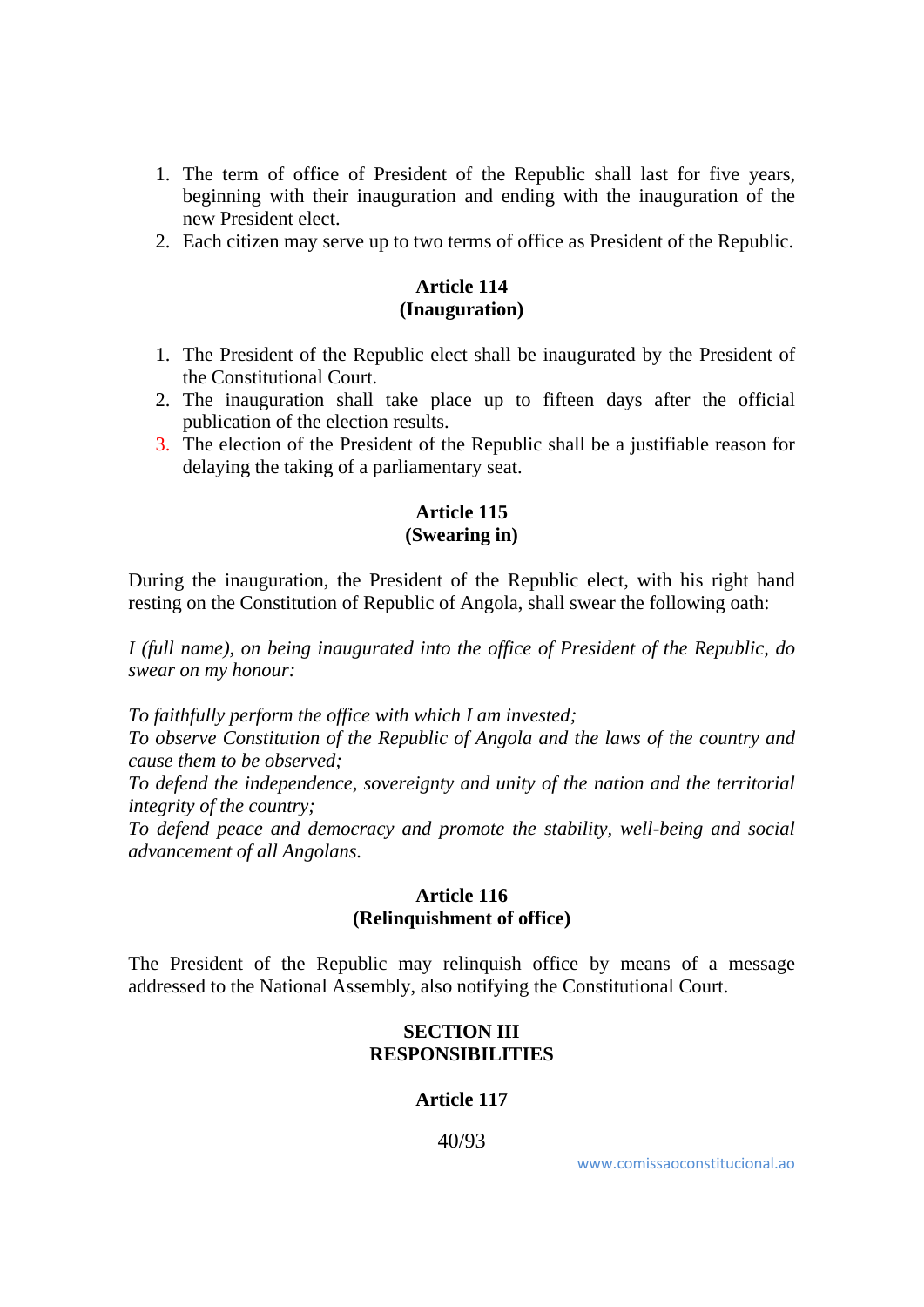## **(Exclusive responsibility to the Constitution)**

The responsibilities of the President of the Republic shall be those defined in this Constitution.

#### **Article 118 (Message to the nation)**

On the occasion of the opening of parliament and at the National Assembly the President of the Republic shall deliver a message to the country on the state of the nation and the policies recommended for the resolution of the main issues, the promotion of the well-being of the Angolan people and the development of the country.

#### **Article 119 (Responsibilities as Head of State)**

As Head of State, the President of the Republic shall be responsible for:

- a) Appointing the Vice-President of the Republic, from amongst the individuals on the respective election list, and discharging them from office;
- b) Calling general and local elections under the terms established in the Constitution and the law;
- c) Addressing the National Assembly;
- d) In conjunction with the Constitutional Court, promoting the prior and ongoing review of the constitutionality of legislation and international treaties, as well as unconstitutional omissions, under the terms prescribed in the Constitution;
- e) Appointing and discharging from office Ministers of State, Ministers, Secretaries of State and Vice-Ministers;
- f) Appointing the Presiding Judge of the Constitutional Court and the other judges of the said court;
- g) Appointing the Presiding Judge of the Supreme Court, the Deputy Presiding Judge and the other judges of the said court, on the recommendation of respective Supreme Judicial Council;
- h) Appointing the Presiding Judge of the Court of Auditors, the Deputy Presiding Judge and the other judges of the said court, under the terms of the Constitution;
- i) Appointing the Presiding Judge, Deputy Presiding Judge and the other judges of the Supreme Military Court;
- j) Appointing and discharging from office the Attorney General, the Deputy Attorneys General and, on the recommendation of Supreme Judicial Council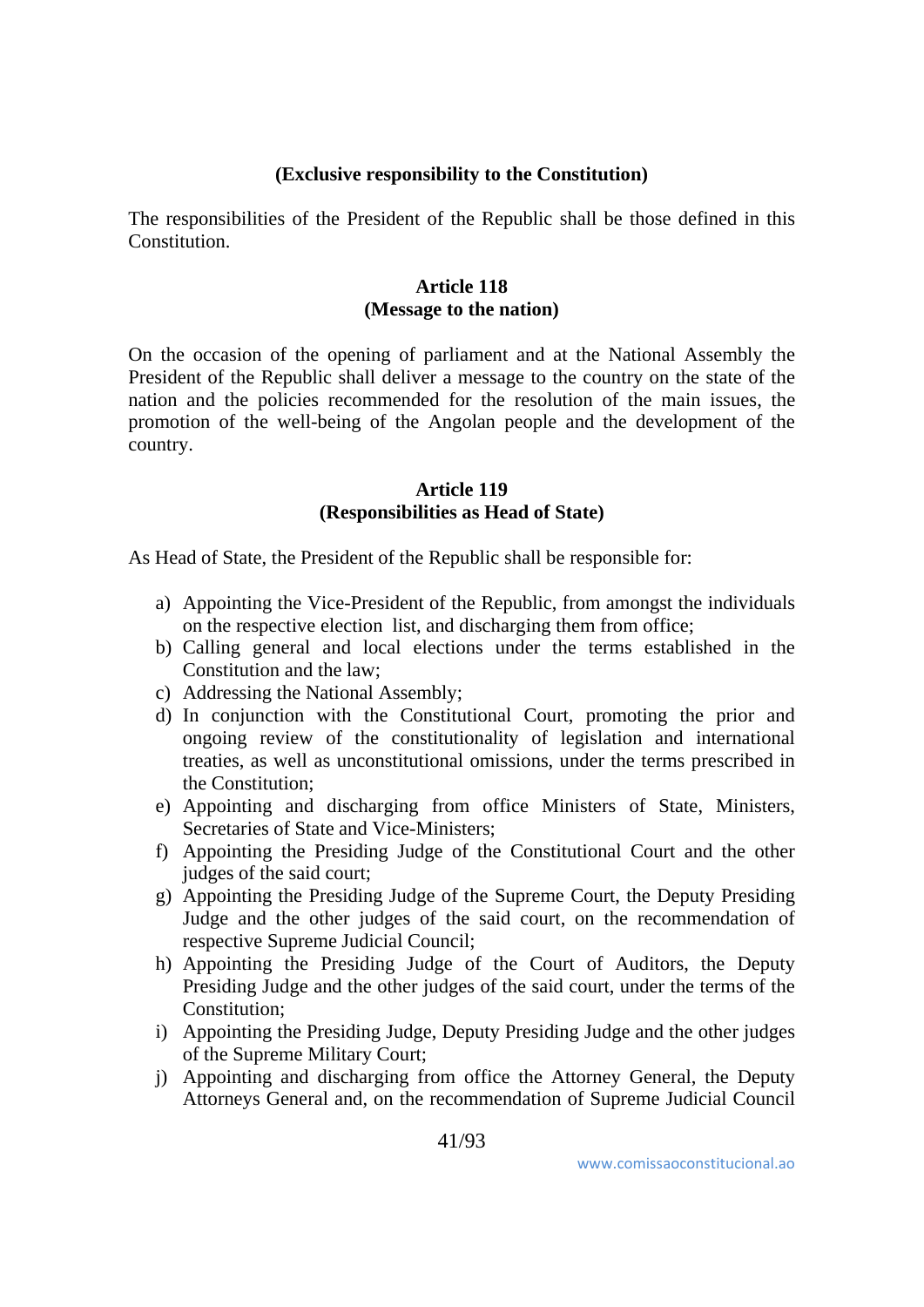of the Public Prosecutor's Office, the Assistant Attorneys General, as well as the Military Prosecutors of the Supreme Military Court;

- k) Appointing and discharging from office the Governor and Deputy Governors of the National Bank of Angola;
- l) Appointing and discharging from office the Provincial Governors and Deputy Governors;
- m) Calling referendums, under the terms of the Constitution and the law;
- n) Declaring a state of war and making peace, in consultation with the National Assembly;
- o) Pardoning offences or commuting sentences;
- p) Declaring a state of siege, in consultation with the National Assembly;
- q) Declaring a state of emergency, in consultation with the National Assembly;
- r) Awarding decorations and honorary titles, under the terms of the law;
- s) Enacting and ordering the publication of the Constitution, constitutional revision laws and laws of the National Assembly;
- t) Presiding over the Council of the Republic;
- u) Appointing members of the Supreme Judicial Council, under the terms prescribed by the Constitution;
- v) Appointing members of the Council of the Republic and the National Security Council;
- w) Any other responsibilities established in the Constitution.

## **Article 120 (Responsibilities as Executive Power)**

The President of the Republic, as the Executive Power, shall be responsible for:

- a) Defining the political orientation of the country;
- b) Directing national policy;
- c) Submitting the proposed State Budget to the National Assembly;
- d) Directing the state's civil and military departments and services and all activities under its direct administration, superintending indirect administration and overseeing autonomous administration;
- e) Defining the organisational structure and establishing the composition of executive power;
- f) Establishing the number and the appointment of Ministers of State, Ministers, Secretaries of State and Vice-Ministers;
- g) Defining the organisational structure of Ministries and approving the Rules of Procedure for the Council of Ministers;
- h) Requesting authorisation to legislate from the National Assembly, under the terms of this Constitution;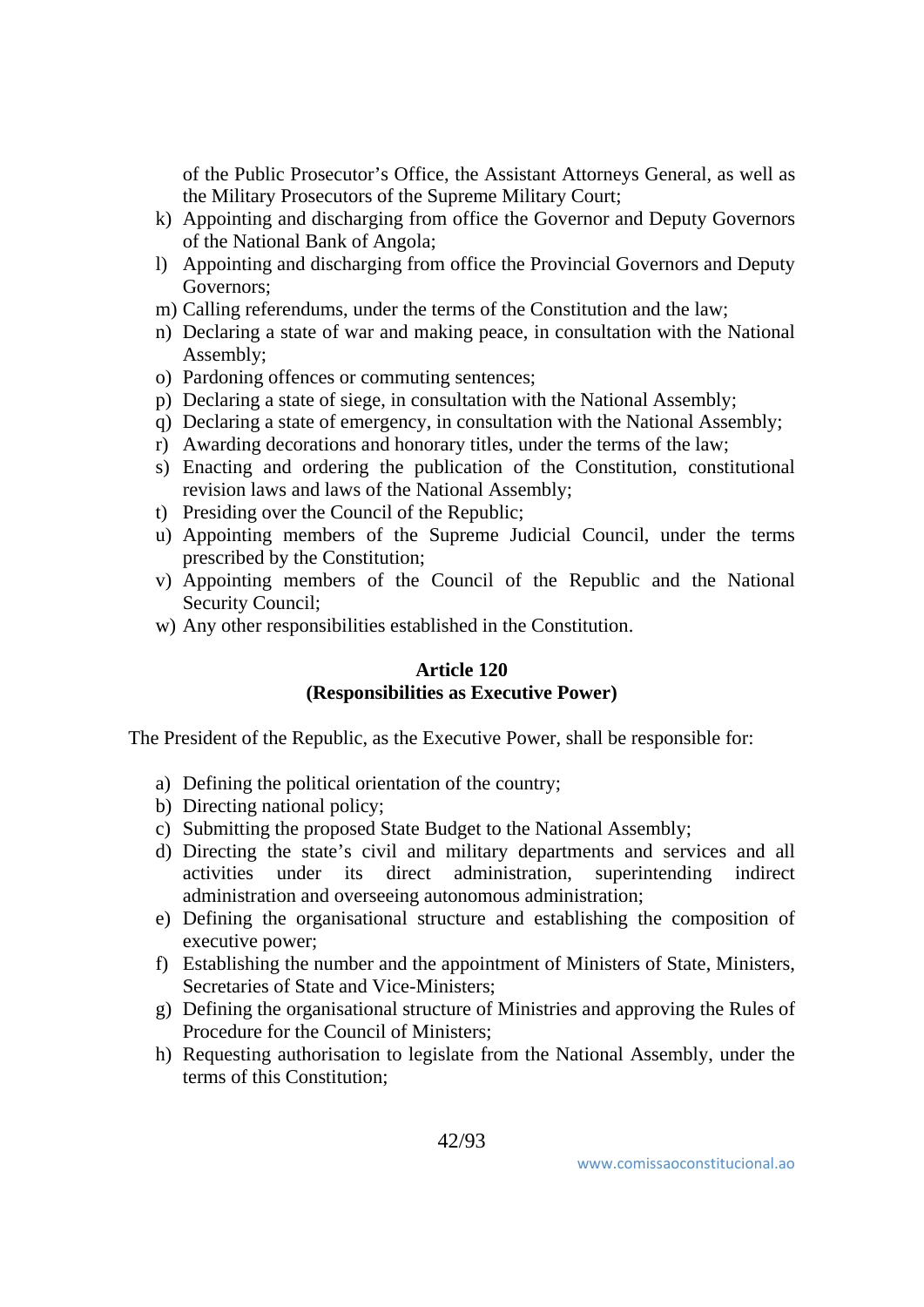- i) Initiating legislation, on the basis of proposals for legislation presented to the National Assembly;
- j) Calling and presiding over meetings of the Council of Ministers and setting agendas;
- k) Directing and guiding the work of the Vice-President, Ministers of State, Ministers and Provincial Governors;
- l) Drawing up the regulations required for the correct execution of laws.

## **Article 121 (Responsibilities regarding international relations)**

In the sphere of international relations, the President of the Republic shall be responsible for:

- a) Defining and directing the execution of state foreign policy;
- b) Representing the state;
- c) Signing and ratifying international treaties, conventions, agreements and other instruments, as appropriate and after they have been passed;
- d) Appointing and discharging ambassadors from office and appointing extraordinary envoys;
- e) Accrediting foreign diplomatic representatives.

# **Article 122 (Responsibilities as Commander-in-Chief)**

As Commander-in-Chief of the Angolan Armed Forces the President of the Republic shall be responsible for:

- a) Serving as Commander-in-Chief of the Angolan Armed Forces;
- b) Assuming high command of the Angolan Armed Forces in the event of war;
- c) Appointing and discharging from office the Chief of the General Staff of the Angolan Armed Forces and the Deputy Chief of the General Staff of the Armed Forces, in consultation with the National Security Council;
- d) Appointing and discharging from office the remaining commanders and heads of the Armed Forces, in consultation with the National Security Council;
- e) Promoting and demoting general officers of the Angolan Armed Forces, in consultation with the National Security Council;
- f) Appointing and discharging from office the General Commander of the National Police Force and the Deputy Commanders of the National Police Force, in consultation with the National Security Council;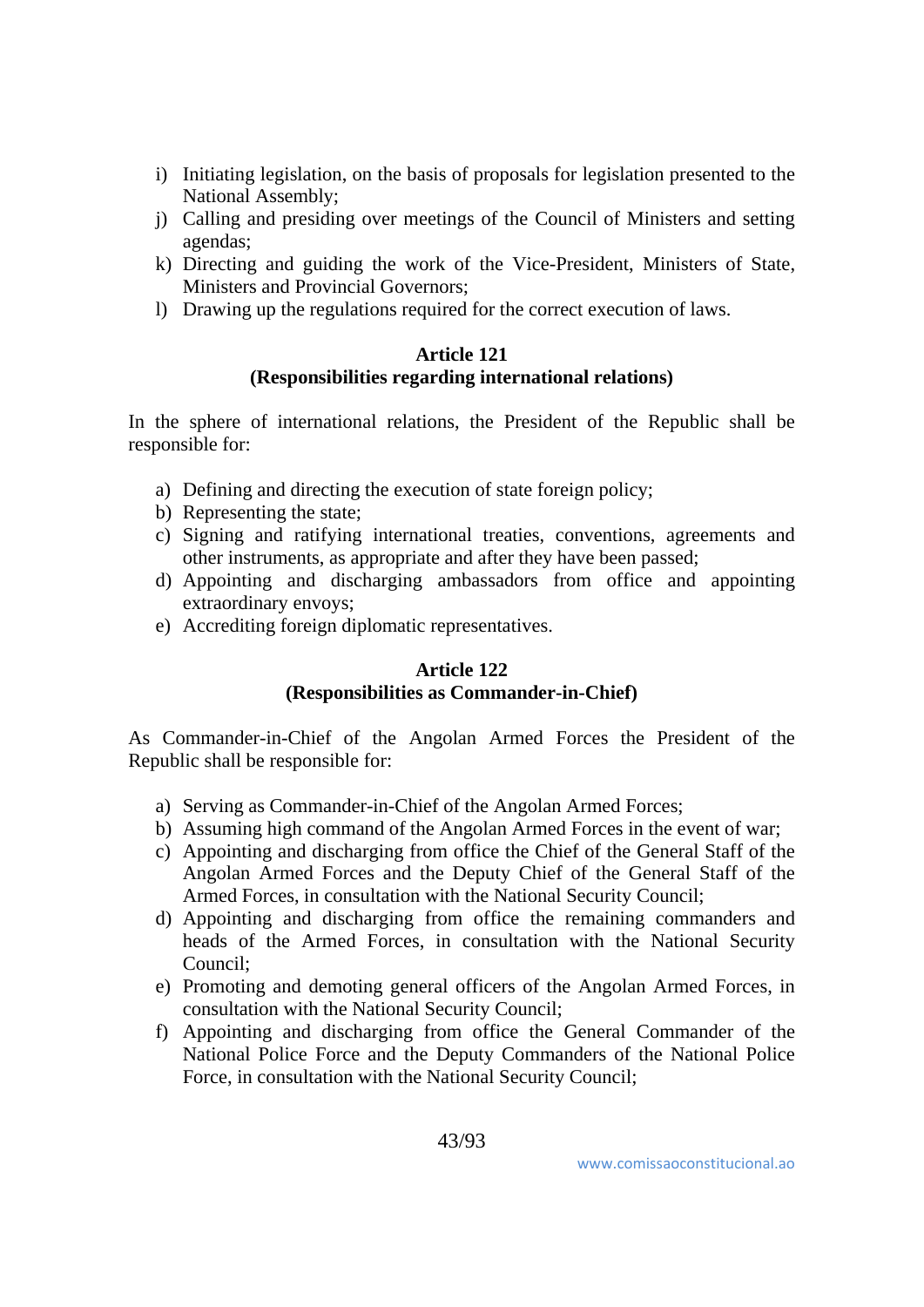- g) Appointing and discharging from office the remaining commanders and heads of the National Police Force, in consultation with the National Security Council;
- h) Promoting and demoting commissioners of the National Police Force, in consultation with the National Security Council;
- i) Appointing and discharging from office officeholders, deputies and heads of departments of the state intelligence and security bodies, in consultation with the National Security Council;
- j) Awarding military and police decorations and honorary titles.

## **Article 123 (Responsibilities regarding national security)**

With regard to national security, the President of the Republic shall be responsible for:

- a) Defining national security policies and directing their execution;
- b) Determining, guiding and deciding on the strategy for implementing national security;
- c) Approving the operational plan for the national security system and deciding on the strategy for the employment and use of the Angolan Armed Forces, the National Police Force, the remaining national protection organizations and the state intelligence and security bodies;
- d) Calling and presiding over meetings of the National Security Council;
- e) Promoting loyalty to the Constitution and democratic institutions within the Angolan Armed Forces, National Police Force and the state intelligence and security bodies.

#### **Article 124 (Enactment of National Assembly laws)**

- 1. The President of the Republic shall enact the laws of the National Assembly within thirty days of receiving them.
- 2. Before this period of time expires, the President of the Republic may make a duly justified request to the National Assembly to reconsider the legislation or some of its rules.
- 3. If, after this reconsideration, a two-thirds majority of the Members approve the legislation, the President of the Republic must enact it within fifteen days of receiving it.
- 4. Before the periods of time referred to in the previous points expire, the President of the Republic may request the Constitutional Court to undertake a prior review of the constitutionality of National Assembly laws.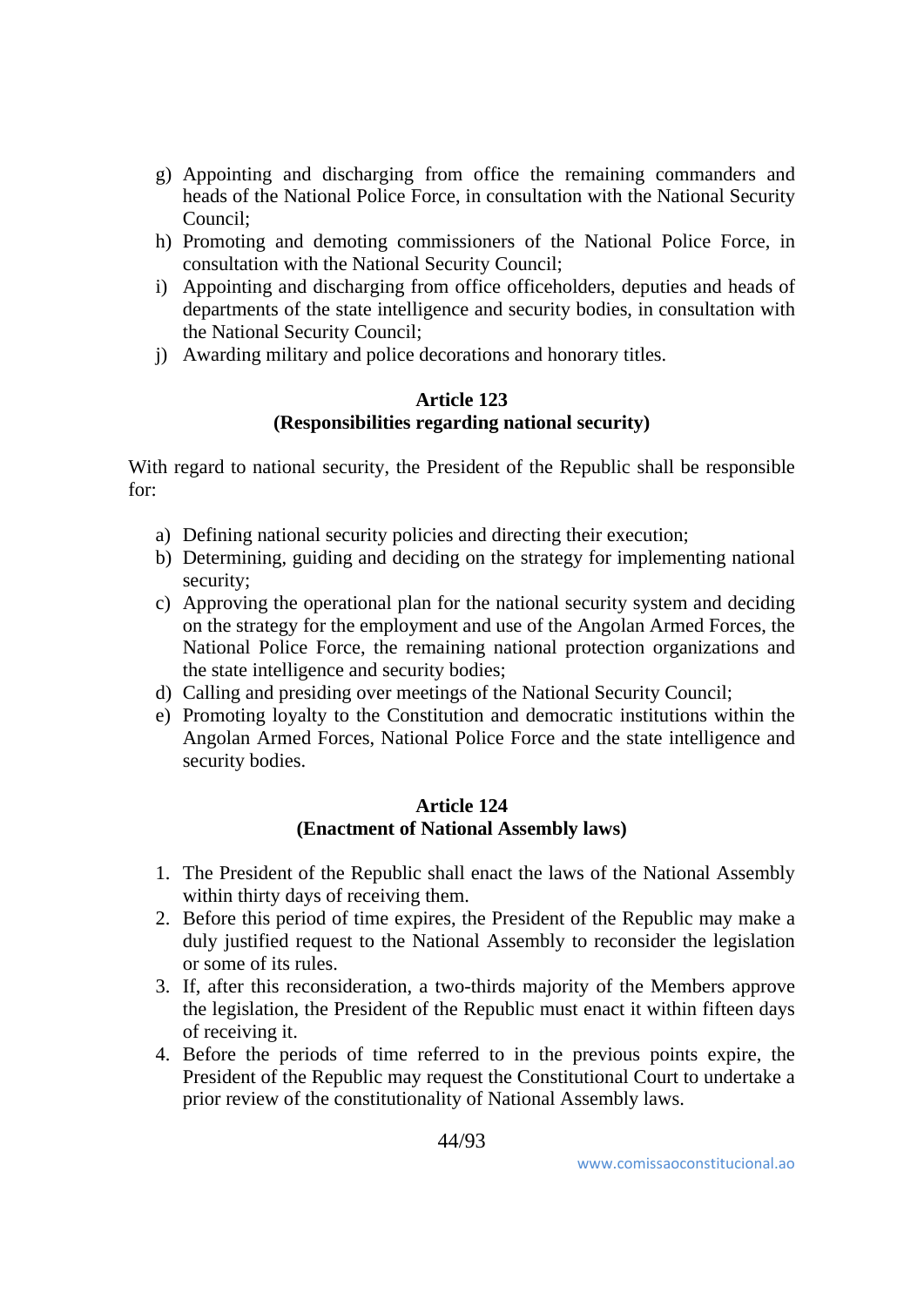## **Article 125 (Form of acts)**

- 1. In exercising his duties, the President of the Republic shall issue Presidential legislative decrees, provisional Presidential legislative decrees, Presidential decrees and Presidential dispatches, which shall be published in the *Diário da República* (Official Gazette).
- 2. The acts of the President of the Republic referred to Article 120(e) shall take the form of Presidential legislative decrees;
- 3. The acts of the President of the Republic referred to Article  $1190(a),(b),(e),(f),(g),(h),i),(i),(k),(l),(m),(n),(o),(p),(q),(r),(u)$  and (v), Article 120(g) and (l), Article 121(d), and Article 122(c),(d),(e),(f),(g),(h),(i) and j), all of the Constitution, shall take the form of Presidential decrees.
- 4. Acts of the President of the Republic arising out of his duties as Commanderin-Chief of the Armed Forces and not prescribed in the previous points shall take the form of Directives, Briefings, Orders and Dispatches of the Commander-in-Chief.
- 5. Administrative acts of the President of the Republic shall take the form of Presidential dispatches.

# **Article 126 (Provisional Presidential legislative decrees)**

- 1. The President of the Republic may issue provisional Presidential legislative decrees whenever, for reasons of urgency and need, this measure proves necessary in order to defend the public interest, and must immediately submit them to the National Assembly, which may convert them into laws, with or without alterations, or may reject them.
- 2. Provisional Presidential legislative decrees shall have legal force.
- 3. Provisional Presidential legislative decrees on the following may not be approved :
	- a) Matters which are reserved exclusively and absolutely for National Assembly legislation;
	- b) The State Budget;
- 4. Provisional Presidential legislative decrees concerning matters for which laws have already been approved by the National Assembly and are awaiting enactment may also not be approved.
- 5. Provisional Presidential legislative decrees shall be published for periods of sixty days, at the end of which they lose force unless they are converted into laws by the National Assembly.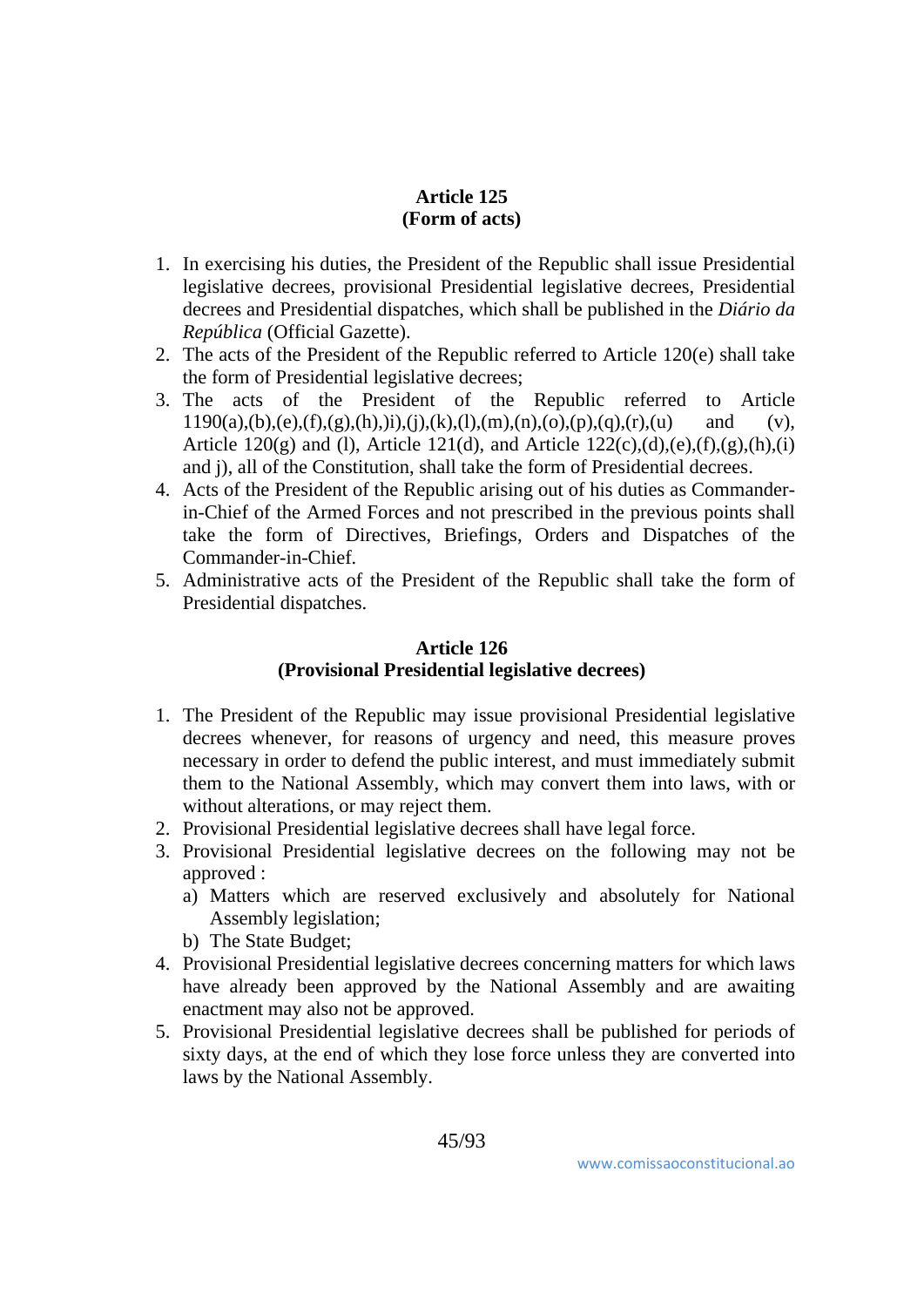- 6. The period of time referred to in the previous point is calculated from the date of the publication of the provisional Presidential legislative decree in the *Diário da República* (Official Gazette).
- 7. Provisional Presidential legislative decrees may be extended for an identical period of time if the National Assembly has not finished assessing them within the first sixty-day period.
- 8. Provisional Presidential legislative decrees which have been rejected by the National Assembly or whose legal force has expired may not be re-issued within the same legislative session.

#### **SECTION IV**

# **LIABILITY, RESIGNATION AND VACANT OFFICE OF PRESIDENT OF THE REPUBLIC**

## **Article 127 (Criminal liability)**

- 1. The President of the Republic shall not be liable for actions practised in the exercise of his functions, except in the event of subordination, treason and the crimes defined in this Constitution as imprescriptible and ineligible for amnesty.
- 2. Conviction shall lead to removal from office and disqualification from standing for another term of office.
- 3. For crimes not committed during the exercise of his office, the President of the Republic shall answer before the Supreme Court five years after his term of office has ended.

## **Article 128 (Political resignation of the President of the Republic)**

- 1. In the event of any serious disturbance to the regular functioning of the National Assembly or any irremediable crisis in institutional relations with the National Assembly, the President of the Republic may resign politically by means of a message addressed to the National Assembly, also notifying the Constitutional Court.
- 2. The resignation of the President of the Republic under the terms of the previous point shall result in the dissolution of the National Assembly and the calling of early general elections, which must take place within ninety days.
- 3. A President of the Republic who has resigned under the terms of this Article shall remain in office in order to carry out day-to-day managerial actions, until the inauguration of the President of the Republic elect following the subsequent elections.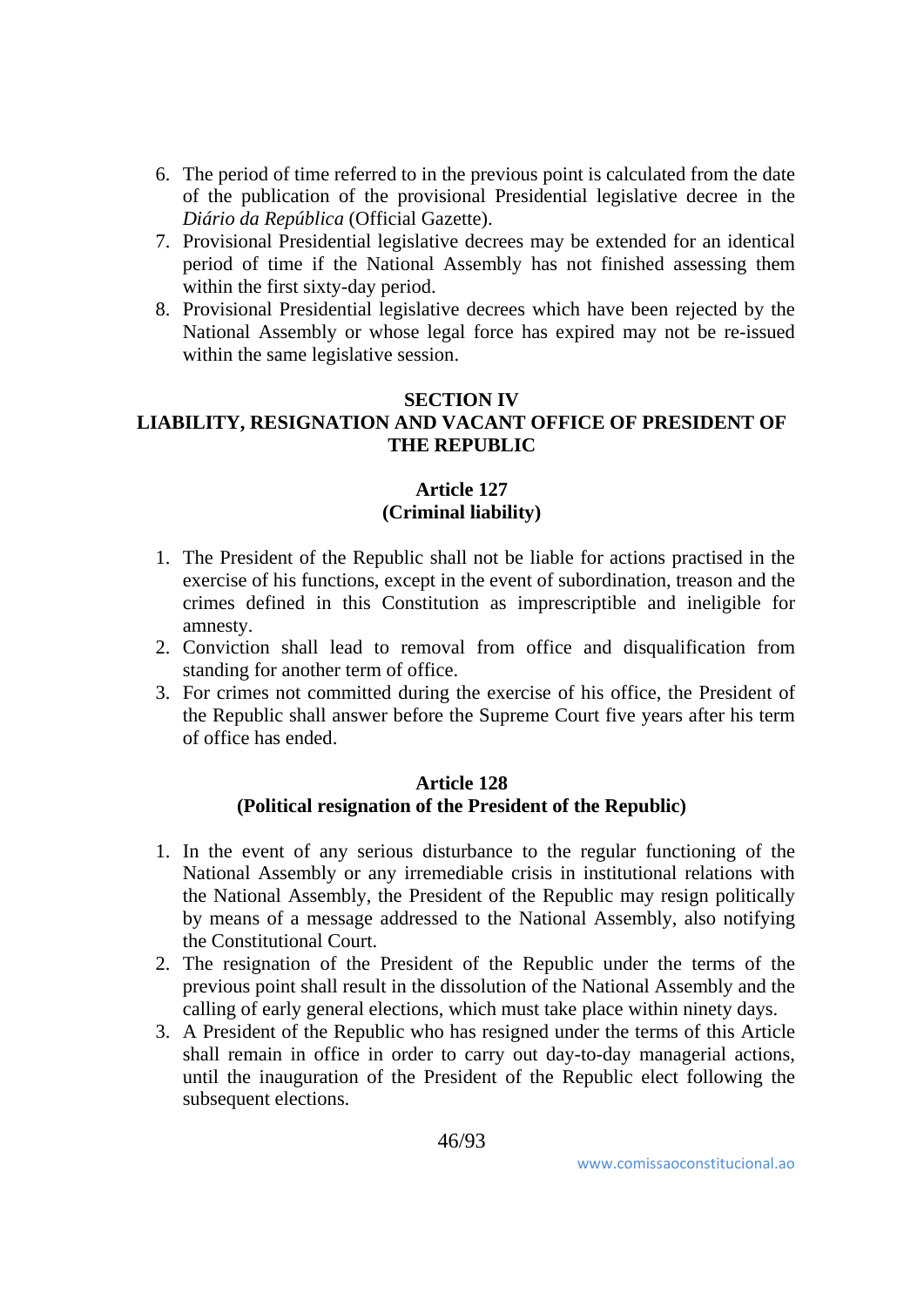4. Resignation shall not have the same effect as the relinquishment referred to in Article 116 of this Constitution and it may not give rise to an appeal for the withdrawal of the procedure for removal from office under the terms of the following Article.

#### **Article 129**

## **(Removal from office of the President of the Republic)**

- 1. The President of the Republic may be removed from office in the following circumstances:
	- a) For the crimes of treason and espionage;
	- b) For the crimes of subordination, fraudulent conversion of public money and corruption;
	- c) Due to permanent physical and mental incapacity;
	- d) As the holder of an acquired nationality;
	- e) For heinous and violent crimes, as defined in this Constitution;
- 2. The President of the Republic may also be removed from office for the crime of violating the Constitution when a serious threat is made against:
	- a) The democratic state and the rule of law;
	- b) State security;
	- c) The regular functioning of institutions.
- 3. The Supreme Court shall be responsible for hearing and ruling on the criminal procedures referred to in Point  $1(a)$ , (b) and (e) of this Article which are instigated against the President of the Republic.
- 4. The Constitutional Court shall be responsible for hearing and ruling on the procedures for the removal of a President of the Republic from office which are referred to in Point 1(c) and d) and Point 2 of this Article.
- 5. The procedures for criminal liability and removal of a President of the Republic from office referred to in the previous points shall observe the following:
	- a) The initiation of proceedings must be duly justified and shall be the responsibility of the National Assembly;
	- b) The proposal to initiate proceedings shall be presented by one third of the Members in full exercise of their office;
	- c) The decision shall be approved by a two-thirds majority of Members in full exercise of their office and the respective communication or application for proceedings must afterwards be sent to the Supreme Court or Constitutional Court, as appropriate.
- 6. These proceedings must take absolute priority over all others and must be heard and decided within a maximum period of one hundred and twenty days commencing on the date on which the appropriate application is received.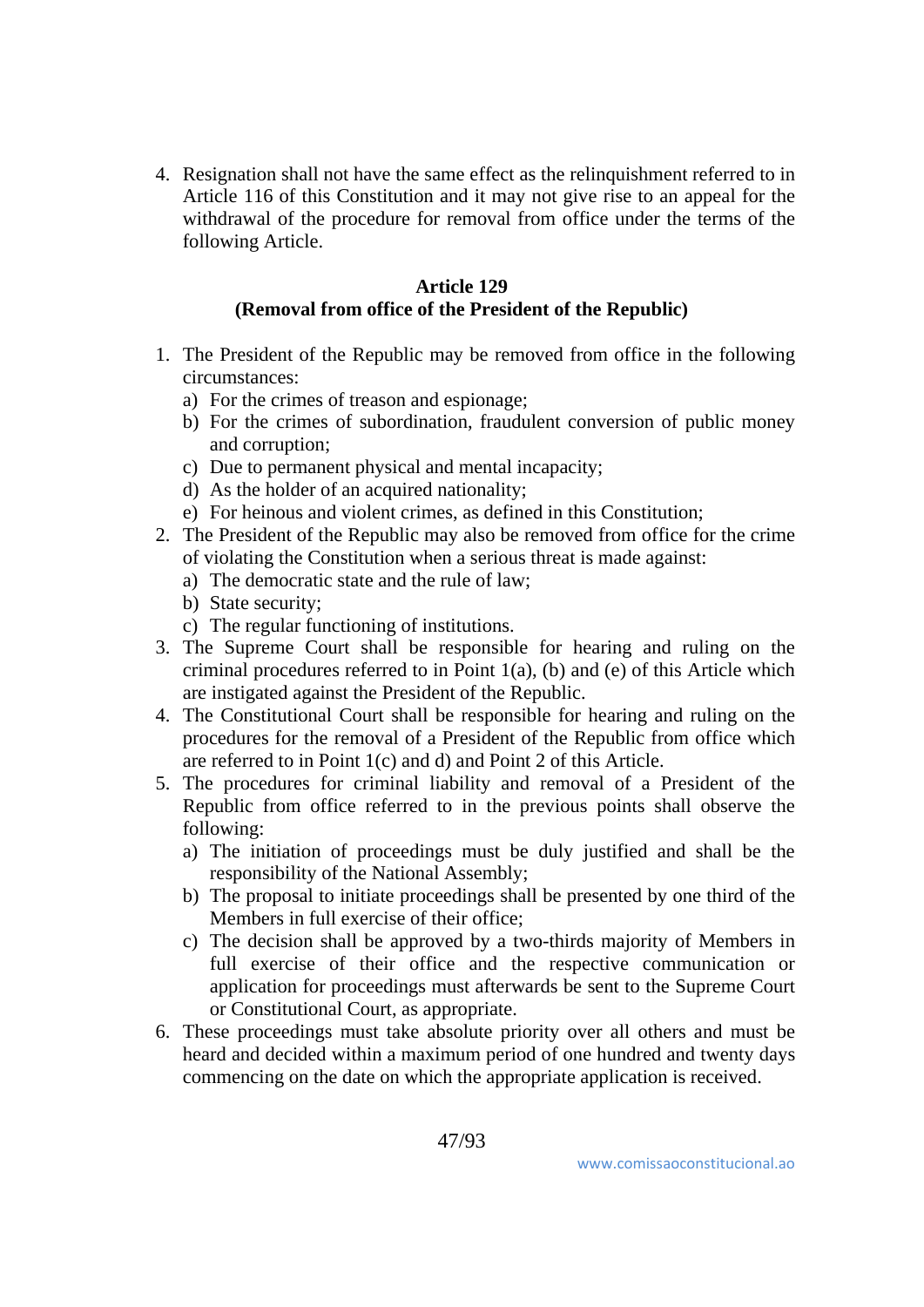# **Article 130.º (Vacant office)**

- 1. The office of President of the Republic shall become vacant in the following circumstances:
	- a) Resignation from office, under the terms of Article 116;
	- b) Death;
	- c) Removal from office;
	- d) Permanent physical or mental incapacity;
	- e) Abandonment of duties.
- 2. The vacancy shall be verified and declared by the Constitutional Court, under the terms of the Constitution and the law.

# **Article 131 (Vice-President)**

- 1. The Vice-President shall be an auxiliary office of the President of the Republic in the exercise of his executive functions.
- 2. The Vice-President shall substitute the President of the Republic when he is absent from the country, unable to perform his duties and in any situations in which he is temporarily unable to perform his functions and they shall, in these circumstances, be responsible for the daily management of executive functions.
- 3. The provisions contained in Articles 115, 116, 127 and 129 of this Constitution shall apply to the Vice-President and the message referred to in Article 116 shall be replaced by a letter addressed to the President of the Republic.

#### **Article 132 (Substitution of the President of the Republic)**

- 1. If the office of the elected President of the Republic elect becomes vacant, the duties shall be performed by the Vice-President, who shall complete the term of office with full powers.
- 2. Should the situation referred to in the previous point arise or should the office of Vice-President become vacant, the President of the Republic shall appoint an individual elected to Parliament by the list of the political party or coalition of political parties which receives the most votes to perform the duties of the Vice-President, having consulted the political party or coalition of parties which presented the candidate for President of the Republic, under the terms of Articles 109 and 142 onwards of this Constitution.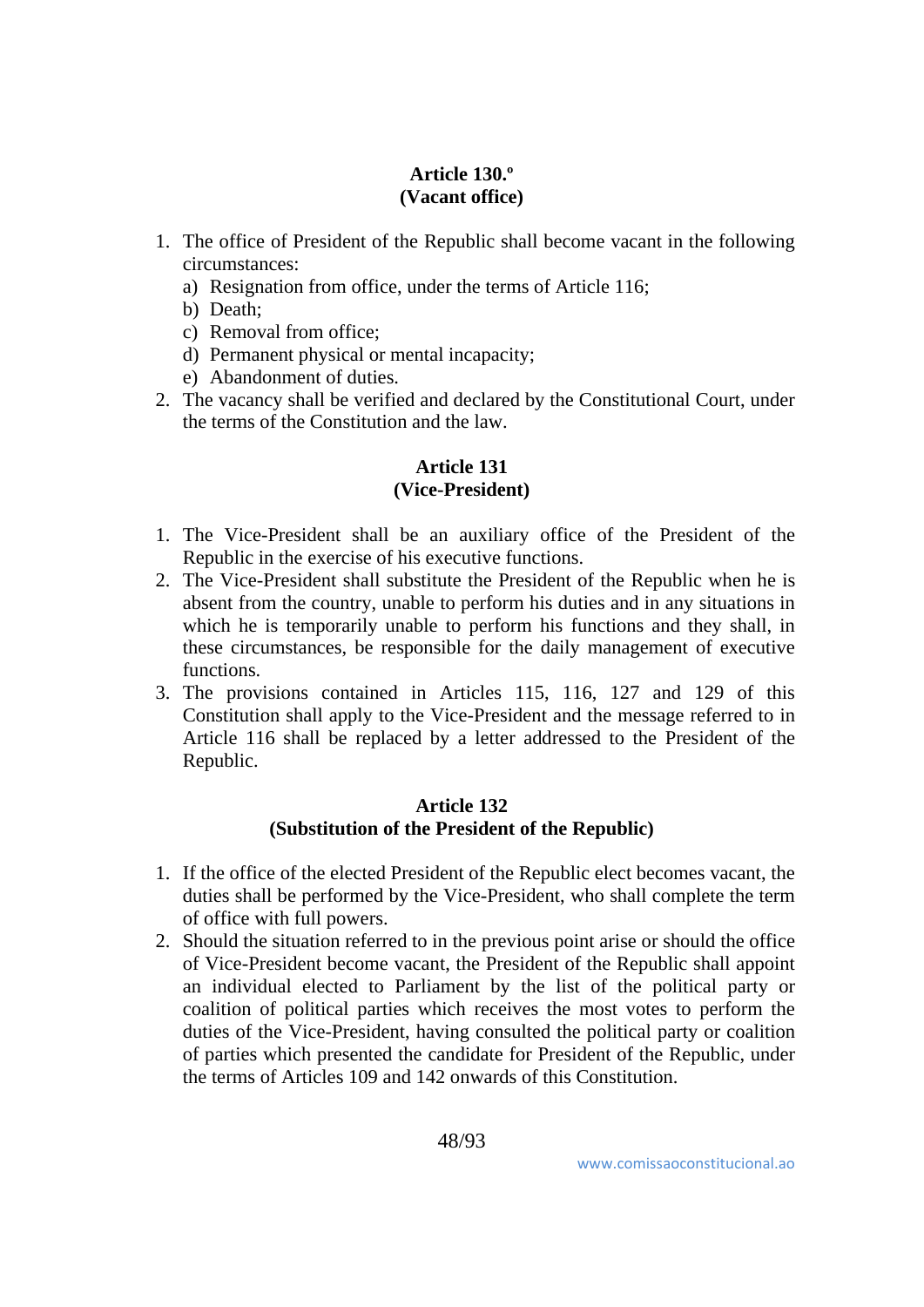- 3. Should both the President of the Republic and the Vice-President become permanently and simultaneously unable to perform their duties, the President of the National Assembly shall assume the duties of the President of the Republic until new general elections are held, which must happen within one hundred and twenty days of verification of their inability to serve.
- 4. Should the President of the Republic elect become permanently unable to perform his duties before his inauguration, he shall be replaced by the Vice-President elect, and a substitute Vice-President shall be appointed under the terms of point 2 of this Article.
- 5. Should both the President of the Republic elect and the Vice-President elect become permanently and simultaneously unable to perform their duties prior to taking up office, the political party or coalition of political parties whose list elected the President and Vice-President so impeded shall be responsible for appointing their substitutes from among Members elected by the same list, to take up office
- 6. The Constitutional Court shall be responsible for verifying the cases of permanent inability to serve, as prescribed in this Constitution.

# **Article 133 (Status of former Presidents of the Republic)**

- 1. Former Presidents of the Republic shall enjoy the immunity prescribed in the Constitution for members of the Council of the Republic.
- 2. In the national interest of honouring the presidential office, former Presidents of the Republic shall be entitled to the following:
	- a) An official residence;
	- b) A personal escort;
	- c) An authorised vehicle;
	- d) Administrative support staff;
	- e) Other entitlements, as prescribed by law
- 3. The status prescribed in this Article shall not apply to former Presidents of the Republic who have been removed from office for reasons of criminal liability, under the terms of this Constitution.

#### **SECTION V**

# **AUXILIARY BODIES SERVING THE PRESIDENT OF THE REPUBLIC**

## **Article 134 (Council of Ministers)**

49/93

www.comissaoconstitucional.ao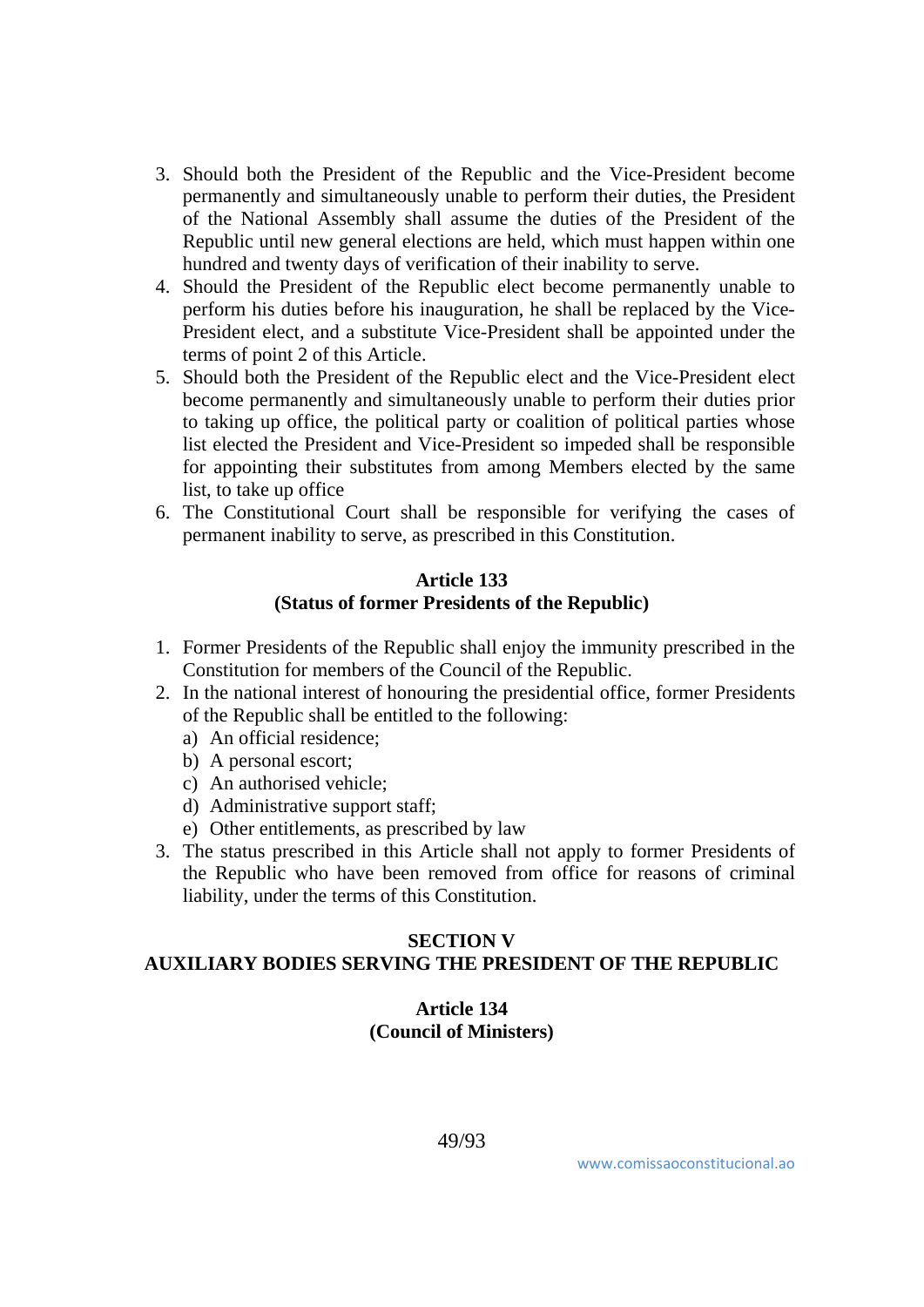- 1. The Council of Ministers shall be an auxiliary body serving the President of the Republic in the formulation and execution of general policies for the nation and the public administration.
- 2. The President of the Republic shall preside over the Council of Ministers, which shall comprise the Vice-President, Ministers of State and Ministers.
- 3. Secretaries of State and Vice-Ministers may be invited to take part in meetings of the Council of Ministers.
- 4. The Council of Ministers shall be responsible for pronouncing on:
	- a) Government policies and their execution;
	- b) Legislative proposals to be submitted to the National Assembly for approval;
	- c) Presidential legislation;
	- d) National planning instruments;
	- e) Presidential regulations required for the correct execution of laws;
	- f) International agreements which require the approval of the President of the Republic;
	- g) The adoption of general measures required to execute the governance programme of the President of the Republic;
	- h) Any other matters that may be submitted for the consideration of the President of the Republic.
- 5. The Rules of Procedure for the Council of Ministers shall be approved by Presidential decree.

#### **Article 135 (Council of the Republic)**

- 1. The Council of the Republic shall be collegiate body consulted by the Head of State.
- 2. The Council of the Republic shall be presided over by the President of the Republic and composed of the following members:
	- a) The Vice-President of the Republic;
	- b) The President of the National Assembly;
	- c) The President of the Constitutional Court;
	- d) The Attorney General of the Republic;
	- e) Former Presidents of the Republic who have not been removed from office;
	- f) The leaders of the political parties and coalitions of political parties represented in the National Assembly;
	- g) Ten citizens appointed by the President of the Republic for a period of time corresponding to his term of office.
- 3. The members of the Council of the Republic shall enjoy the immunities of Members of the National Assembly, under the terms of this Constitution.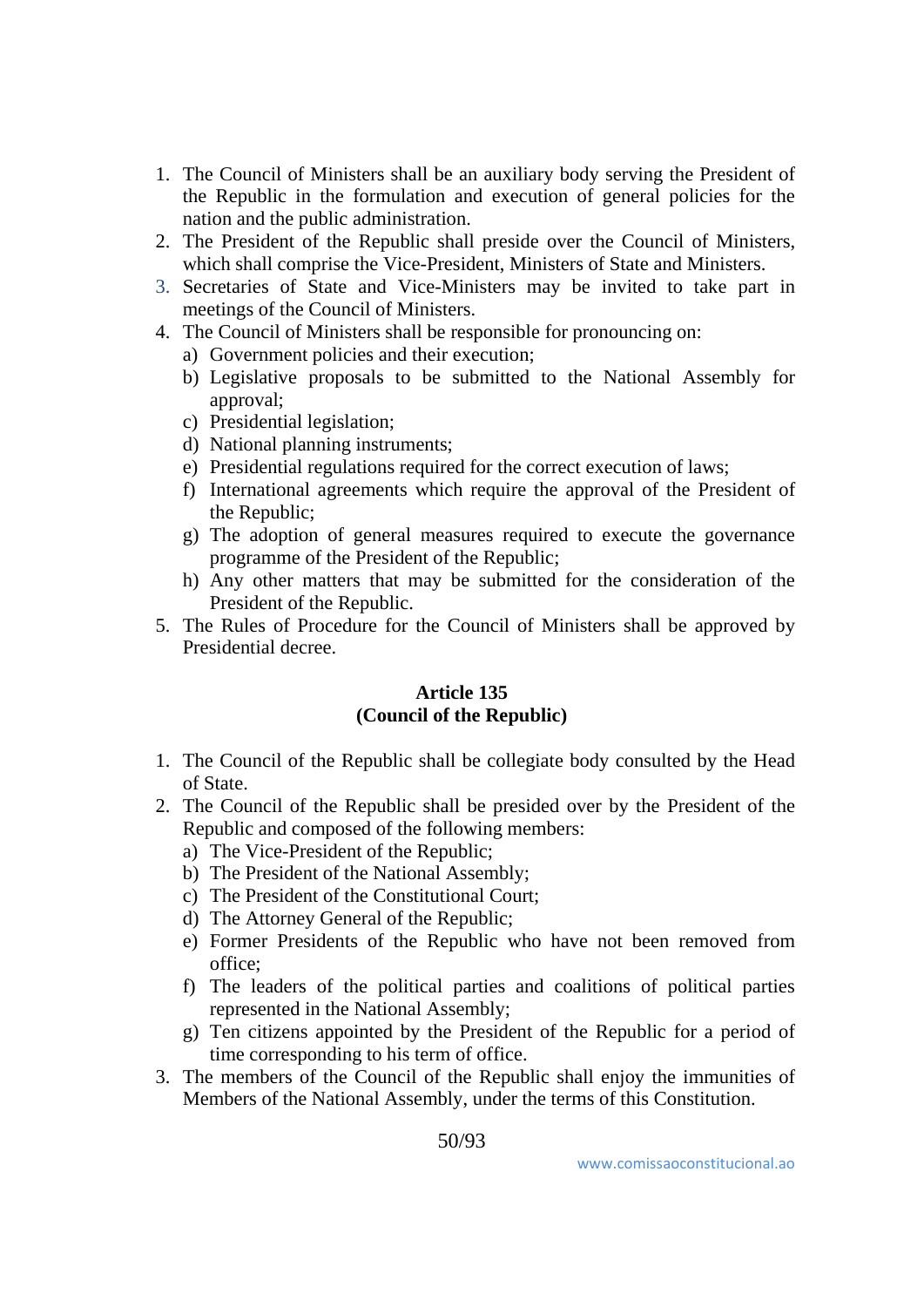4. The Rules of Procedure for the Council of the Republic shall be approved by Presidential decree.

#### **Article 136 (National Security Council)**

- 1. The National Security Council shall be a consultative body to the President of the Republic in matters relating to national security policies and strategies, in addition to the organisation, functioning and regulation of the Armed Forces, the National Police Force and other organs which guarantee the constitutional order and, in particular, the state intelligence and security bodies.
- 2. The National Security Council shall be presided over by the President of the Republic and shall be composed of the following:
	- a) The Vice-President of the Republic;
	- b) The President of the National Assembly;
	- c) The President of the Constitutional Court;
	- d) The President of the Supreme Court;
	- e) The Attorney General of the Republic;
	- f) Ministers of State and Ministers nominated by the President of the Republic;
	- g) Other entities nominated by the President of the Republic.
- 3. The organisation and functioning of the National Security Council shall be defined by Presidential decree.

#### **SECTION VI**

#### **ACTS, INCOMPATIBILITIES AND LIABILITY OF MINISTERS OF STATE, MINISTERS, SECRETARIES OF STATE AND VICE-MINISTERS**

#### **Article 137 (Acts of Ministers of State and Ministers)**

In exercising the powers delegated to them by the President of the Republic, Ministers of State and Ministers shall issue executive decrees and dispatches that shall be published in the *Diário da Republic* (Official Gazette).

#### **Article 138 (Incompatibilities)**

1. The offices of Minister of State, Minister, Secretary of State and Vice-Minister shall be incompatible with the office of member of the National Assembly and with serving as a judge or public prosecutor.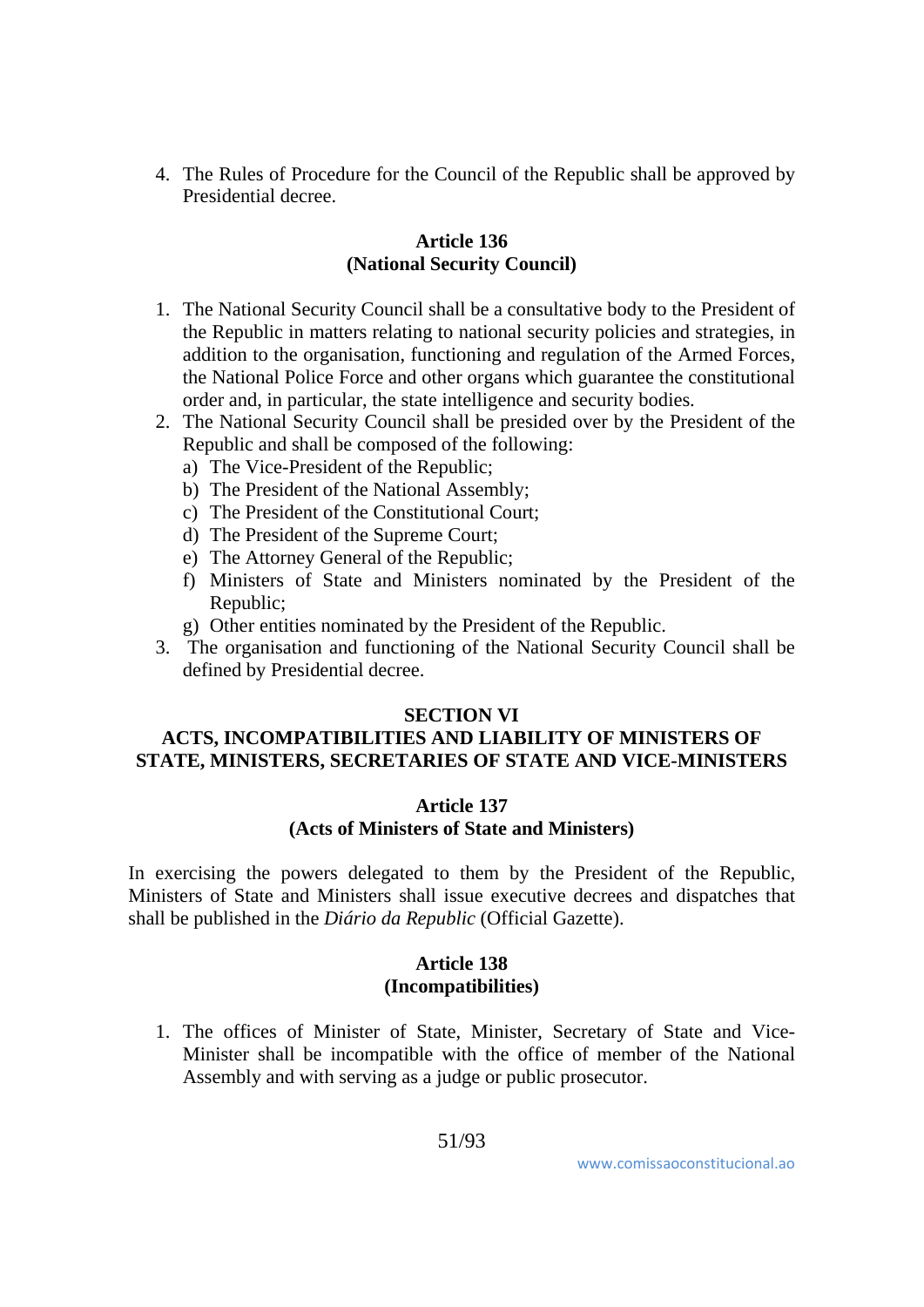- 2. The offices of Minister of State, Minister, Secretary of State and Vice-Minister shall also be incompatible with any of the following:
	- a) Paid employment in any public or private institution, except those dedicated to teaching or academic research;
	- b) Administrative, managerial or any other corporate position in commercial companies and other institutions engaged in profit-making pursuits;
	- c) The liberal professions.

## **Article 139 (Political responsibility)**

The Vice-President, Ministers of State and Ministers shall be politically and institutionally responsible to the President of the Republic.

## **Article 140 (Criminal liability)**

- 1. Ministers of State, Ministers, Secretaries of State and Vice-Ministers shall answerable to the Supreme Court for any crimes committed either during the exercise of their duties or outside them.
- 2. Ministers of State, Ministers, Secretaries of State and Vice-Ministers may only be imprisoned after being charged when the infraction is punishable by a prison sentence of more than two years, except in the case of *flagrante delito*, for a serious crime punishable with a prison sentence of more than two years.

#### **CHAPTER III LEGISLATIVE POWER**

# **SECTION I DEFINITION, STRUCTURE, COMPOSITION AND ELECTION**

# **Article 141 (Definition)**

- 1. The National Assembly shall be the parliament of the Republic of Angola.
- 2. The National Assembly shall be a single house representing all Angolans, which shall express the sovereign will of the people and exercise the legislative power of the state.

# **Article 142 (Composition)**

52/93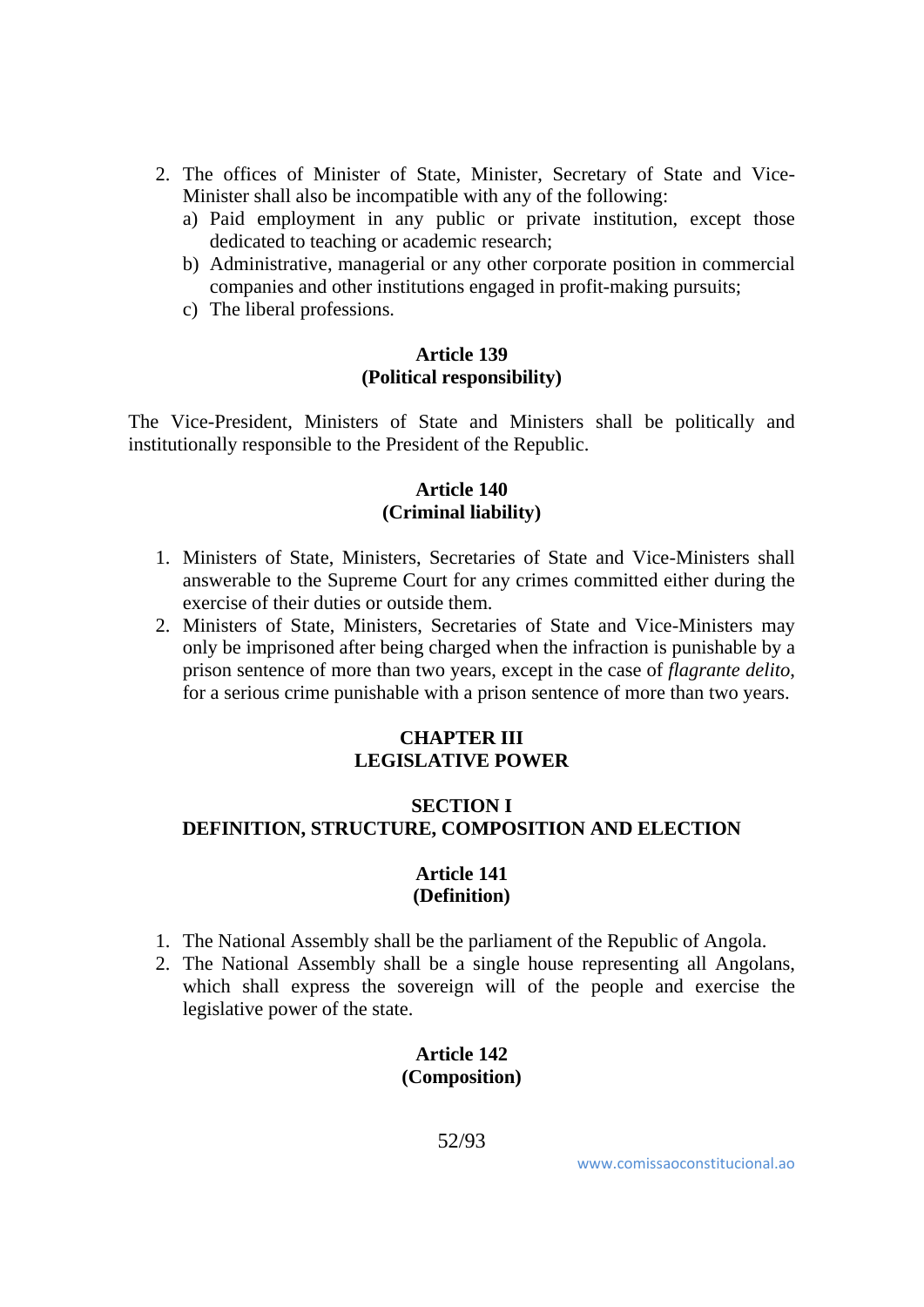The National Assembly shall be composed of members elected under the terms of the Constitution and the law.

## **Article 143 (Electoral system)**

- 1. Members shall be elected by universal, free, equal, direct, secret and periodic suffrage by national citizens aged over eighteen who are resident in national territory, including Angolan citizens resident abroad for the purposes of work, study, illness or similar reasons.
- 2. Members shall be elected according to the system of proportional representation for a five-year term of office, under the terms of the law.

#### **Article 144 (Constituencies)**

- 1. Members shall be elected by constituencies, there being one national constituency and constituencies corresponding to each of the provinces.
- 2. The following criteria shall be established for the election of Members by constituency:
	- a) One hundred and thirty Members shall be elected at national level, and for this purpose the country shall be considered a single national constituency;
	- b) Five Members shall be elected for each province and provincial electoral constituencies shall be created for this purpose.

# **Article 145 (Ineligibility)**

- 1. The following shall be ineligible for election as Members:
	- a) Serving judges and public prosecutors;
	- b) Members of military or militarised forces on active service;
	- c) Members of electoral administrative bodies;
	- d) Individuals legally defined as incapacitated;
	- e) Individuals sentenced to a term of imprisonment of over two years.
- 2. Citizens who have acquired Angolan nationality shall only be eligible seven years after the date on which nationality was acquired.

#### **Article 146 (Nominations)**

53/93

www.comissaoconstitucional.ao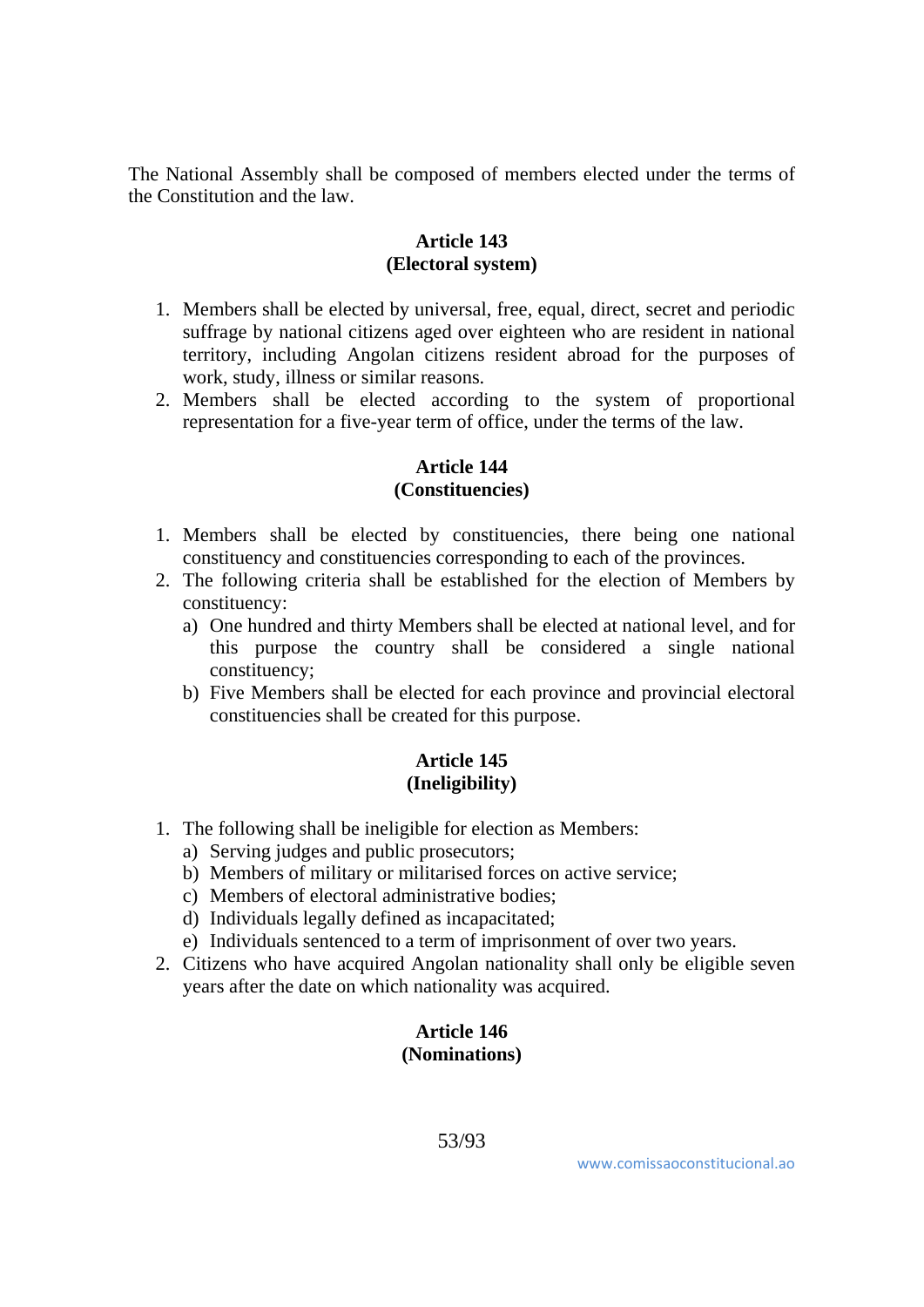- 1. Nominations shall be presented by the political parties either individually or as coalitions, and the lists may include citizens who are not affiliated to the parties in question, under the terms of the law.
- 2. Nominations must be subscribed to by 5,000 to 5,500 voters for the national constituency and 500 to 550 voters for each provincial constituency.

## **SECTION II STATUS OF MEMBERS**

## **Article 147 (Nature of mandate)**

Members shall represent the entire nation and not just the constituencies to which they are elected.

## **Article 148 (Start and end of term of office)**

- 1. The term of office of a Member shall start when they take up office and the first constituent meeting of the National Assembly after the elections is held and shall end with the first session after the subsequent elections, without prejudice to individual suspensions or cessations.
- 2. The filling of seats in the National Assembly, in addition to the suspension, substitution, resignation and loss of office shall be regulated by the Constitution and the law.

## **Article 149 (Incompatibilities)**

- 1. The office of Member shall be incompatible with the exercise of the following functions:
	- a) President and Vice-President of the Republic;
	- b) Minister of State, Minister, Secretary of State and Vice-Minister;
	- c) Serving ambassador;
	- d) Judges and public prosecutors;
	- e) Ombudsman and Deputy Ombudsman;
	- f) Members of the High Council of the Judicial Bench and the Public Prosecutor's Office;
	- g) Provincial Governors, Deputy Provincial Governors and other officeholders in state local administration bodies;
	- h) Officeholders in local authority bodies;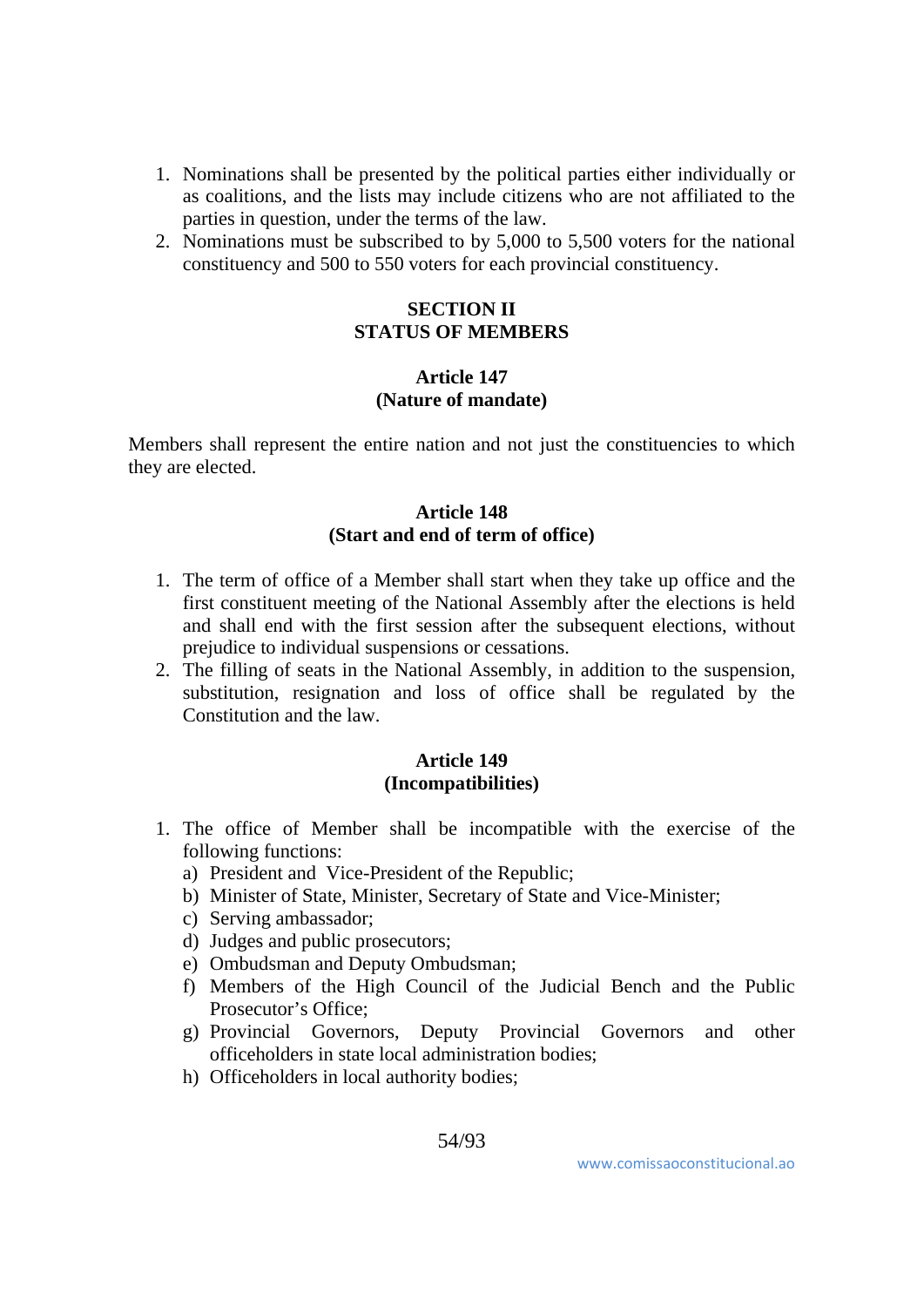- i) Members of the managerial, administrative and supervisory bodies of public companies, institutions and associations.
- 2. The office of Member is equally incompatible with:
	- a) The exercise of paid public duties in direct or indirect state administrative bodies;
	- b) The exercise of duties as a director, manager or any other corporate office in companies and other profit-making institutions;
	- c) Engagement in judicial-employment relations with foreign companies or international organisations;
	- d) The exercise of duties which prevent active participation in the work of the National Assembly, except those of party leader, teacher or others recognised as exceptions by the National Assembly;
	- e) The emergence of conditions resulting in ineligibility after election;
	- f) The exercise of other functions which, under the terms of the law, are considered incompatible with the office of Member.
- 3. The performance or appointment to any of these duties or positions stipulated in this Article shall be a justifiable reason for delaying taking up office as a Member.

# **Article 150 (Immunities)**

- 1. Members shall not be liable, in civil, criminal or disciplinary terms, for the votes or opinions they express at meetings or on committees or working parties of the National Assembly in the exercise of their duties.
- 2. Members may not be detained or imprisoned without the authorisation of the National Assembly or, if outside its normal working hours, the Standing Committee, unless caught in *flagrante delito* committing a felony punishable by a prison sentence of over two years.
- 3. Once criminal proceedings have been instigated against a Member and they have been accused by indictment or equivalent, unless caught in *flagrante delito* committing a felony, a plenary sitting of the National Assembly must rule on the suspension of the Member and the removal of immunity in order to allow the case to proceed.

#### **Article 151 (Suspension from office and temporary substitution)**

- 1. Members shall be suspended from office in the following cases:
	- a) For holding a public post incompatible with the office of a Member, under the terms of the Constitution;
	- b) Due to illness lasting more than ninety days;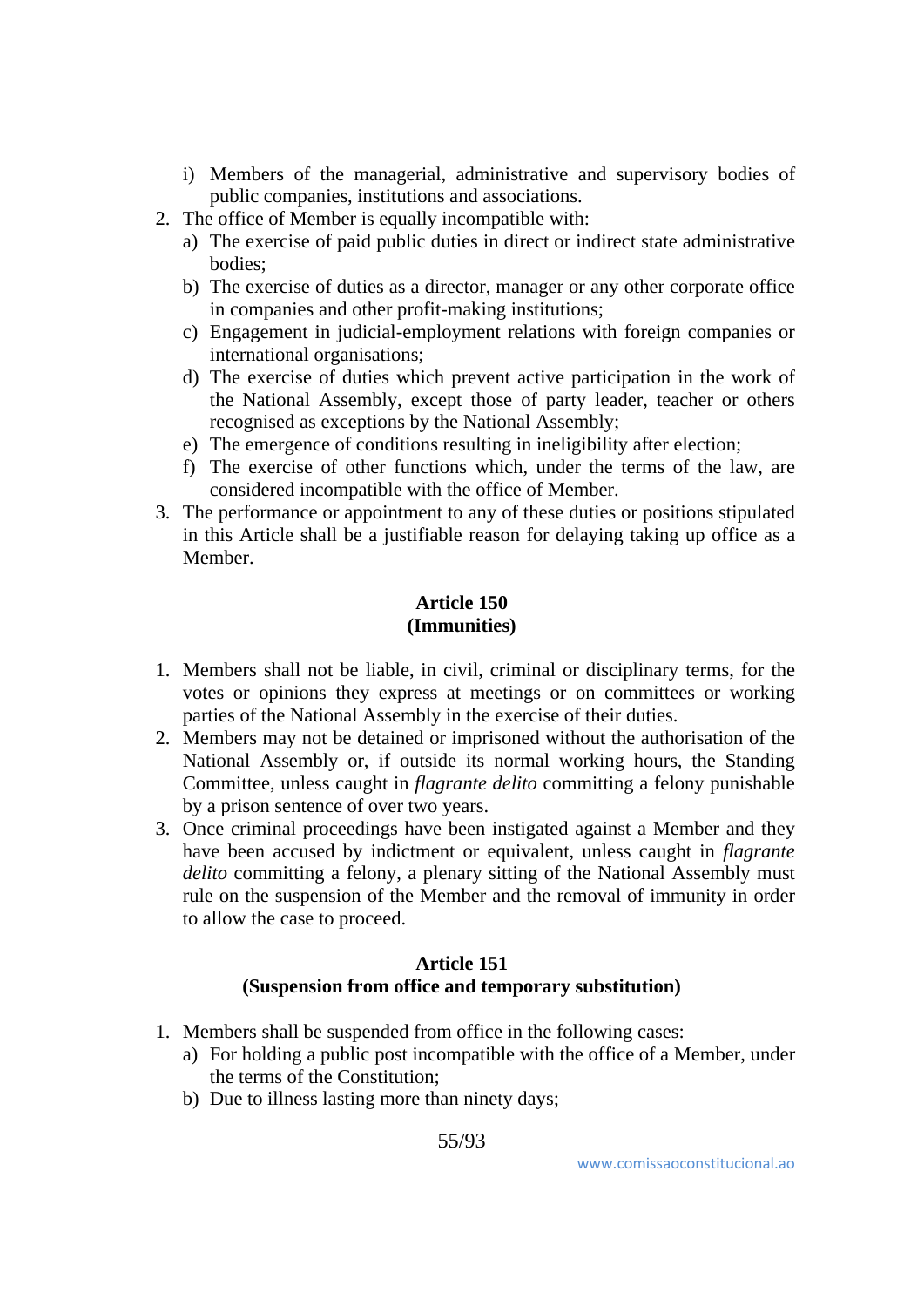- c) Absence from the country for more than ninety days;
- d) An indictment for conviction for a felony punishable with a prison sentence of more than two years.
- 2. Whenever the term of office of a Member is suspended, they must be substituted temporarily, in accordance with the terms stipulated in Points 2 and 3 of Article 153 of the Constitution.

#### **Article 152 (Relinquishment and loss of seat)**

- 1. A Member may resign by means of a written statement.
- 2. Members shall always lose their seat if :
	- a) They become affected by any of the disqualifications or incompatibilities prescribed in the Constitution and the law;
	- b) They exceed the number of absences prescribed by law;
	- c) They become affiliated to a party other than the one under which they stood for election;
	- d) They have been sanctioned for indecorous behaviour harmful to the duties and dignity of parliamentary office, following disciplinary proceedings introduced under the terms of the appropriate regulations of the National Assembly;
	- e) They conform to the situations prescribed in Article  $153(1)(c)$ , (d) and(e) of the Constitution;
	- f) They do not take up their seat in the National Assembly, without justification, under the terms of the law.

# **Article 153 (Permanent replacement)**

- 1. Members shall be permanently replaced in the following circumstances:
	- a) Relinquishment of office;
	- b) Loss of seat under the terms prescribed in Article 152(2)(b) of the Constitution;
	- c) Conviction for a felony punishable by a prison sentence of more than two years;
	- d) Permanent incapacity;
	- e) Death.
- 2. When a Member needs to be substituted, their seat shall be filled in order of precedence by the next Member on the party or coalition party list from which the former Member had been elected.
- 3. If no more candidates remain on the list of the former Member, the seat shall not be filled.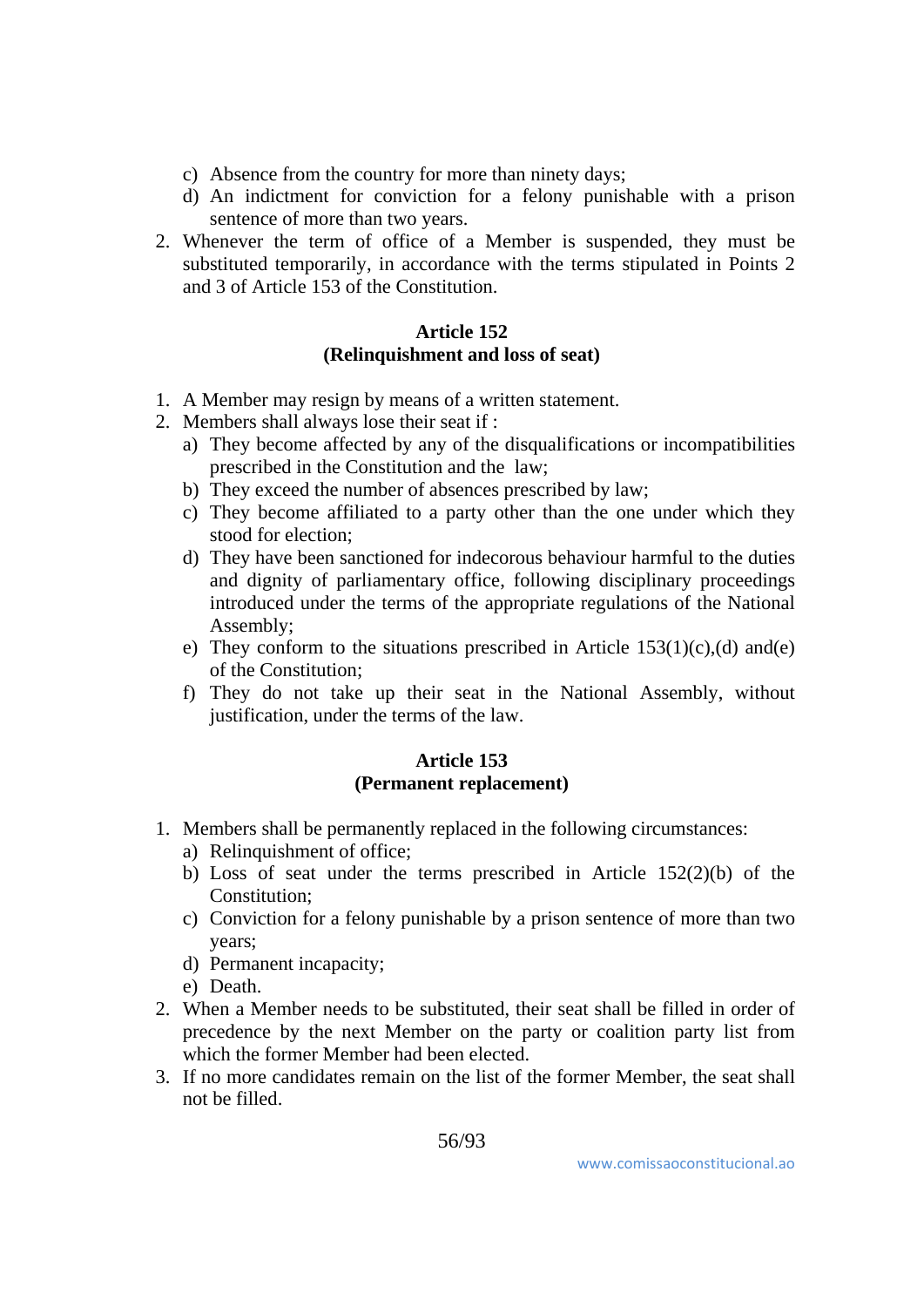#### **Article 154 (Impediments)**

Members in full exercise of their office may not:

- a) Legally represent or be a party in any judicial or extrajudicial proceedings against the state, except to defend their legally protected rights and interests;
- b) Serve as arbitrator, conciliator, mediator or paid expert in any proceedings against the state or any other legal persons governed by public law, unless authorised to do so by the National Assembly;
- c) Take part in public calls for tender for the provision of goods or services, or enter into contracts with the state and other legal persons governed by public law, except as established by law;
- d) Be involved in commercial advertising.

## **SECTION III ORGANISATION AND FUNCTIONING**

## **Article 155 (Internal organisation)**

The internal organisation and functioning of the National Assembly shall be governed by the provisions contained in this Constitution and the law.

#### **Article 156 (Standing Committee)**

- 1. The Standing Committee is a National Assembly body which functions :
	- a) Outside periods in which the Assembly of the Republic is in full session;
	- b) Between the end of one legislature and the beginning of a new one;
	- c) In any other cases stipulated in the Constitution.
- 2. The Standing Committee shall be chaired by the President of the National Assembly and composed of the following members:
	- a) The Vice-Presidents of the National Assembly;
	- b) Chairpersons;
	- c) The Chairs of the Parliamentary Groups;
	- d) Chairs of the Standing Committees on Labour;
	- e) The Chair of the Administrative Council;
	- f) The Chair of the Group of Parliamentary Women;
	- g) Twelve Members, in accordance with the number of seats held in the National Assembly.
- 3. The Standing Committee shall be responsible for: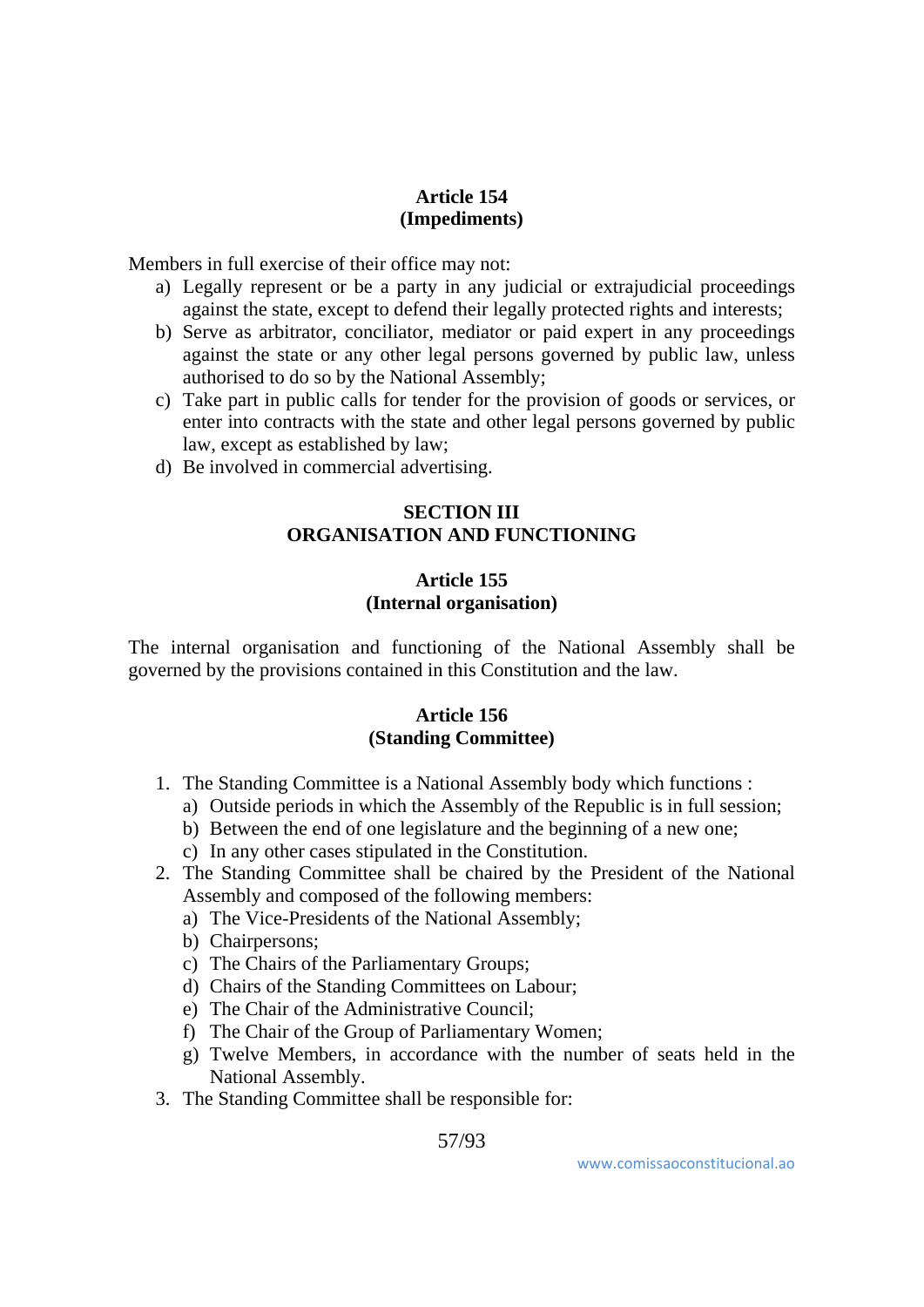- a) Exercising the National Assembly's powers in relation to Members' mandates;
- b) Preparing the opening of legislative sessions;
- c) Convening special sessions of the National Assembly when specific and urgent matters need to be analysed;
- d) Overseeing meetings of the Special, Ad Hoc and Parliamentary Inquiry Committees outside the normal working hours of the National Assembly.
- 4. The Standing Committee shall function throughout the legislature until the first constituent meeting of the new Assembly.

#### **Article 157 (Legislative sessions)**

- 1. Each legislature shall last for five legislative sessions or parliamentary years.
- 2. Each legislative session shall begin on the fifteenth of October and last for one year and intervals shall be established according to the legislation for the organisation and functioning of the National Assembly.
- 3. Legislative sessions shall include the ordinary and extraordinary plenary sittings required in order to pursue activities.

## **Article 158 (Quorum)**

The National Assembly may function in plenary sittings with one fifth of its Members in full exercise of their office.

#### **Article 159 (Decisions)**

Decisions of the National Assembly shall be taken on the basis of a simple absolute majority of the Members present, provided this amounts to more than half of the Members in full exercise of their office and except when other regulations on decisions are established in the Constitution and the law.

## **SECTION IV COMPETENCE**

#### **Article 160 (Organisational competence)**

Within the sphere of its internal organisation, the National Assembly shall be responsible for: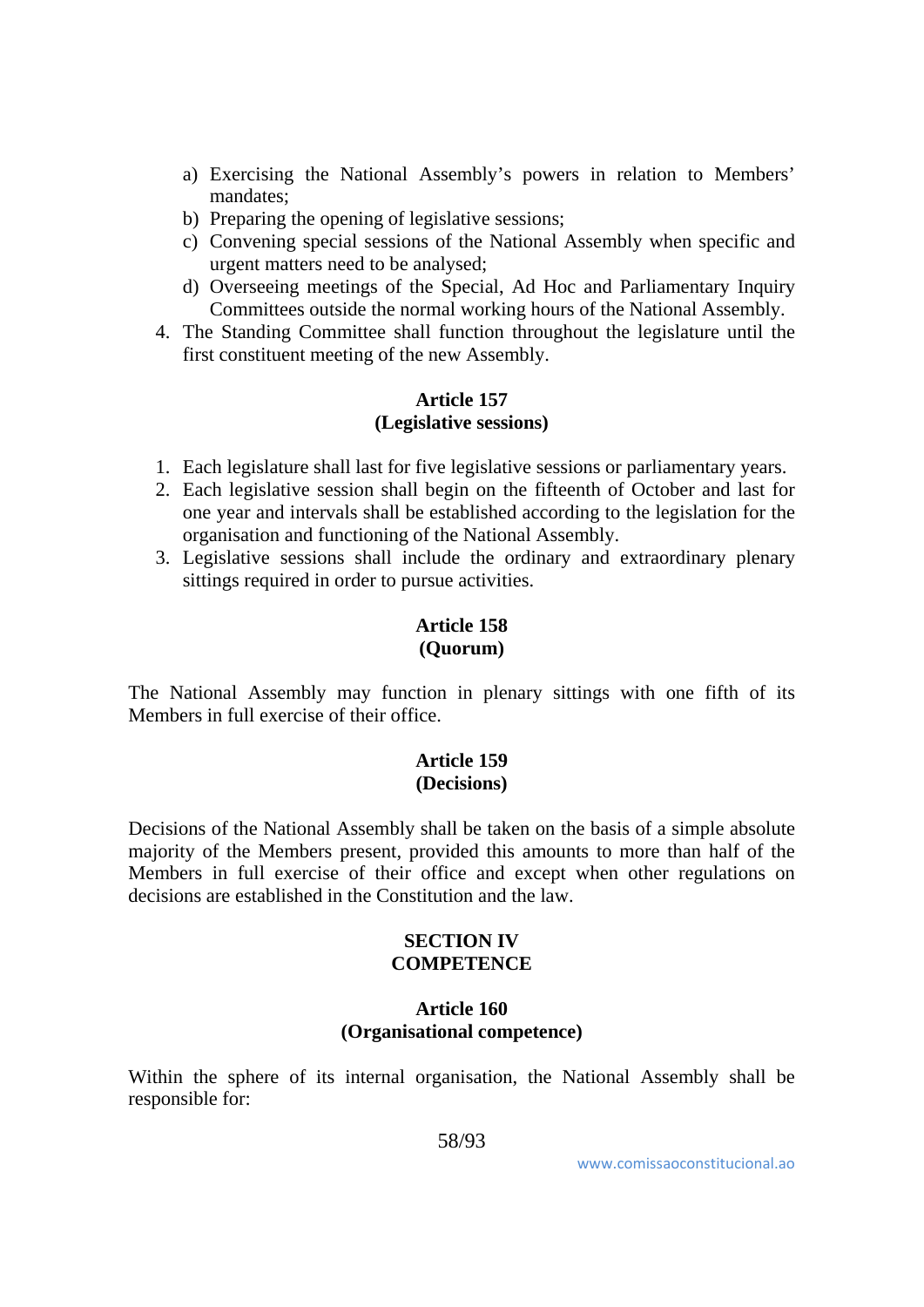- a) Legislating on internal organisation;
- b) Electing its President, Vice-Presidents and Chairpersons on the basis of an absolute majority of all Members present;
- c) Forming the Standing Committee and Special, Ad Hoc and Parliamentary Inquiry Committees;
- d) Any other powers attributed to it by organisational law and other parliamentary legislation.

## **Article 161 (Political and legislative competencies)**

Within the political and legislative sphere, the National Assembly shall be responsible for:

- a) Approving amendments to the Constitution, under the terms of this Constitution;
- b) Approving laws on all matters, except those reserved by the Constitution for the President of the Republic;
- c) Granting the President of the Republic authorisation to legislate and considering authorised Presidential legislative decrees for the purposes of determining whether they should be amended or cease to remain in force, under the terms of the law;
- d) Considering provisional Presidential legislative decrees, for the purposes of determining whether they should be converted into laws;
- e) Approving the State Budget;
- f) Setting and altering the political and administrative divisions of the country, under the terms of the Constitution and the law;
- g) Granting amnesties and general pardons;
- h) Pronouncing on the possibility of President of the Republic declaring a state of siege or emergency;
- i) Pronouncing on the possibility of President of the Republic declaring a state of war or making peace;
- j) Proposing to the President of the Republic that referendums should be held on relevant matters of national interest;
- k) Approving for ratification and signing treaties, conventions, agreements and other international instruments involving matters within its absolute legislative responsibility, in addition to treaties to which Angola is a party involving international organisations, the rectification of borders, friendship, cooperation, defence and military affairs;
- l) Approving withdrawal from treaties, conventions, agreements and other international instruments;

59/93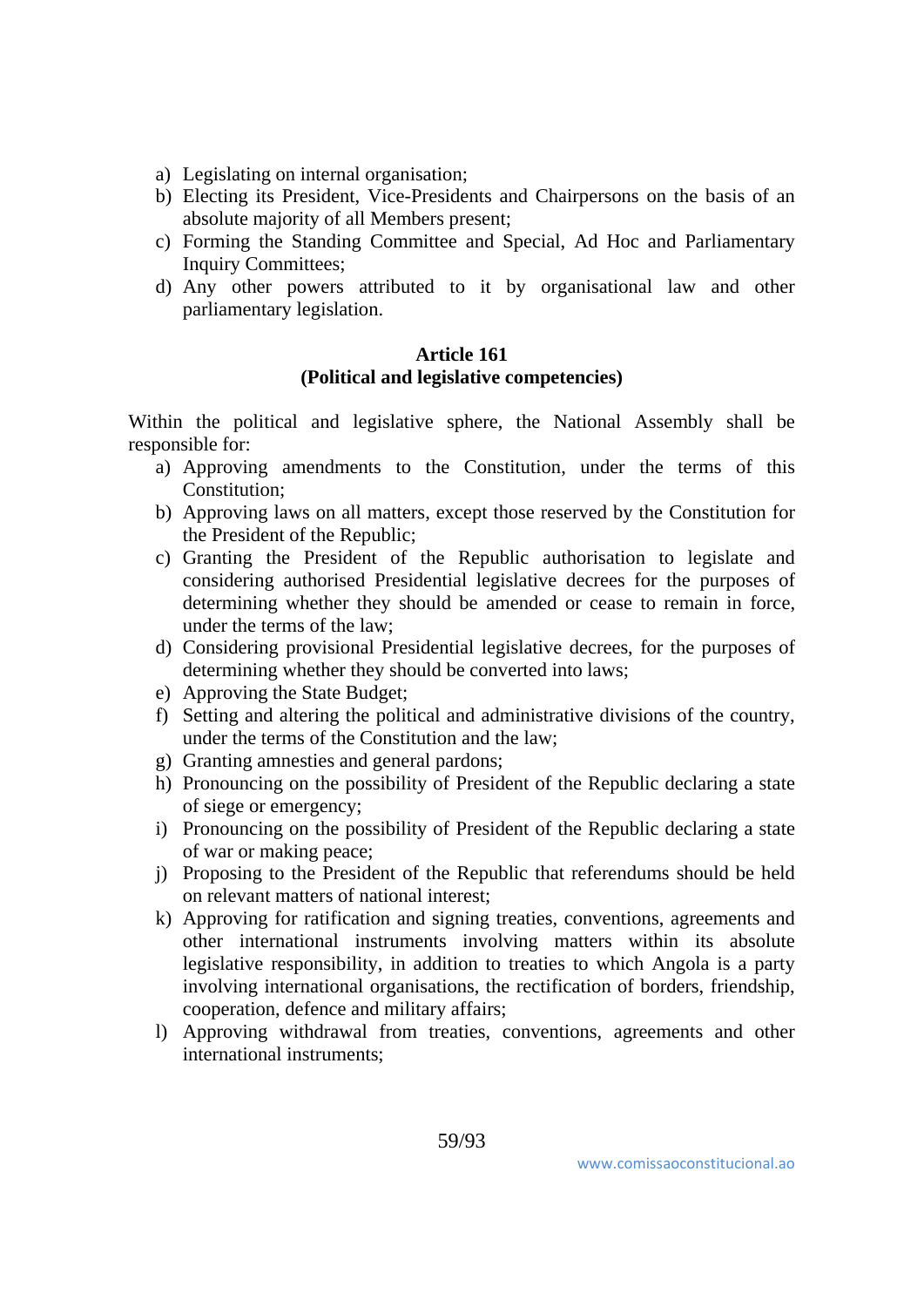- m) Promoting the process for bringing proceedings against, and removing from office, the President of the Republic, under the terms prescribed in Articles 127 and 129 of this Constitution;
- n) Any other functions that may be conferred on it by the Constitution and the law.

#### **Article 162 (Competence for control and scrutiny)**

Within the sphere of control and scrutiny, the National Assembly, shall be responsible for:

- a) Striving to ensure that the Constitution is implemented and laws are correctly executed;
- b) Receiving and analysing the General State Accounts and those of other public institutions as obliged by law, which may be accompanied by a report and opinion from the Court of Auditors and all the items deemed necessary for the analysis, under the terms of the law;
- c) Analysing and debating the application of a declaration of a state of war, siege or emergency;
- d) Authorising the Executive to contract and grant loans and other lending operations apart from floating debt operations, defining the general terms and conditions for such operations and establishing the upper limit for the guarantees to be given each year to the Executive, within the framework of approving the State Budget;
- e) Analysing Presidential legislative decrees approved during the exercise of authorised legislative powers, for the purposes of determining whether they should be ratified or altered.

#### **Article 163 (Competence in relation to other bodies)**

With regard to other bodies, the National Assembly shall be responsible for:

- a) Electing judges to the Constitutional Court, under the terms of the Constitution;
- b) Electing jurists to the Supreme Judicial Council;
- c) Electing the Ombudsman and Deputy Ombudsman;
- d) Electing members of electoral administration bodies, under the terms of the law.
- e) Electing members of other bodies whose appointment is entrusted by law to the National Assembly.

# **Article 164**

60/93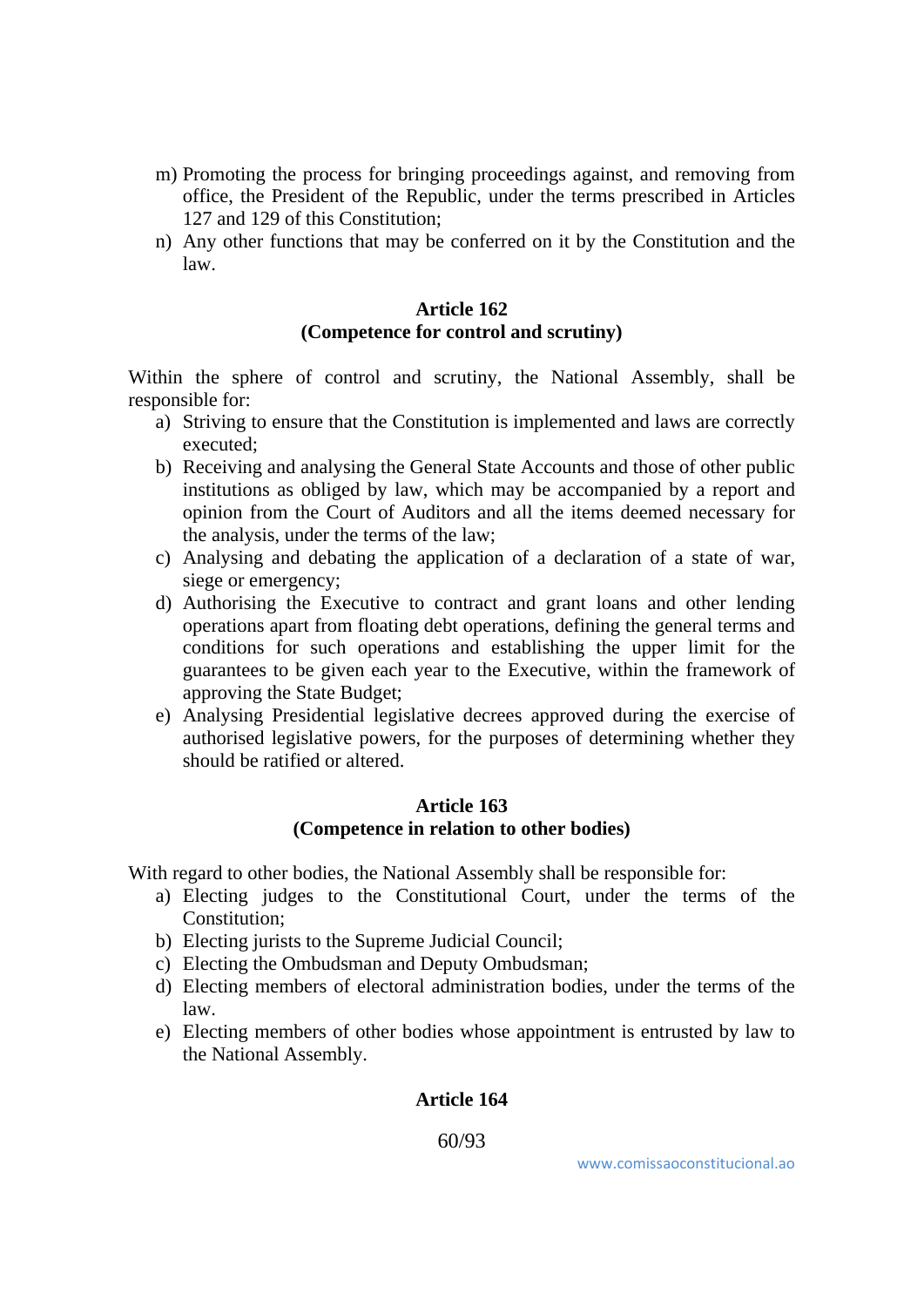## **(Exclusive power to legislate)**

The National Assembly shall have exclusive power to legislate on the following matters:

- a) The acquisition, loss and re-acquisition of nationality;
- b) The fundamental rights, freedoms and guarantees of citizens;
- c) Restrictions and limitations on the rights, freedoms and guarantees of citizens;
- d) The election and status of officeholders of bodies that exercise sovereign power, local government officeholders and officeholders in any other constitutional bodies, under the terms of the Constitution and the law;
- e) The definition of crimes, penalties and security measures, as well as the basic elements of criminal procedures;
- f) The basic elements of the system for the organisation and functioning of local government and the involvement of citizens and traditional authorities in its work;
- g) The referendum system;
- h) The organisation of the courts and the status of judges and public prosecutors;
- i) The general elements of the organisation of national defence;
- j) The general elements of the organisation, functioning and regulation of the Angolan Armed Forces, public security forces and the information services;
- k) The rules governing states of war, siege or emergency;
- l) Associations, foundations and political parties;
- m) The rules governing national symbols;
- n) The rules governing public holidays and national celebrations;
- o) The status and legal capacity of persons;
- p) The definition of the limits of territorial waters, the contiguous zone, the exclusive economic zone and the continental shelf.

#### **Article 165 (Relative legislative competence)**

- 1. Unless authorisation is granted to the Executive to do so, the National Assembly shall have relative competence for legislating on the following matters:
	- a) The basic elements of the scope and rules governing the public administration, including guarantees for users of the public administration, the status of public administration staff and the civil liability of the public administration;
	- b) The basic elements of the status of public companies, institutions and associations;
	- c) The general system for rural and urban renting;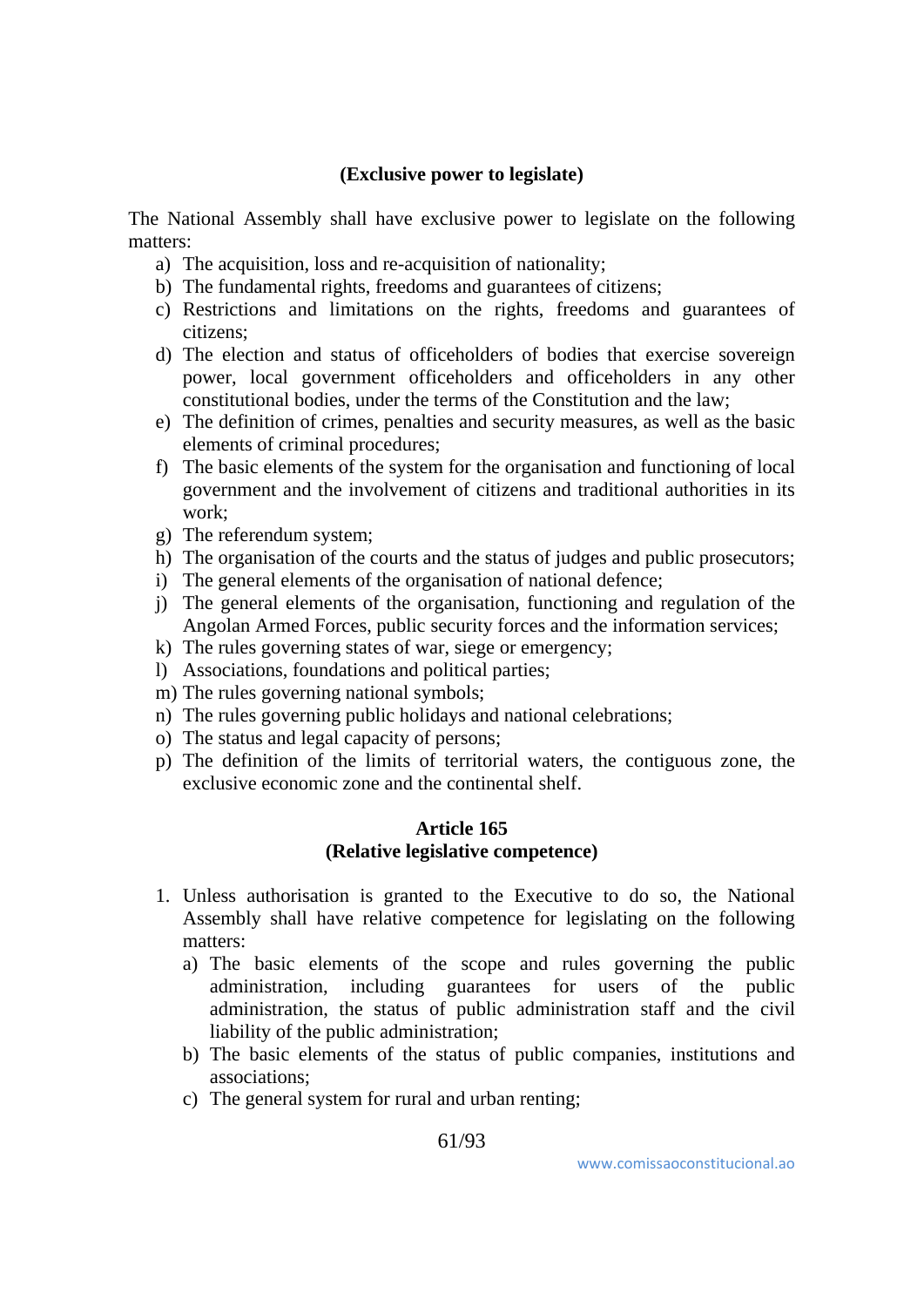- d) The general system for public finances;
- e) The basic elements of the financial and banking system;
- f) The basic elements of the general national planning system;
- g) The general system for property and means of production not included in the public domain;
- h) The general system governing the media;
- i) The basic elements of the national education, health and social security systems;
- j) The monetary system and the standard for weights and measures;
- k) The definition of sectors within the economy reserved for the state;
- l) The basic elements for the granting of concessions for the use of natural resources and the transfer of state assets;
- m) The definition and system for property within the public domain;
- n) The general system for requisitions and expropriations for public use;
- o) The creation of taxes and the fiscal system, as well as the general system for charges and other financial contributions payable to public entities;
- p) The general elements of town and country and urban planning;
- q) The basic elements of the system for protecting nature, the ecological and environmental balance and the cultural heritage;
- r) The general elements of the system for the concession and transfer of land;
- s) The general system for military service;
- t) The general system for punishing disciplinary infractions and administrative offences, together with the applicable proceedings.
- 2. The National Assembly shall also be partially responsible for defining the general legislative system for all matters not included in the previous point, unless these are reserved under the Constitution for the President of the Republic.

## **SECTION V THE LEGISLATIVE PROCESS**

#### **Article 166 (Form of acts)**

- 1. In the exercise of its functions, the National Assembly shall issue constitutional revision laws, organic laws, basic laws, laws, authorisations to legislate and resolutions.
- 2. The acts of the National Assembly practiced during the exercise of its functions shall take the form of:
	- a) Constitutional revision laws, for the legislation prescribed in Article 161(a) of the Constitution;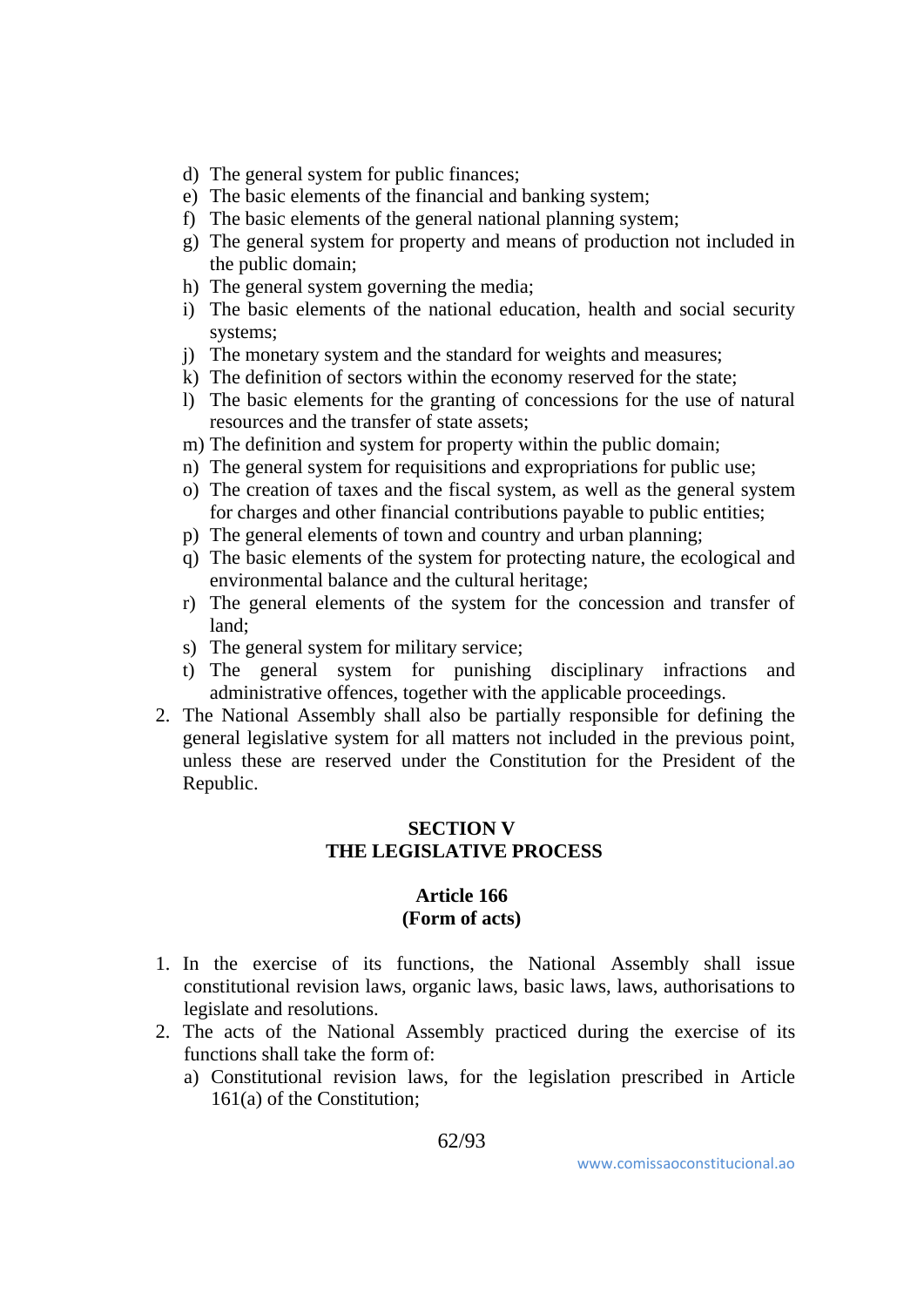- b) Organic laws, for the legislation prescribed in Article 160(a) and Article  $164$ )d),(f),(g) and (h);
- c) Basic laws, for the legislation prescribed in Article 164(i) and (j) and Article 165(1) (a),(b),(e),(f),(i),(l),(p),(q) and (r), all of the Constitution;
- d) Laws, for the remaining legislation concerning matters within the legislative competence of National Assembly which do not have not to assume any other form, under the terms of the Constitution;
- e) Authorisations to legislate, for the legislation prescribed in Article 161(c);
- f) Resolutions, for the acts prescribed in Article 160(b) and (c), Article  $161(g),(h),(i),(k),(l)$  and (m), Article  $162(b),(c)$  and (d) and Article  $163(a),(b),(c),(d)$  and (e) and any other decisions regarding the daily management of parliamentary activities, in addition to those which do not require any other form, under the terms of the Constitution.

## **Article 167 (Legislative initiative)**

- 1. The power to initiate legislation may be exercised by Members, Parliamentary Groups and the President of the Republic.
- 2. The organs of judicial power may present contributions on matters relating to the organisation of the judiciary, the status of judges and the functioning of the courts.
- 3. Legislative initiatives introduced by Members and Parliamentary Groups shall assume the form of bills.
- 4. Legislative initiatives introduced by the President of the Republic shall assume the form of legislative proposals.
- 5. Groups of citizens and the organisations representing them may present proposals for introducing new legislation, under the terms to be defined by law.
- 6. Bills and legislative proposals which involve increased expenditure or a reduction in the state revenue established in the Budget cannot be presented during the current financial year, with the exception of State Budget review laws.

## **Article 168 (National referendum initiative)**

- 1. The power to initiate a national referendum may be exercised by the President of the Republic, one fifth of Members in full exercise of their office and Parliamentary Groups.
- 2. Initiatives introduced by Members and Parliamentary Groups shall assume the form of referendum proposals.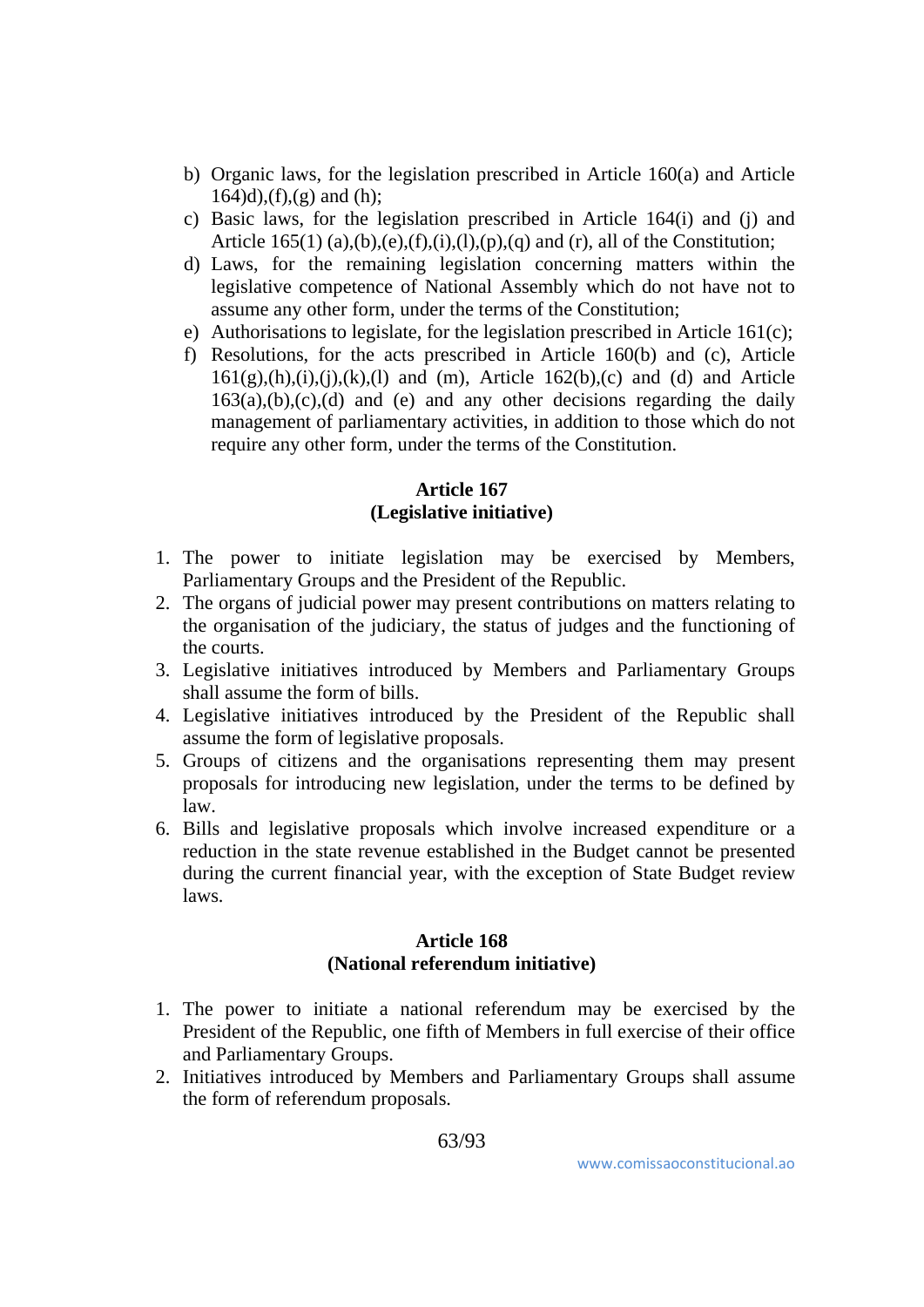3. Constitutional referendums shall not be permitted.

# **Article 169 (Approval)**

- 1. Bills for Constitution revision laws and referendum proposals shall be approved by a qualified majority of two thirds of the Members in full exercise of their office.
- 2. Bills for organic laws shall be approved by an absolute majority of the Members in full exercise of their office.
- 3. Bills for basic laws, laws and resolutions shall be approved by an absolute majority vote of the Members present, provided that this amounts to more than half of the Members in full exercise of their office.

## **Article 170 (Authorisation to legislate)**

- 1. Laws granting authorisation to legislate must define the object, purpose, extent and duration of the authorisation.
- 2. Laws granting authorisation to legislate may not be used more than once, notwithstanding the fact that they may be used in stages.
- 3. Laws granting authorisation to legislate shall expire:
	- a) At the end of their term;
	- b) At the end of the legislature and term of office of the President of the Republic;
- 4. Authorisations to legislate granted under the Budget Law shall comply with the provisions of this Article and, when they address fiscal matters, shall only expire at the end of the fiscal year to which they refer.

#### **Article 171 (Parliamentary consideration of Executive legislation)**

- 1. Authorised Presidential legislative decrees may be subject to consideration by parliament, on the basis of a motion signed by at least ten Members in full exercise of their office within thirty f«days of their publication in the *Diário da República* (Official Gazette).
- 2. Authorised Presidential legislative decrees shall be subject to consideration with a view to amending or ending their force.
- 3. Once a motion to consider an authorised Presidential legislative decree has been presented and if one or more amendments are proposed, the National Assembly may suspend the force of all or part of it until either the law that amends it is published, or all the proposed amendments are rejected.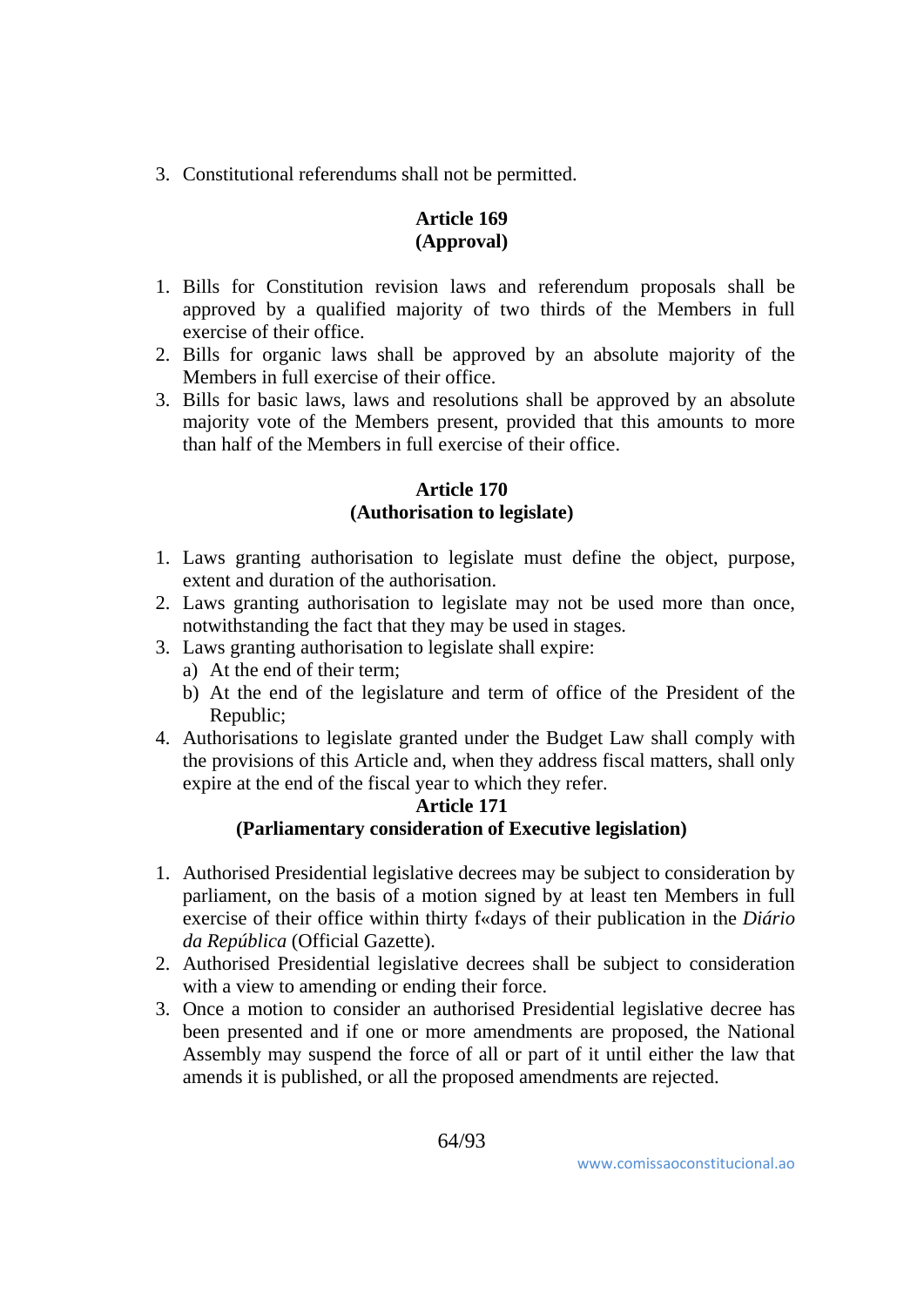- 4. The suspension referred to in the previous point shall expire if forty-five days elapse without the National Assembly making a final pronouncement.
- 5. If the National Assembly approves ending the force of an authorised Presidential legislative decree, it shall cease to have effect from the date when the respective resolution is published in the *Diário da República*  (Official Gazette) and may not be republished during the same legislative session.
- 6. Proceedings for the parliamentary consideration of authorised Presidential legislative decrees shall enjoy priority and shall expire if a motion for consideration has been presented and the National Assembly has not pronounced, or if it has decided to make amendments but has not put the respective law to the vote, by the end of the then current legislative session, and on condition that at least fifteen plenary sessions have been held.

## **Article 172**

## **(Parliamentary consideration of provisional Presidential legislative decrees)**

- 1. The President of the Republic must submit provisional Presidential legislative decrees to the National Assembly within ten days of their publication in the *Diário da República* (Official Gazette).
- 2. Parliamentary consideration will take place on the basis of a motion signed by at least ten Members if, within the period of time referred to in the previous point, the provisional Presidential legislative decree has not been submitted to the National Assembly.
- 3. Provisional Presidential legislative decrees shall be subject to consideration with a view to their conversion into parliamentary laws or their rejection by the National Assembly
- 4. If the National Assembly rejects a provisional Presidential legislative decree, it shall cease to have effect from the date on which the resolution is published in the *Diário da República* (Official Gazette) and may not be republished during the same legislative session.
- 5. The provision contained in Point 6 of the previous Article shall apply to parliamentary consideration of provisional Presidential legislative decrees.

## **Article 173 (Emergency proceedings)**

1. At the request of the President of the Republic, ten Members in full exercise of their office, any Parliamentary Group or Special Commissions, the National Assembly may be asked to consider the discussion of any bill, legislative proposal or resolution as an emergency proceeding.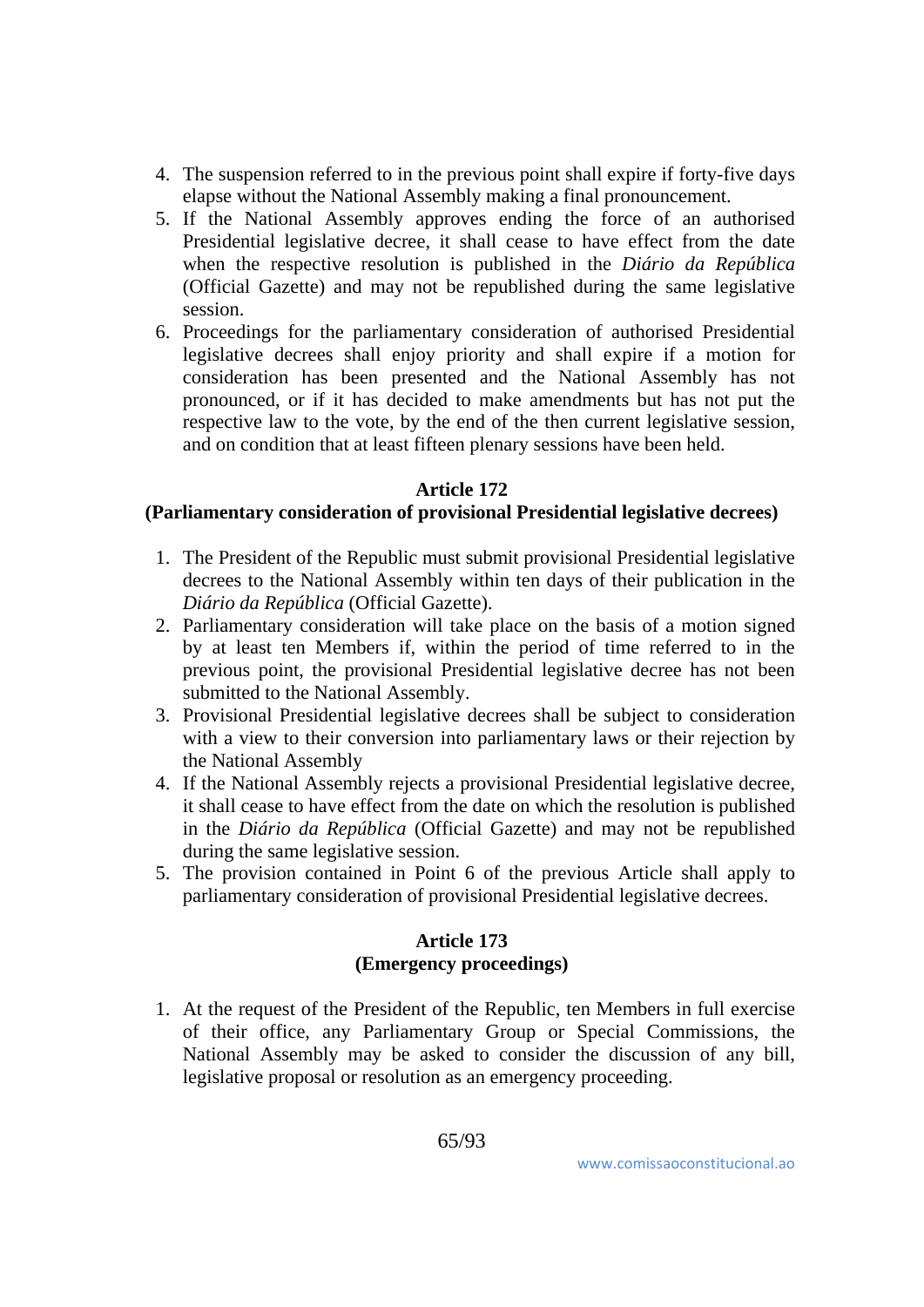- 2. At the request of ten Members or any Parliamentary Group the National Assembly may declare any matter of national interest to be the object of emergency proceedings.
- 3. When a request has been received to treat any matter as an emergency proceeding, the President of the National Assembly shall be responsible for ruling on the request, notwithstanding the right of appeal to the Plenary for a decision on the said emergency measure.

## **CHAPTER IV THE JUDICIARY**

## **SECTION I GENERAL PRINCIPLES**

# **Article 174 (Jurisdiction)**

- 1. The courts shall be sovereign bodies with the power to administer justice in the name of the people.
- 2. In the exercise of their jurisdictional functions, the courts shall be responsible for ruling on conflicts of public or private interests, ensuring the defence of rights and interests protected by law and repressing any violations of the democratic rule of law.
- 3. It shall be the duty of all public and private entities to cooperate with the courts in the exercise of their functions and they must undertake, within the limits of their powers, any actions requested of them by the courts.
- 4. The law shall constitute and regulate extra-judicial means and forms of settling conflicts and their constitution, organisation, responsibilities and functioning.
- 5. The courts may not deny justice due to a lack of financial means.

# **Article 175 (Independence of the courts)**

In the exercise of their jurisdictional functions, the courts shall be independent and impartial and subject only to the Constitution and the law.

## **Article 176 (System of jurisdiction)**

1. The High Courts of the Republic of Angola shall be the Constitutional Court, the Supreme Court, the Court of Auditors and the Supreme Military Court.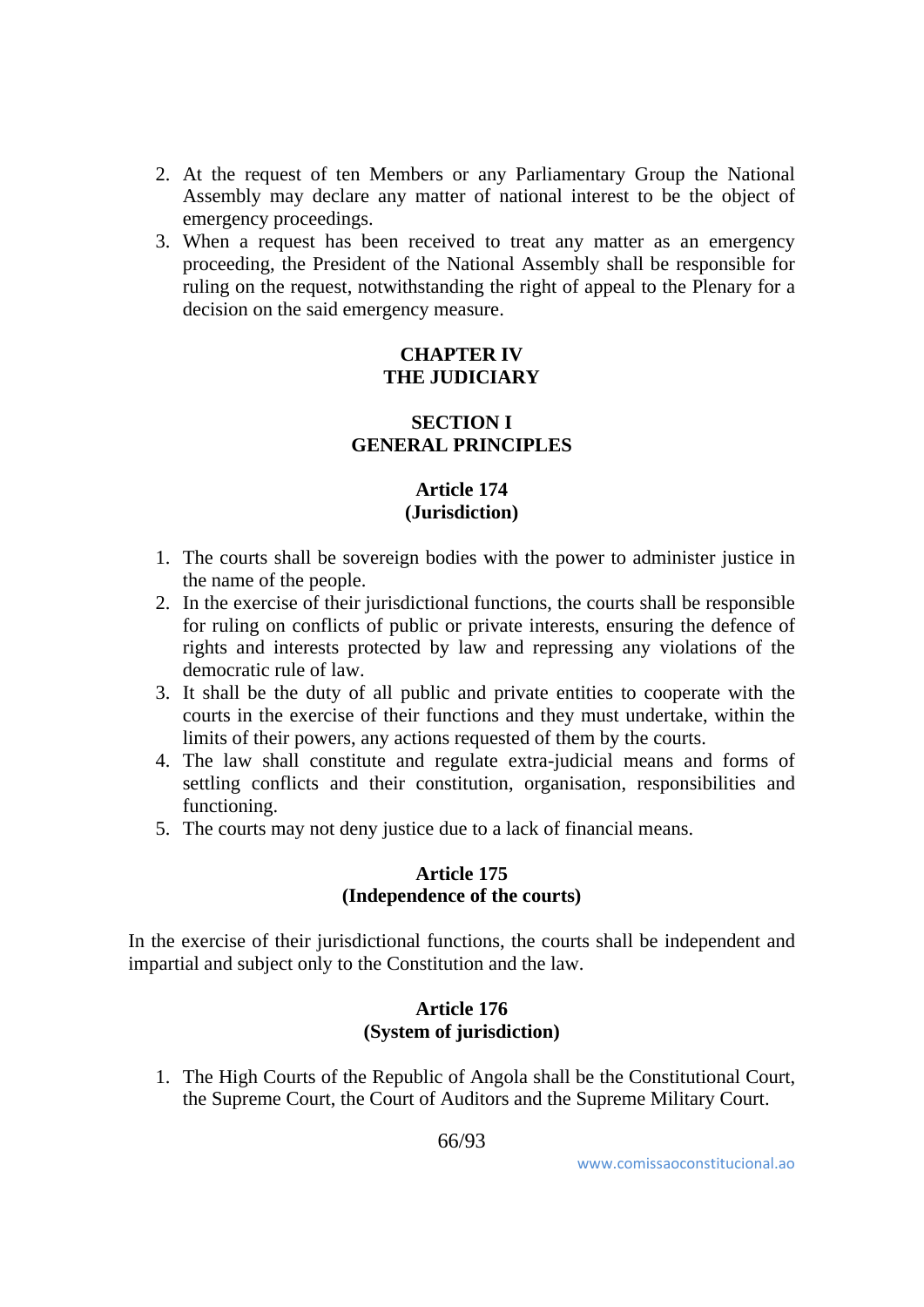- 2. The system for the organisation and functioning of the courts shall include the following:
	- a) A common jurisdiction headed by the Supreme Court and including the Courts of Appeal and other courts;
	- b) A military jurisdiction headed by the Supreme Military Court and including the Regional Military Courts.
- 3. An autonomous administrative, fiscal and customs jurisdiction may also be created, headed by a High Court.
- 4. Maritime courts may also be created.
- 5. The creation of courts with exclusive powers to try specific infractions shall be prohibited.

#### **Article 177 (Court rulings)**

- 1. The courts shall guarantee and ensure observance of the Constitution, the laws and any other legislative provisions in force, protection of the rights and legitimate interests of citizens and institutions and shall decide on the legality of administrative acts.
- 2. It shall be mandatory for all citizens and other legal entities to comply with the decisions of the courts and these shall prevail over those of any other authority.
- 3. The law shall regulate the terms for the execution of court rulings, sanction those responsible for failing to comply with them and hold public and private authorities who attempt to obstruct them criminally liable.

#### **Article 178 (Administrative and financial autonomy of the courts)**

The courts shall enjoy administrative and financial autonomy and the law must define mechanisms to enable the judiciary to contribute towards drawing up their budget.

## **Article 179 (Judges)**

- 1. In the exercise of their duties, judges shall be independent and shall owe obedience only to the Constitution and the law.
- 2. Judges shall not be removed from office, nor transferred, promoted, suspended, retired or dismissed unless under the terms of the Constitution and the law.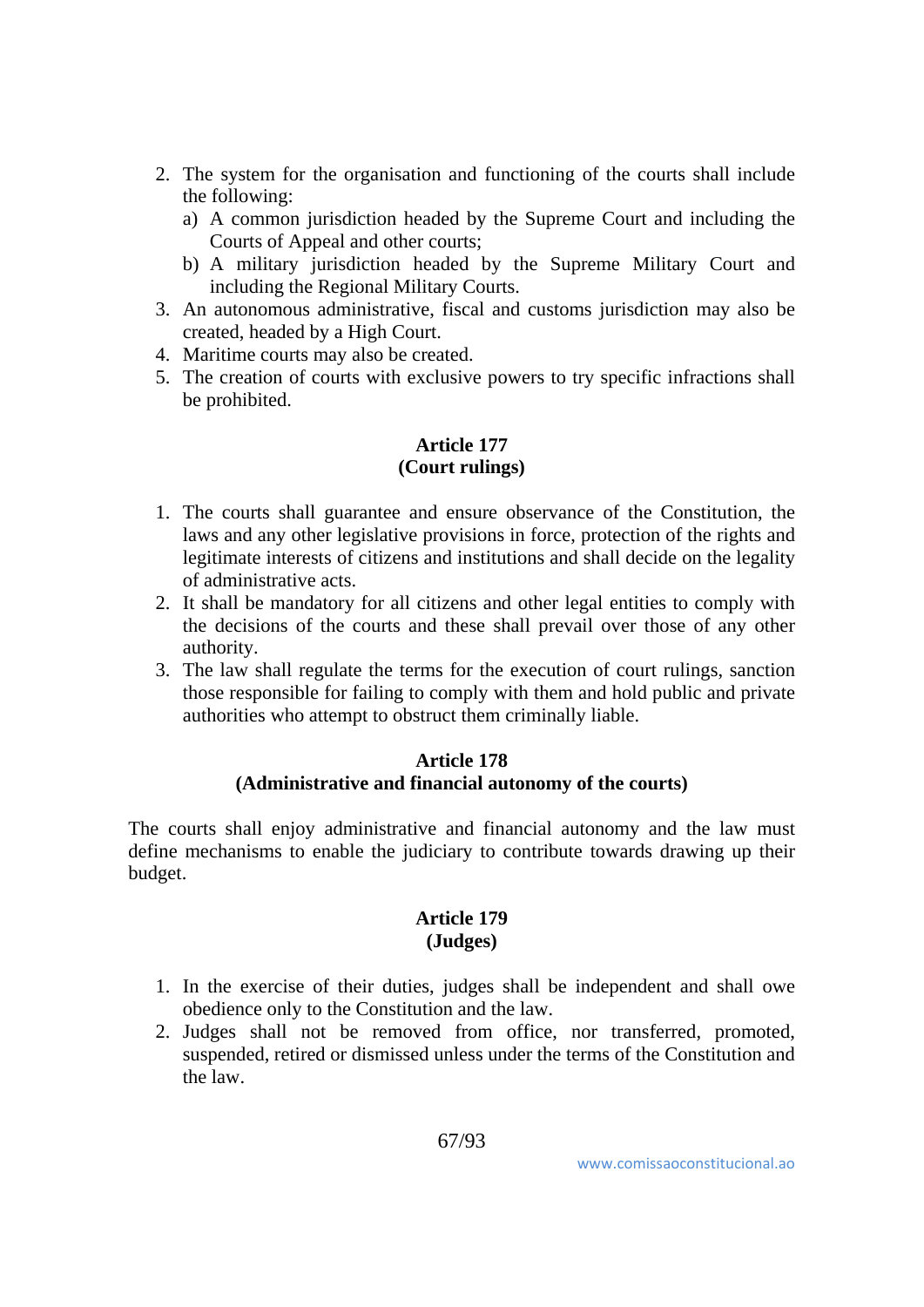- 3. Judges shall not be responsible for the decisions they make during the course of their duties, except for the restrictions imposed by law.
- 4. Judges may only be imprisoned after being charged when the infraction is punishable with a prison sentence of more than two years, except in the case of *flagrante delito* involving a felony punishable with the same sentence.
- 5. Serving judges may not exercise any other public or private duties except teaching or academic research of a legal nature.
- 6. Serving judges may not become affiliated to political parties or political associations or become involved in party political activities.
- 7. It shall be recognised that judges have the right to social and professional associations, but are forbidden the right to strike.
- 8. Judges may be periodically assessed by the Supreme Judicial Council on the basis of their professional performance, under the conditions and within the periods of time to be determined by law.

# **SECTION II THE COURTS**

## **Article 180 (Constitutional Court)**

- 1. The Constitutional Court shall, in general be responsible for the administration of justice in legal and constitutional matters, under the terms of the Constitution and the law.
- 2. The Constitutional Court shall be responsible for:
	- a) Assessing the constitutionality of any rules and other acts of the state;
	- b) Providing a prior review of the constitutionality of the laws of parliament;
	- c) Exercising jurisdiction in other legal and constitutional, electoral and party political matters, under the terms of the Constitution and the law;
	- d) Assessing appeals against the constitutionality of the decisions of the various courts which have refused to apply particular rules on the grounds that they are unconstitutional;
	- e) Assessing appeals against the constitutionality of rulings made by the various courts that have applied rules whose constitutionality has been questioned during the relevant proceedings
	- f) The Constitutional Court shall be composed of a Bench of eleven members appointed from amongst jurists and judges, as follows:
	- a) Four judges nominated by the President of the Republic, including the President of the Court;
	- b) Four judges elected by the National Assembly by a two-thirds majority of the Members in full exercise of their office, including the Vice-President of the Court;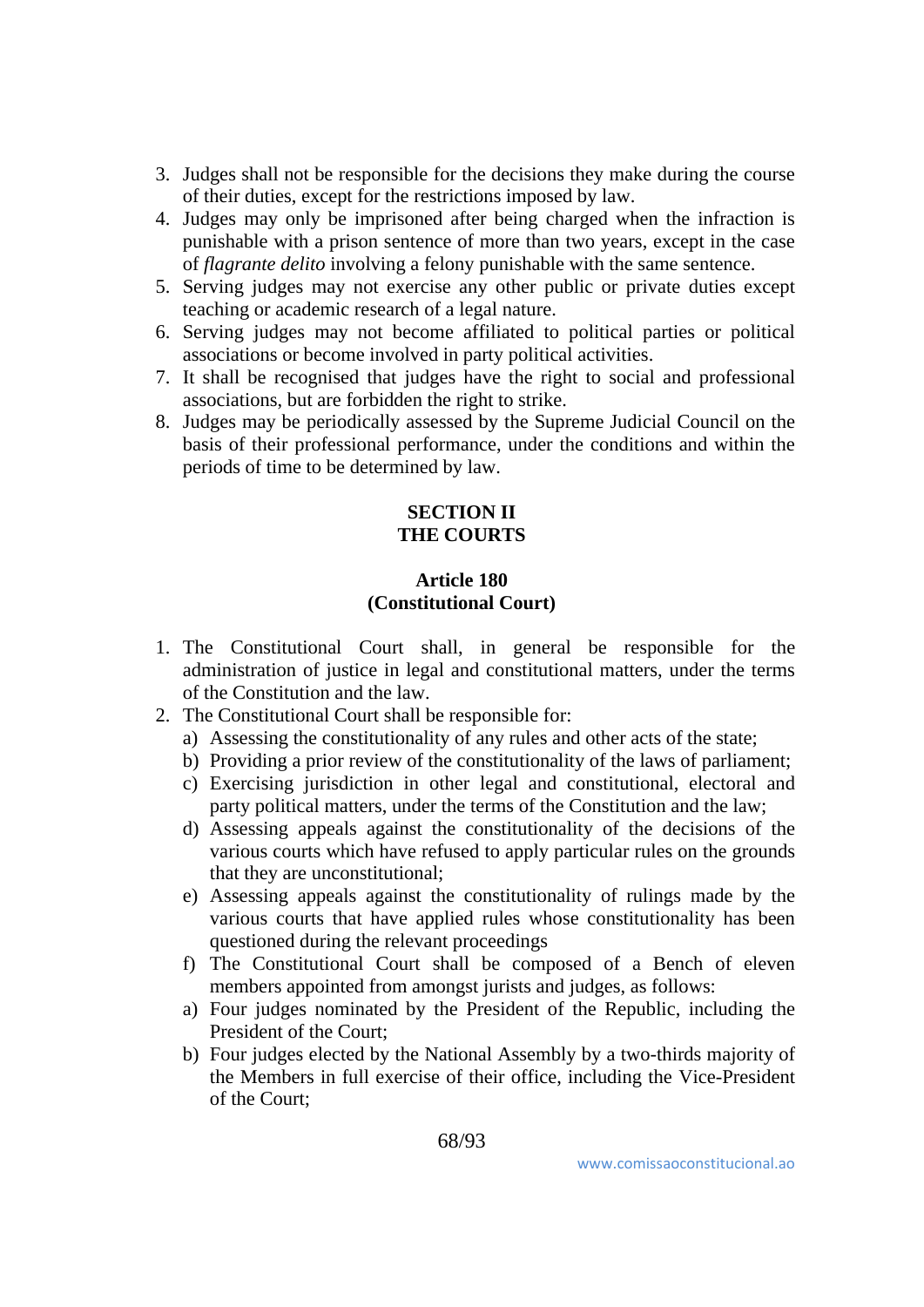- c) Two judges elected by the Supreme Judicial Council;
- d) One judge elected by competitive submission of curricula, under the terms of the law.
- 3. Judges of the Constitutional Court shall be appointed for a non-renewable seven-year term and shall enjoy the same guarantees of independence, irremovability from office, impartiality and non-liability as judges from the other courts.

# **Article 181 (Supreme Court)**

- 1. The Supreme Court shall be the senior body in common jurisdiction.
- 2. The Bench of the Supreme Court shall be appointed by the President of the Republic, on the recommendation of Supreme Judicial Council, following the competitive submission of curricula by judges, public prosecutors and jurists of recognised merit, under terms to be defined by law.
- 3. The President and Vice-President of the Supreme Court shall be appointed by the President of the Republic from amongst three candidates selected by two thirds of the Bench in full exercise of their office.
- 4. The Presiding Judge and Vice-President of the Supreme Court shall serve a seven-year, non-renewable term of office.
- 5. The organisation, responsibilities and functioning of the Supreme Court shall be established by law.

## **Article 182 (Supreme Military Court)**

- 1. The Supreme Military Court shall be the highest body within the hierarchy of the military courts.
- 2. The Presiding Judge, Deputy Presiding Judge and the other members of the Bench of the Supreme Military Court shall be appointed by the President of the Republic from amongst the military judges.
- 3. The organisation, responsibilities and functioning of the Supreme Military Court shall be established by law.

#### **Article 183 (Court of Auditors)**

1. The Court of Auditors shall be the supreme supervisory body responsible for overseeing the legality of public finances and judging such accounts as the law may require to be submitted to it.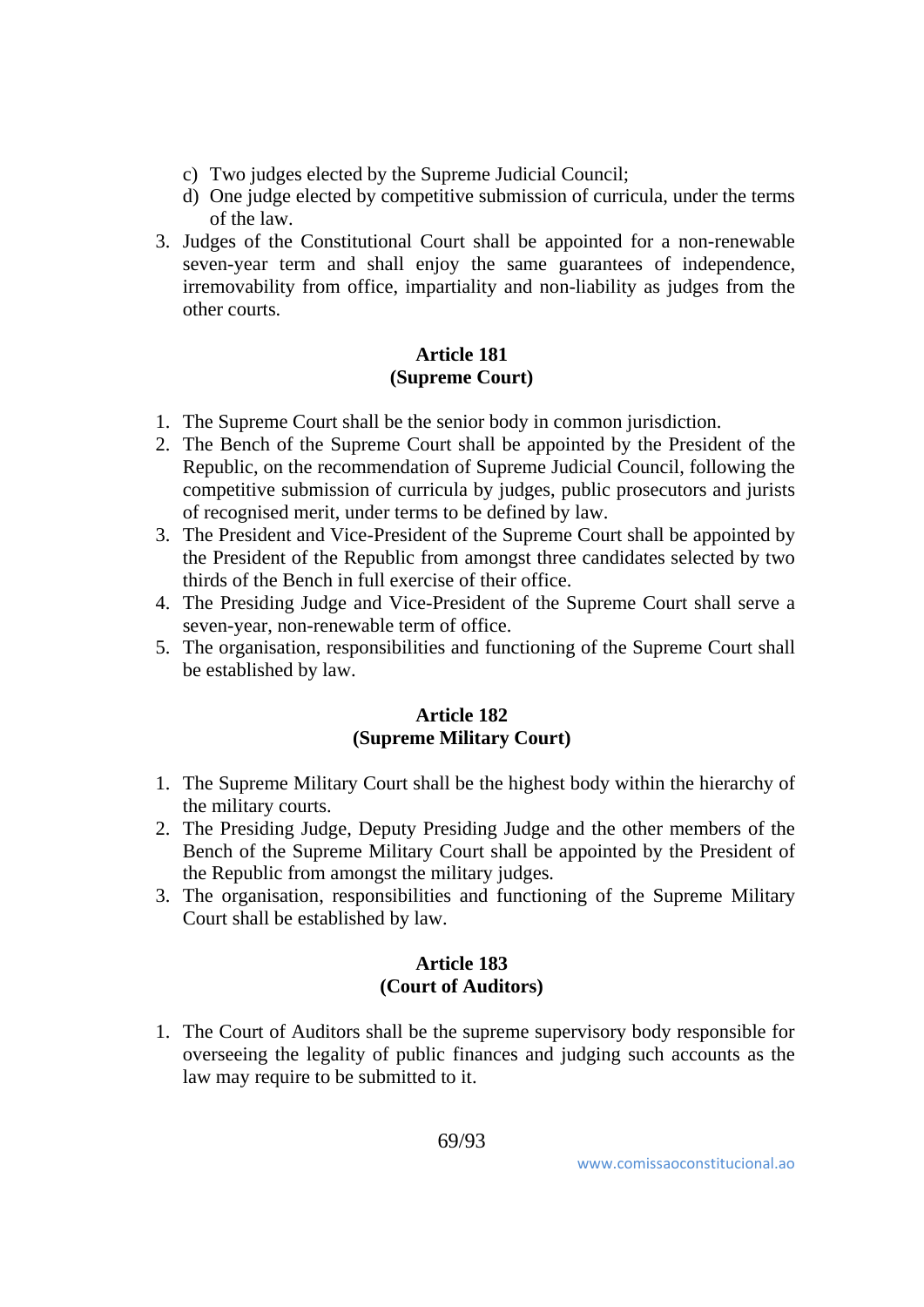- 2. The Presiding Judge, Deputy Presiding Judge and the other members of the Bench of the Court of Auditors shall be appointed by the President of the Republic from amongst judges and non-judges for a single seven-year term of office.
- 3. The composition and responsibilities of the Court of Auditors shall be established by law.
- 4. A report on the work of the Court of Auditors shall be produced each year, submitted to the National Assembly and also forwarded to the various bodies which exercise sovereign power.

#### **Article 184 (High Council of the Judicial Bench)**

- 1. The High Council of the Judicial Bench shall be the highest body responsible for managing and disciplining the judicial Bench, and shall, in general, be responsible for:
	- a) Assessing the professional ability of judges and taking disciplinary action against them;
	- b) Proposing the appointment of judges to the Constitutional Court, under the terms of the Constitution and the law;
	- c) Ordering investigations, inspections and enquiries into the legal services and proposing the necessary measures required to ensure their efficiency and improvement;
	- d) Proposing the appointment of members of the Bench to the Supreme Court;
	- e) Appointing, placing, transferring and promoting judges, unless other provisions exist in the Constitution and the law;
	- f) Organising the competitive submission of curricula for assessing the judges of the Court of Auditors.
- 2. The High Council of the Judicial Bench shall be presided over by the President of the Supreme Court and shall be composed of the following:
	- a) Three jurists appointed by the President of the Republic, at least one of which must be a judge;
	- b) Five jurists appointed by the National Assembly;
	- c) Ten judges elected by judges from amongst their peers.
- 3. The term of office for members of the High Council of the Judicial Bench referred to in paragraphs a), b) and c) of this Article shall be give years and shall be renewable for one further term, under the terms of the law.
- 4. The members of the High Council of the Judicial Bench shall enjoy the same immunities as the judges of the Supreme Court.

# **SECTION III**

70/93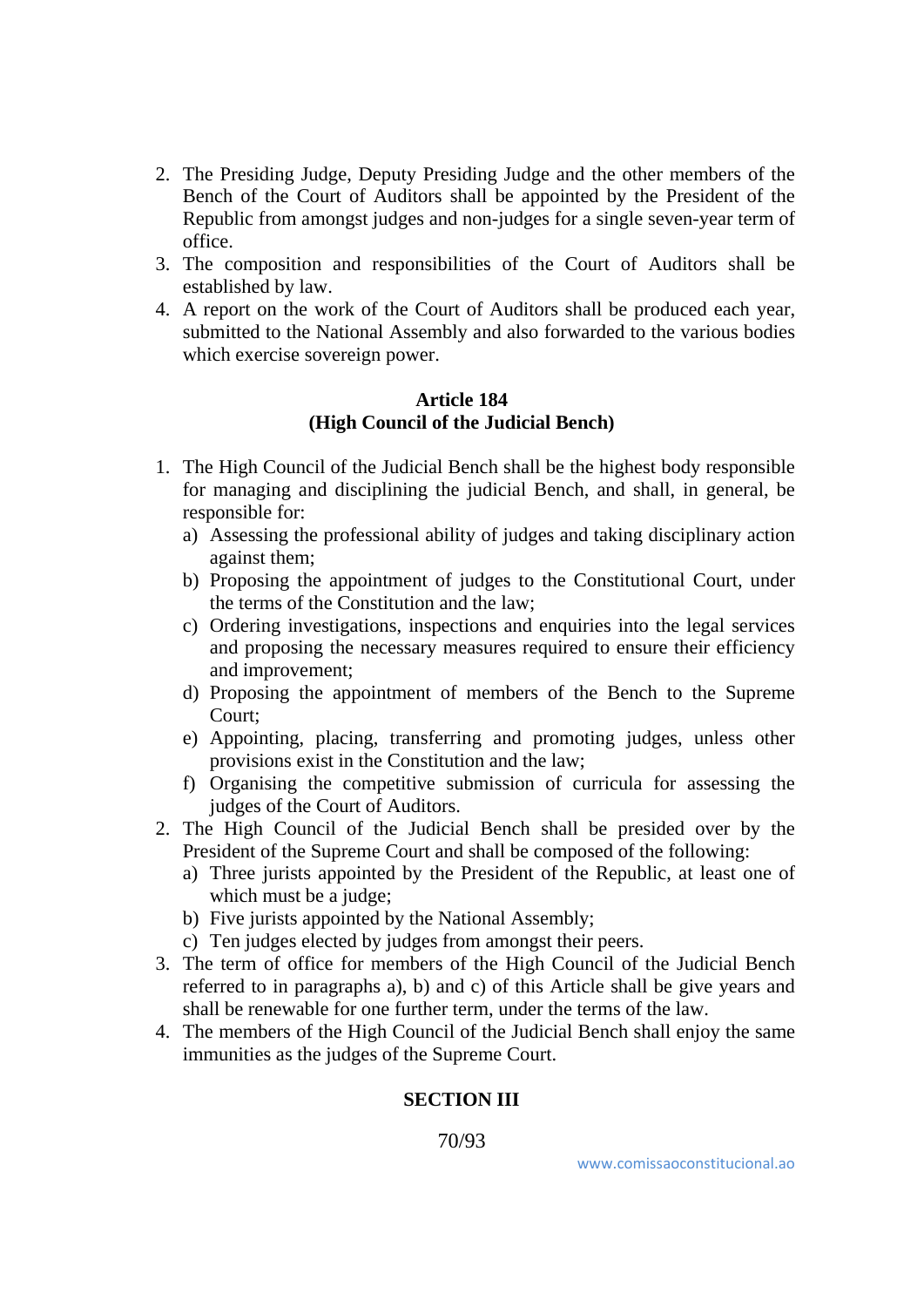## **PUBLIC PROSECUTORS' OFFICE**

#### **Article 185 (Institutional autonomy)**

- 1. The Public Prosecutor's Office shall be the essential body of the Attorney-General's Office in terms of the judicial function of the state and shall enjoy autonomy and its own status.
- 2. The autonomy of the Prosecutor's Office shall be characterised by the fact that it is bound by the criteria of legality and objectivity.
- 3. The judges of the Public Prosecutor's Office shall be accountable and shall form part of, and be subject to, a hierarchy, under the terms of the law.

#### **Article 186 (Responsibilities)**

The Public Prosecutor's Office shall be responsible for representing the state, defending democratic legality and the interests defined by law, promoting the penal procedure and conducting penal actions, under the terms of the law, specifically:

- a) Representing the state before the courts;
- b) Providing legal counsel for those who are incapacitated or absent and for minors;
- c) Promoting the penal procedure and conducting penal actions;
- d) Defender collective and various interests;
- e) Promoting the execution of judicial rulings;
- f) Directing the preparatory phase of penal procedures, without prejudice to the overseeing of fundamental guarantees for citizens by judges, under the terms of the law.

## **Article 187 (Status)**

- 1. The requirements and rules for entry and promotion within the career structure for public prosecutors shall be based on curricula, professional merits and length of service, under the terms of the law.
- 2. Access to High Court positions shall be predominantly on the basis of merit determined by the competitive submission of curricula, open to judges and public prosecutors and other jurists of merit, under the terms decided by law.
- 3. Public prosecutors may not be transferred, suspended, retired or removed from office except in the cases prescribed in their statutes.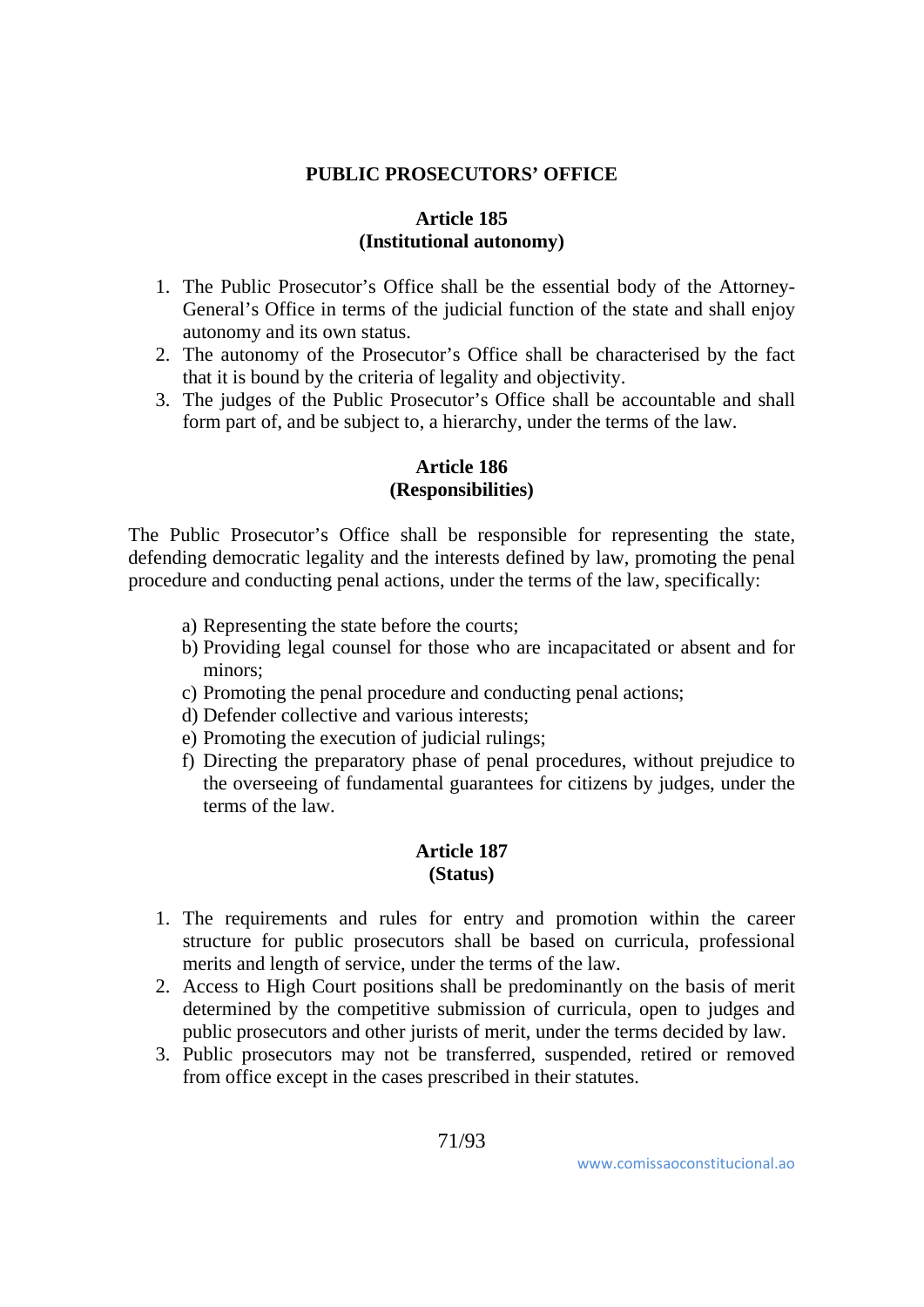4. Public prosecutors shall be subject to the same incompatibilities and impediments as judges of the same rank and shall enjoy remuneration appropriate to the nature and exclusivity of their work.

## **Article 188 (Immunities)**

Public prosecutors may only be imprisoned after being charged when the infraction is punishable with a prison sentence of more than two years, except in the case of *flagrante delito* involving a felony punishable with the same sentence.

## **Article 189 (Attorney-General's Office)**

- 1. The Attorney-General's Office shall be the state body which represents the state, specifically by conducting penal actions, defending the rights of individuals and corporate bodies, defending the legality of the exercise of the judicial function and overseeing legality in the instructional phase of proceedings and in the implementation of penalties.
- 2. The Attorney-General's Office shall enjoy administrative and financial autonomy, under the terms of the law.
- 3. The Public Prosecutor's Office, Supreme Judicial Council of the Public Prosecutor's Office and the Military Prosecutor's Office shall be essential bodies of the Attorney-General's Office.
- 4. The Attorney General and Deputy Attorneys-General shall be appointed by the President of the Republic on the recommendation of Supreme Judicial Council of the Public Prosecutor's Office for five-year terms of office which may be renewed once.
- 5. The Assistant Attorneys-General shall represent the Public Prosecutor's Office before the Supreme Court, Constitutional Court, Court of Auditors and other High Courts.
- 6. Assistant Attorneys-General shall be appointed by the President of the Republic on the recommendation of Supreme Judicial Council of the Public Prosecutor's Office and the requirements shall be defined by law.
- 7. A report on the work of the Attorney-General's Office shall be drawn up each year, submitted to the National Assembly and forwarded to the other bodies that exercise sovereign power.

## **Article 190 (Supreme Judicial Council of the Public Prosecutor's Office)**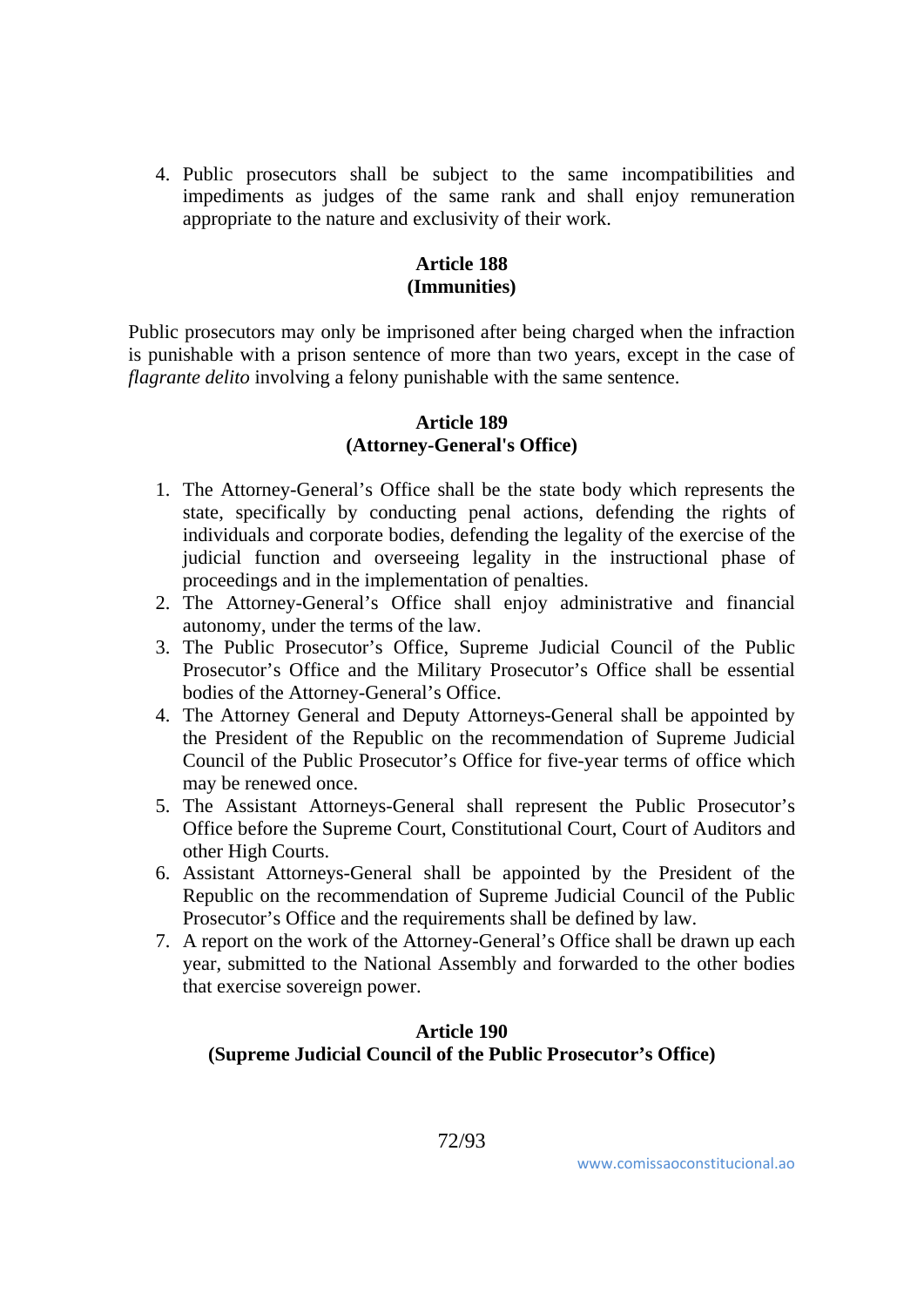- 1. The Supreme Judicial Council of the Public Prosecutor's Office shall be the highest body responsible for the management and regulation of public prosecutors and shall function in plenary sittings and on the Standing Committee.
- 2. The Supreme Judicial Council of the Public Prosecutor's Office shall be responsible for the assessment, appointment, placing, transfer and promotion of public prosecutors and for any disciplinary measures.
- 3. The Attorney-General shall preside over the Supreme Judicial Council of the Public Prosecutor's Office and it shall be composed of the following:
	- a) The Deputy Attorneys-General;
	- b) Members elected by public prosecutors from amongst their peers;
	- c) Members appointed by the President of the Republic;
	- d) Members elected by the National Assembly.
- 4. The term of office for members of the Supreme Judicial Council of the Public Prosecutor's Office referred to in paragraphs b), c) and d) of this Article shall last five years and shall be renewable once, under the terms of the law.

### **Article 191 (Military Prosecutor's Office)**

- 1. The Military Prosecutor's Office shall be the organ of the Attorney-General's Office responsible for controlling and overseeing legality within the Angolan Armed Forces, the National Police Force and the security and internal law bodies, guaranteeing strict compliance with the law.
- 2. The organisation and functioning of the Military Prosecutor's Office shall be regulated by law.

### **SECTION IV ESSENTIAL JUSTICE INSTITUTIONS**

### **Article 192 (Ombudsman)**

- 1. The Ombudsman shall be an independent public body whose purpose shall be to defend the rights, freedoms and guarantees of citizens ensuring, by informal means, the justice and legality of the public administration.
- 2. The Ombudsman and Deputy Ombudsman shall be elected by the National Assembly on the decision of two thirds of Members in full exercise of their office.
- 3. The Ombudsman and Deputy Ombudsman shall be sworn in by the President of the National Assembly for a five-year term of office which may be renewed once.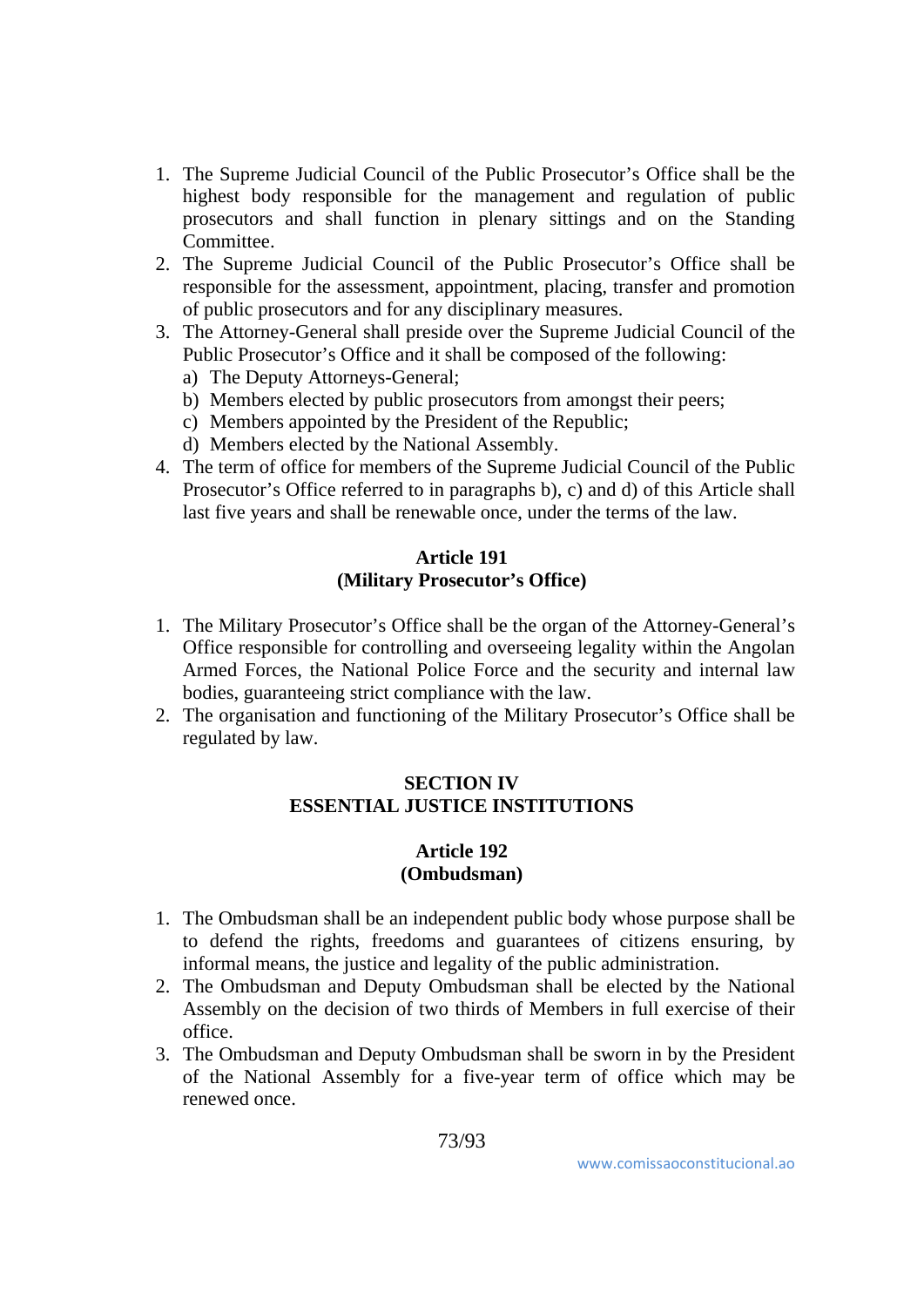- 4. Citizens and corporate bodies may present the Ombudsman with complaints concerning acts or omissions by public authorities which they shall consider, with no powers of decision, submitting the necessary recommendations for the prevention and remedying of injustices to the appropriate bodies.
- 5. The activity of the Ombudsman shall be independent of the means for ruling on appeals or disputes provided for in the Constitution and the law.
- 6. It shall be the duty of public administration bodies and agents, citizens and other public collective bodies to cooperate with the work of the Ombudsman.
- 7. A report on the main complaints received and the recommendations made shall be drawn up each year, submitted to the Assembly and forwarded to the other bodies that exercise sovereign power.
- 8. The law shall establish the remaining functions and statutes of the Ombudsman and Deputy Ombudsman, in addition to the entire support structure known as the Ombudsman's Office.

# **Article 193 (Legal practice)**

- 1. Legal practice is an essential institution in the administration of justice.
- 2. Lawyers serve justice and the rule of law, and shall be responsible for practicing legal consultancy and representation throughout national territory, as well as providing legal counsel, under the terms of the law.
- 3. The Bar Association shall be responsible for regulating access to the legal profession and for regulating the profession and legal representation, under the terms of the law and its statutes.

# **Article 194 (Guarantees for lawyers)**

- 1. Lawyers shall enjoy immunity in their actions and in the legal representation procedures required in the exercise of their profession, within the limits enshrined in law.
- 2. The inviolability of documents required in the exercise of their profession shall be guaranteed, within the limits prescribed by law, and only searches, seizures, inventories of property and similar forms of investigation undertaken on the basis of a judicial ruling effected in the presence of the appropriate judge, lawyer and representative of the Bar Association shall be admissible, when they involve an illegal act punishable by a prison sentence of more than two years and a lawyer is implicated.
- 3. Lawyers shall have the right to communicate personally and confidentially with their clients even when the latter are imprisoned or detained in civil or military establishments.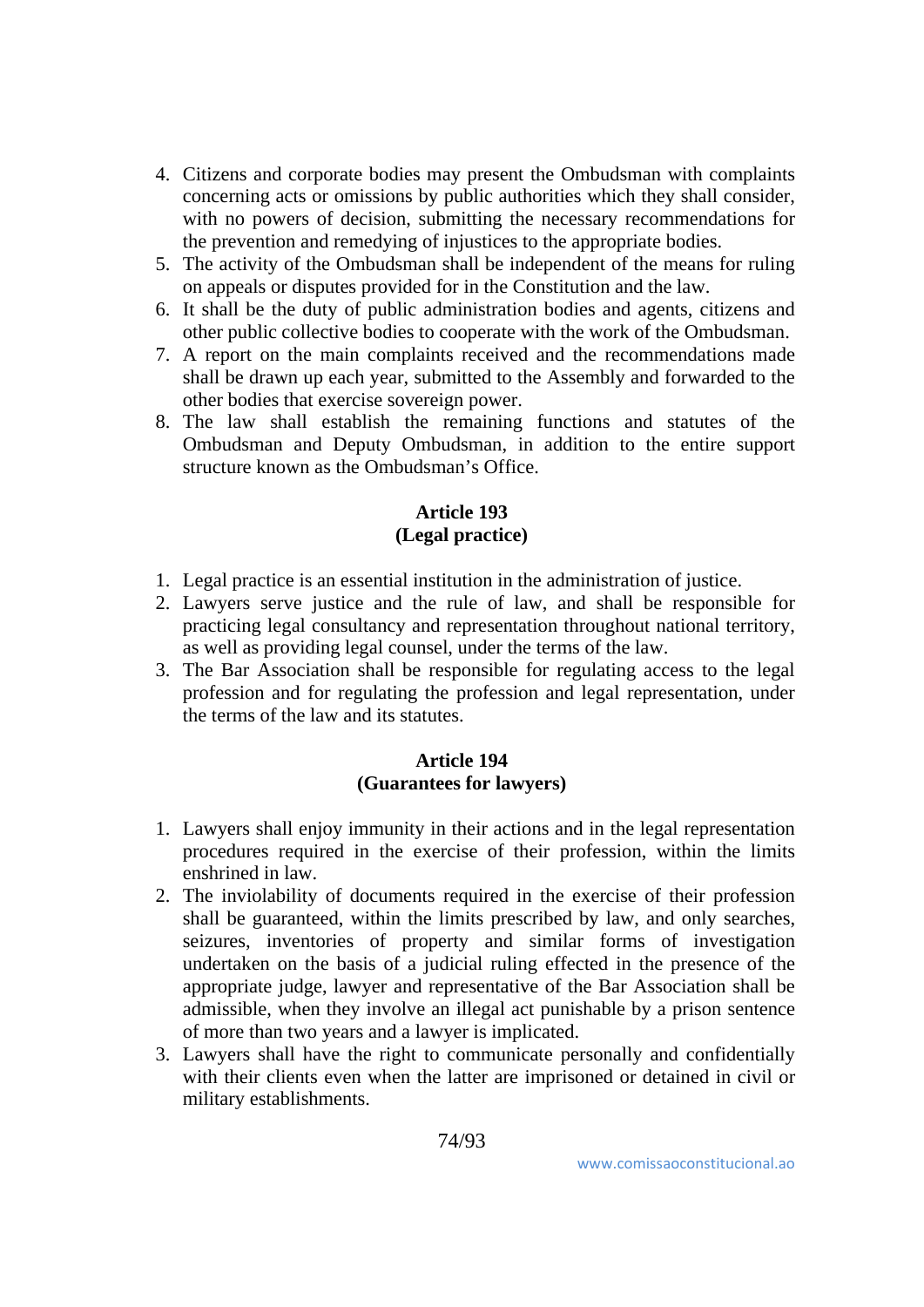### **Article 195 (Access to law and justice)**

- 1. The Bar Association shall be responsible for providing legal aid, access to the law and legal representation at all jurisdictional levels.
- 2. The law shall regulate the organisation of the forms of legal aid, access to law and legal representation, as essential elements of the administration of justice, and the state must establish financial resources for these purposes.

# **Article 196 (Public defence)**

- 1. The state shall ensure that the mechanisms for public defence are available to individuals with insufficient financial resources, with a view to providing legal aid and official legal representation at all levels.
- 2. The law shall regulate the organisation and functioning of public defence.

### **Article 197 (Justices of the peace)**

- 1. Justices of the peace shall be permitted to resolve minor social conflicts.
- 2. The law shall regulate the organisation and functioning of justices of the peace.

# **TITLE V PUBLIC ADMINISTRATION**

# **CHAPTER I GENERAL PRINCIPLES**

# **Article 198 (Objectives and fundamental principles)**

- 1. Under the terms of the Constitution and the law, the public administration shall pursue the public interest and must, in the course of its activities, be governed by the principles of equality, legality, justice, proportionality, impartiality, accountability, administrative probity and respect for public assets.
- 2. In pursuing the public interest, it must respect the rights and interests of individuals that are protected by law.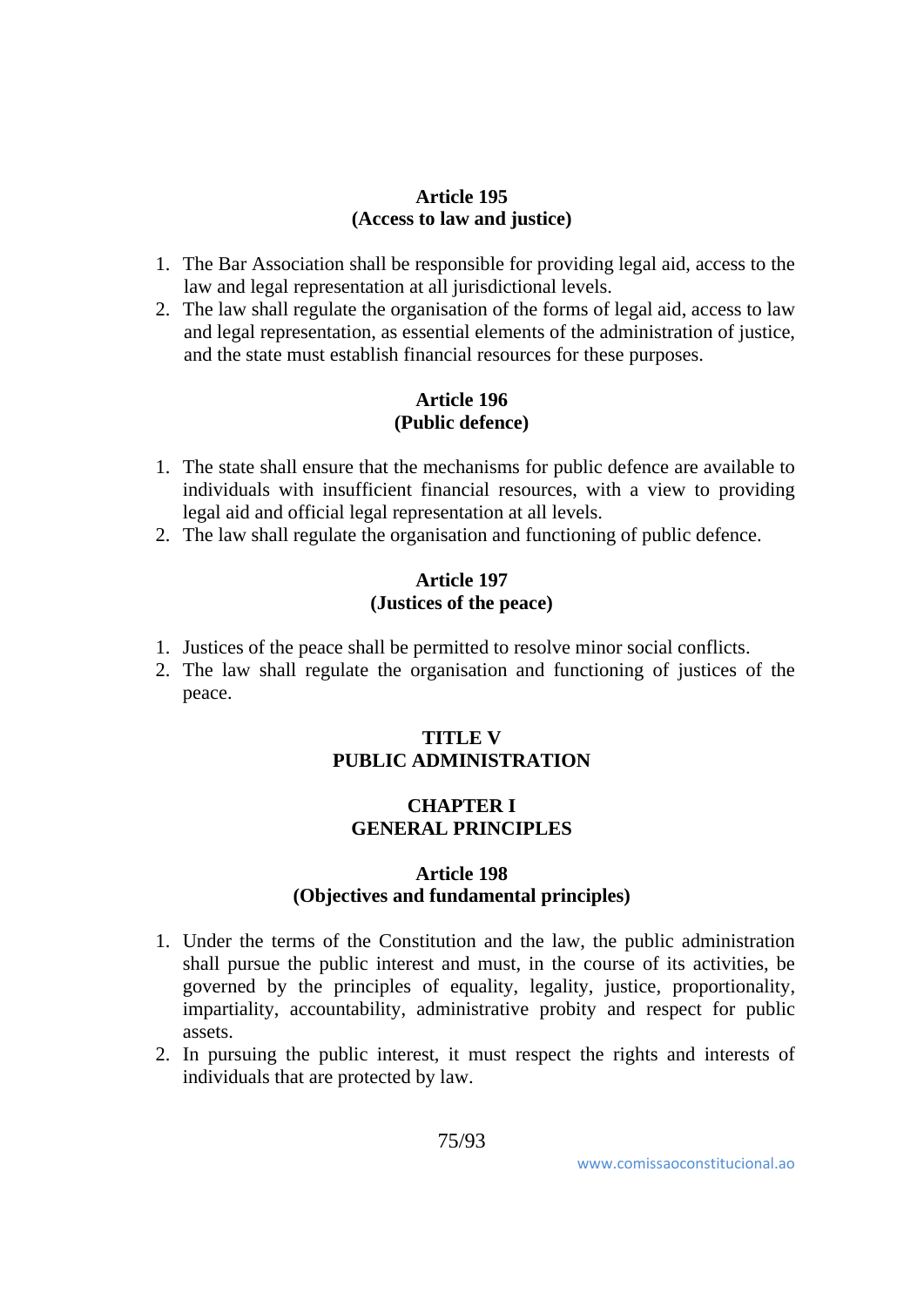### **Article 199 (Structure of the public administration)**

- 1. The public administration shall be structured on the basis of the principles of administrative simplification, bringing services closer to local people and administrative devolution and decentralisation.
- 2. The law shall establish the forms and levels of individual participation and administrative devolution and decentralisation, without prejudice to the powers of the Executive to manage, superintend and oversee the work of the public administration.
- 3. The law may create institutions and independent administrative bodies.
- 4. The organisation, functioning and duties of the independent administrative institutions shall be established by law.
- 5. Private bodies that exercise public powers shall be subject to inspection by public authorities, under the terms of the Constitution and the law.

# **Article 200**

# **(Rights and guarantees of individuals under public administration)**

- 1. Citizens shall have the right to be informed by the public administration of administrative processes that are liable to affect their legally protected rights and interests.
- 2. Citizens shall have he right to be informed by the administration of the progress of proceedings in which they have a direct interest, and learn of decisions that are taken with regard to them.
- 3. The interested individuals must be notified, in the form prescribed by law, of administrative acts, which shall require express justification when they affect legally protected rights and interests.
- 4. Individuals shall be guaranteed the right to access archives and administrative records, without prejudice to the legal provisions for security and defence matters, state secrecy, criminal investigation and personal privacy.

### **Article 201 (Local administration)**

- 1. Local administration shall be exercised by decentralised bodies and shall aim to ensure, at local level, that the responsibilities and specific interests of the state administration are realised in the respective administrative division, without prejudice to the authority of the local authorities.
- 2. The Provincial Governor shall be the central administration representative in the respective province and shall, in general terms, be responsible for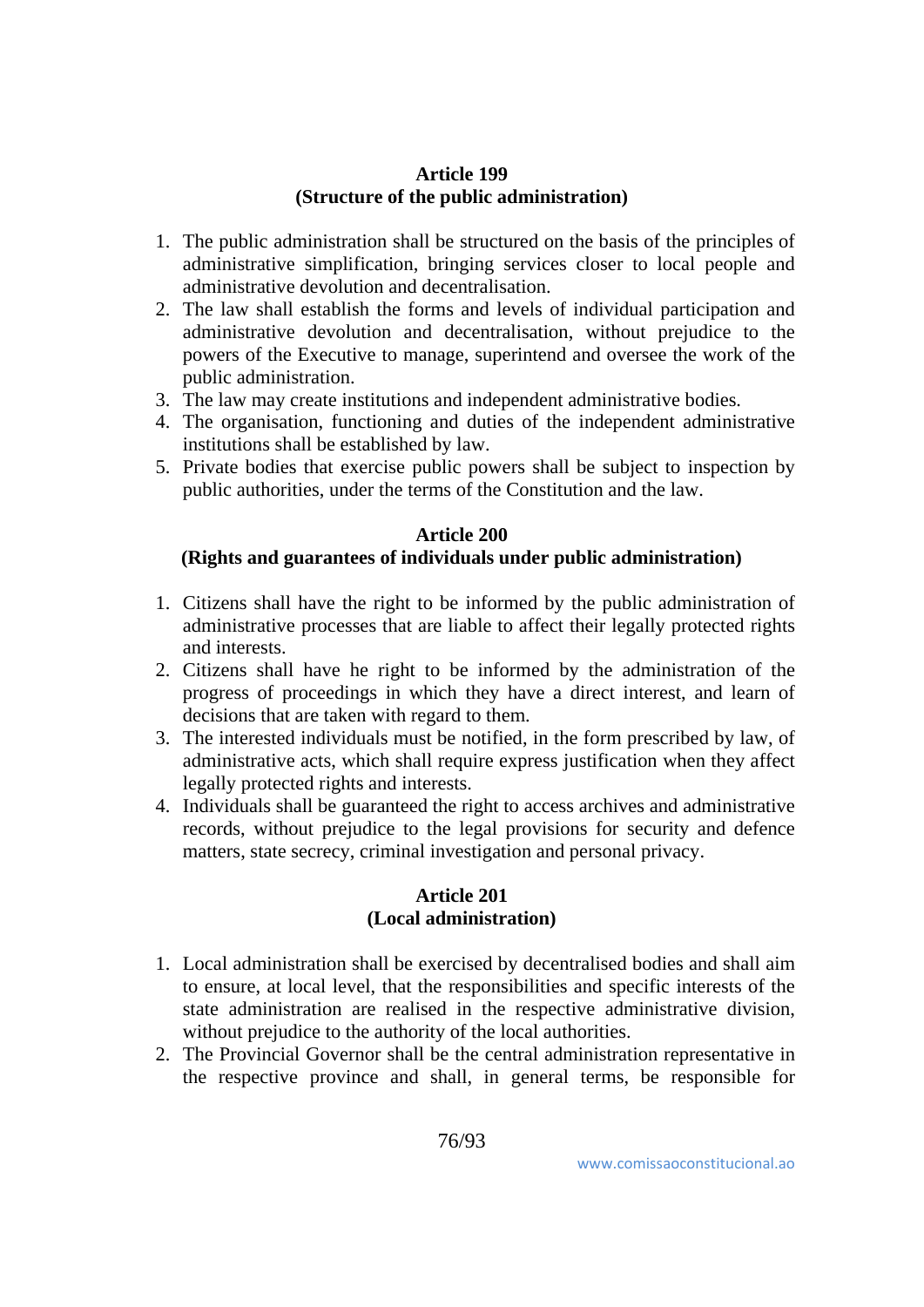governing the province and ensuring the normal functioning of the local administration.

- 3. The Provincial Governor shall be appointed by the President of the Republic, to whom he shall be politically and institutionally accountable.
- 4. The organisation and functioning of local administration bodies shall be regulated by law.

# **CHAPTER II NATIONAL SECURITY**

### **Article 202 (Objectives and grounds for national security)**

- 1. The state, with the involvement of citizens, shall be responsible for guaranteeing national security, observing the Constitution, the law and any international instruments to which Angola is a party.
- 2. The objective of national security shall be to guarantee and safeguard national independence and sovereignty, territorial integrity, the democratic state based on the rule of law, liberty and the defence of the territory against any threats or attacks, as well as achieving cooperation for national development and contributing towards international peace and security.
- 3. The organisation and functioning of the national security system shall be regulated by law.

# **Article 203**

# **(Right to national security and legitimate defence)**

The Republic of Angola shall act using all appropriate legitimate means to preserve national security and shall reserve the right to resort to legitimate force to restore peace and public order, in compliance with the Constitution, the law and international law.

### **Article 204 (State of constitutional need)**

- 1. Within the context of preserving national security and maintaining public order, the President of the Republic may declare, according to the demands of particular situations, constitutional states of need, under the terms of the Constitution and the law.
- 2. Constitutional states of need shall be states of war, state of siege or states of emergency, which shall be effective from the time they are declared until they are formally ended.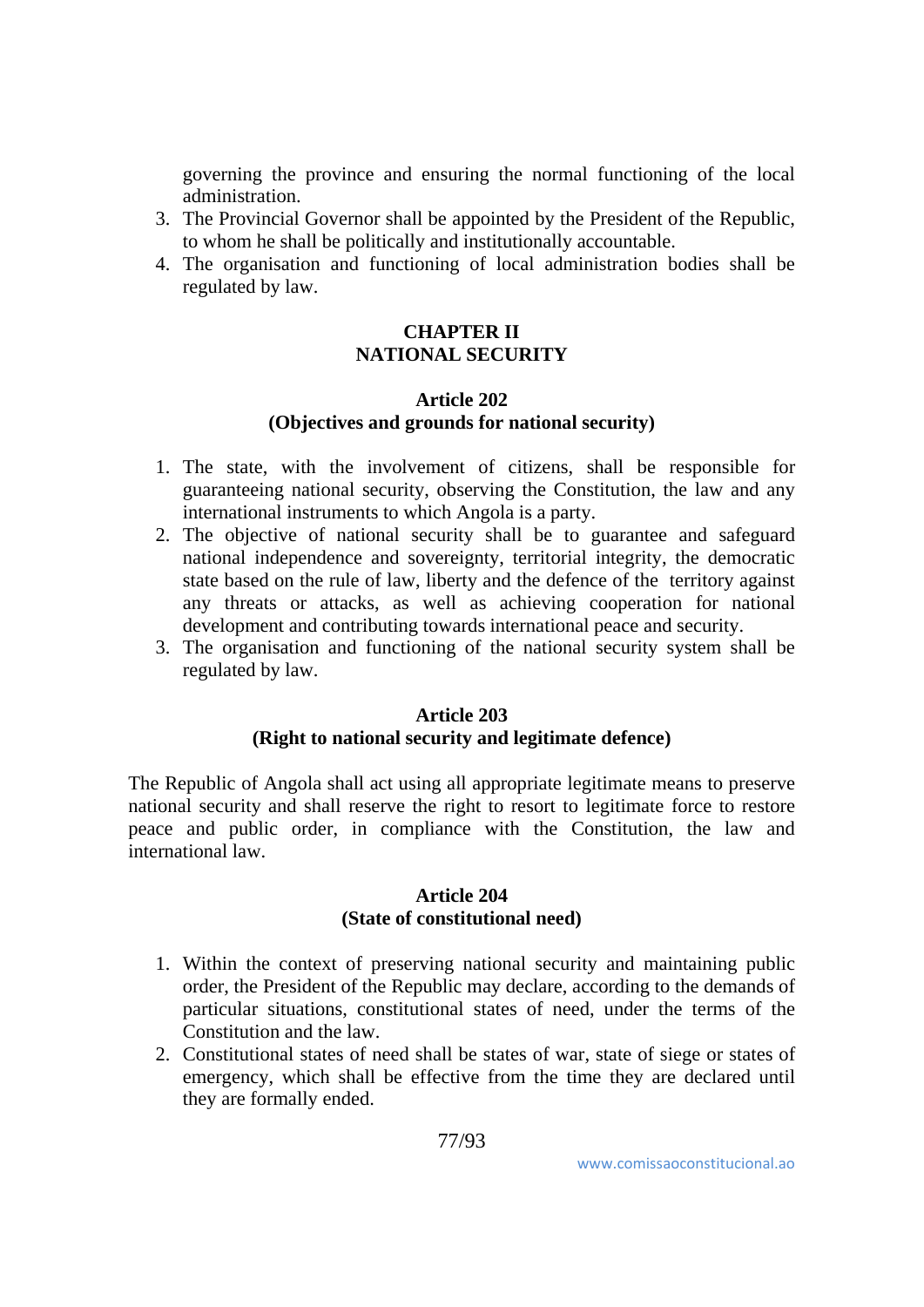3. States of war, siege or emergency shall be regulated by law.

## **Article 205 (Restrictions on the exercise of rights)**

Strictly to the extent required by the specific demands of the functions in question, the law may impose restrictions on the right to stand for election and the exercise of the rights of expression, meeting, demonstration, association and petition and other similar rights for serving national security agents, namely military personnel, police officers and agents.

# **CHAPTER III NATIONAL DEFENCE AND THE ARMED FORCES**

### **Article 206 (National defence)**

- 1. The objectives of national defence shall be to guarantee the defence of national sovereignty and independence, territorial integrity and constitutional powers and, through these, law and order, ensuring the freedom and security of the population against acts of aggression and any other type of external or internal threat and the development of missions in the public interest, under the terms of the Constitution and the law.
- 2. The organisation and functioning of national defence shall be established by law.

# **Article 207 (The Angolan Armed Forces)**

- 1. The Angolan Armed Forces shall be the permanent, regular and non-partisan national military institution entrusted with the military defence of the country, organised on a hierarchical basis and owing discipline and obedience to the appropriate sovereign bodies under the supreme authority of the President of the Republic and Commander-in-Chief, under the terms of the Constitution and the law, and any international conventions to which Angola may be a party.
- 2. The Angolan Armed Forces shall be composed exclusively of Angolan citizens and shall possess a single organisational structure for the whole of national territory.
- 3. The law shall regulate the organisation, functioning, discipline, training and employment of the Angolan Armed Forces in peacetime and in times of crisis and conflict.

78/93 **Article 208**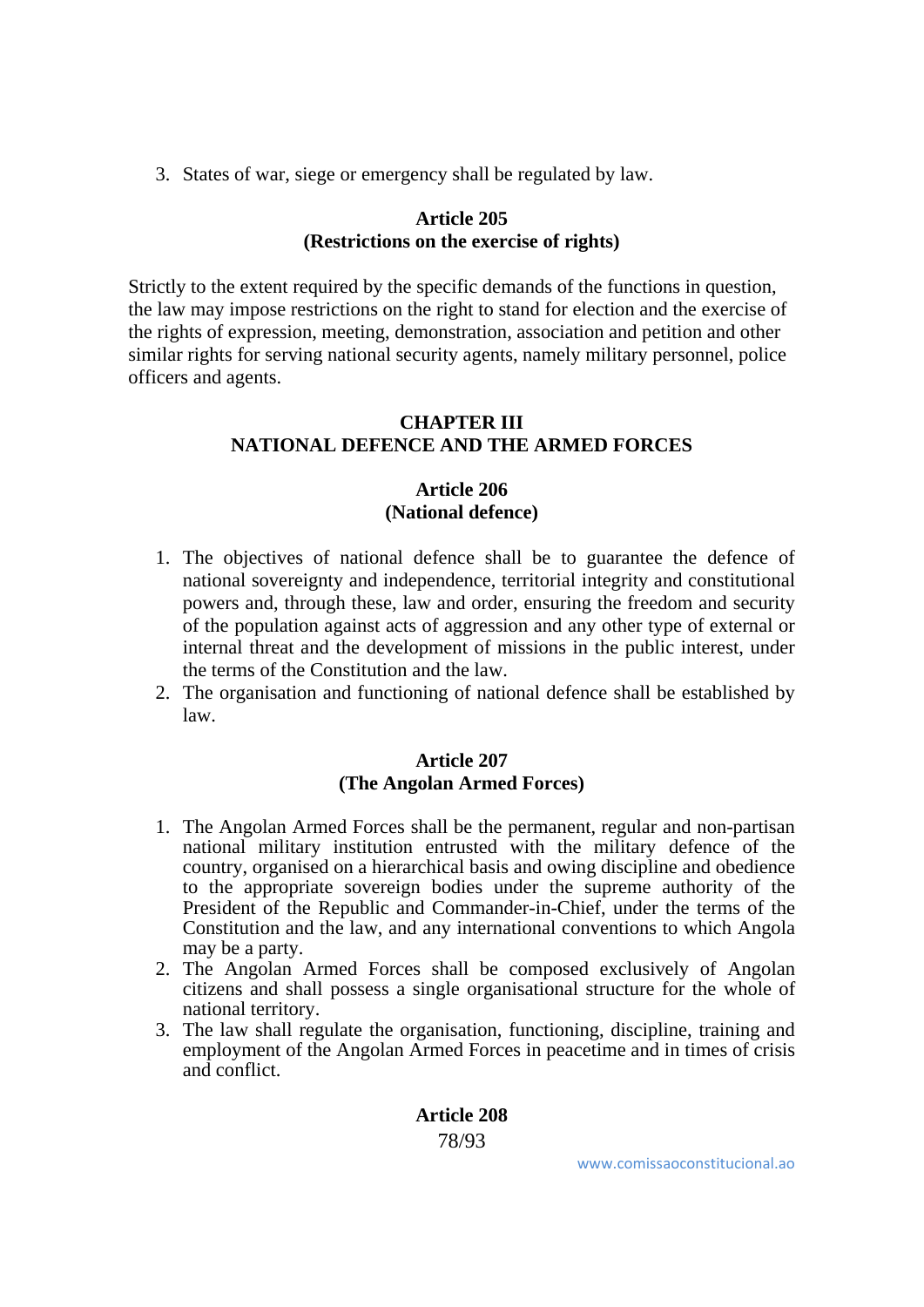#### **(Defence of the nation and military service)**

- 1. The defence of the nation and citizens´ rights shall be a right and a fundamental duty of all Angolans.
- 2. Military service shall be regulated by law, which shall establish its forms, nature and content.

### **CHAPTER IV GUARANTEE OF ORDER AND THE NATIONAL POLICE FORCE**

### **Article 209 (Guarantee of order)**

- 1. The objective of the guarantee of order is to defend public peace and security, ensure and protect institutions, citizens and their respective property and fundamental rights and freedoms against violent or organised crime and other types of threats or risks, with strict respect for the Constitution, the laws and any international conventions to which Angola may be a party.
- 2. The organisation and functioning of the bodies which ensure public order shall be established by law.

### **Article 210 (National Police Force)**

- 1. The National Police Force shall be the national, permanent, regular and nonpartisan police institution, organised on a hierarchical basis and in terms of the discipline required for the protection and safety of the country by the police force, with strict respect for the Constitution, the laws and any international conventions to which Angola may be a party.
- 2. The National Police Force shall be composed exclusively of Angolan citizens and shall possess a single organisational structure for the whole of national territory.
- 3. The law shall regulate the organisation and functioning of the National Police Force.

# **CHAPTER V PRESERVATION OF STATE SECURITY**

### **Article 211 (Preserving the security of the state)**

1. The objective of preserving the security of the estate shall be to safeguard the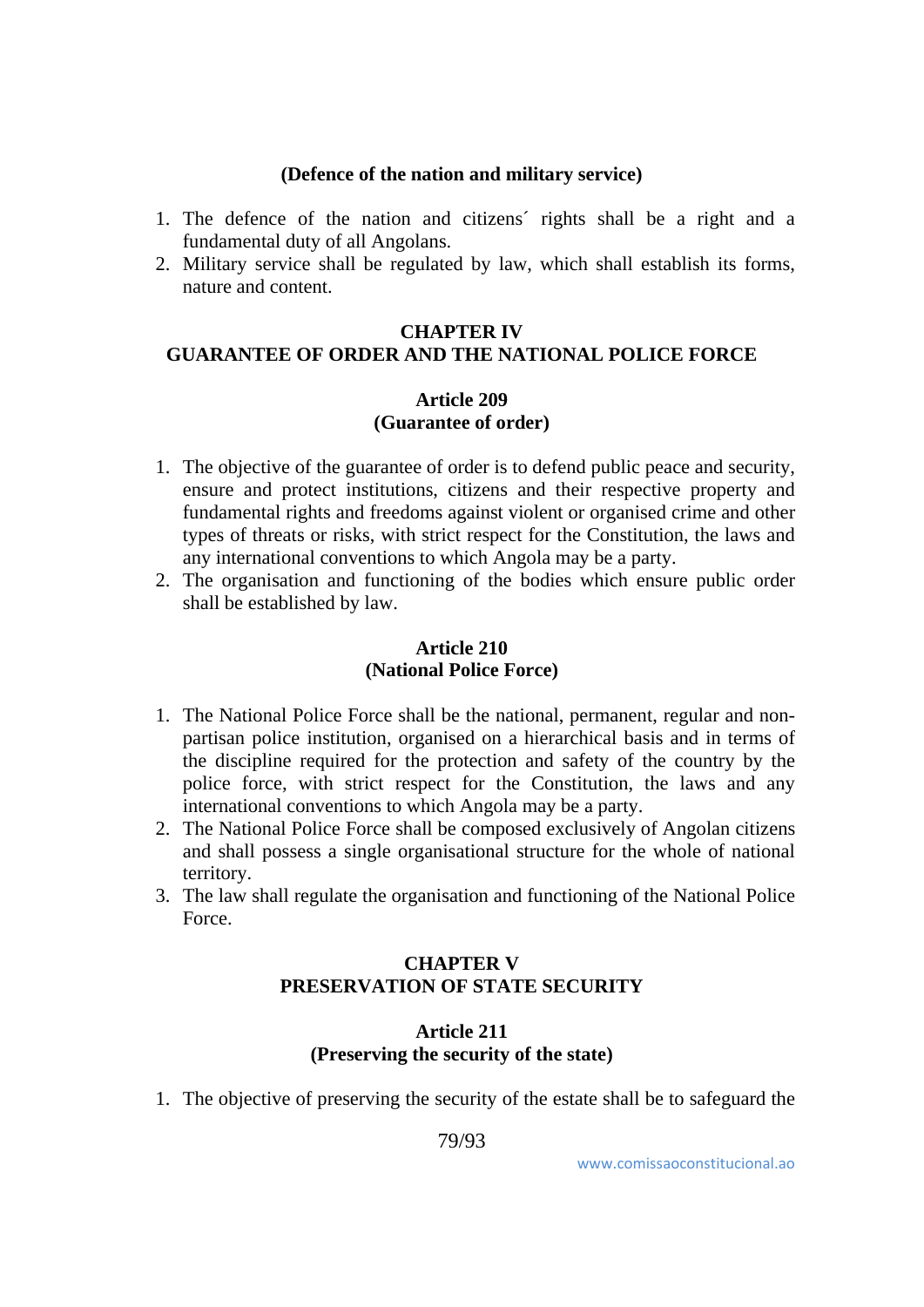democratic state based on the rule of law against violent or organised crime and other types of threats or risks, with respect for the Constitution, the laws and any international conventions to which Angola may be a party..

- 2. The preservation of state security shall include the institutional elements of the state intelligence and security bodies.
- 3. The organisation and functioning of the preservation of state security shall be established by law.

## **Article 212 (State intelligence and security bodies)**

- 1. The state intelligence and security bodies shall be entrusted with producing intelligence and analysis and adopting state intelligence and security measures required to preserve the democratic state based on the rule of law and public peace.
- 2. The law shall regulate the organisation, functioning and oversight of the intelligence and security services.

# **TITLE VI LOCAL GOVERNMENT**

# **CHAPTER I GENERAL PRINCIPLES**

# **Article 213 (Autonomous local government bodies)**

- 1. The democratic organisation of the state at local level shall be structured on the basis of the principle of political and administrative decentralisation, which shall include forms of local government organisation, under the terms of this Constitution.
- 2. The forms of local government organisation shall include local authorities, the institutions of the traditional authorities and other specific forms of citizen participation, under the terms of the law.

### **Article 214 (Principle of local autonomy)**

1. Local autonomy shall include the right and effective capacity of the local authorities to manage and issue regulations for local public matters, under the terms of the Constitution and the law, on their own account and in the interests of the respective local populations.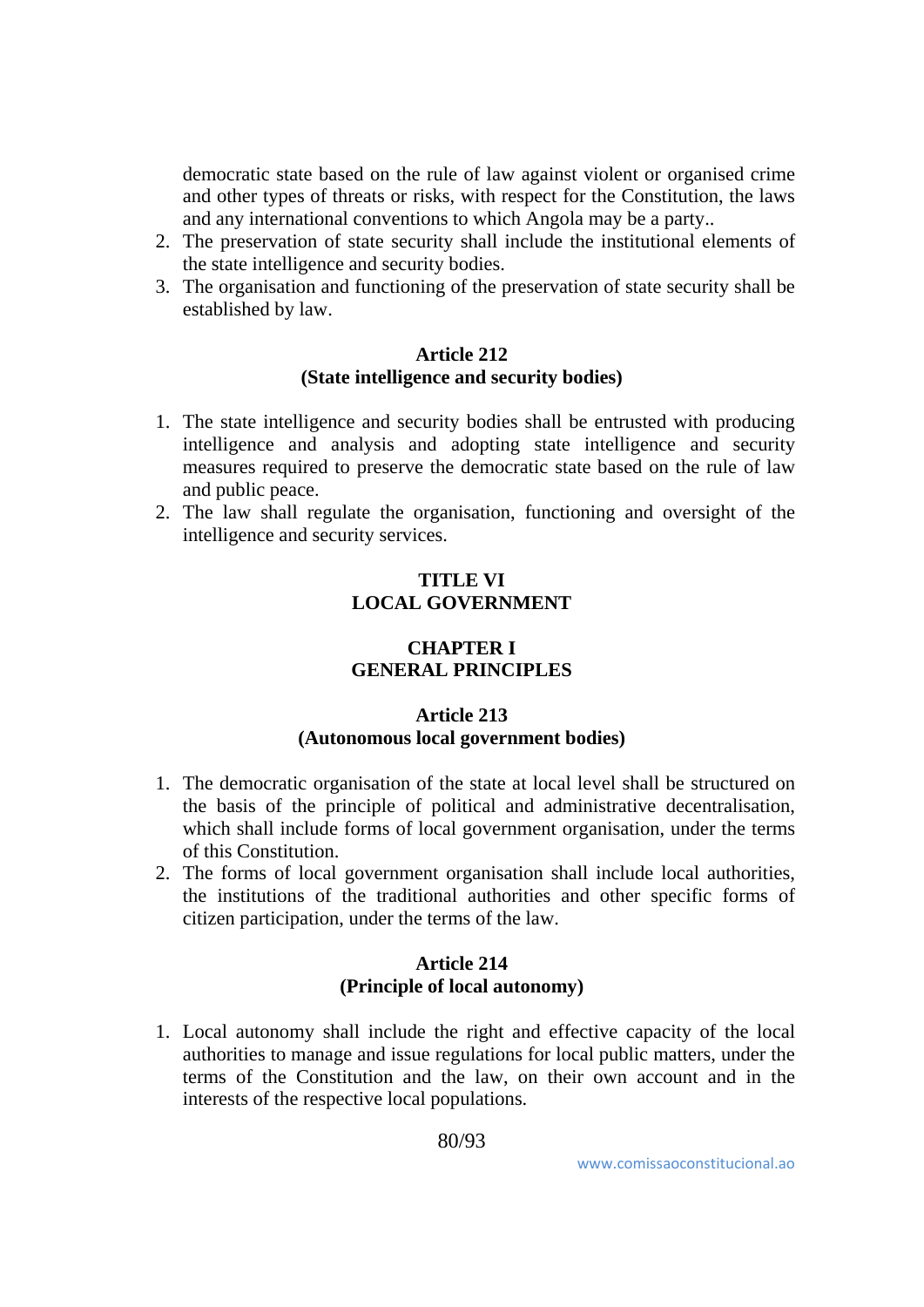2. The right referred to in the previous point shall be exercised by the local authorities, under the terms of the law.

### **Article 215 (Scope of local autonomy)**

- 1. The financial resources of local authorities must be proportional to the responsibilities prescribed in the Constitution or by law and to the development programmes that have been approved.
- 2. It shall be established by law that part of local authority financial resources must come from local revenue and taxes.

### **Article 216 (Local authority guarantees)**

Local authorities shall have the right to lodge a legal appeal to ensure the free exercise of their duties and respect for the principles of local autonomy enshrined in the Constitution or in law.

## **CHAPTER II LOCAL AUTHORITIES**

### **Article 217 (Local authorities)**

- 1. Local authorities shall be corporate territorial bodies corresponding to groupings of residents in certain divisions of national territory which shall ensure and pursue the specific interests of the local area through their own bodies, representing the respective local populations.
- 2. The organisation and functioning of the local authorities and the responsibilities of their bodies shall be regulated by law, in accordance with the principle of administrative decentralisation.
- 3. The law shall define local authority assets and shall establish a system for local finance with the aim of ensuring that public resources are shared fairly between the state and the local authorities, inequalities amongst local authorities are corrected as necessary, the revenue is appropriately collected and spending limits are adhered to.
- 4. Local authorities shall enjoy their own regulatory powers, under the terms of the law.

# **Article 218 (Categories of local authority)**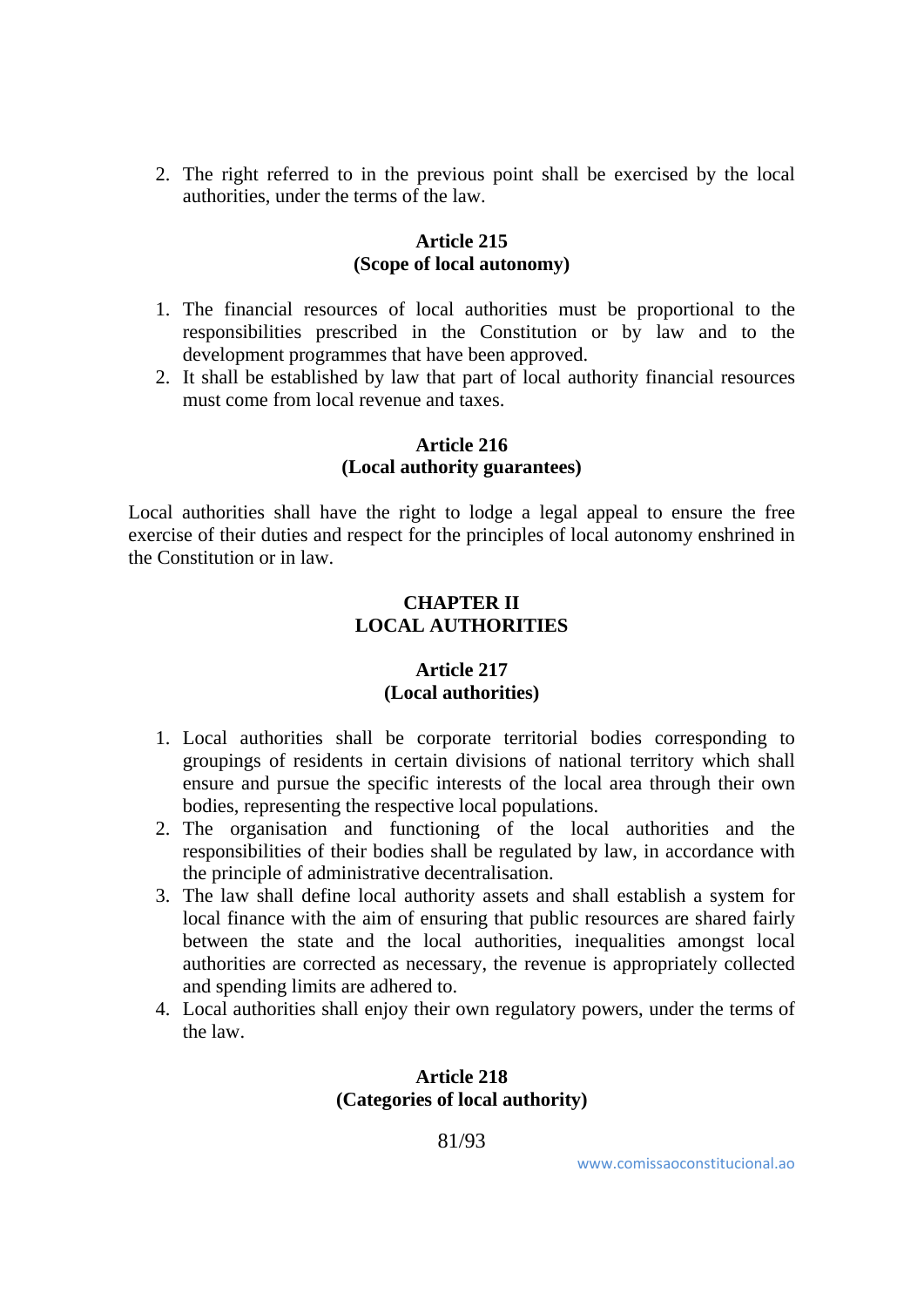- 1. Local authorities shall be organised into municipalities.
- 2. Local authorities may be created at supra-municipal level, taking specific cultural and historical features and levels of development into consideration.
- 3. The law may also establish, in accordance with specific conditions, other infra-municipal scales for the territorial organization of autonomous local government.

# **Article 219 (Responsibilities)**

Under the terms of the law, local authorities shall have responsibilities in the spheres of education, health, energy, water, rural and urban facilities, heritage, culture and science, transport and communications, leisure time and sporting activities, housing, social services, civil defence, the environment and basic sanitation, consumer rights, the promotion of economic and social development, town and country planning, the municipal police force, decentralised cooperation and twinning.

# **Article 220 (Local authority bodies)**

- 1. Local authority organisations shall comprise an Assembly with decisionmaking powers, a collegiate executive body and a President.
- 2. The Assembly shall be composted of local representatives elected by the universal, equal, free, direct, secret and periodic suffrage of the citizens who comprise the electorate in the respective local authority area, in accordance with the system of proportional representation.
- 3. The collegiate executive body shall be composed of a President and the secretaries he appoints, all of whom shall be accountable to the local government Assembly.
- 4. The Chair of the local authority executive body shall be the first candidate on the list that received the most votes for the Assembly.
- 5. Nominations for election to local authority bodies may be submitted by political parties, either individually or as coalitions, or by groups of registered electors, under the terms of the law. (Projects B and  $C$  – approved by consensus)

# **Article 221 (Administrative supervision)**

1. Local authorities shall be subject to administrative supervision by the Executive.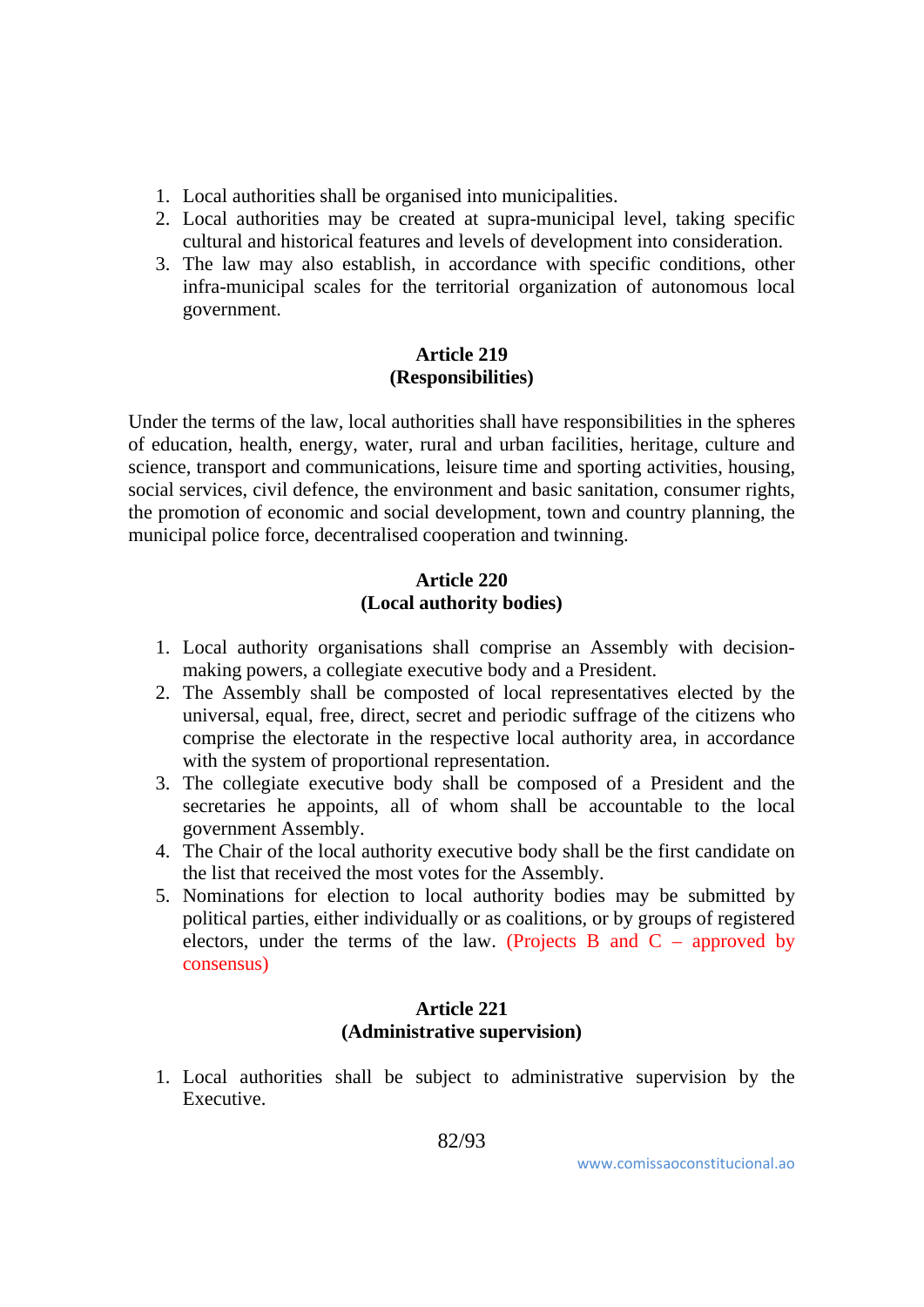- 2. The administrative supervision of local authorities shall consist of verification of the compliance of local authority bodies with the law and shall be exercised under the terms of the law.
- 3. Local authority bodies, even if elected, may only be dissolved for serious illegal acts or omissions.
- 4. Local authorities may legally challenge any illegalities committed by the supervisory body in the exercise of its supervisory powers.

### **Article 222 (Solidarity and cooperation)**

- 1. With encouragement from the state, local authorities must promote solidarity with each other on the basis of their specific characteristics, with the aim of reducing local and regional imbalances and imbalances in national development.
- 2. The law shall guarantee the forms of cooperation and organisation which local authorities may adopt in order to pursue common interests, which shall be endowed with their own attributions and responsibilities.

# **CHAPTER III INSTITUTIONS OF THE TRADITIONAL AUTHORITIES**

### **Article 223 (Recognition)**

- 1. The state shall recognise the status, role and functions of the institutions of the traditional authorities founded in accordance with customary law which do not contradict the Constitution.
- 2. Recognition of the institutions of the traditional authorities shall oblige public and private entities to respect, in their relations with these institutions, the values and norms of customary law that are observed within traditional political and community organisations and do not conflict with the Constitution or the dignity of the human person.

# **Article 224 (Traditional authorities)**

The traditional authorities shall be the entities which personify and exercise power within the respective political and community organisations, in accordance with the values and norms of customary law and respecting the Constitution and the law.

# **Article 225**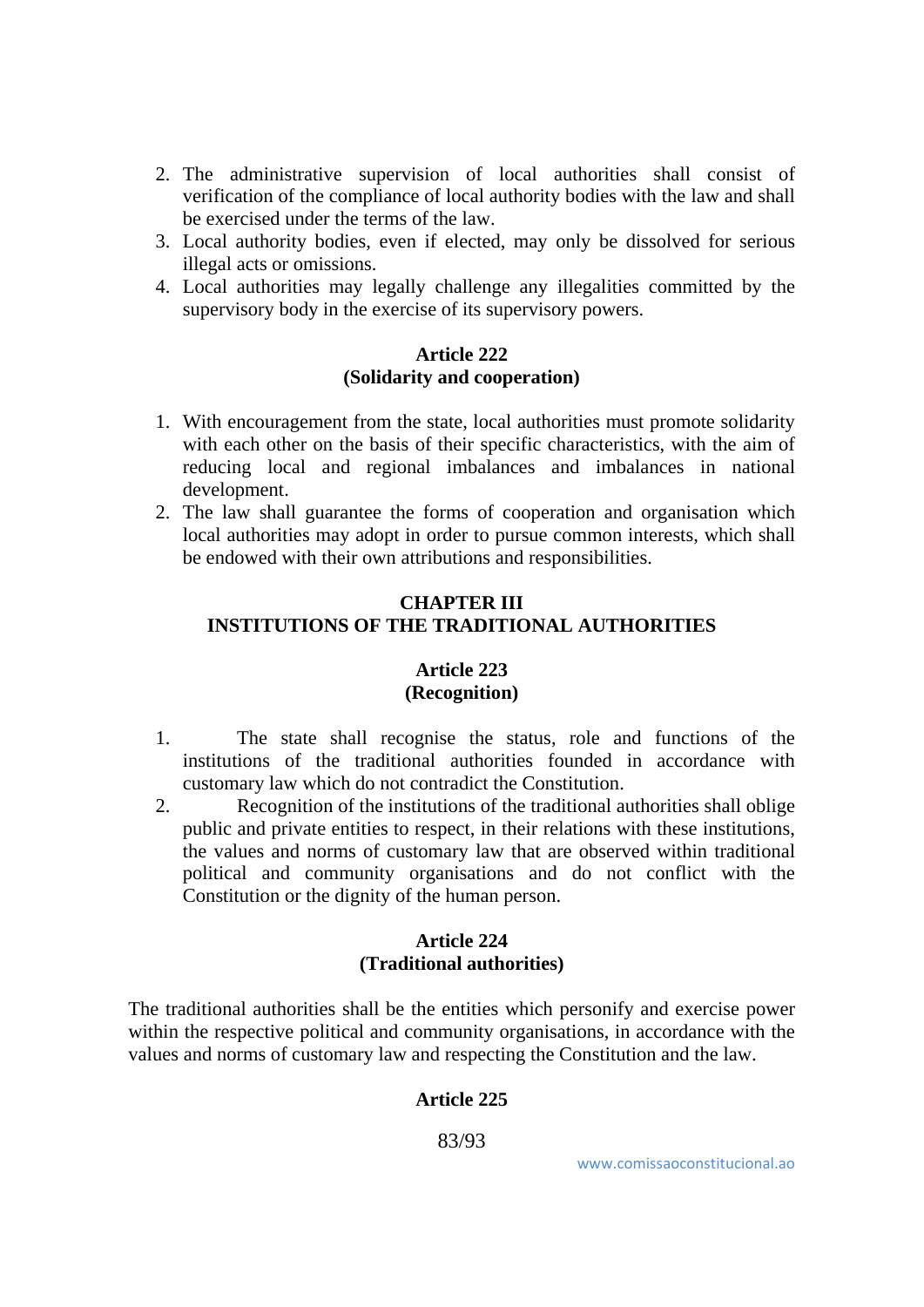#### **(Attributions, responsibilities and organisation)**

The attributions, responsibilities, organisation, system of control, liability and assets of the institutions of the traditional authorities, their institutional relations with state local administration and local authority administration bodies and the types of traditional authorities shall be regulated by law.

### **TITLE VII GUARANTEES OF THE CONSTITUTION AND CONTROL OF CONSTITUTIONALITY**

### **CHAPTER I REVIEW OF CONSTITUTIONALITY**

# **SECTION I GENERAL PRINCIPLES**

### **Article 226 (Constitutionality)**

- 1. The validity of laws and the various acts of the state, the public administration and the local authorities shall depend on their compliance with the Constitution.
- 2. Laws or acts which violate the principles and norms enshrined in this Constitution shall be unconstitutional.

### **Article 227 (Objective of review)**

All acts which constitute violations of constitutional principles and norms shall be subject to a review of their constitutionality, specifically:

- a) Legislation;
- b) International treaties, conventions and agreements;
- c) Revisions of the Constitution;
- d) Referenda.

## **SECTION II ABSTRACT PRIOR REVIEW**

### **Article 228 (Prior review of constitutionality)**

84/93

www.comissaoconstitucional.ao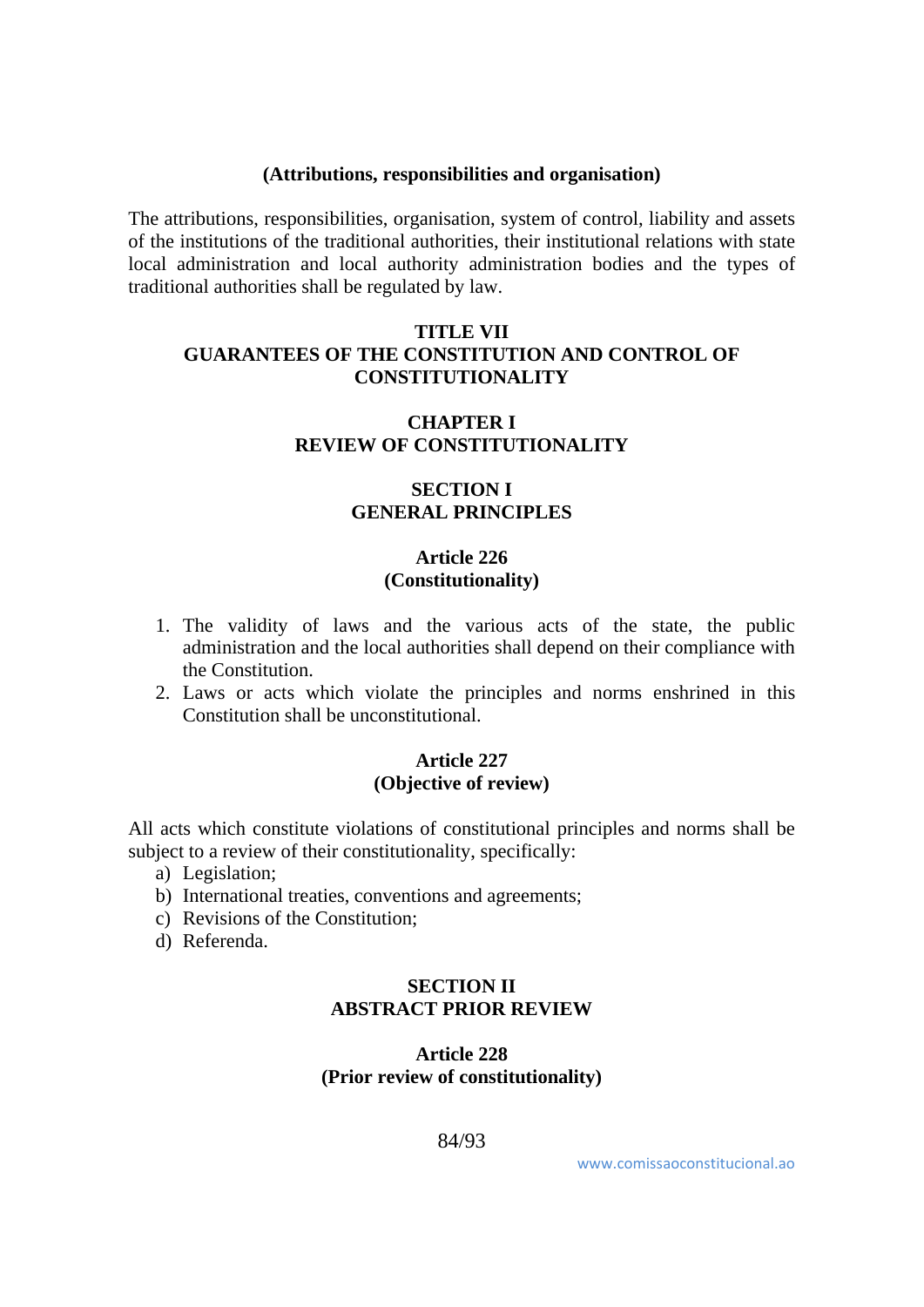- 1. The President of the Republic may ask the Constitutional Court to conduct a prior review of the constitutionality of any rule contained in legislation that has been submitted for enactment, any international treaty submitted to him for ratification or any international agreement sent to him for signature.
- 2. One tenth of the Members of the National Assembly in full exercise of their office may also request a prior review of the constitutionality of any rule contained in legislation that has been submitted for enactment
- 3. A prior review of constitutionality must be requested within twenty days of reception of the legislation in question.
- 4. The Constitutional Court must pronounce within forty-eight days, which may be reduced due to urgency if so requested by the President of the Republic or one tenth of the Members of the Assembly in full exercise of their office.

### **Article 229 (Effect of prior review)**

- 1. Legislation for which a prior review of constitutionality has been requested from the Constitutional Court may not be enacted, signed or ratified before the Constitutional Court has delivered its ruling.
- 2. If the Constitutional Court declares that any rule contained in a piece of legislation, treaty, convention or international agreement is unconstitutional, it must be vetoed by the President of the Republic and returned to the body which had approved it.
- 3. In cases provided for under the previous point, the legislation, treaty, convention or international agreement may not be enacted, ratified or signed, as appropriate, unless the body that passed it expunges the rule that has been deemed unconstitutional.
- 4. If the legislation, treaty, convention or international agreement is reformulated, the President of the Republic or the Members who had contested its constitutionality may request a prior review of the constitutionality of any of its rules.

### **SECTION III EX-POST ABSTRACT CONTROL**

#### **Article 230 (Legitimacy)**

- 1. The Constitutional Court shall consider and shall declare with generally binding force the unconstitutionality or otherwise of any rule.
- 2. The following may request a declaration of unconstitutionality from the Constitutional Court: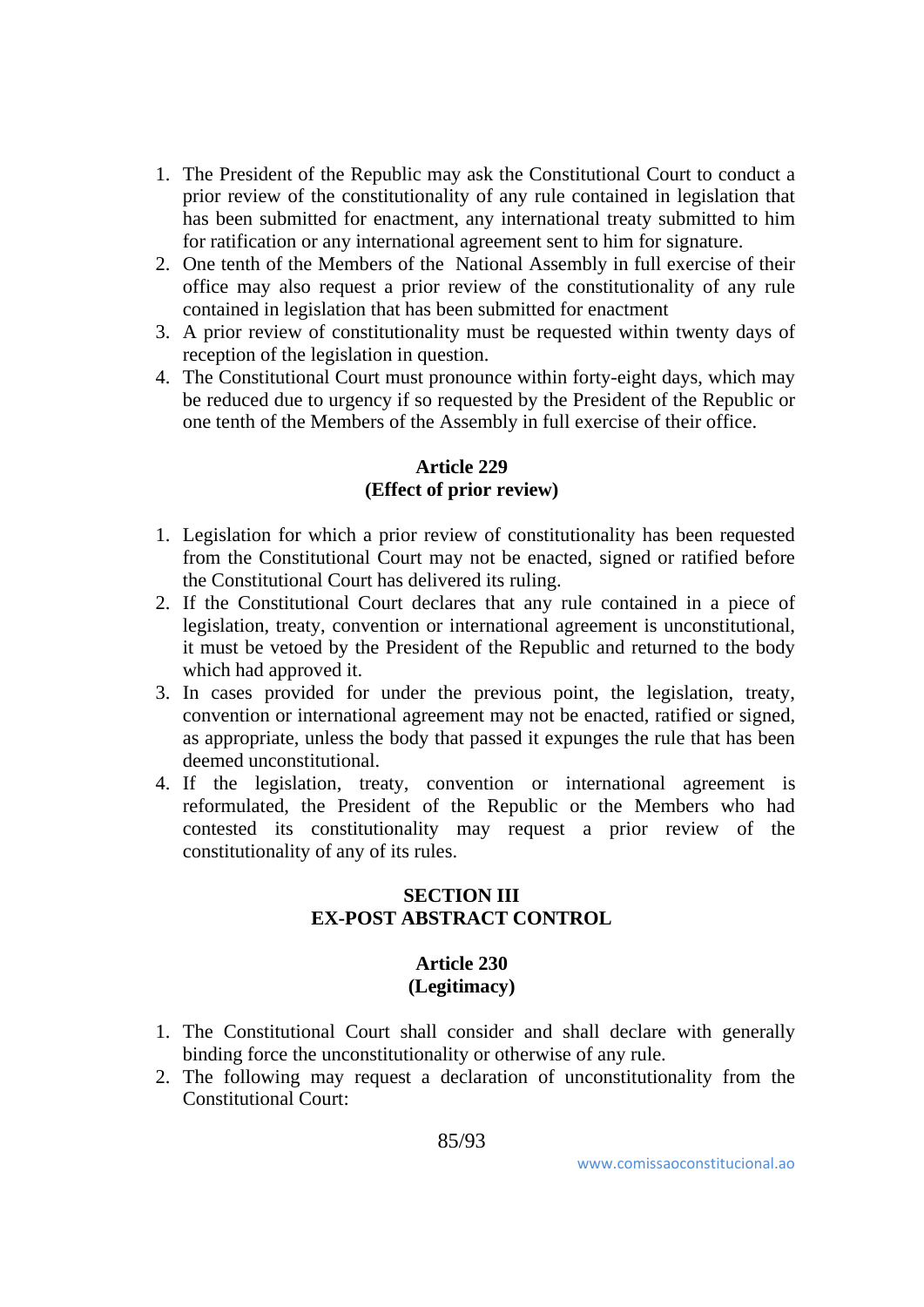- a) The President of the Republic;
- b) One tenth of the Members of the Assembly of the Republic in full exercise of their office;
- c) Parliamentary Groups;
- d) The Attorney-General;
- e) The Ombudsman;
- f) The Bar Association of Angola.

## **Article 231 (Effects of abstract review)**

- 1. A declaration of unconstitutionality with generally binding force shall be effective from the date on which the rule that has been declared unconstitutional came into force and shall lead to the revalidation of the rule that has been revoked.
- 2. However, in the case of unconstitutionality due to an infraction of a subsequent constitutional rule, the declaration shall only be effective from the date on which the latter comes into force.
- 3. Rulings in cases that have already been tried shall stand, save when the Constitutional Court rules to the contrary in relation to rules concerning penal or disciplinary matters or administrative offences and their contents were less favourable to the defendant.
- 4. When required for the purposes of legal certainty, reasons of fairness or matters of exceptionally important public interest, which must be duly justified, the Constitutional Court may rule that the scope of the effects of the unconstitutionality or illegality shall be more restricted than those provided for in Points 1 and 2 of this Article.

#### **Article 232 (Unconstitutionality by omission)**

- 1. The President of the Republic, one fifth of the Members in full exercise of their office and the Attorney-General may request the Constitutional Court to rule on unconstitutionality by omission .
- 2. Whenever the Constitutional Court determines unconstitutionality by omission it shall inform the appropriate legislative body in order to enable it to amend the omission.

# **CHAPTER II REVISION OF THE CONSTITUTION**

### **Article 233**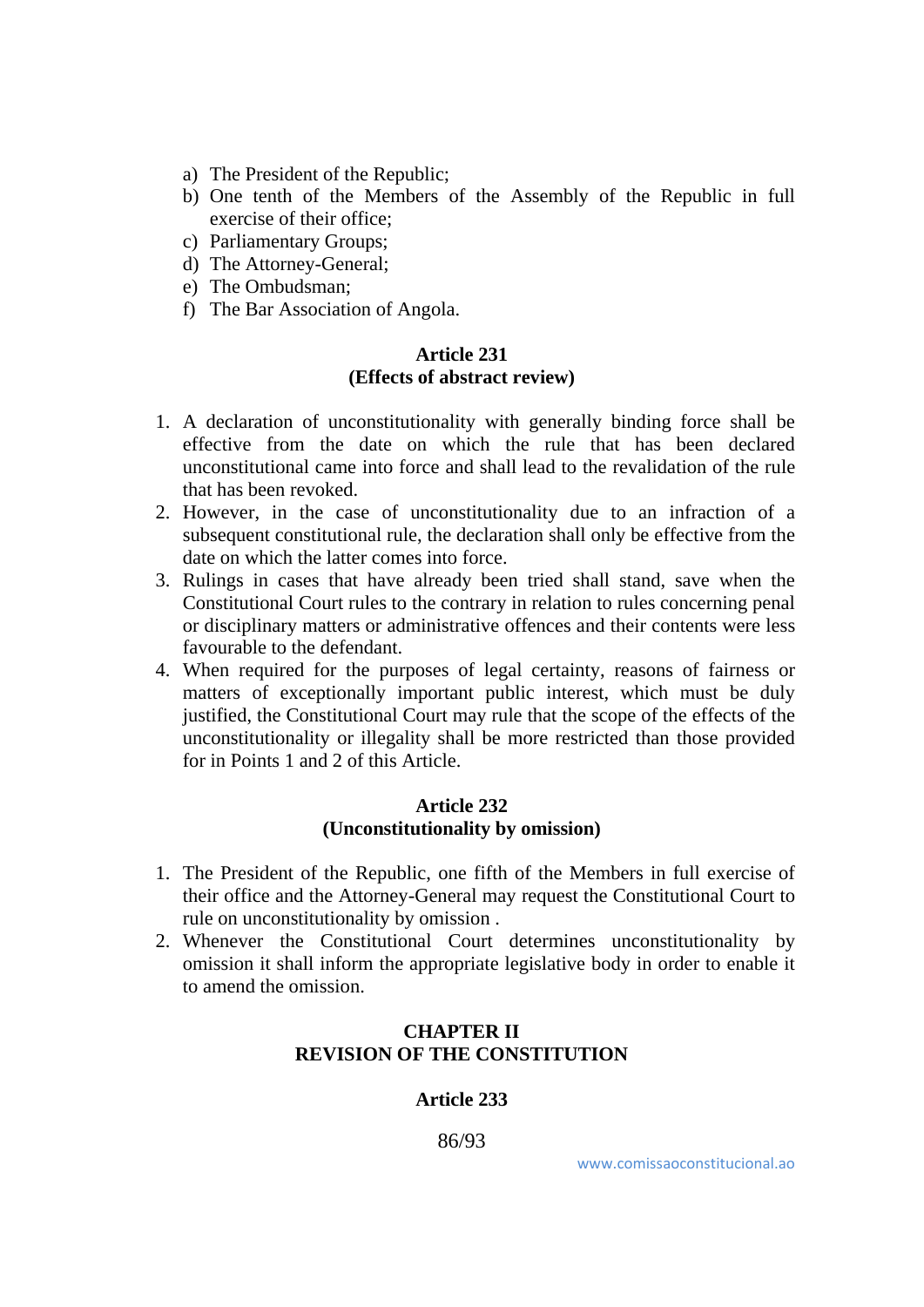### **(Initiative for revision)**

The President of the Republic or one third of the Members of the National Assembly in full exercise of their office shall be responsible for initiating a revision of the Constitution.

#### **Article 234 (Passage and enactment)**

- 1. Alterations to the Constitution shall be approved by a two-thirds majority of Members in full exercise of their office.
- 2. The President of the Republic shall not refuse to enact the Constitutional revision law, although he shall have the authority to request a prior review by the Constitutional Court.
- 3. Alterations to the Constitution which are approved shall be collected together in a single revision law.
- 4. The new text of the Constitution shall be published together with the revision law.

# **Article 235 (Time limits)**

- 1. The National Assembly may review the Constitution five years after it has come into force or five years after the last ordinary revision.
- 2. The National Assembly may assume extraordinary revision powers at any time, on the basis of a decision by a two-thirds majority of Members in full exercise of their office.

### **Article 236 (Material limits)**

Alterations to the Constitution must respect:

- a) The dignity of the human person;
- b) National independence, territorial integrity and unity;
- c) The republican nature of the government;
- d) The unitary nature of the state;
- e) Essential core rights, freedoms and guarantees;
- f) The state based on the rule of law and pluralist democracy;
- g) The secular nature of the state and the principle of the separation of church and state;
- h) Universal, direct, secret and periodic suffrage in the election of officeholders to sovereign and local authority bodies;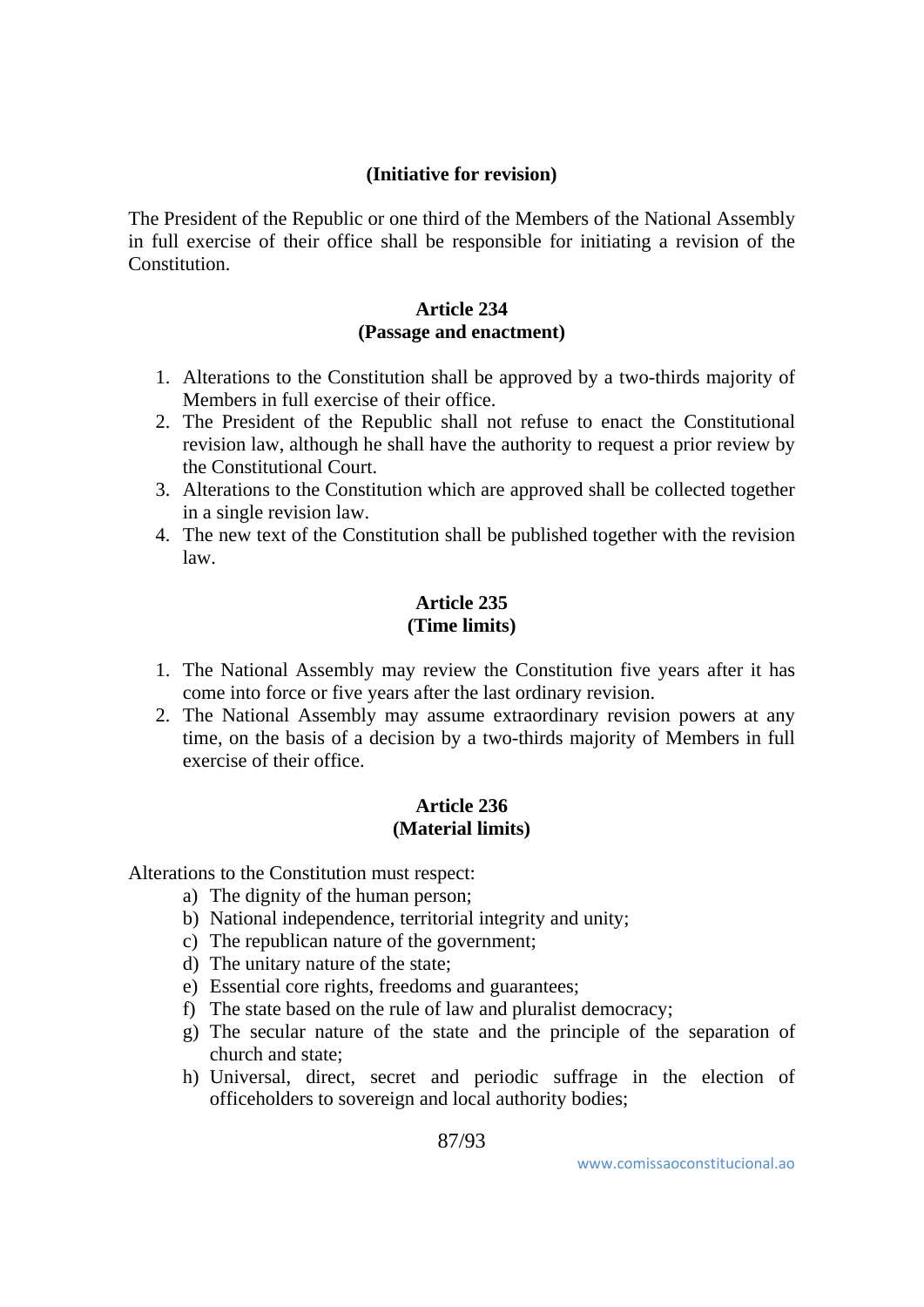- i) The independence of the courts;
- j) The separation and interdependence of the bodies that exercise sovereign power;
- k) Local autonomy.

# **Article 237**

### **(Circumstantial limits)**

No alterations may be made to the Constitution during a state of war, siege or emergency.

## **TITLE VIII FINAL AND TRANSITIONAL PROVISIONS**

# **Article 238 (Entry onto force)**

The Constitution of the Republic of Angola shall come into force on the date of its publication in the *Diário da Republic* (Official Gazette), without prejudice to the provisions contained in the Articles which follow.

# **Article 239 (Force of previous laws)**

The ordinary law that existed prior to the Constitution coming into force shall be maintained provided that it does not contradict the Constitution.

### **Article 240 (National Assembly)**

The terms of office for serving Members of the National Assembly on the date on which the Constitution of the Republic of Angola comes into force shall be maintained until the Members elected under the terms of this Constitution take up office.

### **Article 241 (President of the Republic)**

1. The serving President of the Republic on the date on which the Constitution of the Republic of Angola comes into force shall remain in office until the President of the Republic elected under the terms of this Constitution is inaugurated.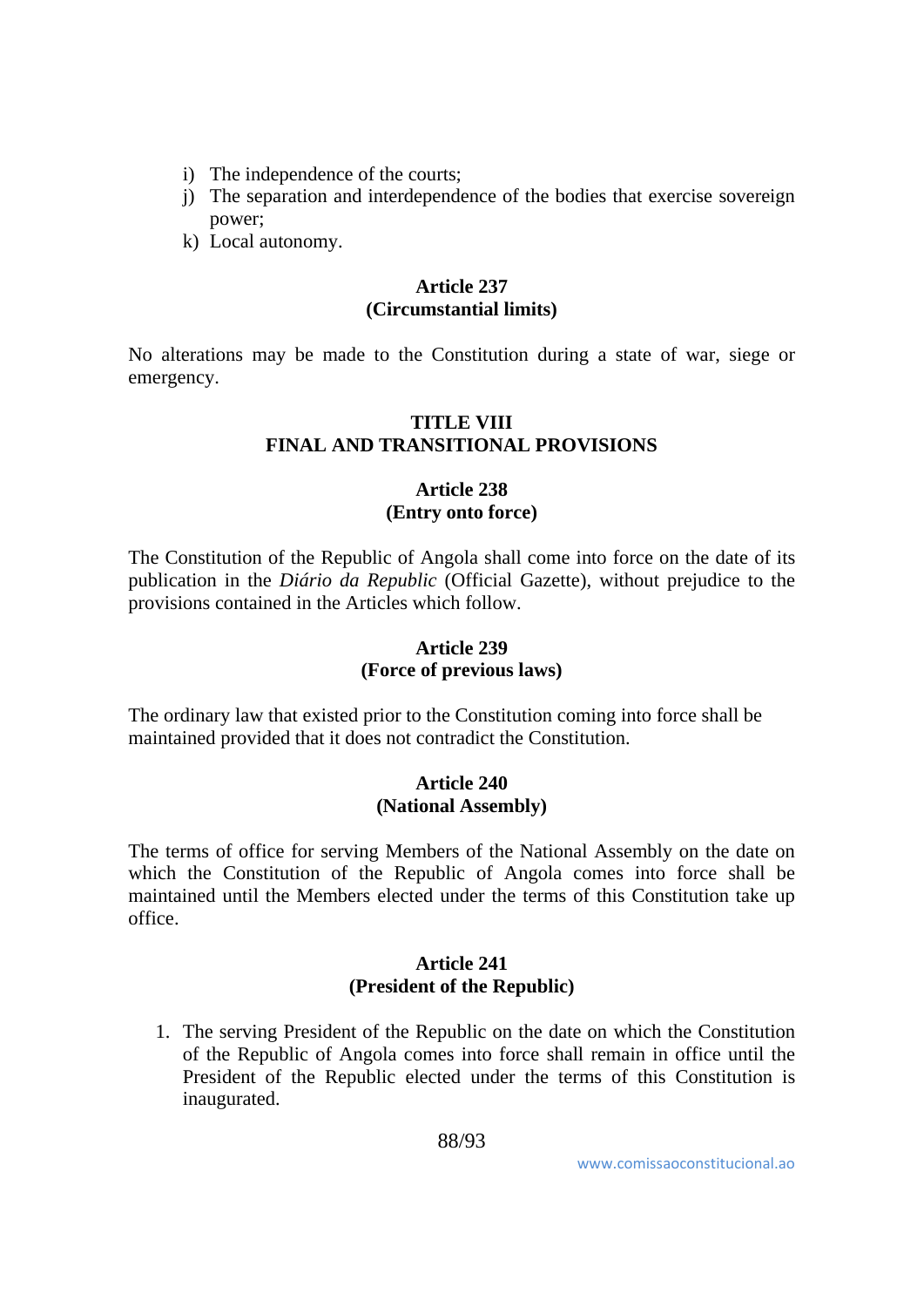- 2. From the time when this Constitution comes into force, the President of the Republic shall exercise executive power, namely the right to appoint his aides and carry out other duties on the basis of the rules and principles contained in this Constitution.
- 3. The organisation and functioning of the state administration and the indirect and autonomous state authorities must be adjusted to the provisions contained in this Constitution.

# **Article 242 (Gradualism)**

- 1. The effective institutionalisation of local authorities shall obey the principle of gradualism.
- 2. The appropriate state bodies shall determine by law opportunities for its creation, the gradual enlargement of responsibilities, the level of supervision and the transition between the local administration and the local authorities.

# **Article 243 (Deferred appointment of members of the Bench)**

High Court judges must be appointed in such a way as to prevent their total simultaneous replacement.

# **Article 244 (Amnesty)**

There shall be an amnesty for military crimes, crimes against state security and other related crimes, together with crimes committed by military personnel and agents of the security and public order forces committed in any form within the context of the political and military conflict which ended in 2002.

Seen and approved by the Constituent Assembly on 21 January 2010.

# THE PRESIDENT OF THE NATIONAL AND CONSTITUENT ASSEMBLY

# FERNANDO DA PIEDADE DIAS DOS SANTOS

Enacted on \_\_\_\_ of \_\_\_\_\_\_\_\_\_\_\_\_\_\_\_ , 2010.

Let it be published,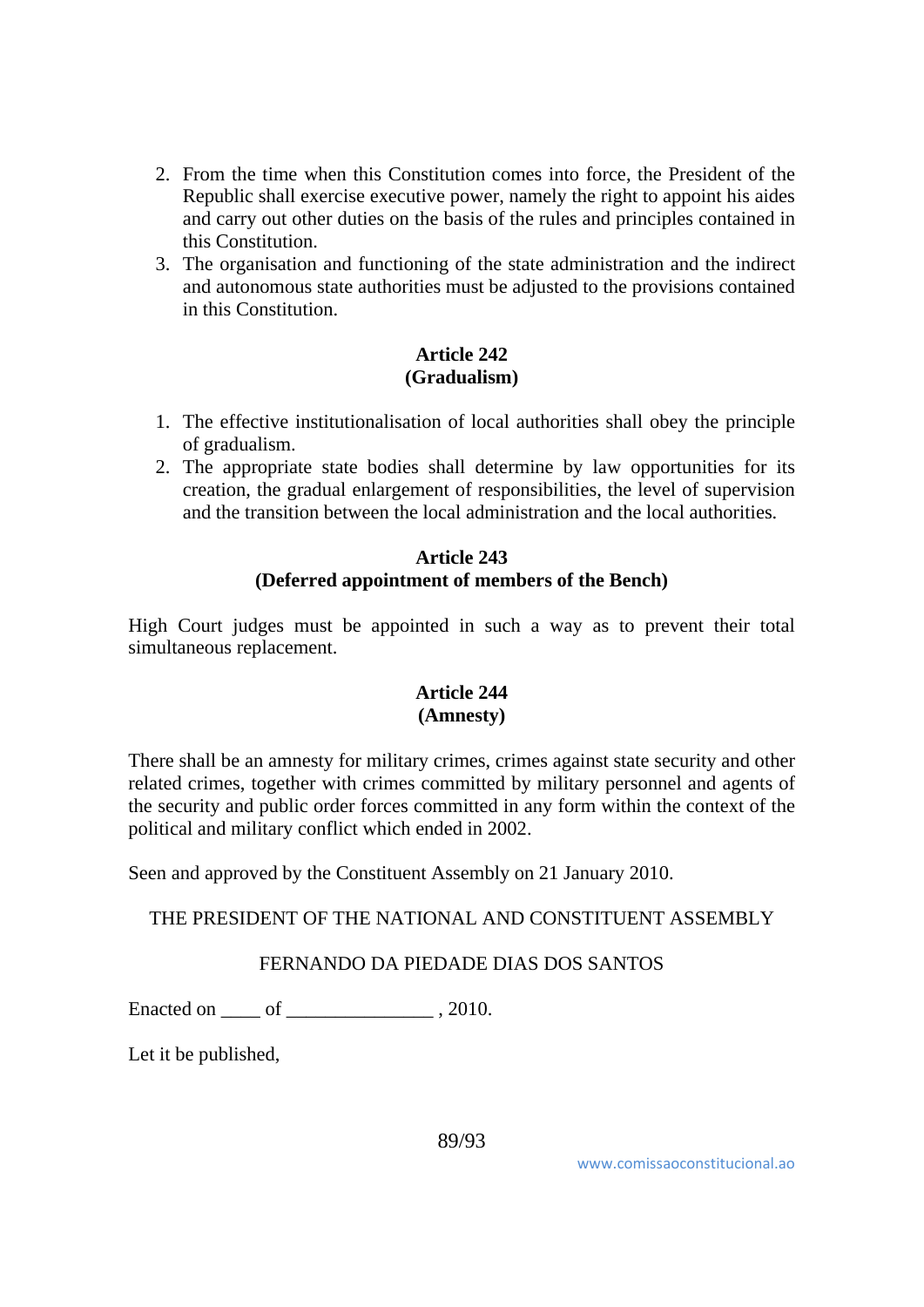# THE PRESIDENT OF THE REPUBLIC

# JOSÉ EDUARDO DOS SANTOS

# ANNEX I – THE NATIONAL FLAG

The National Flag shall display two colours in horizontal bands. The upper band shall be bright red and the lower one black and they shall represent:

- a) Bright red The blood shed by Angolans during the period of colonial oppression and the national liberation struggle and in defence of the country;
- b) Black The African continent.

In the centre there shall be a design composed of a segment of a cog wheel, symbolising the workers and industrial production, a machete, symbolizing the peasants, agricultural production and the armed struggle, and a star, symbolizing international solidarity and progress.

The cog wheel, the machete and the star shall be yellow, symbolizing the country's wealth.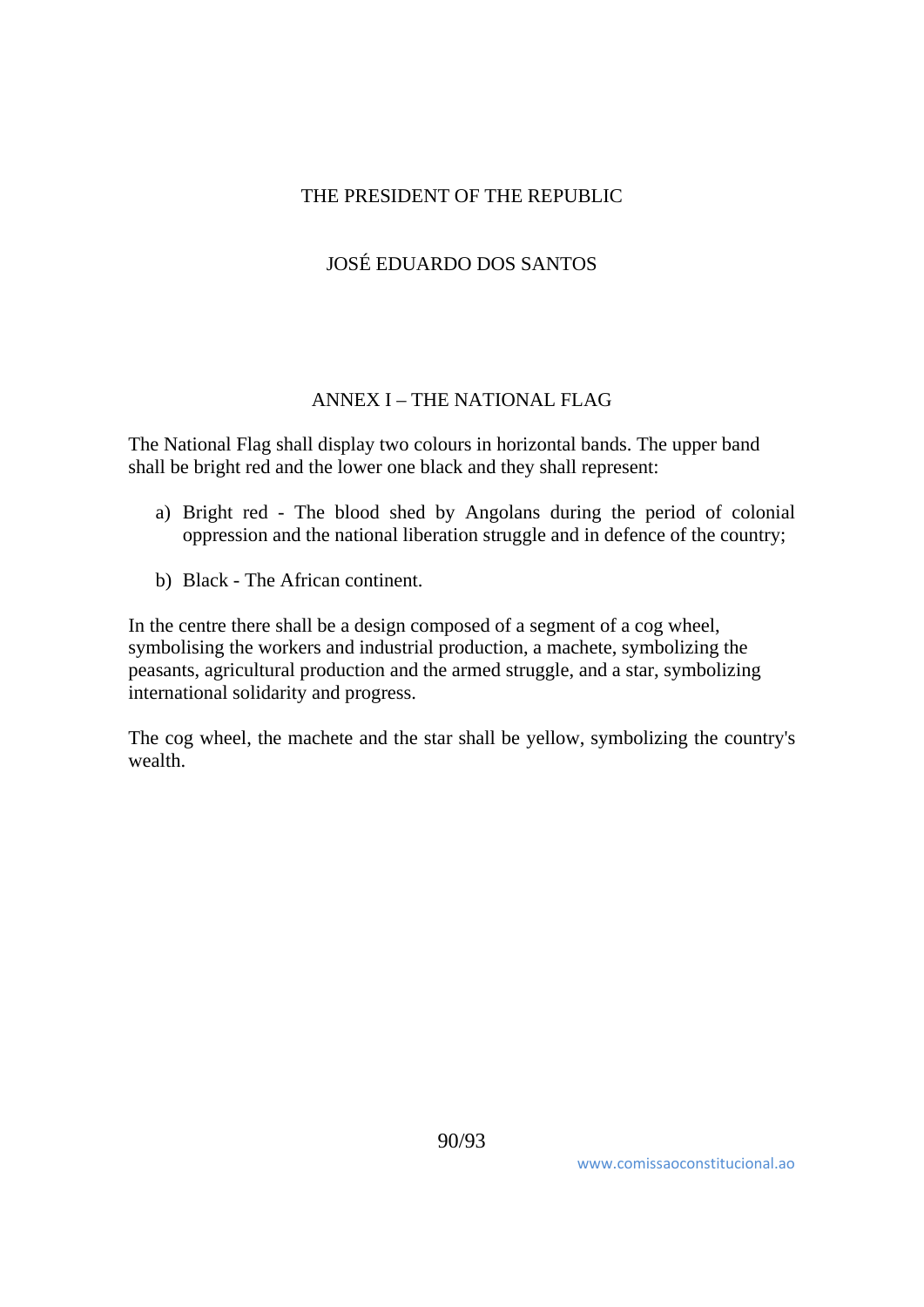

Seen and approved by the Constituent Assembly on 21 January 2010.

The President of the National and Constituent Assembly, FERNANDO DA PIEDADE DIAS DOS SANTOS

# The President of the Republic, JOSÉ EDUARDO DOS SANTOS ANNEX II – THE NATIONAL INSIGNIA

The insignia of the Republic of Angola shall be composed of a segment of a cog wheel and sheaves of maize, coffee and cotton, representing the workers and industrial production, the peasants and agricultural production, respectively .

At the foot of the design, an open book shall represent education and culture, and the rising sun shall represent the new country. In the centre there shall be a machete and a hoe symbolising work and the start of the armed struggle. At the top there shall be a star symbolising international solidarity and progress.

Below the emblem there shall be a golden band with the inscription 'ANGOLA'.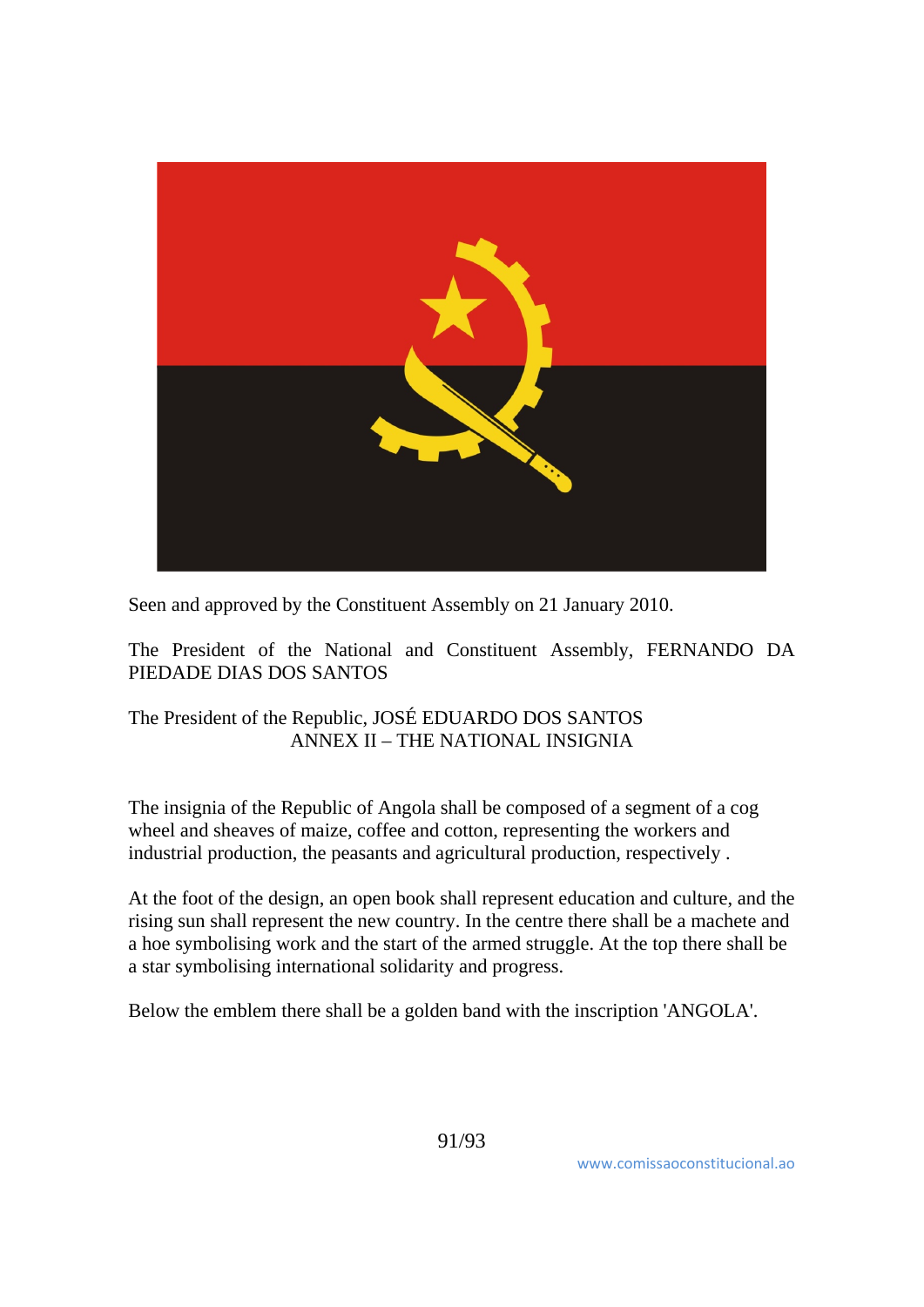

Seen and approved by the Constituent Assembly on 21 January 2010.

The President of the National and Constituent Assembly, FERNANDO DA PIEDADE DIAS DOS SANTOS

The President of the Republic, JOSÉ EDUARDO DOS SANTOS

# ANNEX III – THE NATIONAL ANTHEM

# **National Anthem of the Republic of Angola**

| "Forward, Angola"                    | As by our work we create the new    |
|--------------------------------------|-------------------------------------|
| O Fatherland, we shall never forget  | man                                 |
| The heroes of the Fourth of February |                                     |
| O Fatherland, we salute your sons    | Forward, Angola,                    |
| Who died for our independence        | Revolution through the power of the |
| We honour the past and our history   | people                              |
| As by our work we create the new     | A united country, freedom           |
| man                                  | One people, one nation              |
| We honour the past and our history   |                                     |